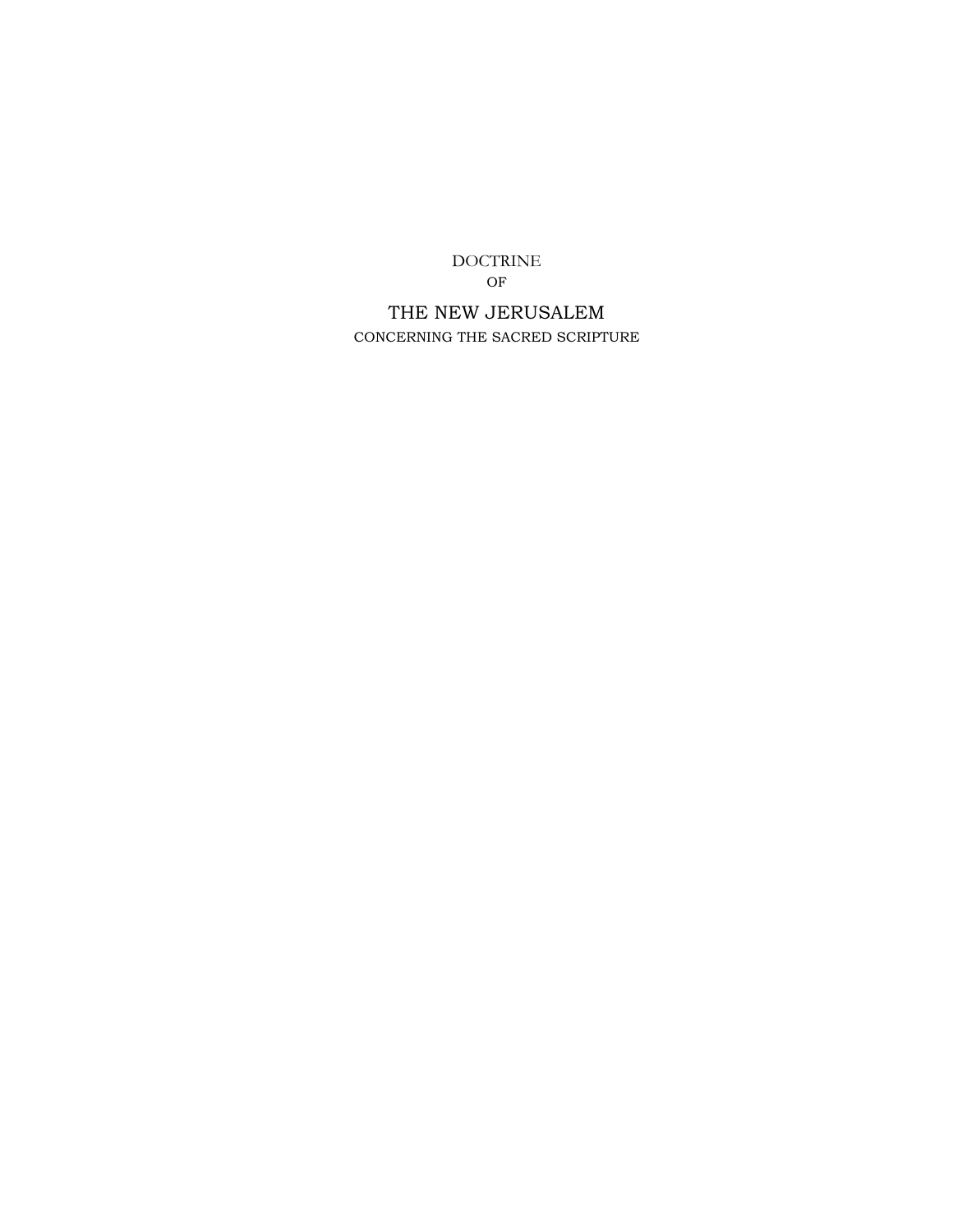# CONTENTS.

# **PAGE**

| L.          | THE SACRED SCRIPTURE, OR THE WORD,                                                                                    |
|-------------|-----------------------------------------------------------------------------------------------------------------------|
| II.         | 1N THE WORD THERE IS A SPIRITUAL SENSE,                                                                               |
| III.        | THE SENSE OF THE LETTER OF THE WORD IS<br>THE BASIS, THE CONTAINER, AND THE<br>SUPPORT OF ITS SPIRITUAL AND CELESTIAL |
| IV.         | DIVINE TRUTH IN THE SENSE OF THE<br>LETTER OF THE WORD IS IN ITS FULNESS, IN<br>ITS HOLINESS, AND IN ITS POWER 37     |
| $V_{\cdot}$ | THE DOCTRINE OF THE CHURCH IS TO BE<br>DRAWN FROM THE SENSE OF THE LETTER<br>OP THE WORD, AND TO ER CONFIRMED BY      |
| VI.         | BY THE SENSE OF THE LETTER OF THE<br>WORD THERE IS CONJUNCTION WITH THE<br>LORD, AND CONSOCIATION WITH THE            |
| VII.        | THE WORD IS IN ALL THE HEAVENS, AND                                                                                   |
| VIII.       | THE CHURCH IS FROM THE WORDI AND IT IS<br>SUCH AS ITS UNDERSTANDING OF THE                                            |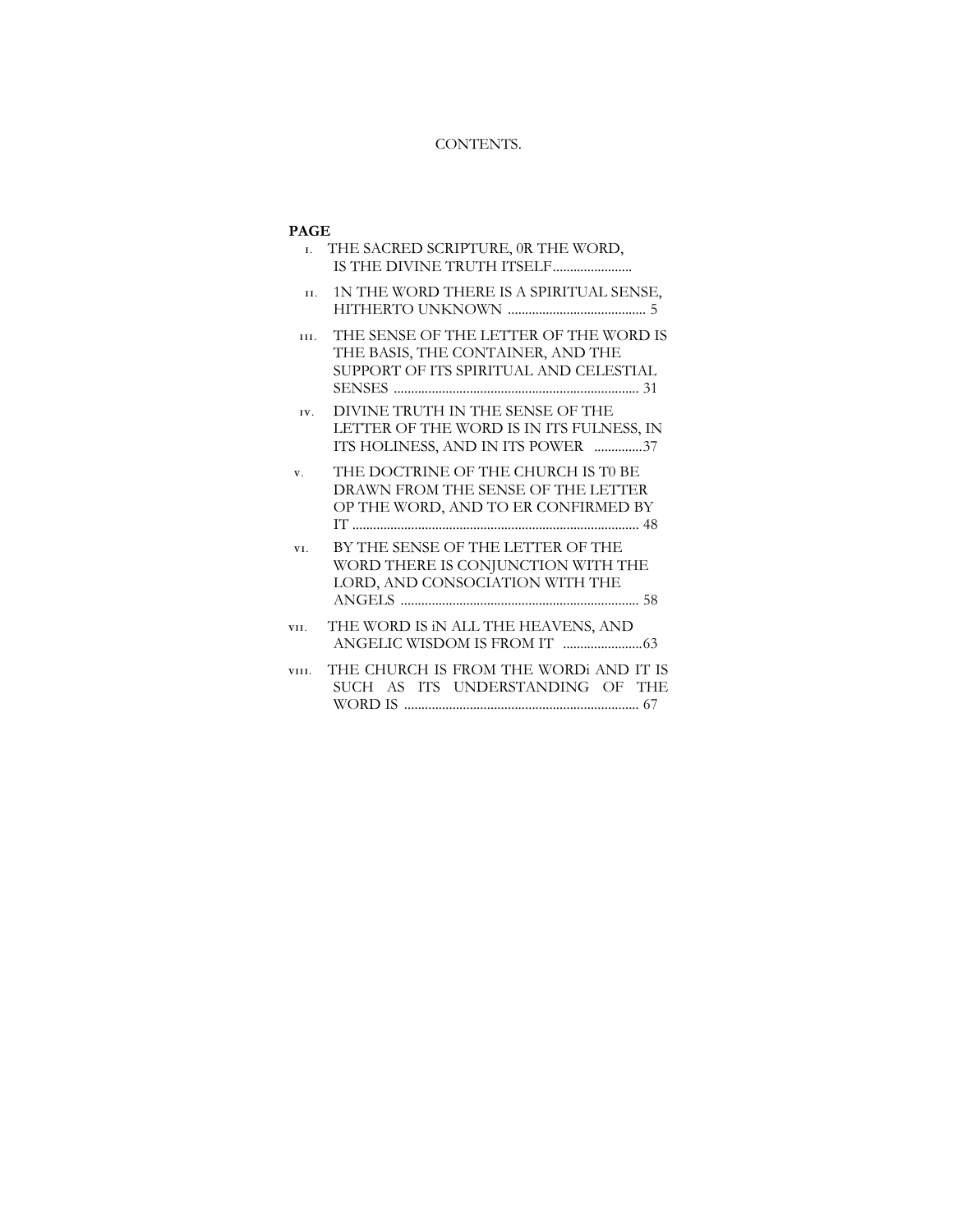- **IX.** IN EVERYTHING IN THE WORD THERE IS THE MARRIAGE OF THE LORD AND THE CHURCH, AND THENCE THE MARRIAGE OF G00D AND TRUTH ................................................ 72
- **X .** HERESIES MAY BE TAKEN FROM THE SENSE OF THE LETTER OF THE WORD, BUT IT IS HURTFUL TO CONFIRM THEM . 82
- XI. THE LORD CAME INT0 THE WORLD TO FULFIL ALL THINGS OF THE WORD, AND THEREBY TO BECOME THE DIVINE TRUTH OR THE WORD IN ULTiMATES ALSO 89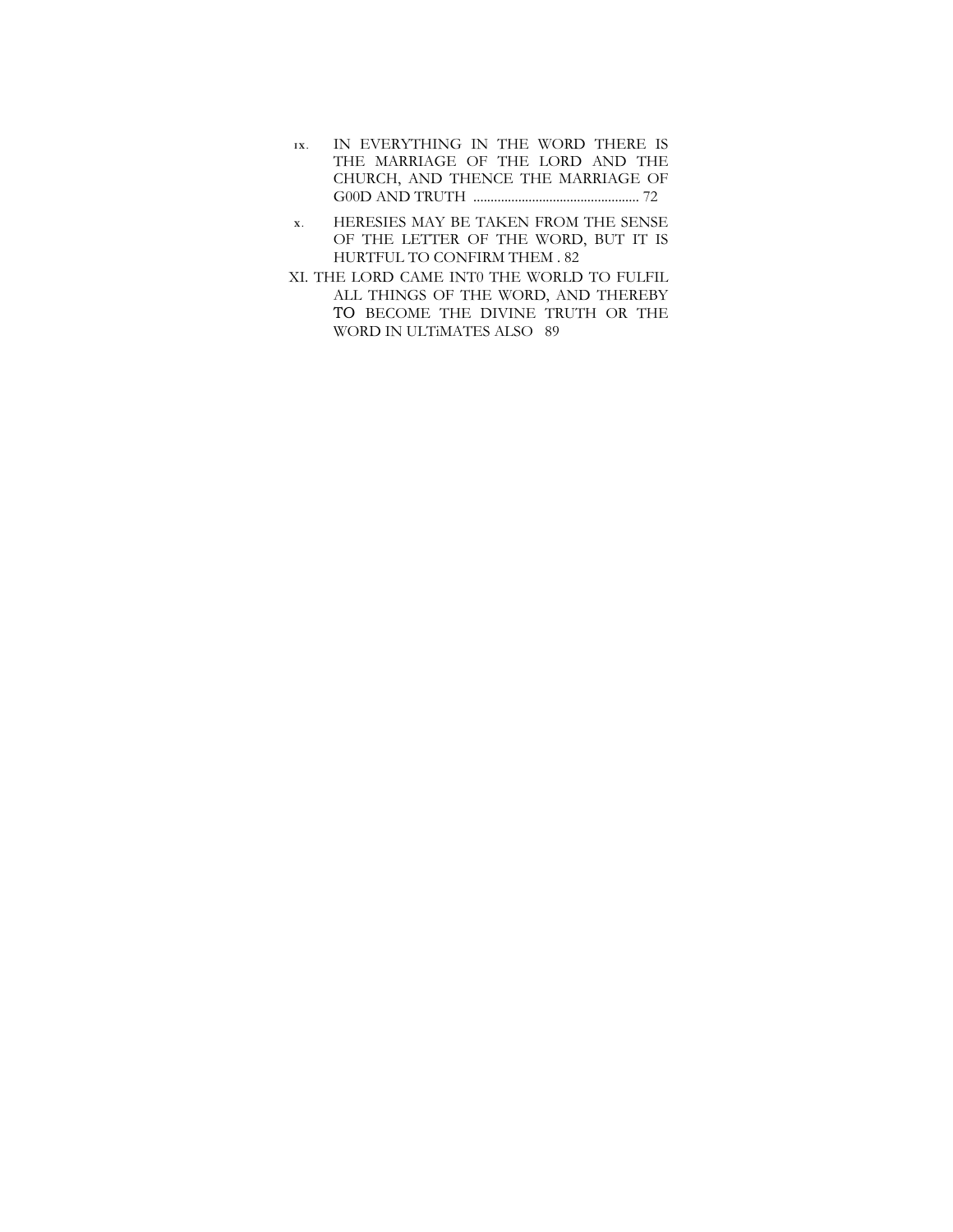iv CONTENTS. PAGE XII. BEFORE THE WORD WHICH IS IN THE WORLD AT THIS DAY, THERE WAS A WORD WHICH IS LOST ............................. 91 XIII. BY MEANS OF THE WORD THOSE ALSO HAVE LIGHT WHO ARE OUT OF THE CHURCH AND

HAVE NOT THE WORD . . 95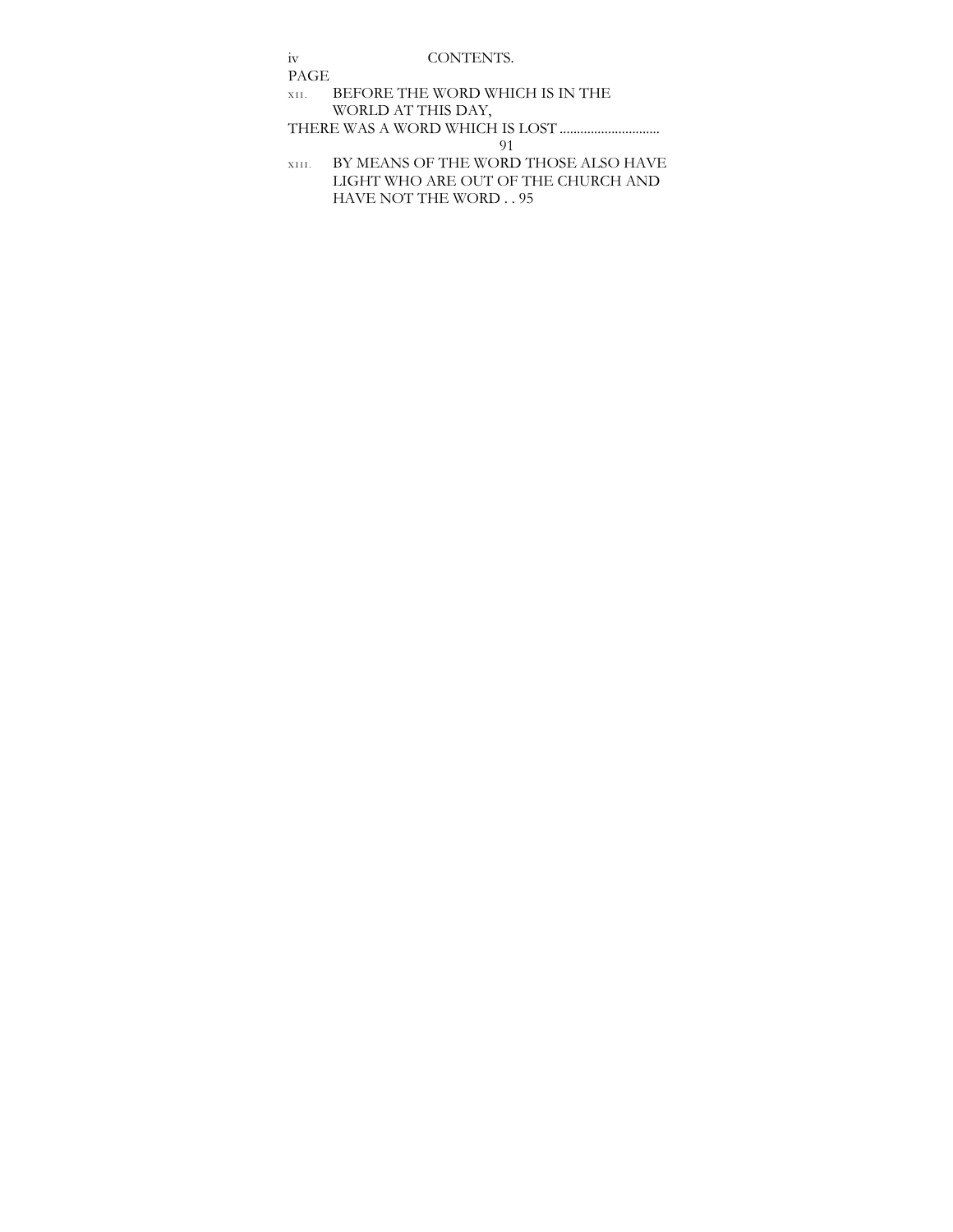# XIV. IF THERE WERE NOT A WORD, NO ONE WOULD HAVE A KNOWLEDGE OF GOD, OF HEAVEN AND HELL, OF THE LIFE AFTER DEATH, *AND* STILL LESS OF THE *LORD ………………………………………………….*100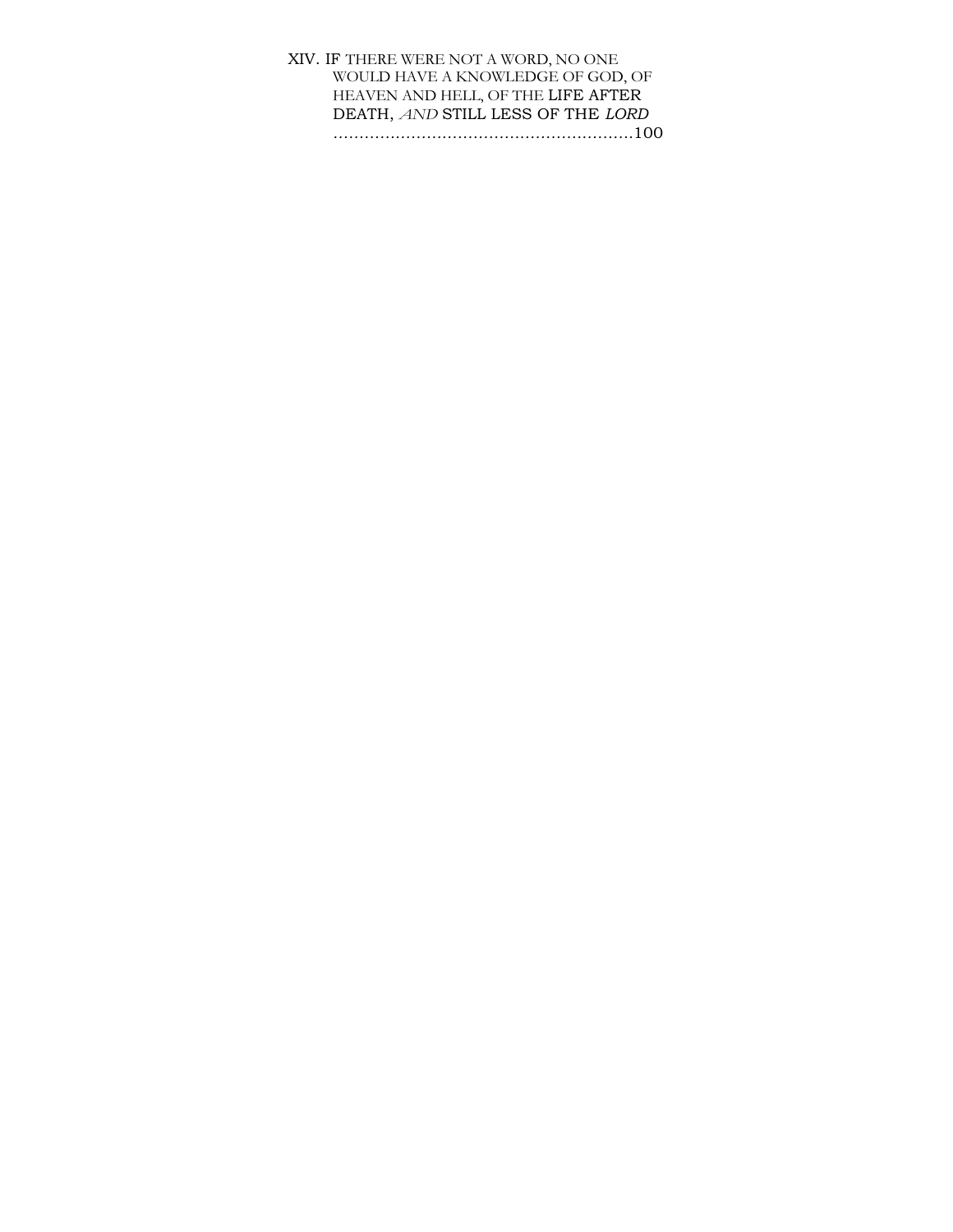#### DOCTRINE

## OF

### THE NEW JERUSALEM

# CONCERNING THE

# SACRED SCRIPTURE.

I.

### THE SACRED SCRIPTURE, OR THE WORD, IS THE DIVINE TRUTH ITSELF.

1. IT is on everyone's lips that the Word is from God, is Divinely inspired, and consequently holy; but still it has not hitherto been known where, in the Word, the Divine is. For in the letter the Word appears like an ordinary writing, in a foreign style, neither sublime nor lucid, as the writings of the present age apparently are. Owing to this, a person who worships nature instead of God, or more than God, and who therefore thinks from himself and his *proprium,* and not from heaven and from the Lord, may easily fall into error respecting the Word, and into contempt for it, saying within himself when he is reading it, " What is this ? What is that ? Is this Divine ? Can God Who has infinite wisdom speak so ? Where is its holiness ? and whence, unless from some religious system, and persuasion from it ?"

2. But he who thinks in this manner does not consider that Jehovah Himself, Who is the God of heaven and earth, spake the Word through Moses and the Prophets,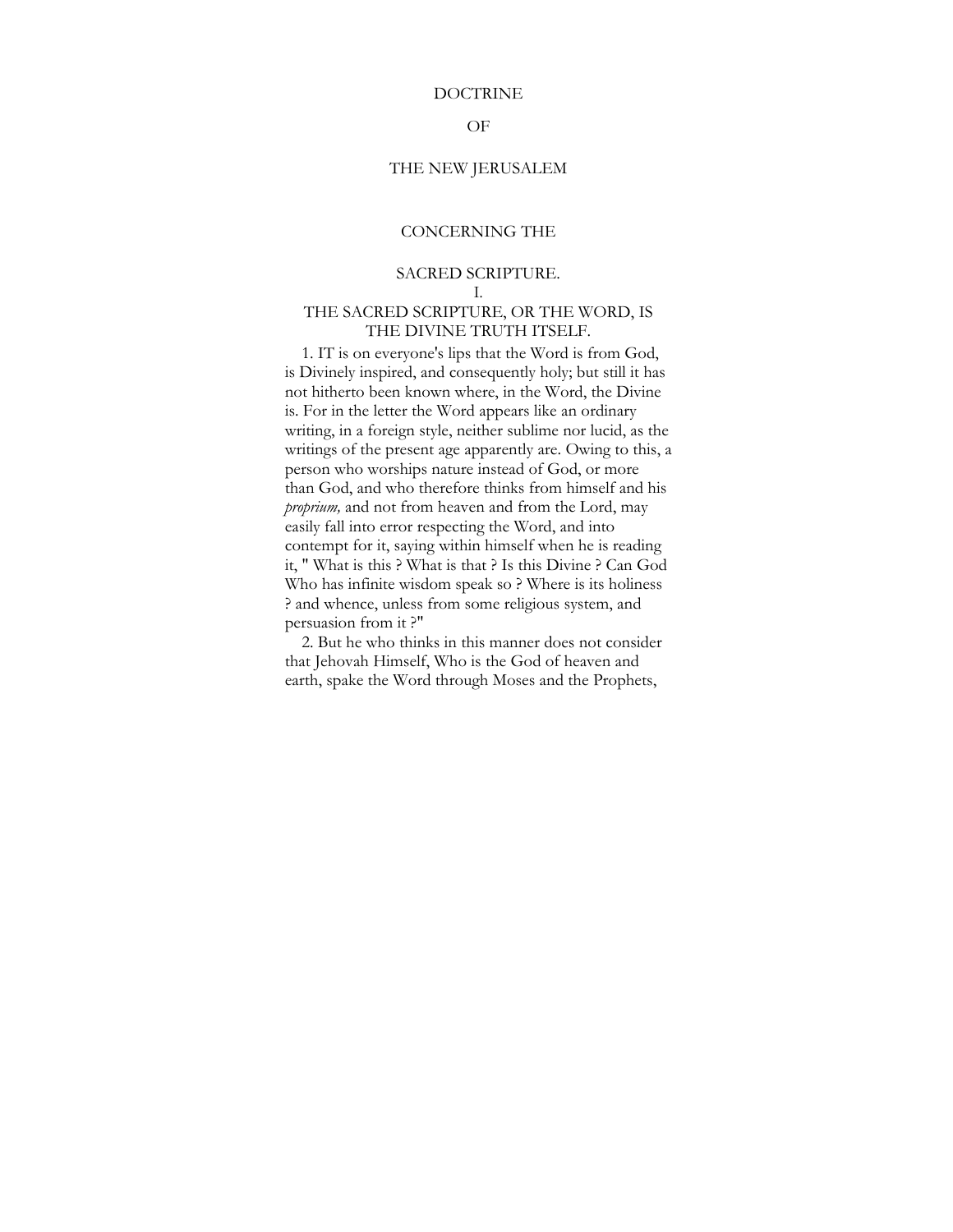### 2 DOCTRINE OF THE NEW JERUSALEM [CHAP. I.

and that it must therefore be the Divine Truth itself; for that which Jehovah Himself speaks can be nothing else. Nor does he consider that the Lord, Who is the same as Jehovah, spake the Word written by the Evangelists, many things from His own mouth, and the rest from the Breath of His mouth, which is the Holy Spirit. It is for this reason that He says that in His words there is life, and ihat He Himself is the Light which enlightens, and is the Truth. That Jehovah Himself spake the Word by the Prophets has been shown in the " Doctrine of the New Jerusalem concernihg the Lord" (n. 52, 53). That the words which the Lord Himself spake in the gospels are Life, may be seen in John : *The words that I speak unto you are spirit and are life* (vi. 63). In the same gospel : Jesus said to the woman at Jacob's well, *If thou knewest the gift of God, and Who it is that saith to thee, Give Me to drink, thou wouldst ask of Him, and He would give thee living water. Whosoever drinketh of the water that I shall give him shall not thirst forever; but the water that I shall give him shall be in him a fountain of water, springing up into everlasting life* (John iv. 10, 14). By *the fountain* [or *well] of Jacob* is signified the Word (as also in Deuteronomy xxxiii. 28), and therefore the Lord sat there, and talked with the woman; and by *the water* is signified the truth of the Word. Again : Jesus said, *If any one thirst let him come unto Me and drink. He that bell eveth in Me, as the Scripture saith, out of his belly shall flow rivers of living water*  (John vii. *37,* 38). And again : Peter said to Jesus, *Thou hast the words of eternal life* (John vi. 68). And therefore the Lord says in Mark, *Heaven and earth shall pass away, but My words shall not pass away (xiii.* 31). The Lord's words are life because He is the Truth and the Life, as He teaches in John : *I am the Way, the Truth, and the Life* (xiv. 6). And in the same : *In the beginning was the Word, and the Word was with God, and the Word was God; in Him was life, and the life was the light of men*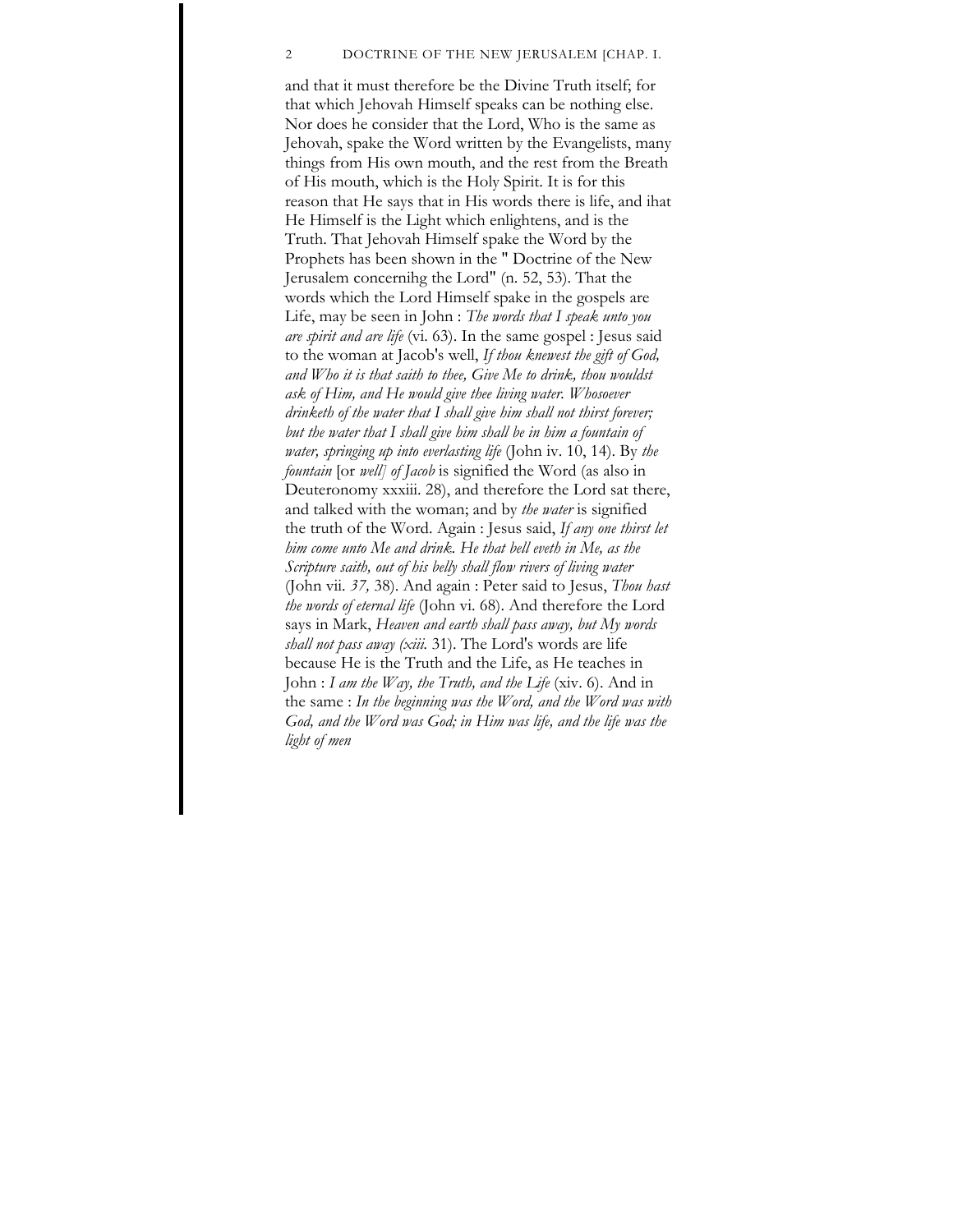#### No. 4.1 CONCERNING THE SACRED SCRIPTURE. 3

4). By the *Word* is here meant the Lord as to Divine Truth, in Wbom alone there is life and there is light. From this it is that the Word, which is from the Lord and which is the Lord, is called *the fountain of living waters* (Jer. ii. 13; xvii. 13; xxxi. 9); *the fountain of salvation* (Isa. xii. 3); *a fountain* (Zech. xiii. 1); and *a river of the water of life* (Apoc. xxii. 1); and it is said that *The Lamb, Who is in the midst of the throne, shall feed them, ana shall lead them to living fountains of waters* (Apoc. vii. 17) besides other passages where the W0rd is also called a *Sanctuary* and a *Tabernacle* in which the Lord dwells with man.

3. But still the natural man cannot from these considerations be persuaded that the Word is the Divihe Truth itself, in which are Divine Wisdom and Divine Life; for he looks at it from its style, in which he does not see those things. Yet the style of the Word is the Divine style itself, with which no other can be compared, however sublime and excellent it may seem; for any other is like thick darkness, in comparison with light. The style of the Word is such that holiness is in every sentence, and in every word; yes, in some places in the very letters: hence the Word conjoins man with the Lord, and opens heaven. There are two things which proceed from the Lord, Divine Love and Divine Wisdom; or, what is the same, Divine Good and Divine Truth; for Divine Good is of His Divine LoVe, and Divine Truth is of His Divine Wisdom. The Word in its essence is both of these; and because it conjoins man with the Lord and opens heaven, as was said, therefore the Word fills the man who reads it from the Lord and not from himself alone, with the good of love and truths of wisdom; his will with the g0od of love, and his understanding with truths of wisdom. Hence man has life through the Word.

4. Lest, therefore, man should be in doubt whether the Word is such, its internal sense has been revealed to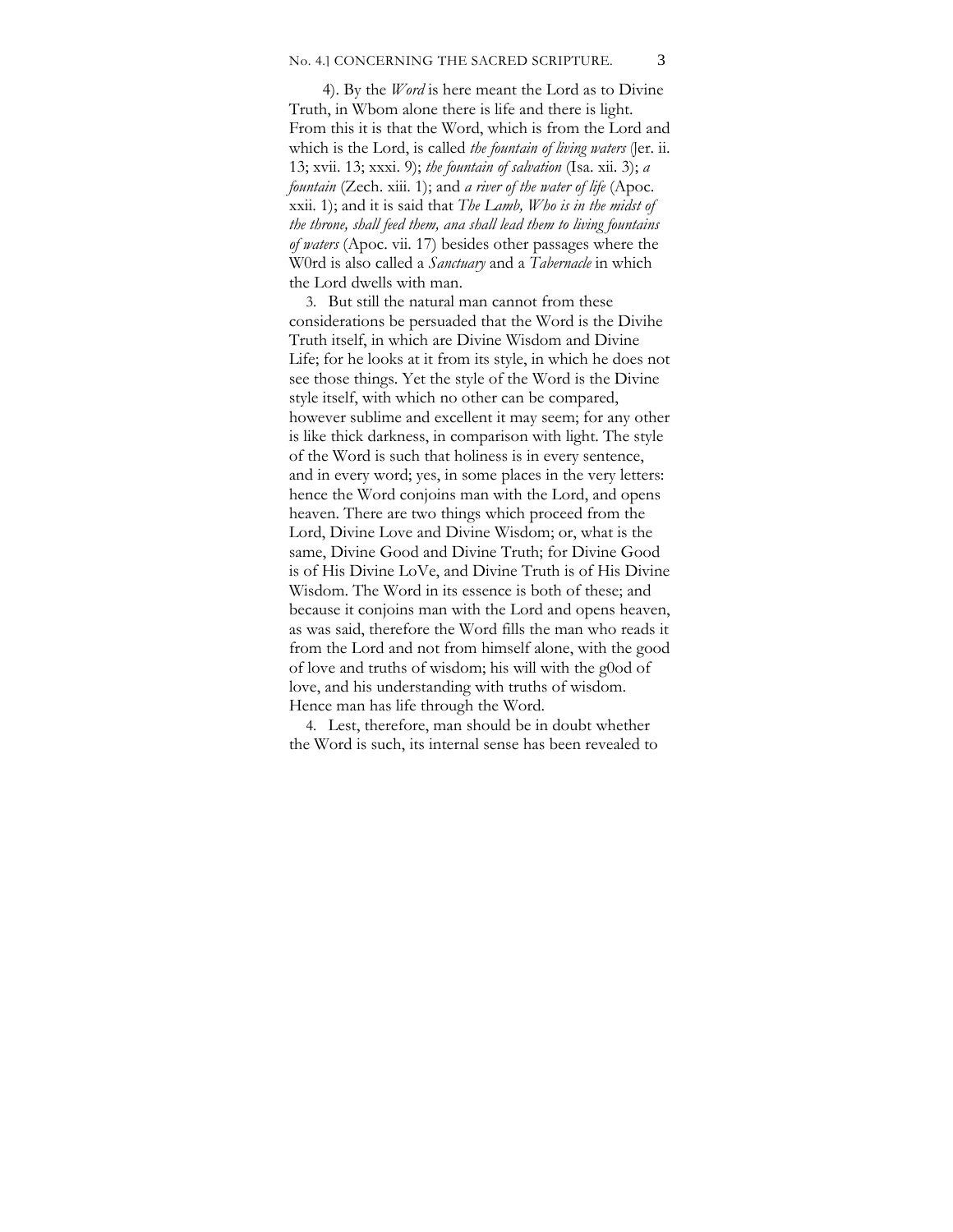me by the Lord, which in its essence is spiritual, and is within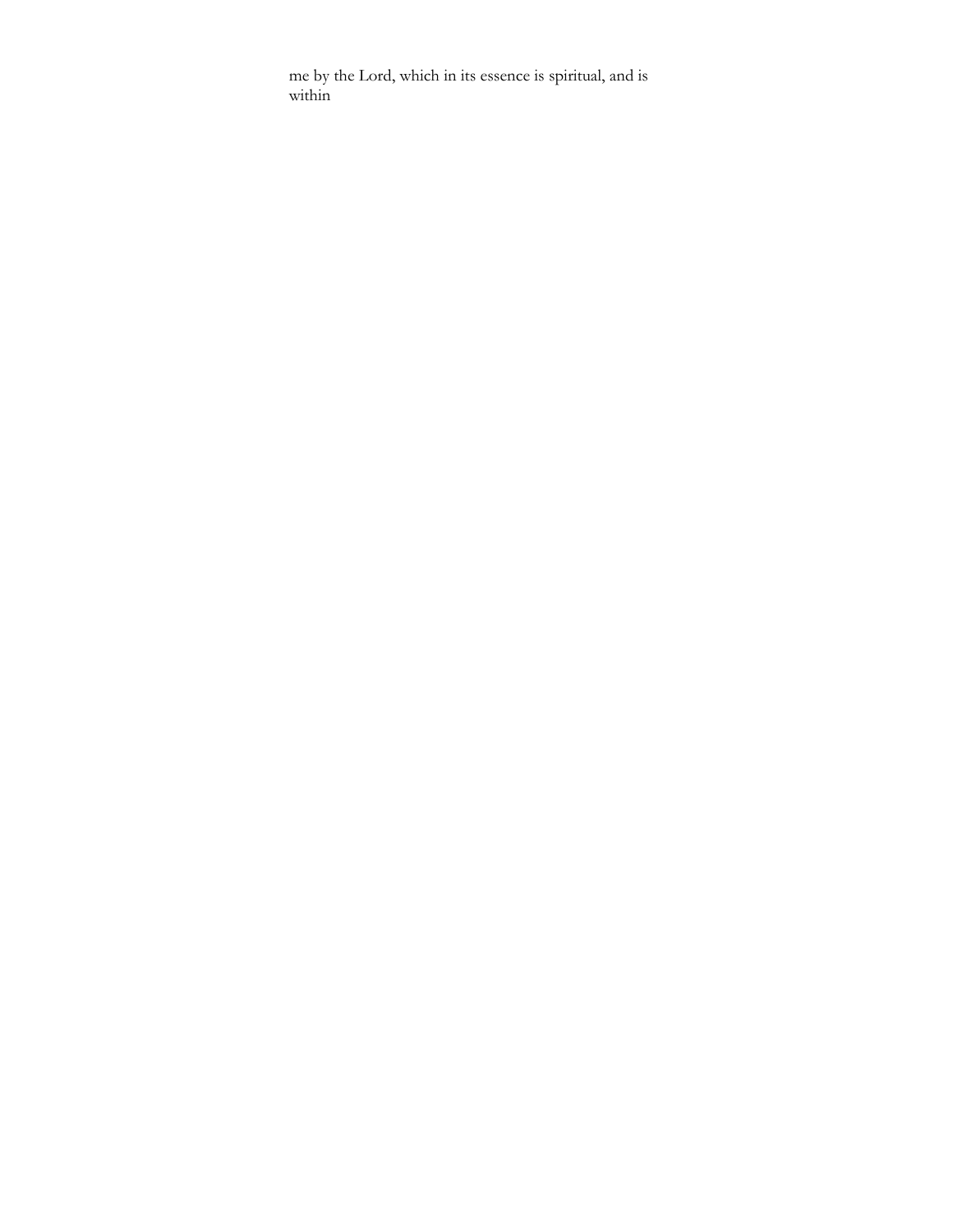# 4 DOCTRINE OF THE NEW JERUSALEM (CHAP. L

the external sense which is natural, as the soul is in the body. That sense is the spirit which gives life to the letter; it can therefore bear witness to the DiVinity and sanctity of the Word, and can convince even the natural man, if he is willing to be convinced.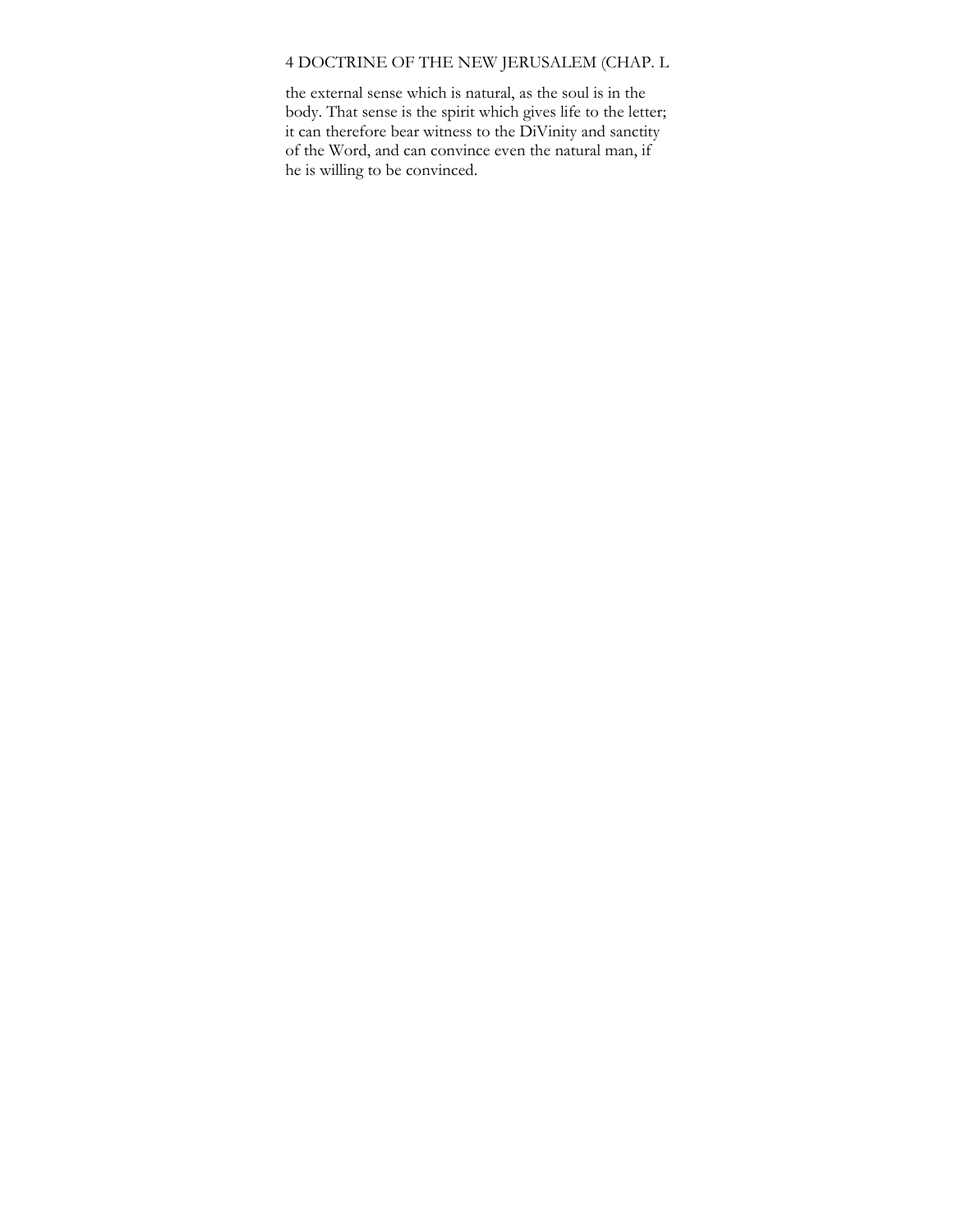### II.

# IN THE WORD THERE IS A SPIRITUAL SENSE, HITHERTO UNKNOWN.

IT is now to be told, and in the 0rder which follows, *1. What the Spiritual Sense is.* 2. *That this sense is in each and every thing in the Word. 3. That it is from it that the Word is Divinely inspired and holy in every word.* 4. *That this sense has been hitherto unknown.* 5. *And that it will not be given to any one hereafter who is not in genuine truths from the Lord.* 

5. (I) *What the Spiritual Sense is.* The spiritual sense is not that which shines forth from the sense of the Word when one is studying and explaining the Word to confirm some dogma of the church; this sense is the literal sense of the Word. But the spiritual sense does not appear in the sense of the letter; it is inwardly in it, as the soul is in the body, as the thought is in the eyes, and as affection is in the face; and these act unitedly, as cause and effect. It is principally that sense which makes the Word spiritual, and noi for men only, but also for angels. Wherefore the Word by that sense communicates with the heavens.

6. From the Lord proceed the Celestial, the Spiritual, and the Natural, one after another. That is called the Celestial which proceeds from His Divine LoVe, and it is Divine Good. That is called the Spiritual which proceeds from His Divine Wisdom, and it is Divine Truth. The Natural is from them both, and is their complex in the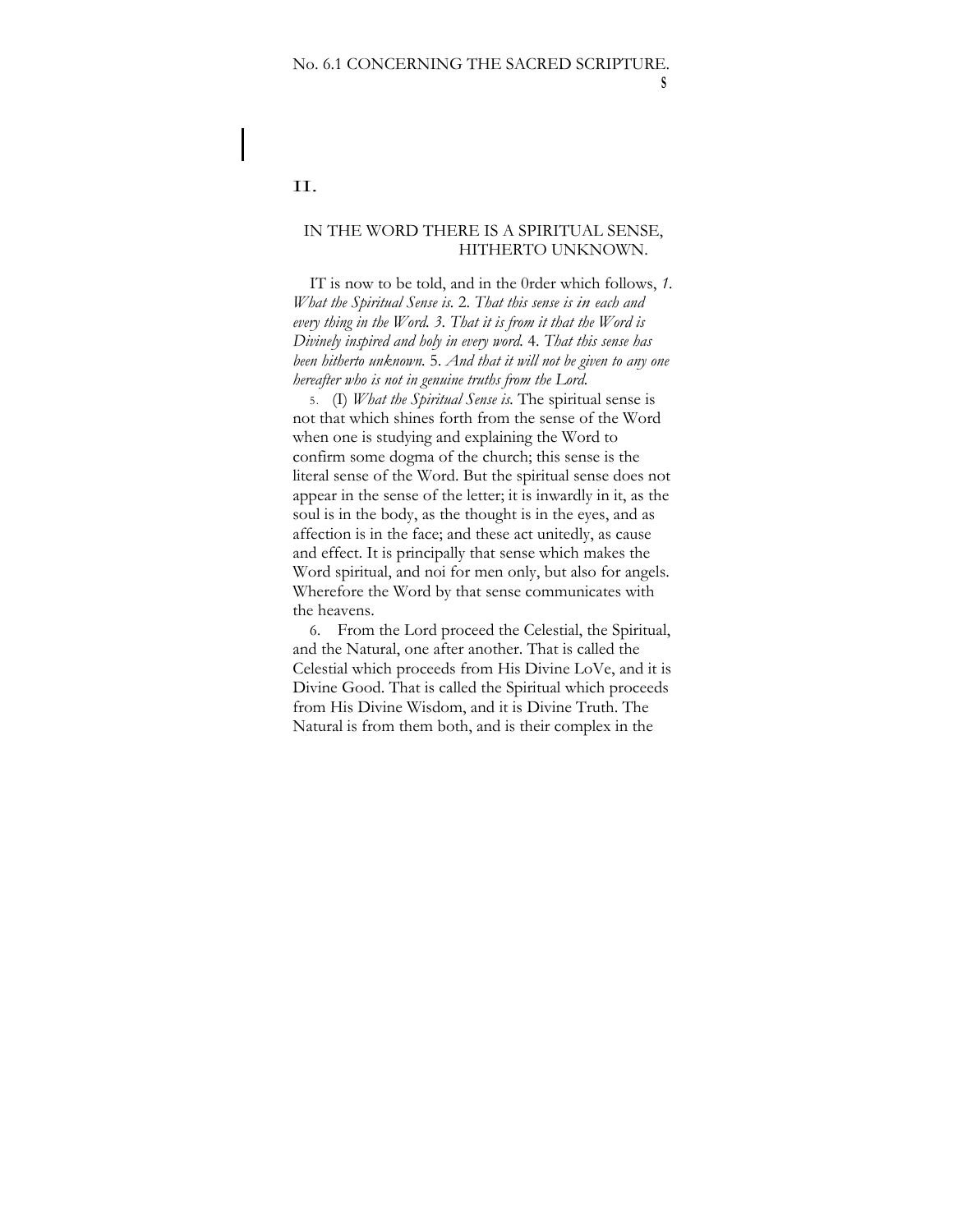ultimate. The angels of the Lord's celestial kingdom, of whom is the third or highest heaven, are in the Divine that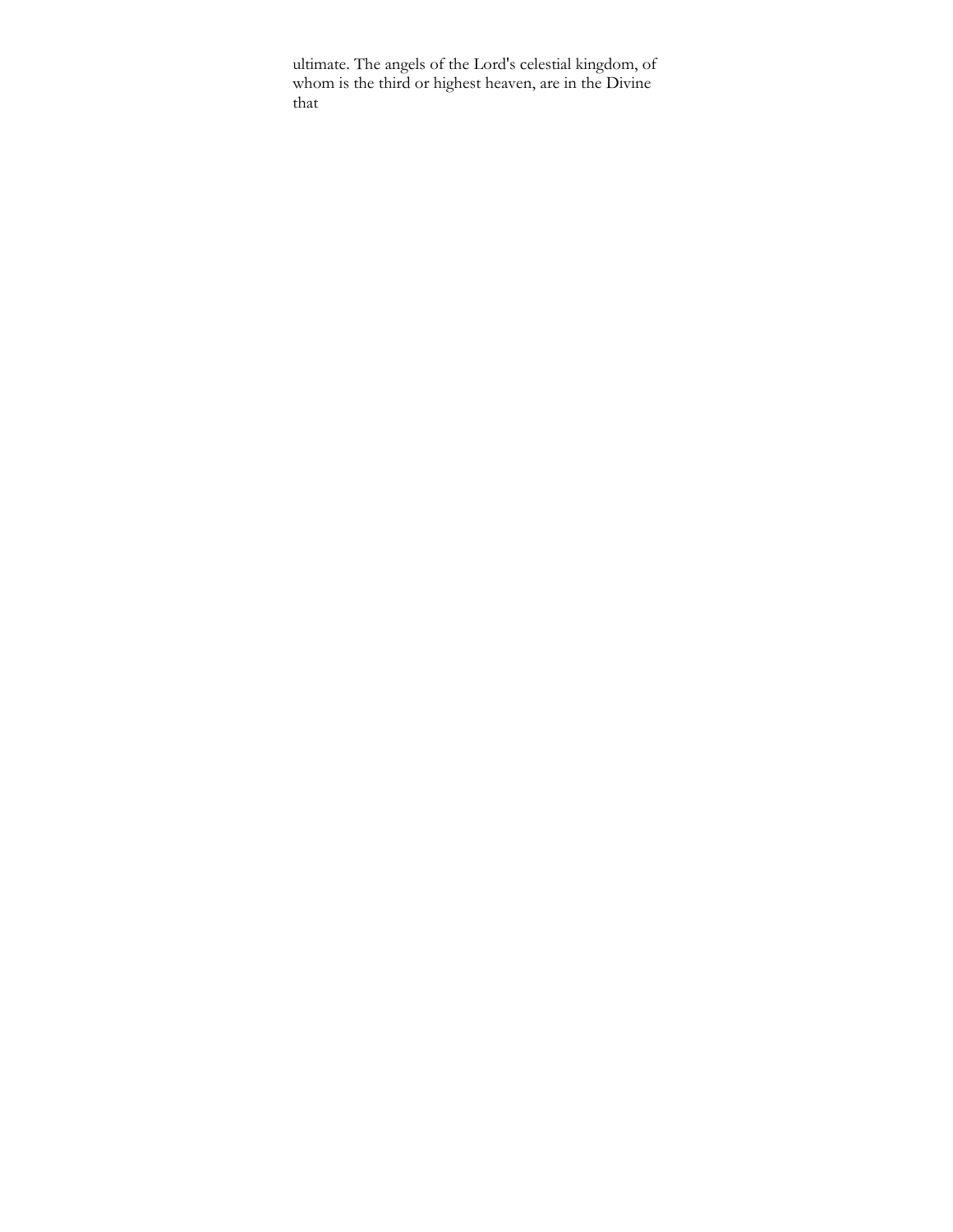#### **6**DOCTRINE OF THE NEW JERUSALEM [CHAP. **IL**

proceeds from the Lord which is called Celestial; for they are in the good of love from the Lord. The angels of the Lord's spiritual kingdom, of whom is the second or middle heaven, are in the Divine that proceeds from the Lord which is called Spiritual; for they are in truths of wisdom from the Lord.\* But men of the church in the world are in the Natural Divine, which also proceeds from the Lord. It follows from this that the Divine, proceeding from the Lord to its ultimates, descends by three degrees, and is named Celestial, Spiritual, and Natural. The Divine which descends from the Lord to human beings descends through these three degrees; and when it has descended, it contains those three degrees in itself. Such is the case with everything Divine; therefore when it is in its ultimate degree, it is in its fulness. Such is the Word; in its ultimate sense this is natural, in its interior sense it is spiritual, and in the inmost it is celestial; and in every sense it is Divine. That the Word is such, is not apparent in the sense of its letter, which is natural, for the reason that man in the world has heretofore known nothing concerning the heavens, and so has not known what the spiritual is, nor what the celestial; and consequently he has not known the difference between them and the natural.

7. Nor can the difference of these degrees from ohe another be known without a knowledge of Correspondence; for the three degrees are wholly distinct from each other, just as the end, the cause, and the effect are; or as the prior, the posterior, and the postreme : but they make a one by correspondence; for the natural corresponds to the spiritual, and also to the celestial. What correspondence is, may be seen in the work on " Heaven and Hell," where the " Correspondence of all things in Heaven with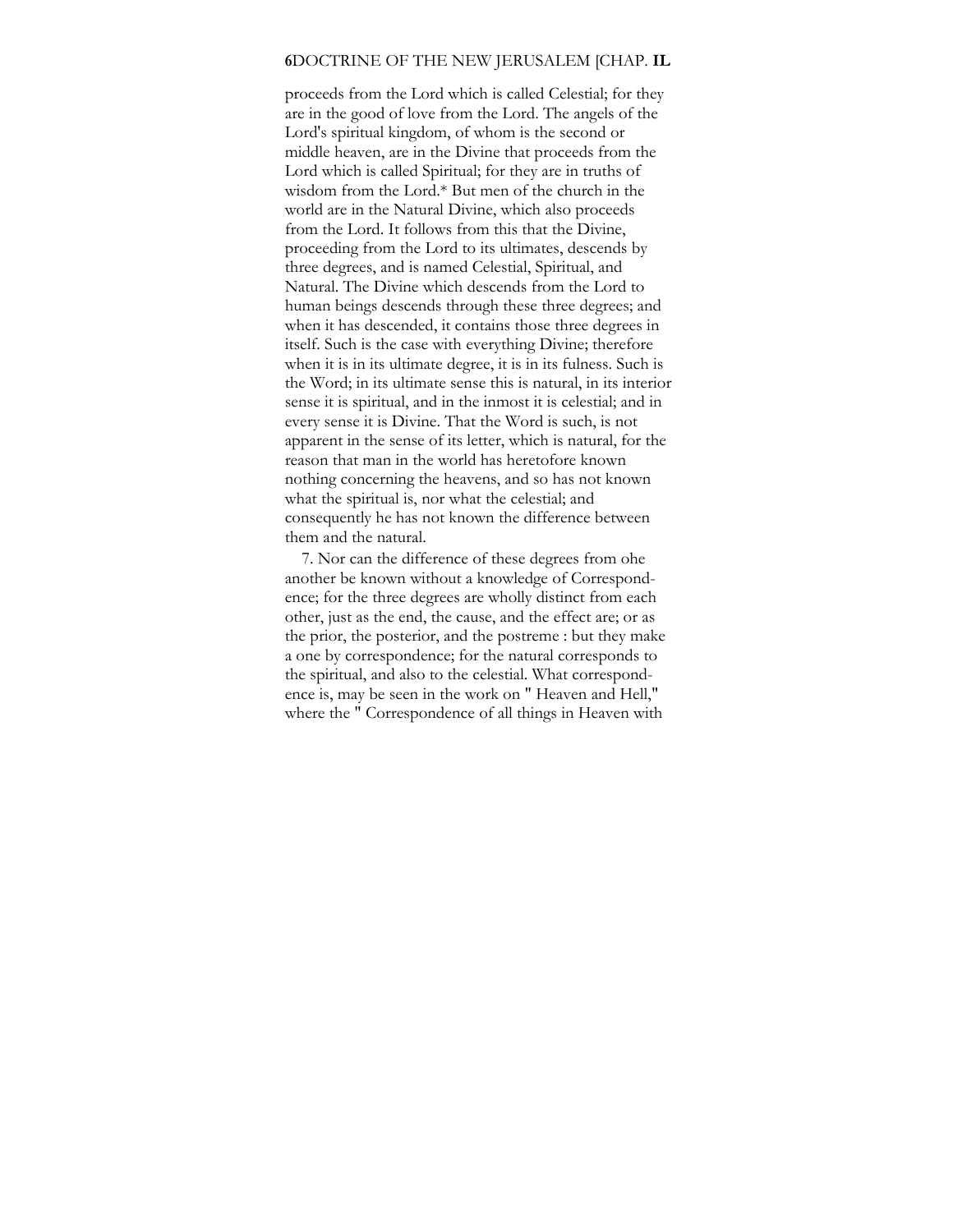all things of Man" is treated of (n. 87-502), and the " Cor-

\* That there are two kingdoms of which the heavens consist, one **of** which is called the celestial kingdom, **and**  the other the spiritual, may be seen in the work on " Heaven and Hell " (n. 20-28 ).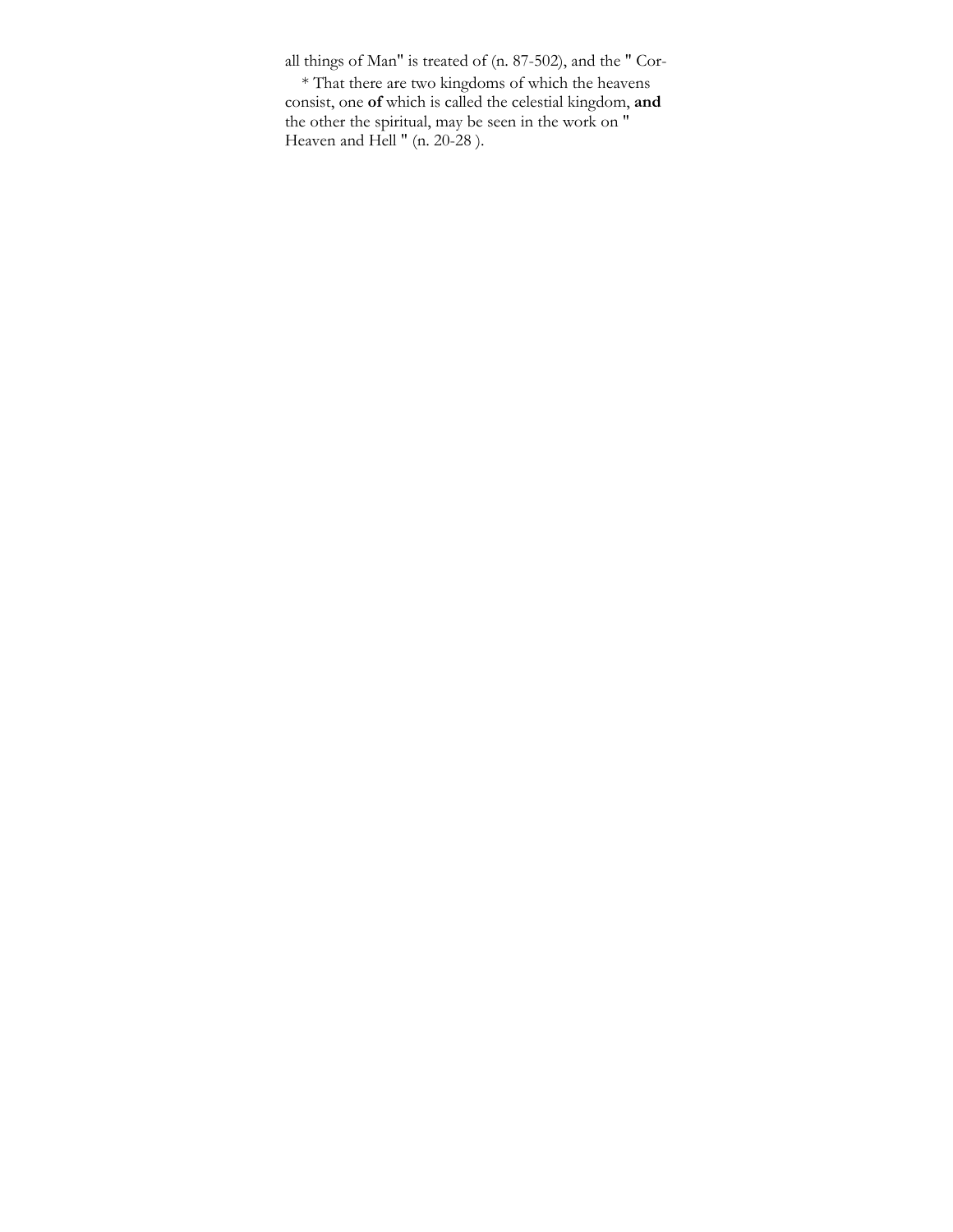respondence of Heaven with all things of the Earth " (n. 103-115). **It** will also be seen from examples to be adduced below, from the Word.

8. Whereas the Word interiorly is spiritual and celestial, it is therefore written by mere correspondences; and that which is written by mere correspondences, in its ultimate sense is written in such a style as is found in the prophets and in the gospels; and although this sense appears common, still it stores up within itself Divine Wisdom and all angelic wisdom.

*9.* (2.) *The Spiritual Sense is in each and every thing in the Word*. This cannot be seen better than by examples, such as the following : John says in the Apocalypse, *I saw heaven opened, and behold, a white horse; and He that sat upon him was called Faithful and True, and in righteousness He doth judge and make war. His eyes were as a flame of fire, and on His head were many diadems; and He had a name written that no one knoweth but He Himself; and He was clothed in a vesture dipped in blood; and His name is* called THE WORD OF GOD. *His armies in heaven followed Him upon white horses, clothed in fine linen, white and clean. He hath upon His vesture and upon His thigh a name written,* KING OF KINGS AND LORD OF LORDs. *And I saw an angel standing in the sun; and he cried with a loud voice, Come, and gather yourselves together unto the great supper, that ye may eat the flesh of kings, and the flesh of captains, and the flesh of the mighty, and the flesh of horses, and of them that sit on them, and the flesh of all free and bond, both small and great (xix.* **11-18).** What these things signify, no one can see but from the spiritual sense of the Word; and no one can see the spiritual sense except from a knowledge of correspondences; for all the words are correspondences, and no word is without meaning. The science of correspondences teaches what is signified by the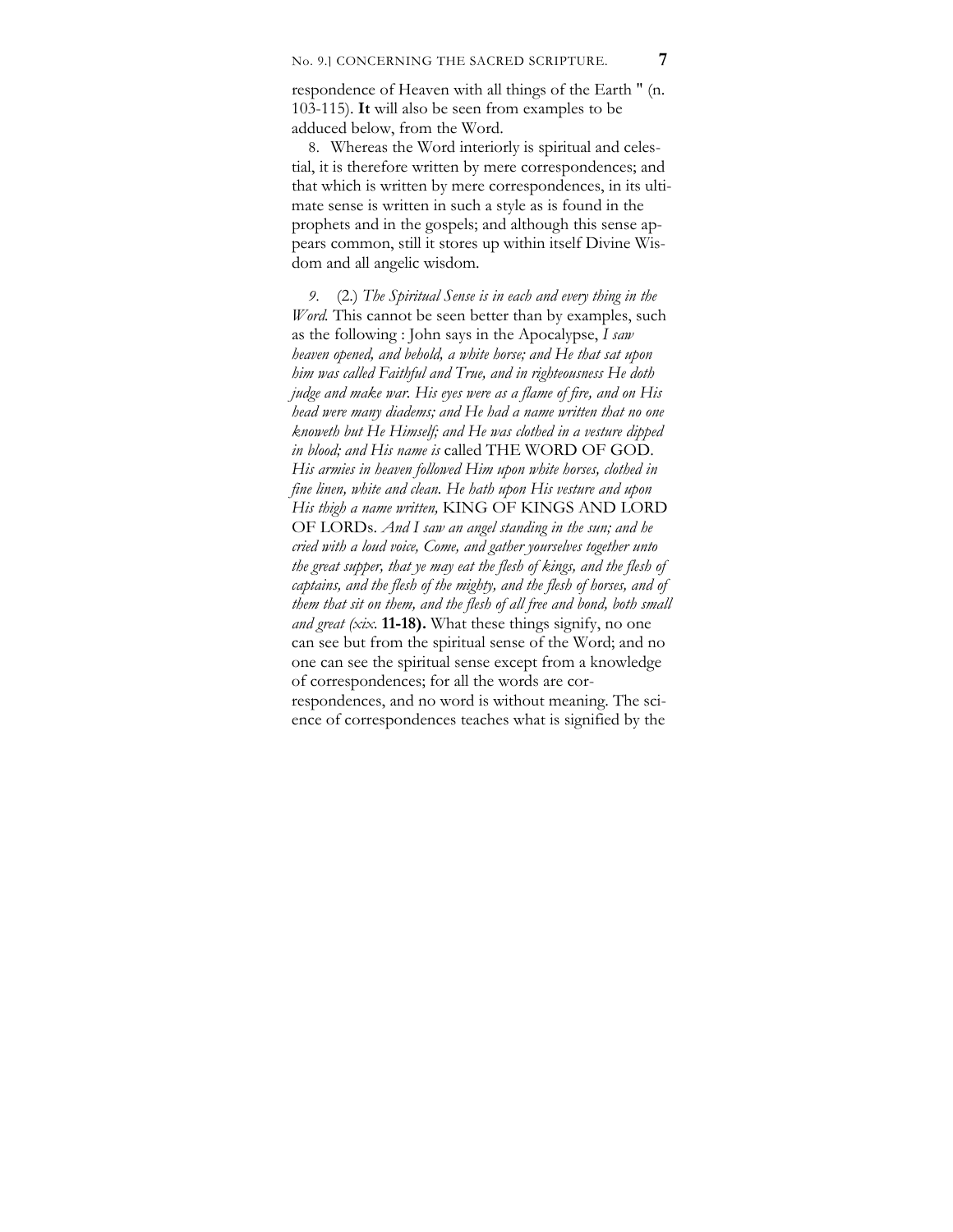*white horse;* what by *Him Who sat upon Him;* what by **'he**  *eyes which were as a flame of fire;* what by the *diadems*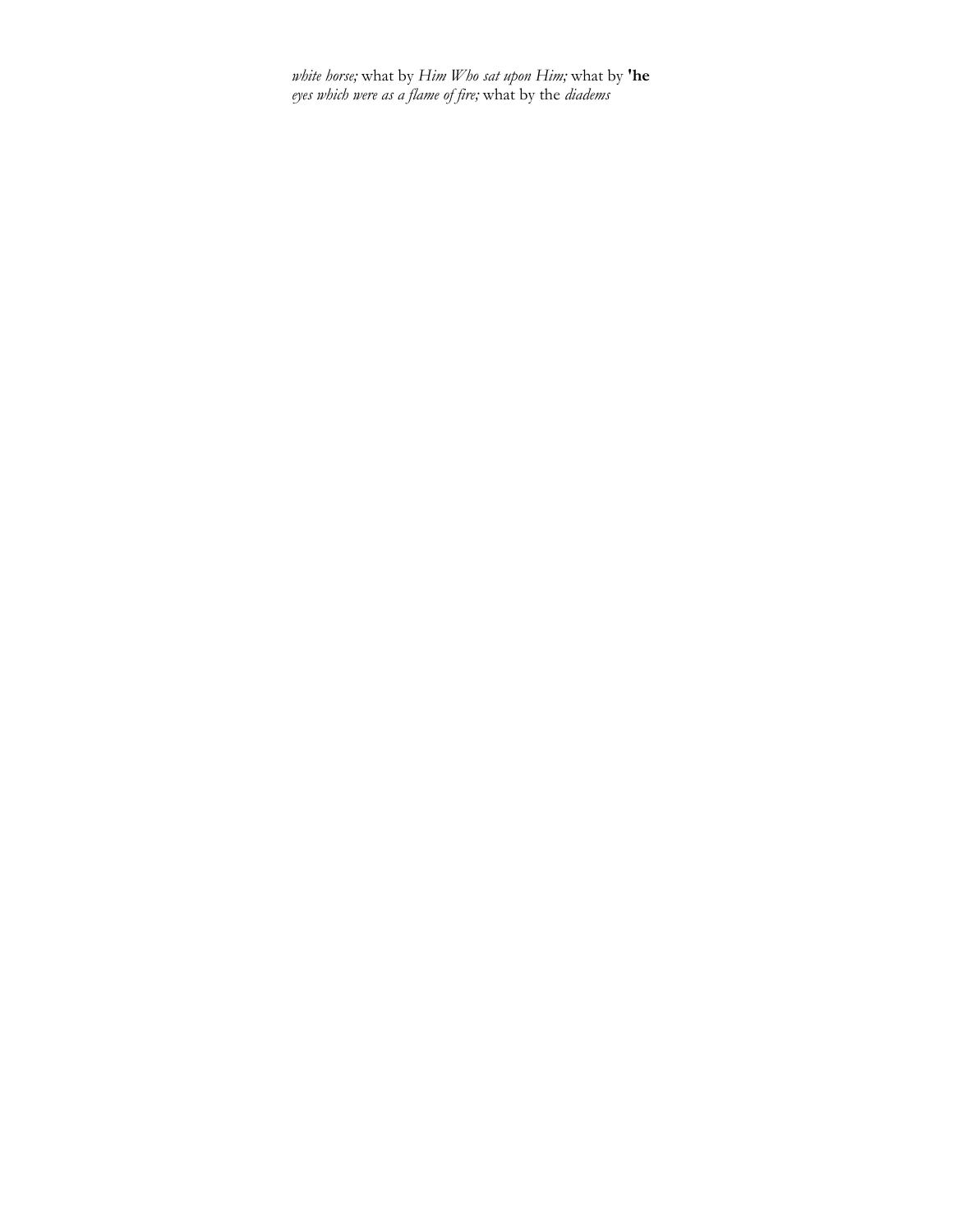#### 8 DOCTRINE OF THE NEW JERUSALEM [Cum,. *II*

*pon His head;* what by the *vesture dipped in blood;* what by the *white fine linen,* in which they who were of His army in heaven were clothed; what by the *angel standing in the sun;*  what by the *great supper* to which they were to come and be gathered together; and also what by the *flesh of kings and captains,* and of many other things, which they should eat. But what each of these expressions signifies in the spiritual sense, may be seen explained in a little work concerning the "White Horse;" it is therefore unnecessary to explain them further. It is shown in that treatise that the Lord is there described as to the Word; and that by His eyes, which were as a flame of fire, and by the diadems upon His head, and by the name which no one but Himself khoweth, is meant the spiritual sense of the Word; also that this sense is known only to the Lord and by him to whom the Lord wills to reveal it : also, that by the vesture dipped in blood, is meant the natural sense of the Word, which is the sense of its letter, to which violence has been done. That it is the Word which is thus described, is very manifest; for it is said, *His name is called the Word of God.* That it is the Lord Who is meant, is also very manifest; for it is said that *the name of Him Who sat upon the white horse was King of kings and Lord of lords.* That the spiritual sense of the Word is to be opened at the end of the church, is signified not only by those things which are said concerning the [white] horse and Him Who sat upon him, but also by the great supper, to which the angel standing in the sun invited all to come and eat the flesh of kings and captains, of the mighty, of horses, of them that sit on them, and of all, free and bond. All these expressions would be empty words, and without life and spirit, if there were not a spiritual sense within them, as the soul is in the body.

0. In Apoc. xxi., the New Jerusalem is thus described : *That in it there was a light like unto a stone most precious, as it were a jasper stone, shining like crystal. That it had a*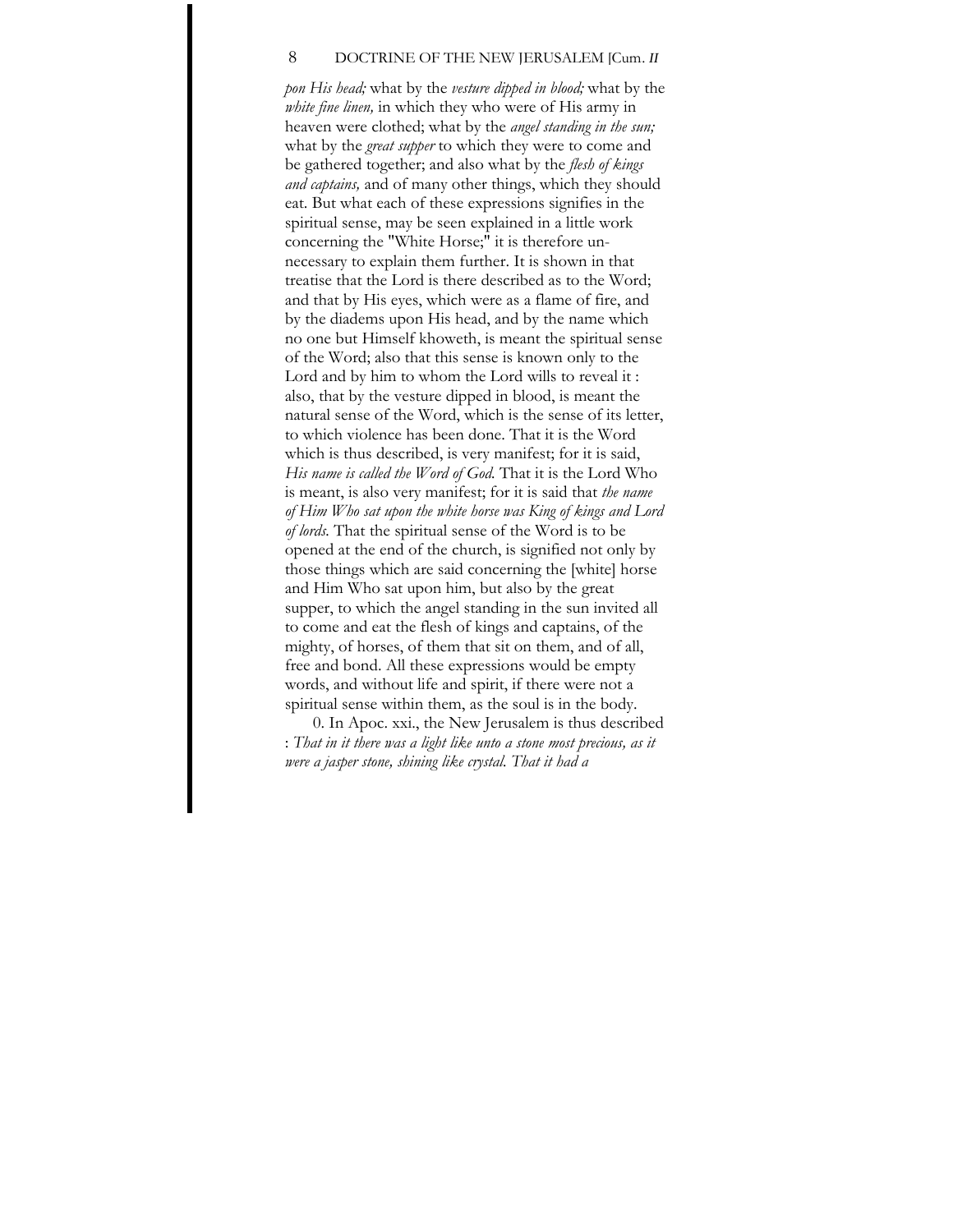### No. 10.] CONCERNING THE SACRED SCRIPTURE. 9

*wall great and high, having twelve gates, and twelve angels over the gates, and the names of the twelve tribes of the sons of Israel written [thereon]. That the wall was of a hundred and forty-four cubis, which is the measure of a man, that is, of an angel. That the building of the wall was jasper, and its foundations of every precious stone; of jasper, sapphire, chalcedony, emerald, sardonyx, s ar di us, chrysolite, beryl, topaz, chrysoprasus, jacinth, and amethyst. That the gates were twelve pearls. That the city itself was pure gold, like pure glass; and that it was four-square, the length, the breadth, and the height equal, being twelve thousand furlongs;* and more besides. That all these things are to be understood spiritually may be evident from this, that by the Holy Jerusalem is signified a new church which is to be established by the Lord, as is shown in the " Doctrine concerning the Lord " (n. 62-65): and because by *Jerusalem* is there signified the church, it follows that all the things which are said of it as a city — of its gates, of its wall, of the foundations of the wall, also the things' which are said of tbeir measures— contain a spiritual sense, for the things which are of the church are spiritual. But what the several things signify has been explained in the work concerning the "New Jerusalem," published at London in the year 1758 (n. 1); it would therefore be superfluous to explain them further. It is enough [to remark] that it may thence be known that there is a spiritual sense in the several particulars of that description, as the soul in the body; and that without that sense nothing of the church would be understood in those things which are there written; as that the city was of pure gold, its gates of pearls, the wall of jasper, the foundations of the wall of precious stones; that the wall was of a hundred and fortyfour cubits, which is the measure of a man, that is, of an angel; and that the city was in length, breadth, and height,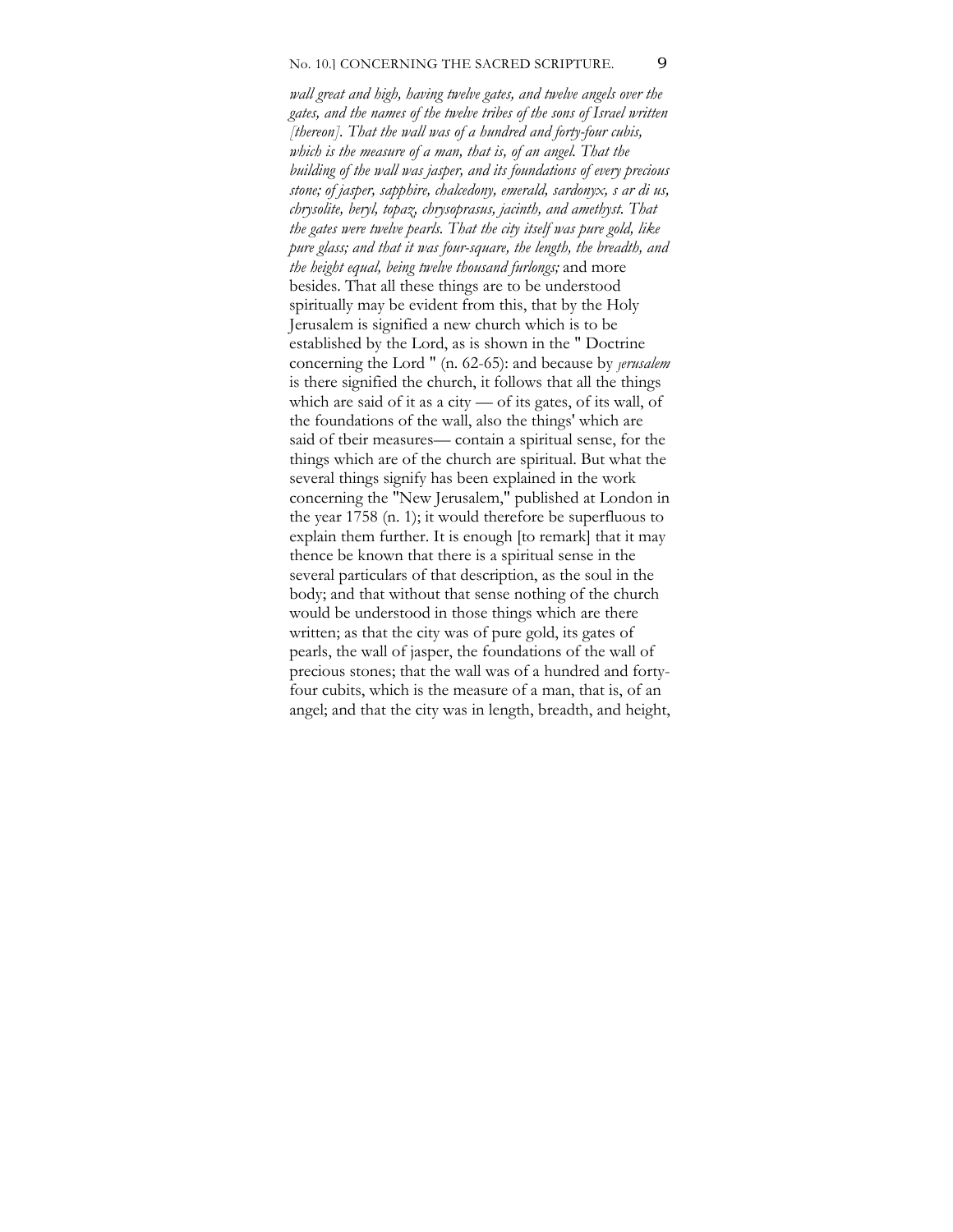twelve thousand furlongs; besides many other things. But he, who from a knowledge of Correspondences knows the spiritual sense,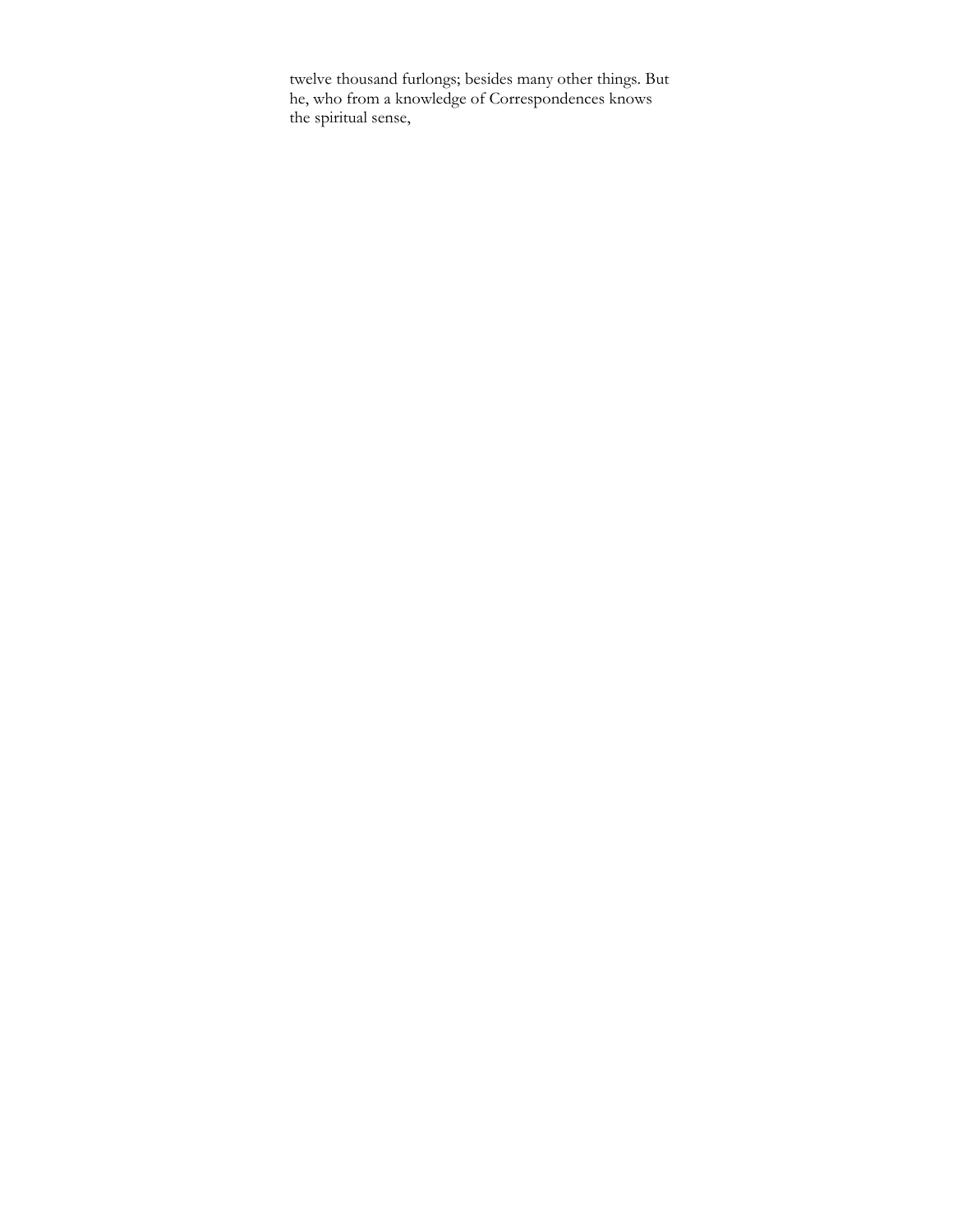#### 10 DOCTRINE OF THE NEW JERUSALEM [CHAP. II.

understands these things; as that the wall and its foundations signify doctrine from the literal sense of the Word and that the numbers 12, 144, 12oo0, have a like significa- tion, namely, all the truths and goods of the church in one complex.

1. In the Apocalypse, chap. vii., it is said that *a hundred and forty-four thousand were sealed, twelve thousand out of every tribe of Israel; so many from the tribe of Judah, from the tribe of Reuben, of Gad, of Asher, of Naphtali, of Manasseh, of Simeon, of Levi, of Issachar, of Zebulon, of Joseph, and of Benjamin.* The spiritual sense of these words is that all are saVed in whom the church from the Lord is; for in the spiritual sense, *to be marked on the forehead* or *sealed* signifies to be acknowledged by the Lord and saVed; by the *twelve tribes of Israel* are signified all who are of the church just mentioned; by 12, 12000, 14400, all; by *Israel* the church, and by every *tribe* some specific thing of the church. He who does not know the spiritual import of these words, may suppose that only so many are to be saved, and these only from the nation of Israel and Judah.

12. In the Apocalypse, chap. vi., it is said that *when the Lamb opened the first seal of the Book, there went forth a white horse; and that he that sat on him had a bow, and to him a crown was given : that when He opened the second seal, there went forth a red horse; and that to him that sat on him was given a great sword: that when He opened the third seal, there went forth a black horse; and that he that sat on him held a balance in his hand : and that when He opened the fourth seal, there went forth a pale horse; and that the name of him that sat on him was Death.* What these things signify can only be unfolded by the spiritual sense; and it is fully unfolded when it is known what is signified by an opening of seals, what by a horse, and what by the other things. Here are described the successive states of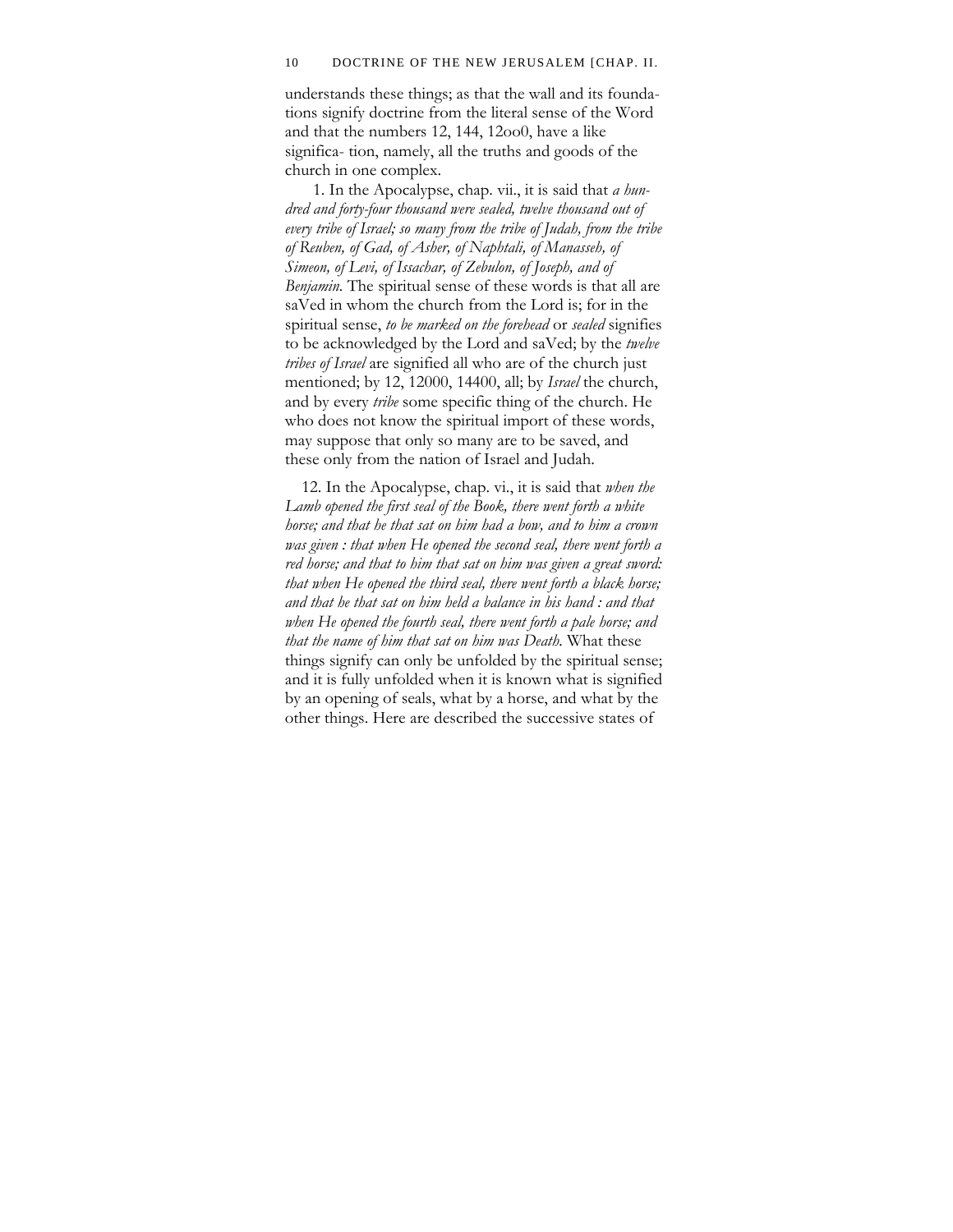the church, from its beginning to its end, in respect to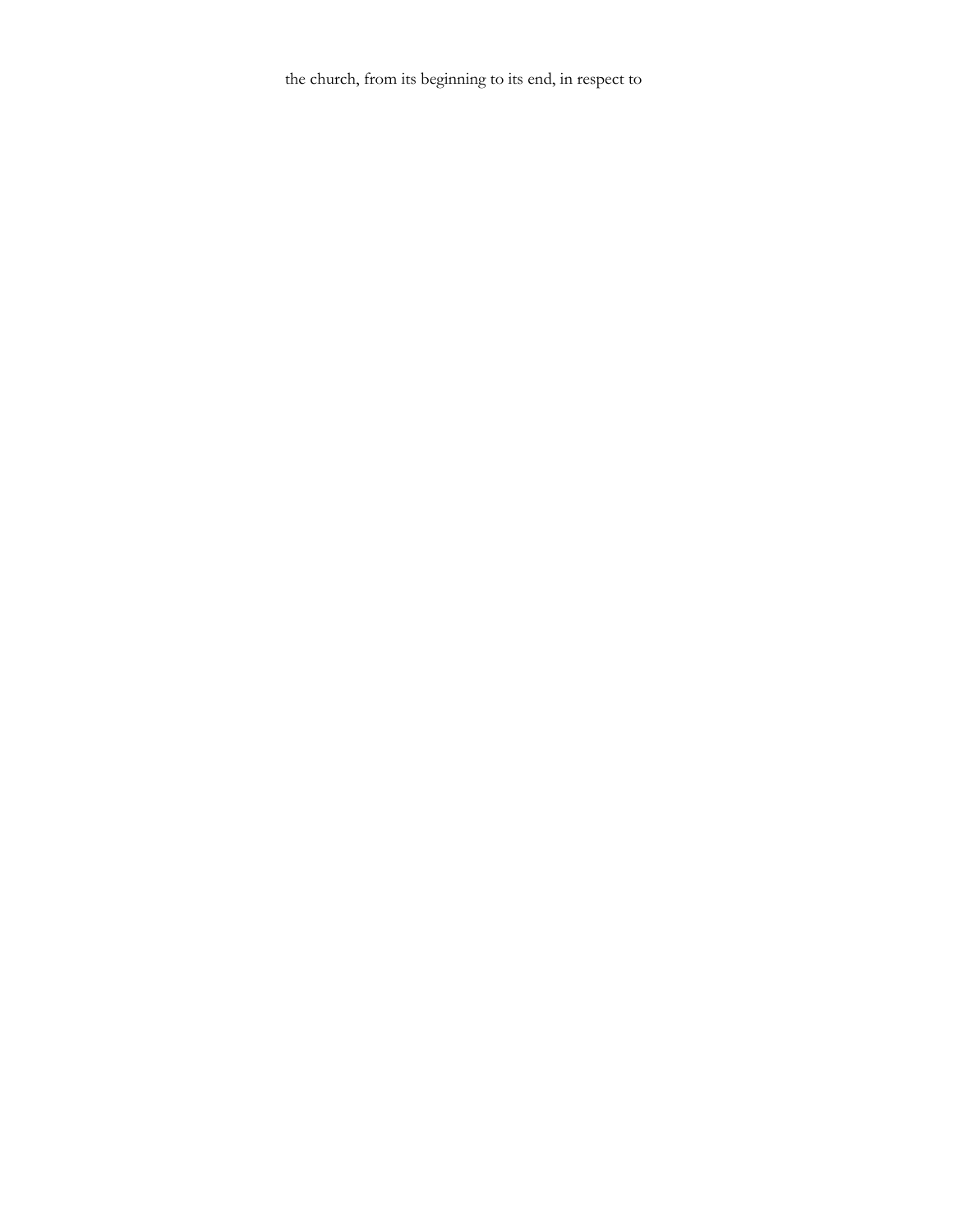#### No. 13.1 CONCERNING THE SACRED SCRIPTURE. 11

the understanding of the Word. The *opening of the seals of the Book by the Lamb,* signifies the manifestation of those states of the church by the Lord; by a *horse* is signified the understanding of the Word; by a *white horse,* the understanding of truth f10m the Word in the first state of the church; by the *bow* of him that sat upon that horse, the doctrine of charity and faith combating against falsities; by the *crown,* eternal life, ihe reward of victory : by the *red horse* is signified the understanding of tbe Word destroyed as to good in the second state of the church; by the *great sword,* falsity combating against truth : by the *black horse* is signified the understanding of the Word destroyed as to truth in the third state of the church; by the *balance*, the estimation of truth so small as to be scarcely any thing : by the *pale horse* is signified the understanding of the Word become naught owing to evils of life and falsities therefrom in the fourth or last state of the church; and by *death,* eternal damnation. That the signification of these things is such in the spiritual sense, does not appear in the sense of the letter or the natural sense. Wherefore, unless the spiritual sense were at some time opened, the Word as to this and the otber things in the Apocalypse would be closed, so that at last no one would know wherein the Divine Holiness there was hidden. It is the same with the signification of the *four horses* and the *four chariots* going out from between the two mountains of brass, in Zechariah (vi. 1-8).

13. In the Apocalypse, chap. ix., we read : *The fifth angel sounded, and I saw a star fallen from heaven unto the earth; and there was given unto him the key of the pit of the abyss. And he opened the pit of the abyss; and there went up a smoke out of the pit*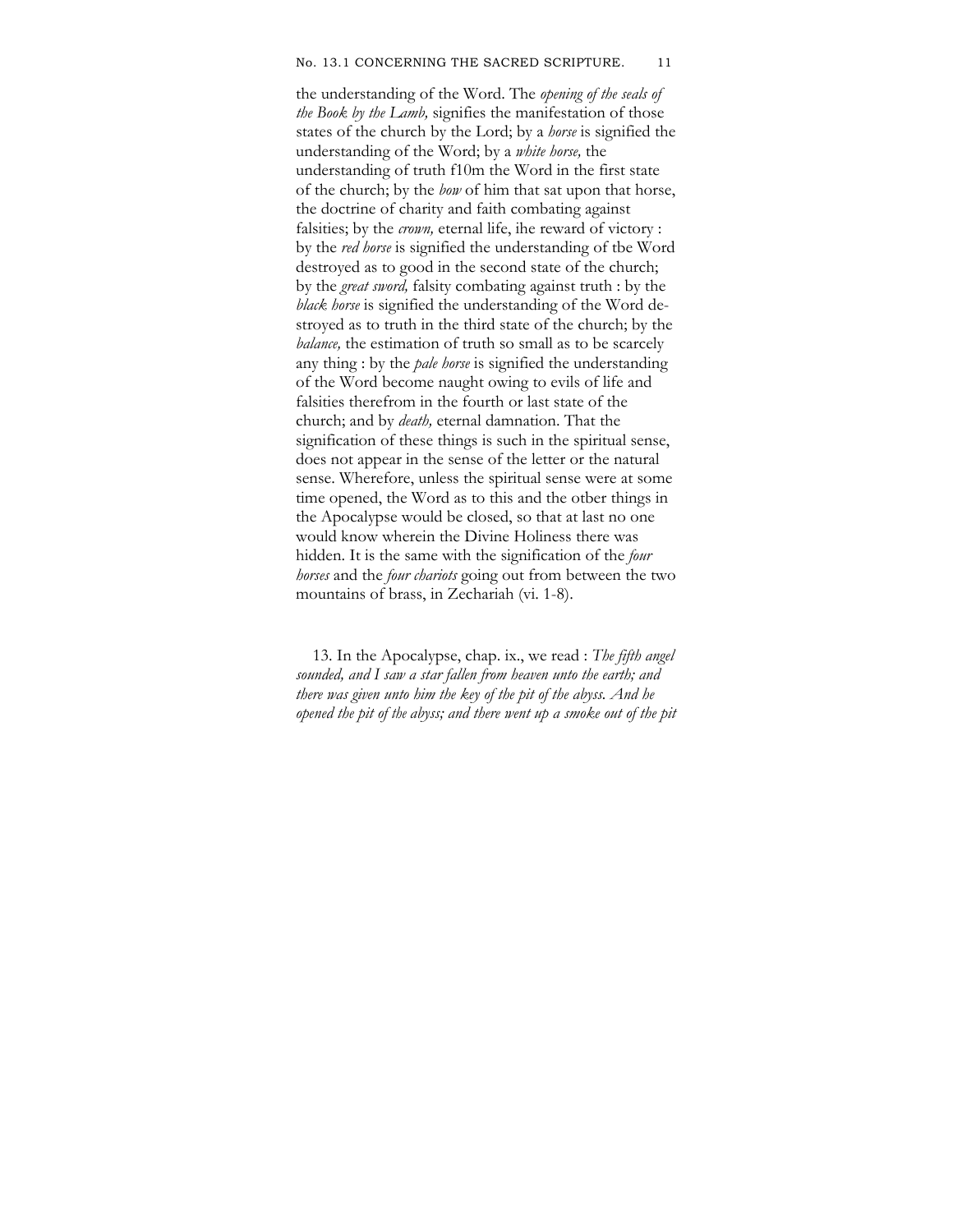*as the smoke of a great furnace. And the sun and the air were darkened from the smoke of the pit. And out of the smoke there went forth locusts upon the earth; and power was given unto them as the scorpions of the earth have power. And the shapes of the locusts were like unto*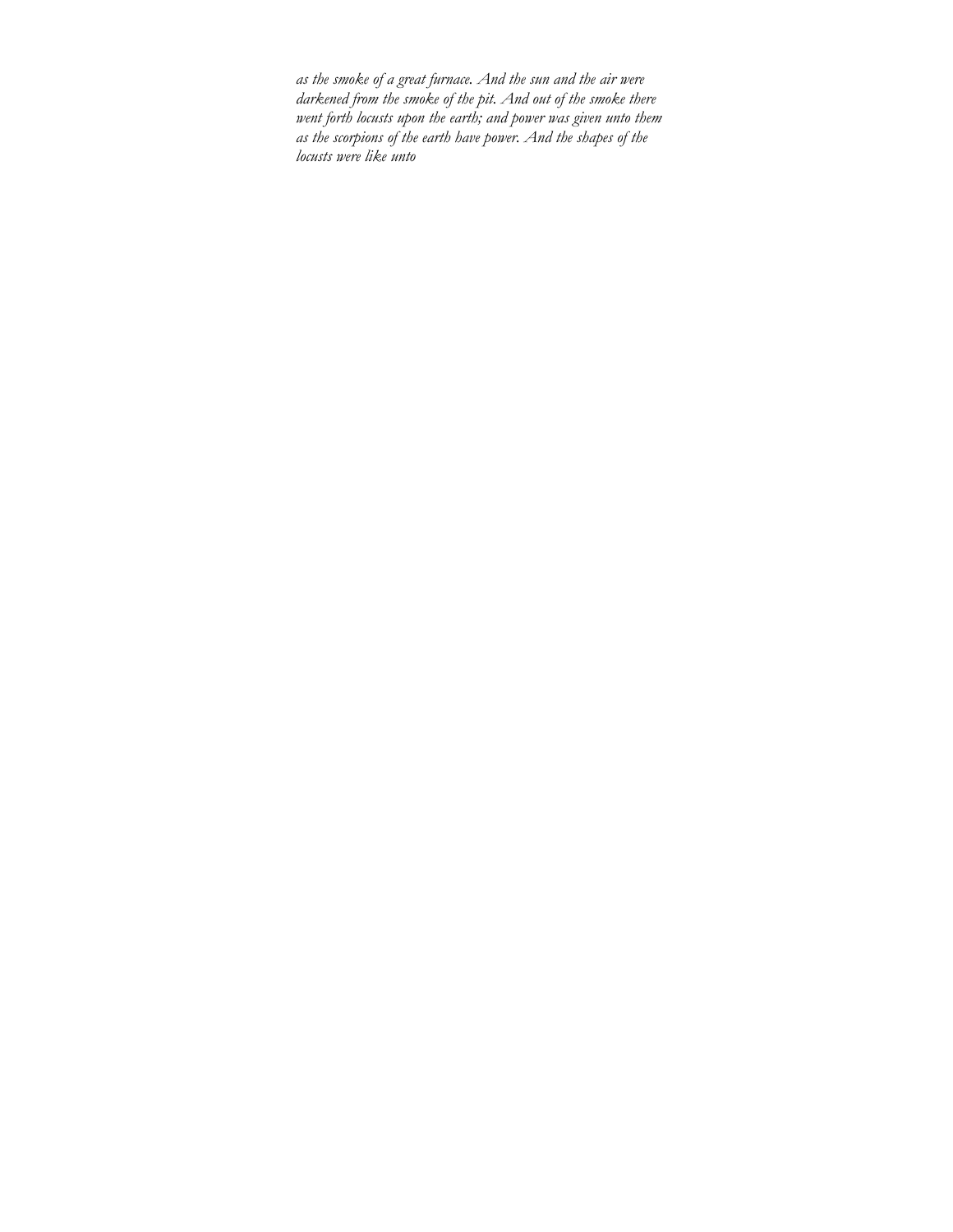#### 12 DOCTRINE OF THE NEW JERUSALEM [CHAP. II.

*horses prepared for war; and upon their heads were as it were crowns like gold; and their faces were as the faces of men. And they had hair as the hair of women, and their teeth were as those of lions. And they had breastplates as of iron; and the voice of their wings was as the voice of many chariots running to war. And they had tails like unto scorpions; and there were stings in their tails; and their power was to hurt men five months. And they had a king over them, the angel of the abyss : his name in Hebrew is Abaddon, and in Greek he hath the name Apollyon.* Neither would any one understand ihese things, unless the spiritual sense were revealed to him; for nothing is here said without meaning; they all have a signification, as to every particular. The state of the church is here treated of, when all cognitions of truth from the Word have been destroyed; and consequently man, having become sensual, persuades himself that falsities are truths. By the *star fallen from heaven,*  are signified the cognitions of truth, destroyed; by the *darkened sun and air,* is signified the light of truth become thick darkness; by the *locusts which went forth out of the smoke of the pit,* are signified falsities in things most external, such as are with those who have become sensual, and who see and judge all things from falsities; by a *scorpion* is signified their persuasiveness; the *locusts' appearing like horses prepared for war,* signifies their reasonings as from the understanding of truth; the *locusts' having crowns like gold upon their heads, with faces like the faces of men,* signifies that they seemed to themselves to be conquerors and wise; *their having hair as the hair of women,* signifies that they appeared to themselves as if they were in the affection for truth; *their having teeth like those of lions,* signifies that sensual things, which are the ultimates of the natural man, appeared to them as having power over all things; *their having breastplates like breastplates of iron,* signifies the argumentations from fallacies, by which they combat and prevail; *the voice of their wings, like the voice*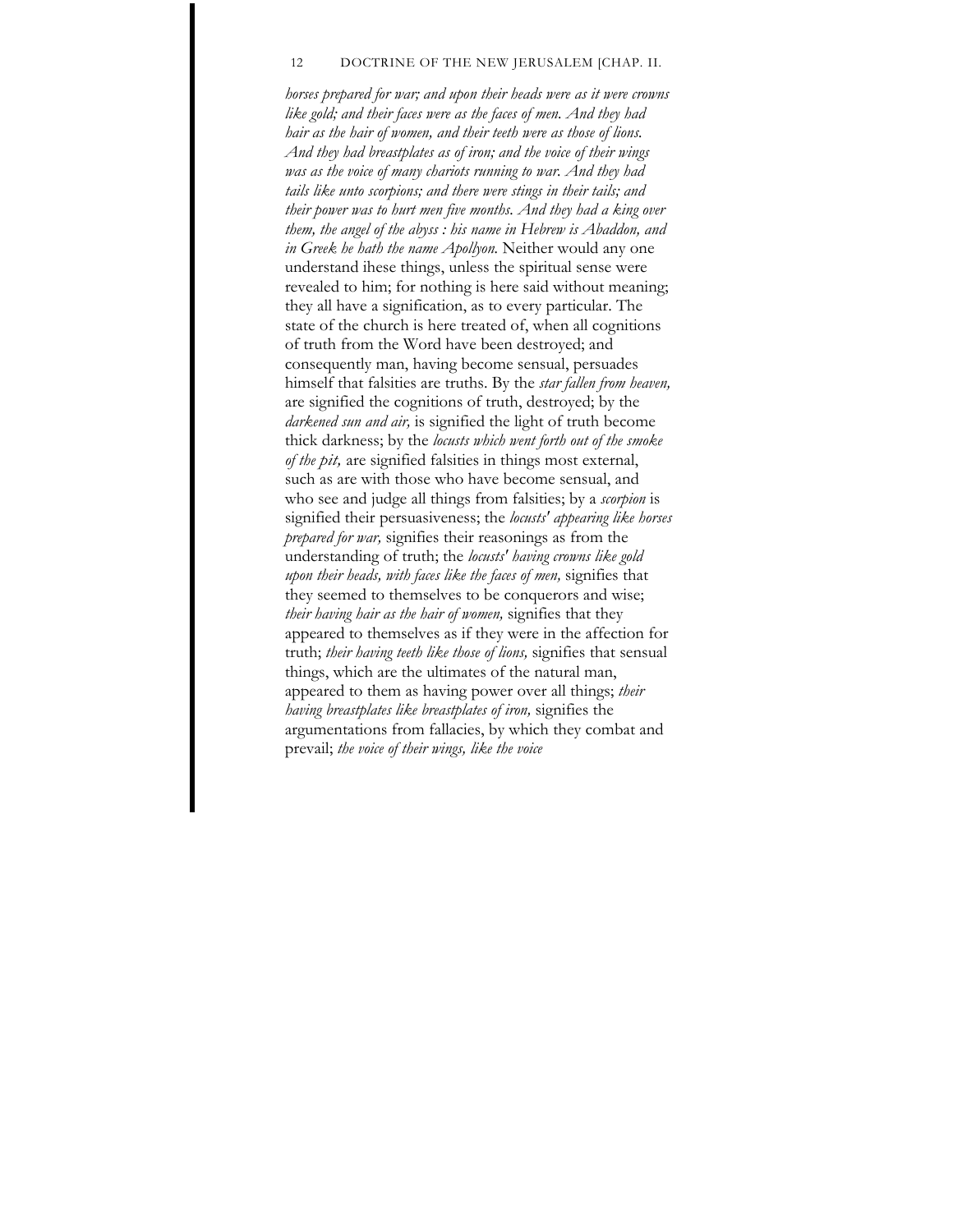*of chariots running to war,* signifies reasonings as if from trutbs of doctrine from the Word, for which truths they must fight; *their having tails like unto scorpions,* signifies persuasions; Iheir *having stings in their tails,* signifies craftiness in deceiving by their persuasions; *their having power to hurt men .five months,* signifies that they bring into a kind of stupor those who are in the understanding of truth and the perception of good; *their having over them as king the angel of the abyss, whose name is Abaddon or Apollyon,*  signifies that their falsities were from the hell where those are who are merely natural and in tbeir own intelligence. This is the spiritual sense of these words, none of which appears in the sense of the letter. And so it is, throughout the Apocalypse. It is to be known that in the spiritual sense all things cohere in continuous connection, to the adjustment of which every word in the sense of the letter or the natural sense conduces; on which account, if a little word were taken away, the connection would be broken, and the coherence would perish. For this reason, and lest this should be done, it is added at the end of this prophetic book, that *a word should not be taken away* (Apoc. xxii. 19). It is similar with the books of the prophets in the Old Testament; and that nothing might be taken away from them, the Lord's Providence took care that every thing in them, even the letters, should be counted : tbis was done by the Masorites.

14. Where the Lord speaks to His disciples of the consummation of the age, which is the last time of the church, at the end of the predictions concerning its successive changes of state, He says : *Immediately after the affliction of those days shall the sun be darkened, and the moon shall not give her fight, and the stars shall fall from heaven, and the powers of the heavens shall be shaken; and then shall appear the*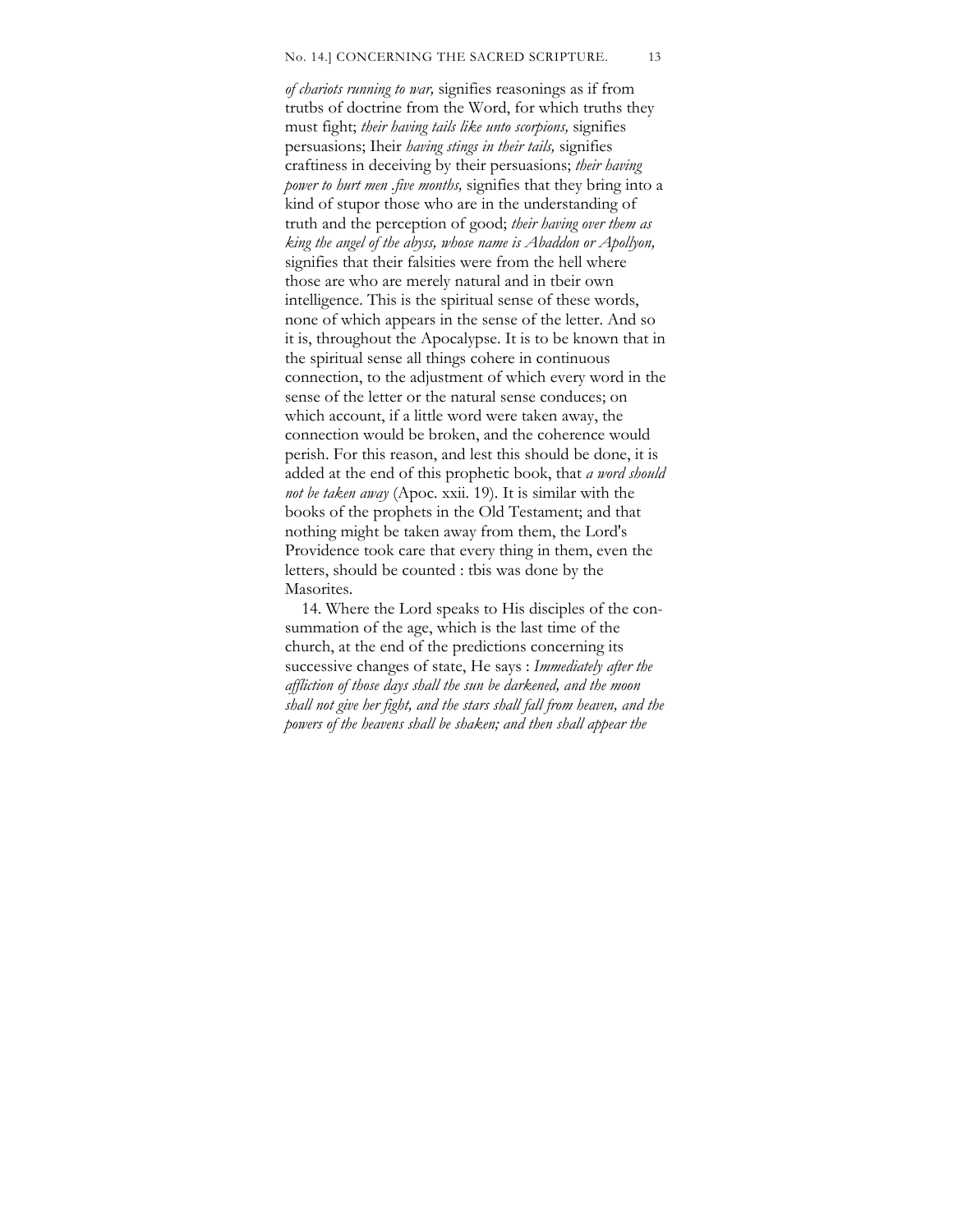*sign of the Son of Man in heaven; and then shall all the tribes of the earth mourn, and they shall see the Son of Man coming in the clouds of heaven, with power and muck*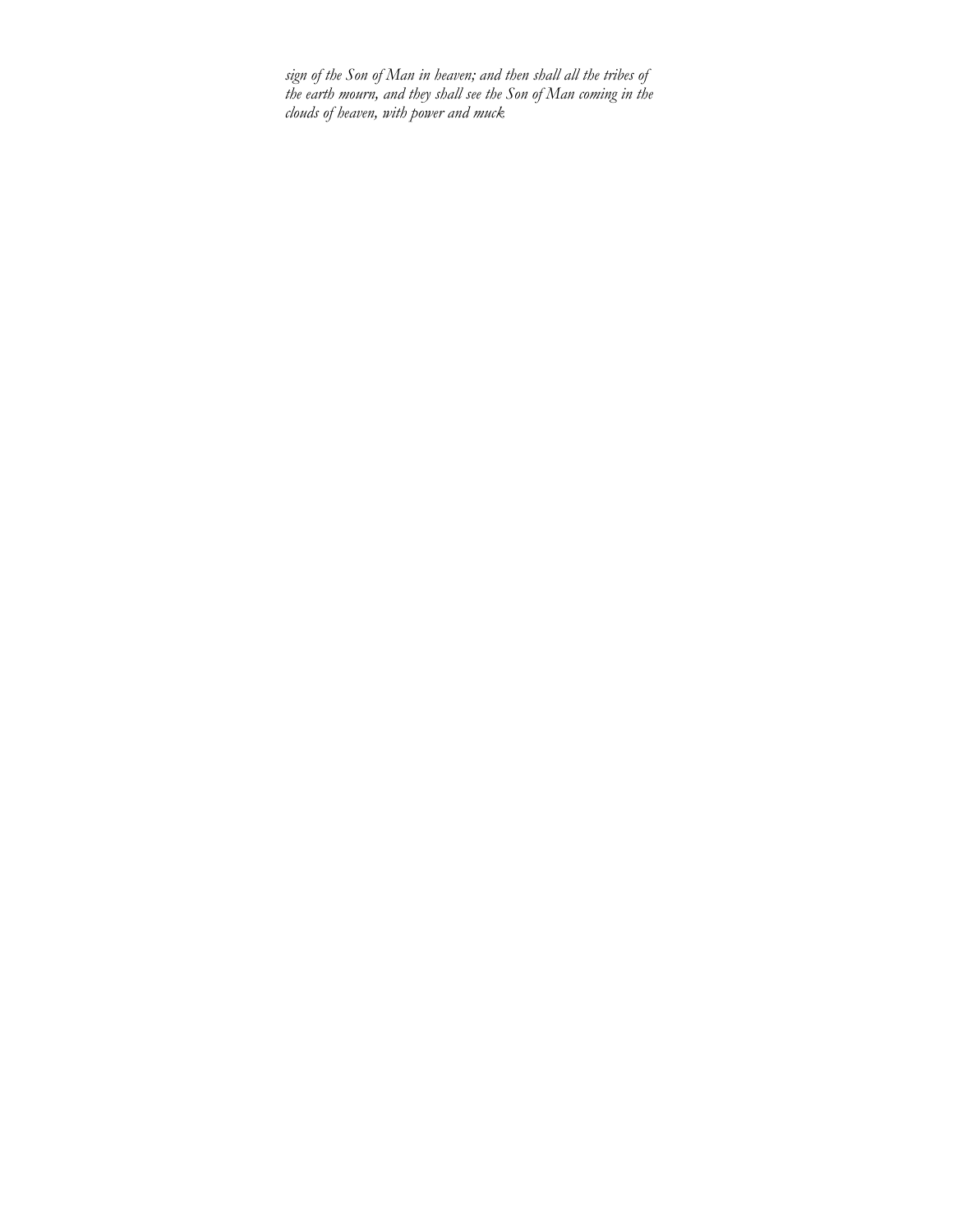#### 14 DOCTRINE OF THE NEW JERUSALEM (CHAT. II.

*glory. And He shall send the angels, with trumpet and with great voice, and they shall gather together His elect from the four winds, from one end of the heavens even to the other* (Matt. xxiv. 29, 30, 31). By these words, in the spiritual sense, is not meant that the sun and moon would be darkened, that the stars would fall from heaven, and that the sign of the Lord would appear in the heavens, and that they would see Him in the clouds, and at the same time angels with trumpets; but by every particular word there are meant spiritual things which are of the church; and these things are said concerning the state of the church at its end. For in the spiritual sense by the *sun,* which will be darkened, is meant the Lord as to love; by the *moon,* which will *not give her light [lumen],* is meant the Lord as to faith; by the *stars,* which will *fall from heaven,* are meant cognitions of good and of truth, which will perish; by the *sign of the Son of Man in heaven,* is meant the appearing of the Divine Truth; by the *tribes of the earth,* which shall mourn, is meant the want of all truth which is of faith, and of all good which is of love; by the *Coming of the Son of Man in the clouds of heaven with power and glory,* is meant the Lord's presence in the Word, and revelation; by the *clouds,* is signified the sense of the letter of the Word, and by *glory,*  the spiritual sense of the Word; by the *angels, with trumpet and with great voice,* is signified heaven, whence comes Divine Truth; by *gathering together the elect from the four winds, from one end of the heavens to the other,* is signified a new [state] of the church as to love and faith. That the darkening of the sun and moon and the falling of the stars to the earth are not meant, is very manifest fr0m the prophets, for in them similar things are said concerning the state of the church, when the Lord was about to come into the world : as in Isaiah, *Behold the day of* Je*hovah cometh, cruel, both with wrath and fierce anger the stars of heaven and the constellations thereof shall not give their light; the sun shall be dark-*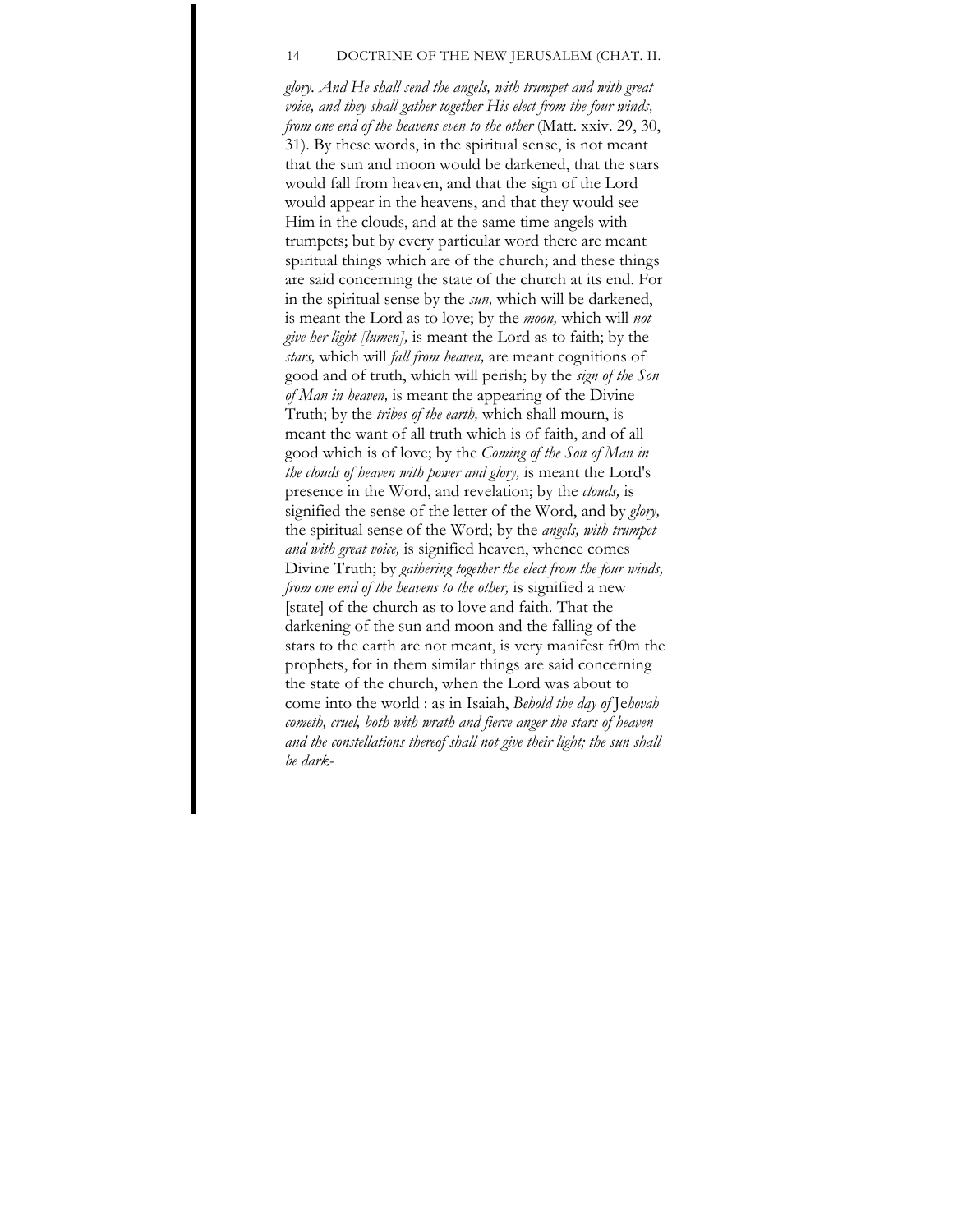#### No. 151 CONCERNING THE SACRED SCRIPTURE. 15

*ened in his going forth, and the moon shall not cause her ,Tight to shine. I will visit upon the world its wickedness (xiii. 9-*  I I

*;* also xxiv. 19-23). In Joel, *The day of Jehovah cometh,* a *day of darkness and of thick darkness; the sun and the moon shall be dark, and the stars shall withdraw their shining* (ii. T, 2, 10; also iii. T5). In Ezekiel, I *will cover the heavens, and make the stars dark; I will cover the sun with a cloud, and the moon shall not cause her light to shine. All the luminaries of light I will make dark, and set darkness upon the earth (xxxii.* 7, 8). By the *day of Jehovah,* is meant the Coming of the Lord, which was when there was no longer any good of love and truth of faith remaining in the church, and when there was no knowledge of the Lord.

Ts. That it may be seen that the prophetic parts of the Word of the Old Testament are in many places not understood without the spiritual sense, I wish to adduce a few passages only, as this in Isaiah : *Then shall Jehovah [Zebaoth] stir p a scourge against Ashur, according to the smiting of Midi an at the rock Oreb; and His rod shall be upon the sea, and He shall lift it up in the way of Egypt. And it shall come to pass in that day that his burden shall remove from of thy shoulder, and his yoke from of thy neck. He shall come against Aiath, he shall pass over unto Migron, against MI chmash shall he direct his arms. They shall pass over Mebarah; Geba shall be our lodging; Ramah shall tremble; Gibeah of Saul shall flee. Cry aloud with thy voice, 0 daughter of Gallim; hearken, 0 Laish, 0 miserable Anathoth. Madmena shall wander away; the inhabitants of Gebim shall gather themselves together. Is there yet a day to make a stand*  in Nob? He shall shake his hand at the mount of the daughter of *Zion, the hill of Jerusalem. Jehovah shall cut down the thickets of the forest with iron,* 

*and Lebanon shall fall by a mighty one* (x. 26-32, 34).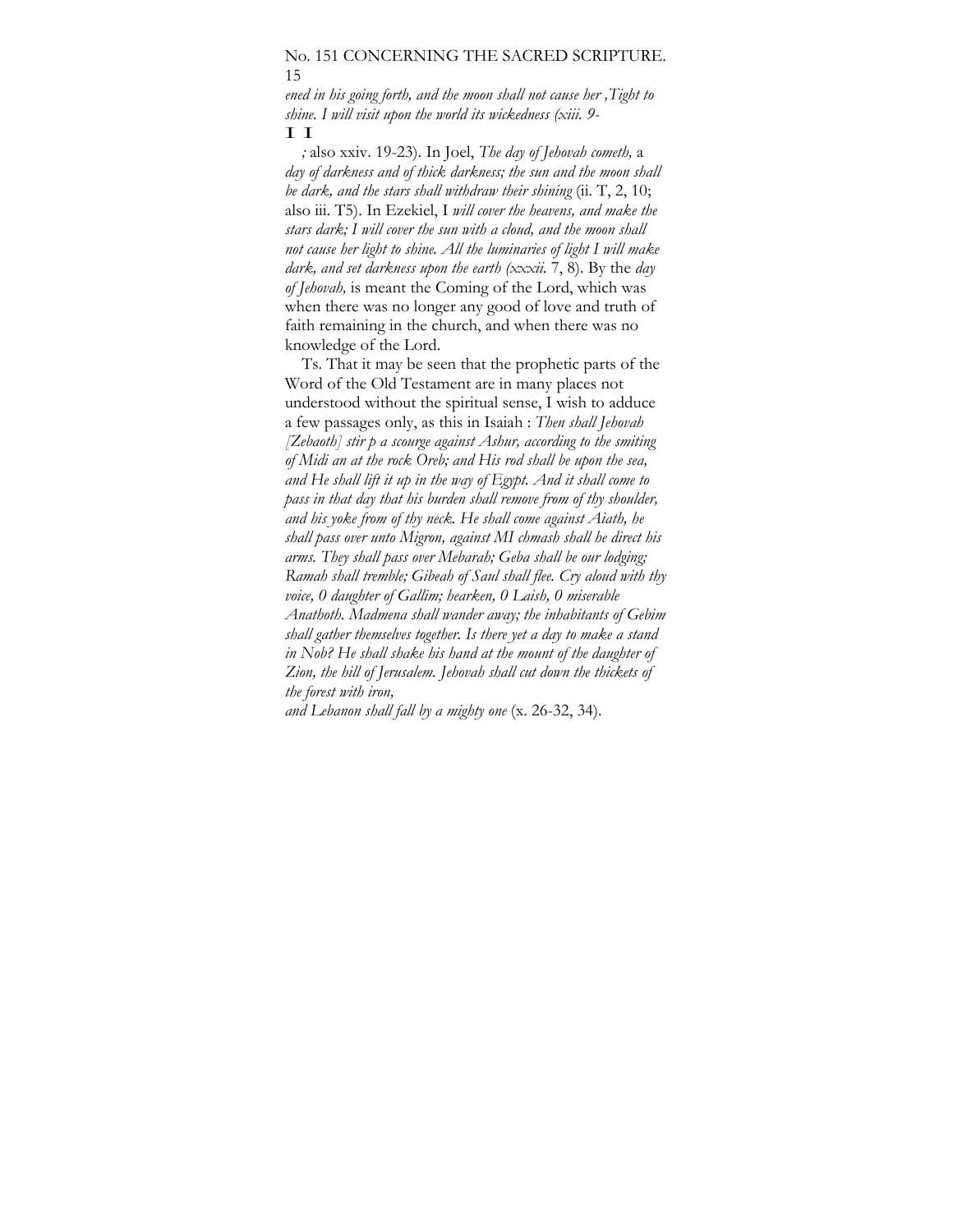Here only names occur, from which nothing can be drawn but by the aid of the spiritual sense, in which all the names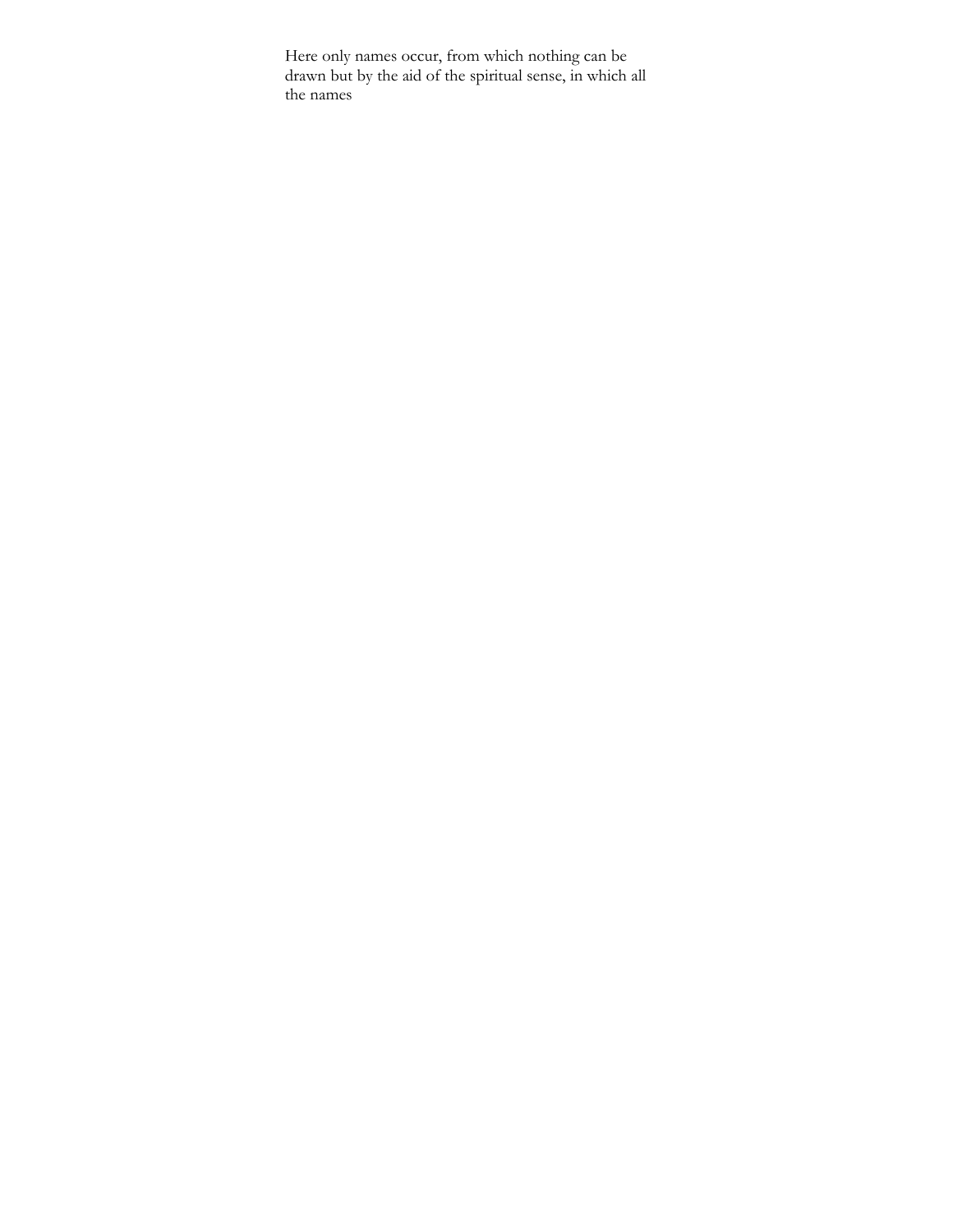#### 16 DOCTRINE OF THE NEW JERUSALEM [CHAP. *IL*

in the Word signify the realities of heaven and the church. From this sense it is gathered, that by those things is sig. nified that the whole church was vastated by matters of knowledge, perverting every truth and confirming falsity. Again in the same prophet : *In that day shall the envy of Ephraim depart, and the adversaries of Judah shall be cut of. Ephraim shall not envy Judah, and Judh shall not distress Ephraim. But they shall fly pon the shoulder of the Philistines toward the sea; together shall they spoil the sons of the east; Ed om and Moab shall be the putting forth of their hand. Jehovah shall pronounce a vow against the tongue of the Egyptian sea; and He shall shake His hand over the river with the vehemence of His breath, and He shall strike it into seven streams, that He may make it a way to go over dry-shod. Then shall there be a highway for the remnant of His people which shall be left, from Ashur* (xi. 13-16). Here, too, no person but one who knows what is signified by each of the names here given, would see any thing Divine; although the Coming of the Lord is here treated of, and what would then take place; as is plainly manifest from verses 1—10, of the same chapter. Who, then, without the aid of the spiritual sense, would see that the signification of those things in their order is, that they who are in falsities from ignorance, and have not suffered themselves to be seduced by evils, will come to the Lord; and that the church will then understand the Word; and that falsities will then no longer harm those who thus come ? And where there are no names, the case is similar; as in Ezekiel : *Thus Bath said the Lord Jehovih Thou son of man, say to the bird of every wing, and to every beast of the field, Assemble yourselves and come; gather yourselves on every side to My sacrce that I do sacrifice for you,* a *great sacrifice pon the mountains of Israel, that ye may eat flesh and drink blood; ye shall eat the flesh of the mighty, and drink the blood of the princes of the earth; ye shall eat fat till ye be full, and drink blood till ye be drunken, of My*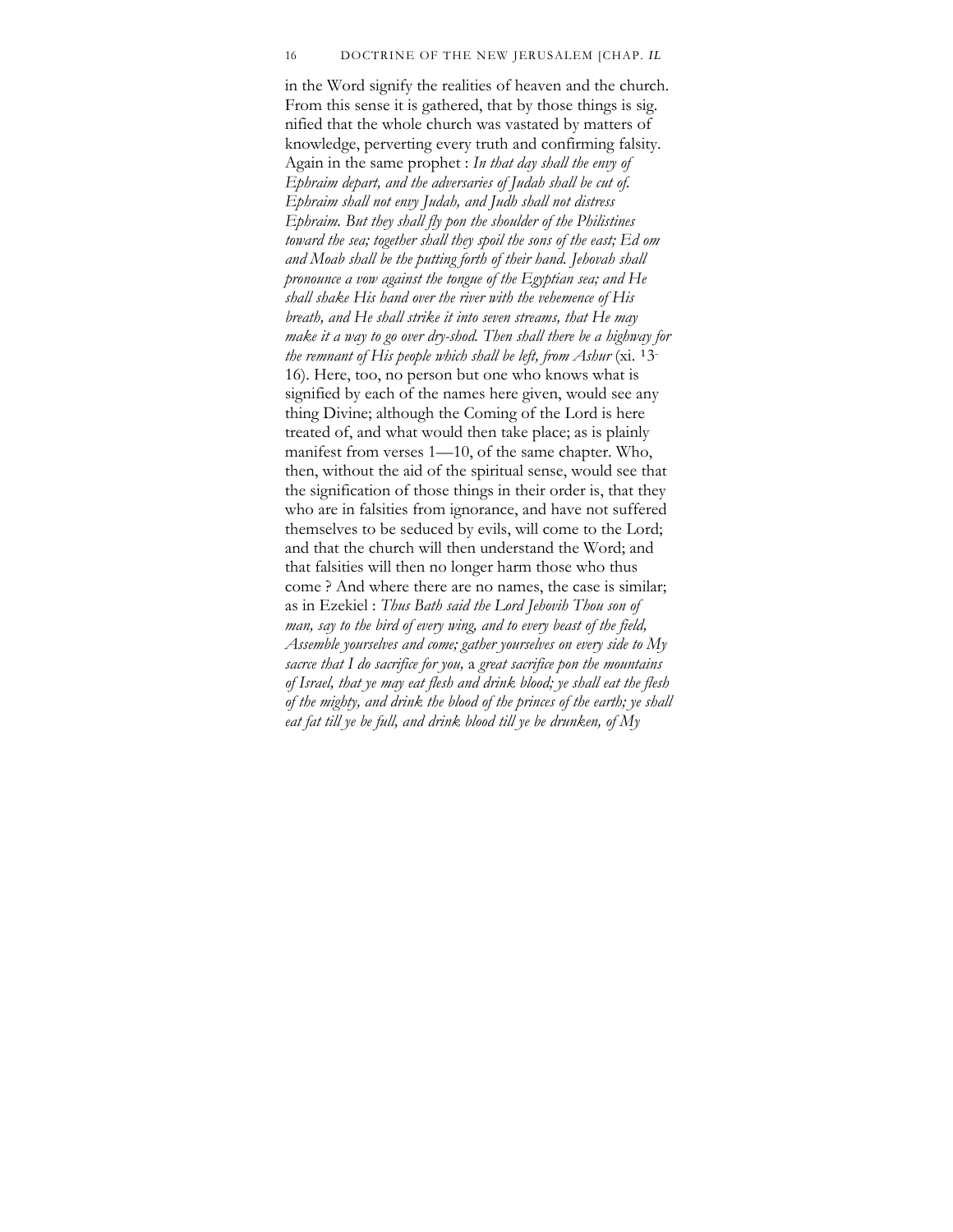#### No. 16.] CONCERNING THE SACRED SCRIPTURE. 17

*sacrifice which I sacrce for you : ye shall be filled at My table with the horse and the chariot, and with the mighty man, and with every man of war: thus will I set My glory among the nations (xxxix. 17- 21).* He who does not know from the spiritual sense what a sacrifice signifies, what is signified by flesh and blood, and what by a horse, a chariot, a mighty man and a man of war, would not know otherwise than that men are to eat and drink such things. But the spiritual sense teaches that by eating the flesh and drinking the blood of the sacrifice which the Lord Jehovih will make upon the mountains of Israel, is signified to appropriate to oneself Divine good and Divine truth from the Word; for the calling together of all to the Lord's kingdom is here treated of; and, in particular, the establishment by the Lord of the church among the gentiles. Who cannot see that by *flesh* is not here meant flesh, nor blood by *blood* as that men should drink blood till they are drunken; and that they should be filled with the horse, the chariot, the mighty man, and every man of war ? And so it is in a thousand other places in the prophets.

16. Without the spiritual sense no one would know why the prophet Jeremiah was commanded *to buy himself a girdle, and put it on his loins, but not to draw it through water; and to hide it in a hole of the rock by the Euphrates* 

(Jer. xiii. 1-7) : or why the prophet Isaiah was commanded

*to loose the sackcloth from o f his loins, and to put of the shoe from his foot, and to go naked and barefoot three years* (Isa. xx. 2, 3) : or why the prophet Ezekiel was commanded *to draw a razor upon [the hairs of] his head, and upon his beard; and afterwards that he should divide them, burn a third part in the midst of the city, smite a third part with the sword, and scatter a third part to the wind; and should wrap a few of them in his skirts, then cast them into the midst of the fire*  $(Ez, V. 1-4)$ *: or why the*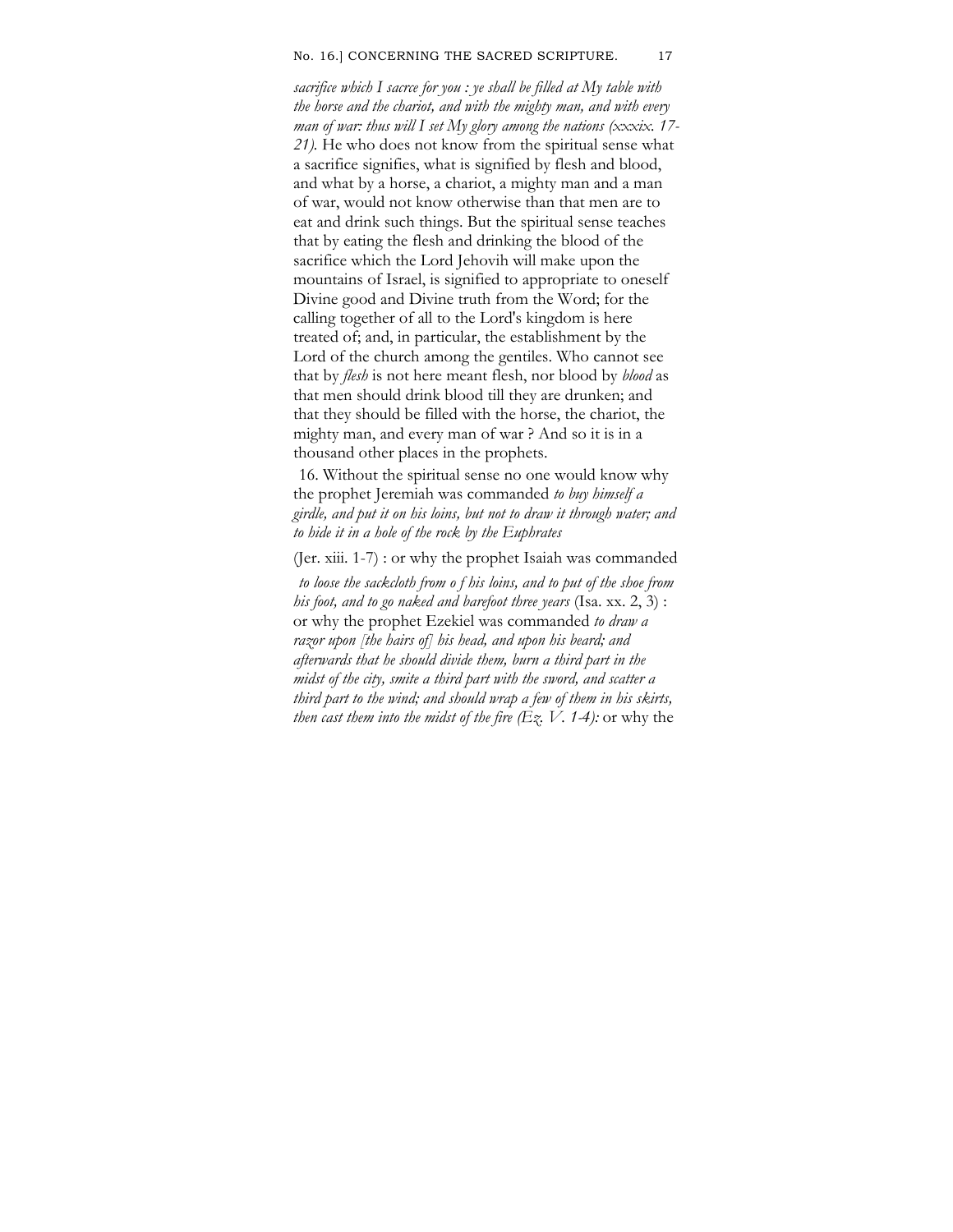same prophet was commanded *to lie upon his left side three hundred and ninety days, and upon his right side forty days;* also that *he should*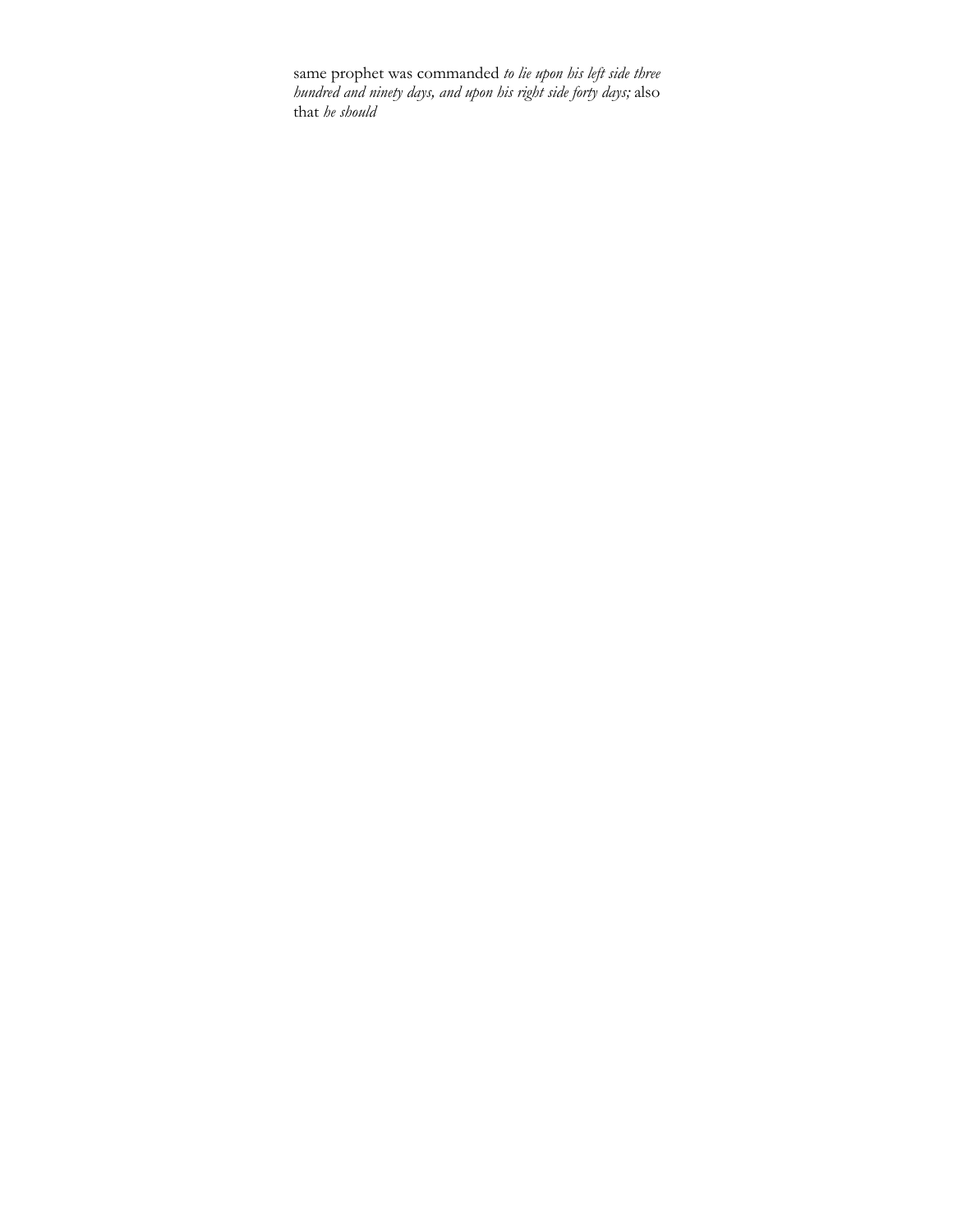## 18 DOCTRINE OF THE NEW JERUSALEM [CHAP. **II**

*make himself a cake of wheat, barley, millet, and spelt, with cow's dung, and should eat it; and in the meantime to raise* a *wall and a rampart against Jerusalem, and besicge it* (Ez. iv. 1-15) : or why the prophet Hosea was twice commanded *to take to himself a harlot to wife (Hos.* i. 2-9; 2, 3): and other things like these. Besides, who without the spiritual sense would know what is signified by the various things of the tabernacle ? as, by the ark, the mercy- seat, the cherubim, the candlestick, the altar of incense, the shew-bread upon the table, and by the veils and curtains? Without the spiritual sense, who would know what is signified by Aaron's garments of holiness ? his undercoat, robe, ephod, Urim and Thummim, mitre, and other things ? Who, without the spiritual sense, would know what is signified by all those things which were commanded concerning the burnt-offerings, the sacrifices, the meat- offerings, and the drink-offerings ? also concerning the sabbaths and the feasts ? The truth is, that not the least thing concerning them was commanded, which did not signify something of the Lord, of heaven, and of the church. From these few examples it may evidently be seen that there is a spiritual sense in each and every thing in the Word.

17. That the Lord when in the world spake by correspondences, thus that when He spake naturally He also spake spiritually, may be evident from His parables, in the seVeral words of which there is a spiritual sense. Let the parable of the Ten Virgins be for an example. The Lord said, *The kingdom of the heavens is like ten virgins, who, taking their lamps, went forth to meet the bridegroom. Five of them were wise, and five were foolish. They that were foolish took their lamps, and took no oil; but the wise took oil in their lamps. While the bridegroom tarried, they* **all** *slumbered and slept. And at midnight*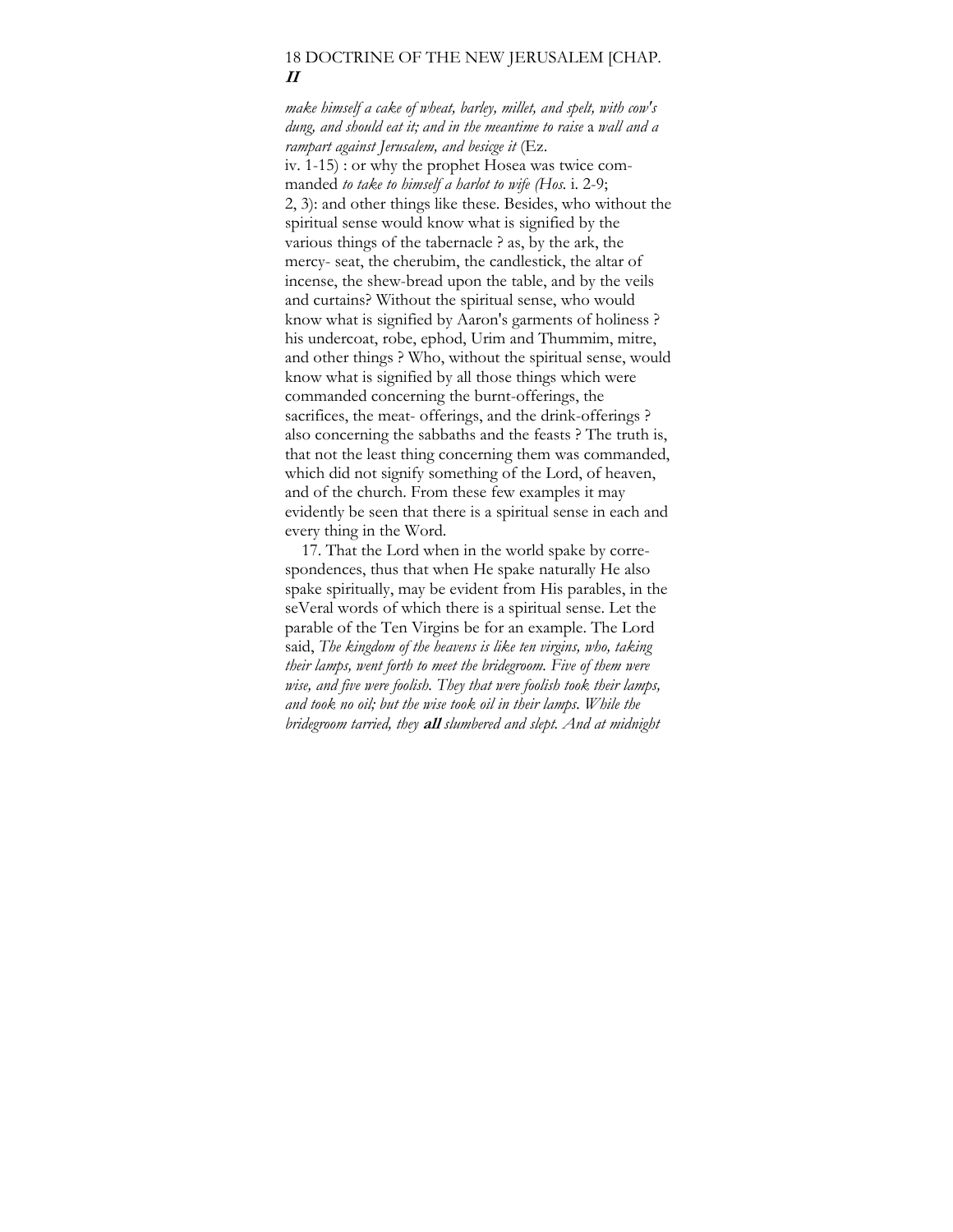*there was a cry made, Behold the bridegroom cometh; go ye out to meet him. Then all those virgins arose and trimmed their lamps. And the*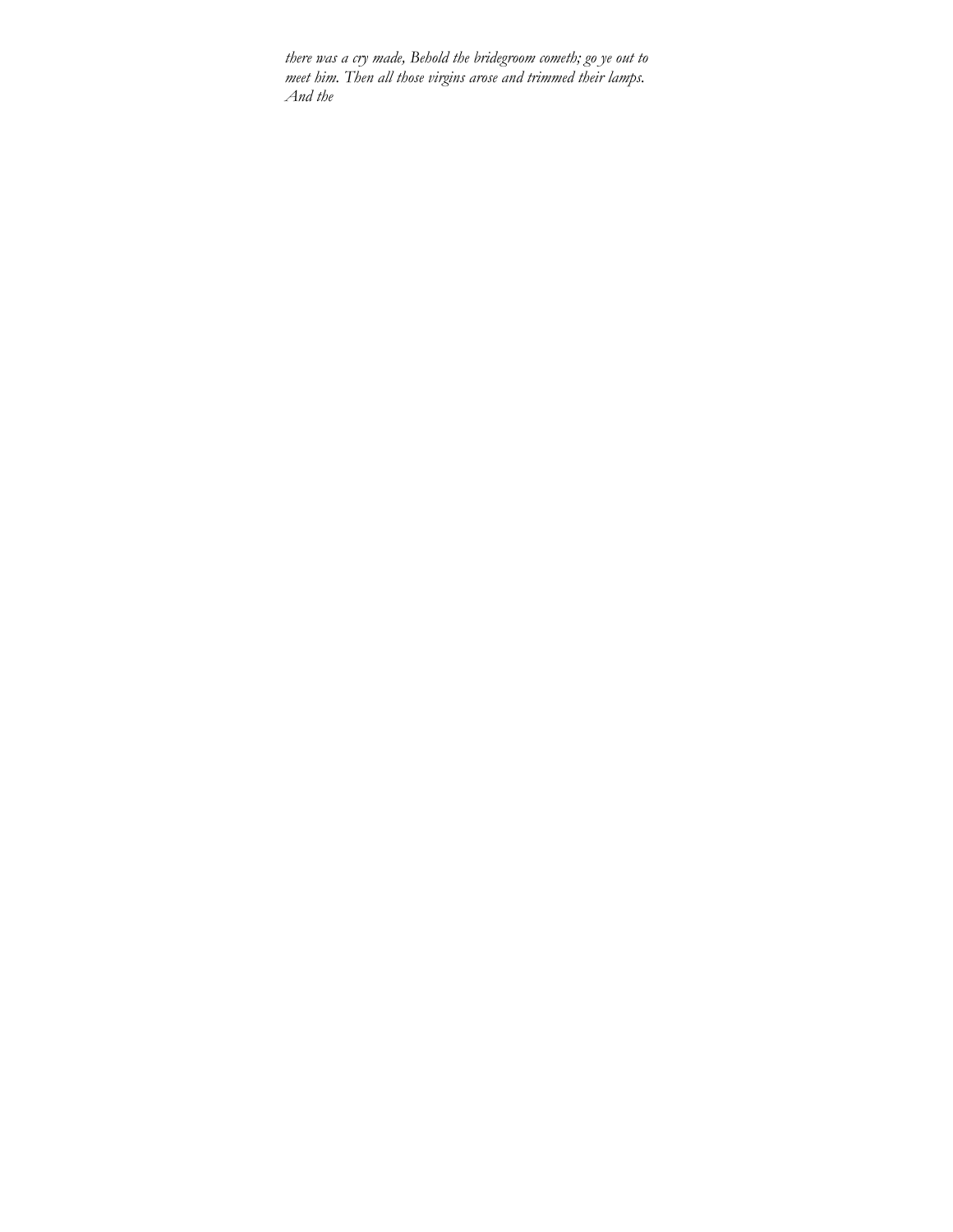### No. 171 CONCERNING THE SACRED SCRIPTURE. 19

*foolish said unto the wise, Give us of your oil, for our lamps are going out. But the wise answered, saying, Lest perchance there be not enough for us and you, go ye rather to them who sell, and buy for yourselves. And while they went to buy, the bridegroom came, and they that were ready went in with him to the marriage; and the door was shut. Afterward came also the other virgins, saying, Lord, Lord, open to us. But he answered and said, Verily I say unto you, I know you not* (Matt. xxv. 1-12). That in the several things which are here said there is a spiritual sense, ahd thence a Divine Holiness, no one sees but he who knows that there is a spiritual sense, and what its quality is. In the spiritual sense, the *kingdom of God* [or *of the heavens]* means heaven and the church; by tbe *bridegroom* is meant the Lord; by the *wedding,* the marriage of the Lord with heaven and the church, by the good of love and of faith; by *virgins*  are signified those who are of the church; by *ten,* all; by *five,* some; by *lamps,* the truths of faith; by *oil,* the good of love; by *sleeping* and *rising,* the life of man in the world, which is natural, and his life after deatb, which is spiritual; by *buying,* to procure for themselves; by *going to them that sell and buying oil,* to procure for themselves the good of love from others after death; and because then it is no longer procured, therefore, though they came with lamps, and the oil which they had bought, to the door where the wedding was, still it was said to them by the bridegroom, *I know you not.* The reason is, because man remains, after the life in the world, such as he had lived in the world. From this example, it is manifest that the Lord spake by mere correspondences; and this, because lie spake from the Divihe which was in Him, and was His. That a *bridegroom*  signifies the Lord; that the *kingdom* of the heavens signifies the *church;* and that a *wedding* signifies the marriage of the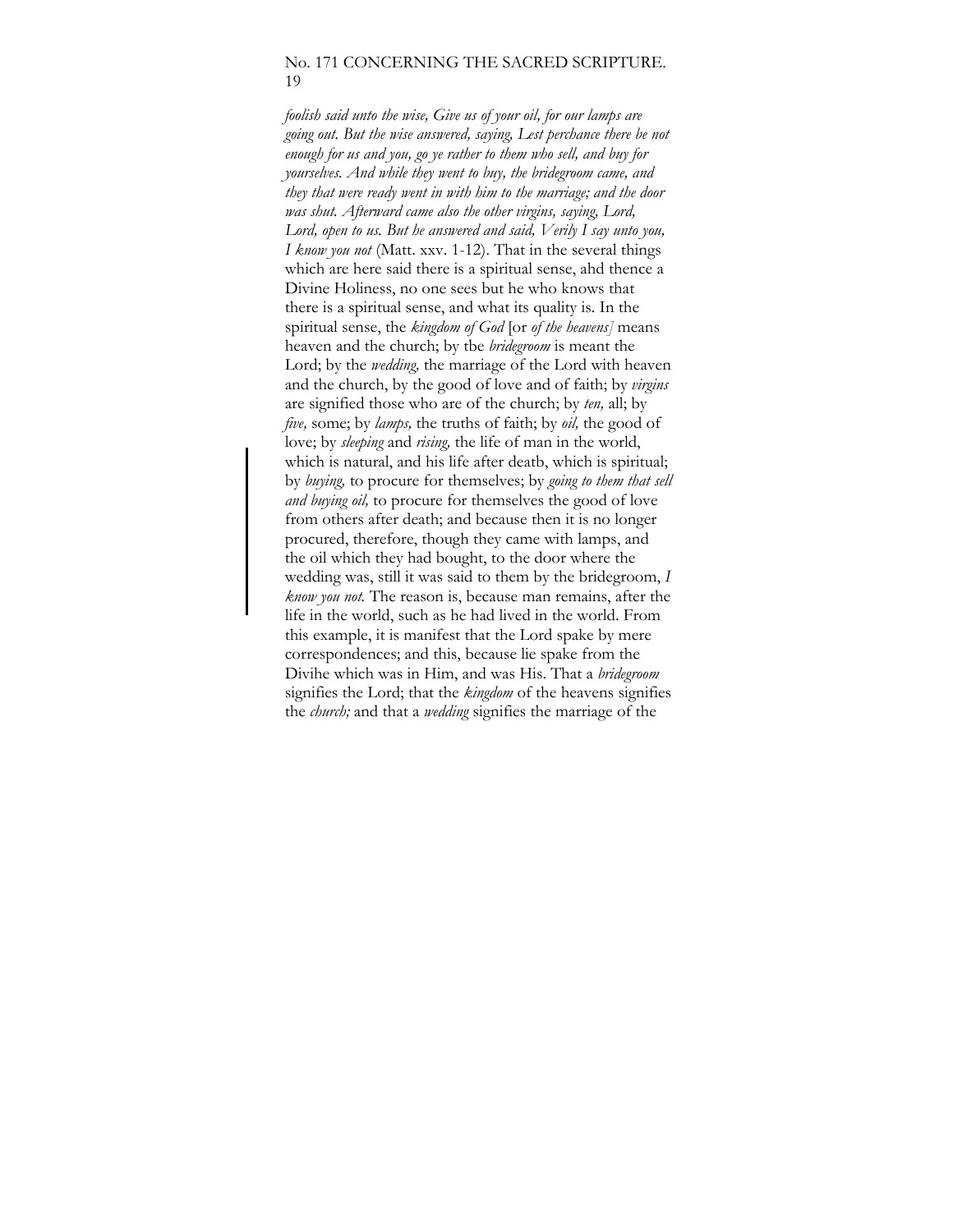Lord with the church by the good of love and of faith; that *virgins* signify those who are of the church; *ten,* all; *five,*  some; *to sleep,* a natural state;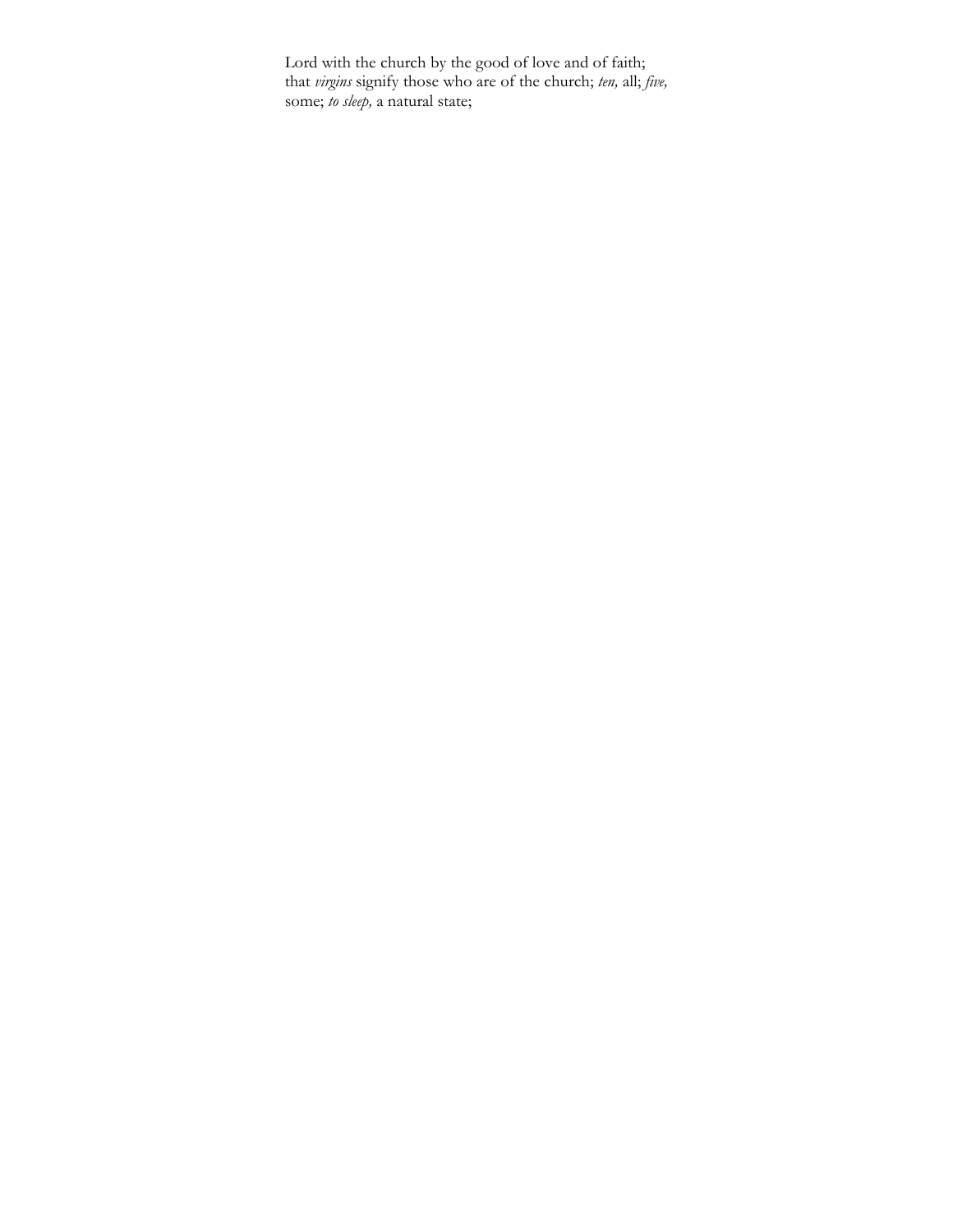#### 20 DOCTRINE OF THE NEW JERUSALEM [CHAP. II

*to buy,* to procure for oneself; *a door,* entrance to heaven; and that *He does not know,* when spoken by the Lord, signifies that those not known are not in the love of Him;—all this may be evident from many passages in the prophetic Word, where these expressions have a similar signification. It is because *virgins* signify those who are of ihe church, that in the prophetic Word it is so often said the *virgin and daughter of Zion, of Jerusalem,, of Israel;* and because *oil* signifies the good of love, therefore all the holy things of the church of Israel were anointed with oil. It is similar with the other parables, and with all the words which the Lord spake, and which were written in the gospels. Hence it is that the Lord says that *His words are spirit and are life* (John vi. 63). It is similar with all the Lord's miracles, which were Divine; for they signified the various states of those in whom the church was to be established by the Lord. For example : the blind received sight, and this signified that they who were in ignorance of truth should receive understanding; the deaf received hearing, and this signified that those hearkened and obeyed who had before heard nothing respecting the Lord and respecting the Word; the dead were raised, and this signified that they were made alive who would otherwise have perished spiritually : and so on. This is meant by the Lord's answer to the disciples of John who sent to ask whether He was the One That was to come : *Go and show John again the things which ye do hear and see; the blind receive their sight, the lame walk, the lepers are cleansed, and the deaf hear, the dead are raised, and the poor have the gospel preached to them* (Matt. xi. 3-5). Moreover, all the miracles recorded in the Word contain within them such things as relate to the Lord, heaven, and the church : by this those miracles are Divine, and are distinguished from miracles that are not Divine. These few things are to illustrate what the spiritual sense is, and that it is in each and every thing of the Word.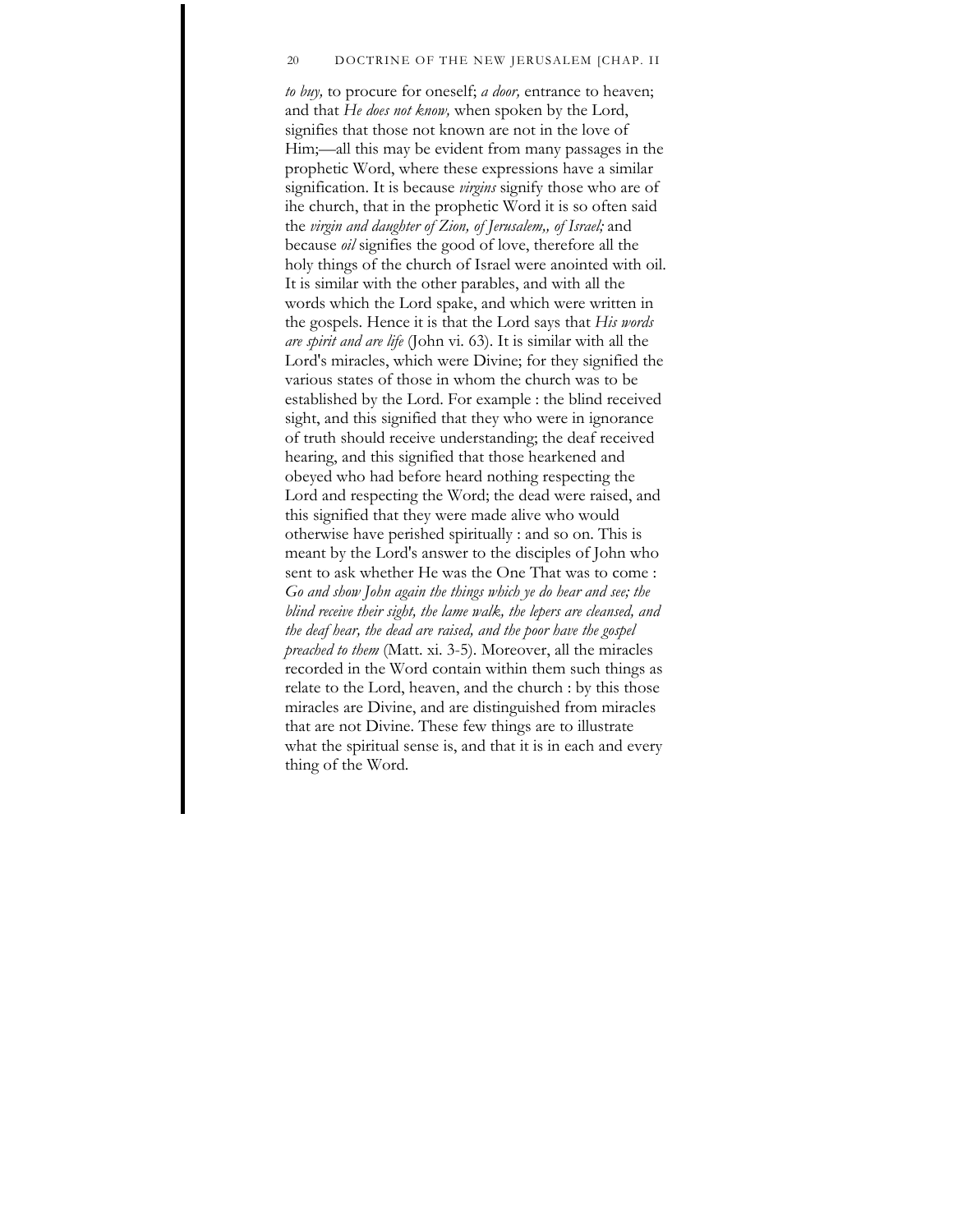#### No. 18.] CONCERNING THE SACRED SCR1PTURE. **21**

18. (3.) *It is from the Spiritual Sense that the Word is Divinely inspired, and holy in every word.* It is said in the church that the Word is holy, and this because Jehovah God spake it. But inasmuch as its holiness is not apparent from the letter alone, any one who for that reason once has doubts concerning its holiness, when he afterwards reads the Word, confirms himself in them by many things therein; for his thought then is, " Is this holy ? Is this Divine ?" Lest, therefore, such a thought should flow- in with many, and afterward grow stronger, and lest in this way the conjunction of the Lord with the church, in which the Word is, should perish, it has pleased the Lord now to reveal its spiritual sense, in order that it may be known where in the Word its holiness is concealed. But let examples illustrate this also. The Word treats sometimes of Egypt, sometimes of Assyria, sometimes of Edom, of Moab, of the sons of Ammon, of Tyre and Sidon, and of Gog. He who does not know that by iheir names are signified things pertaining to heaven and the church, may be led into the error that the Word treats much of peoples and nations, and but little of heaven and the church; thus much of earthly things, and little of heavenly thihgs; but when he knows what is signified by them, or by their names, he may pass from error into the truth. In like manner, while he sees that in the Word are so often mentioned gardens, groves, forests, also their trees, as the olive, the Vine, the cedar, the poplar, and the oak; and so often the lamb, the sheep, the goat, the calf, the ox; and also mountains, hills, valleys, and the fountains, rivers, and waters in them, and many such things; he who knows nothing of the spiritual sense of the Word, cannot but believe that only those things are meant; for he does not know that by a garden, grove, and forest, are meant wisdom, intelligence, and knowledge; that by an olive,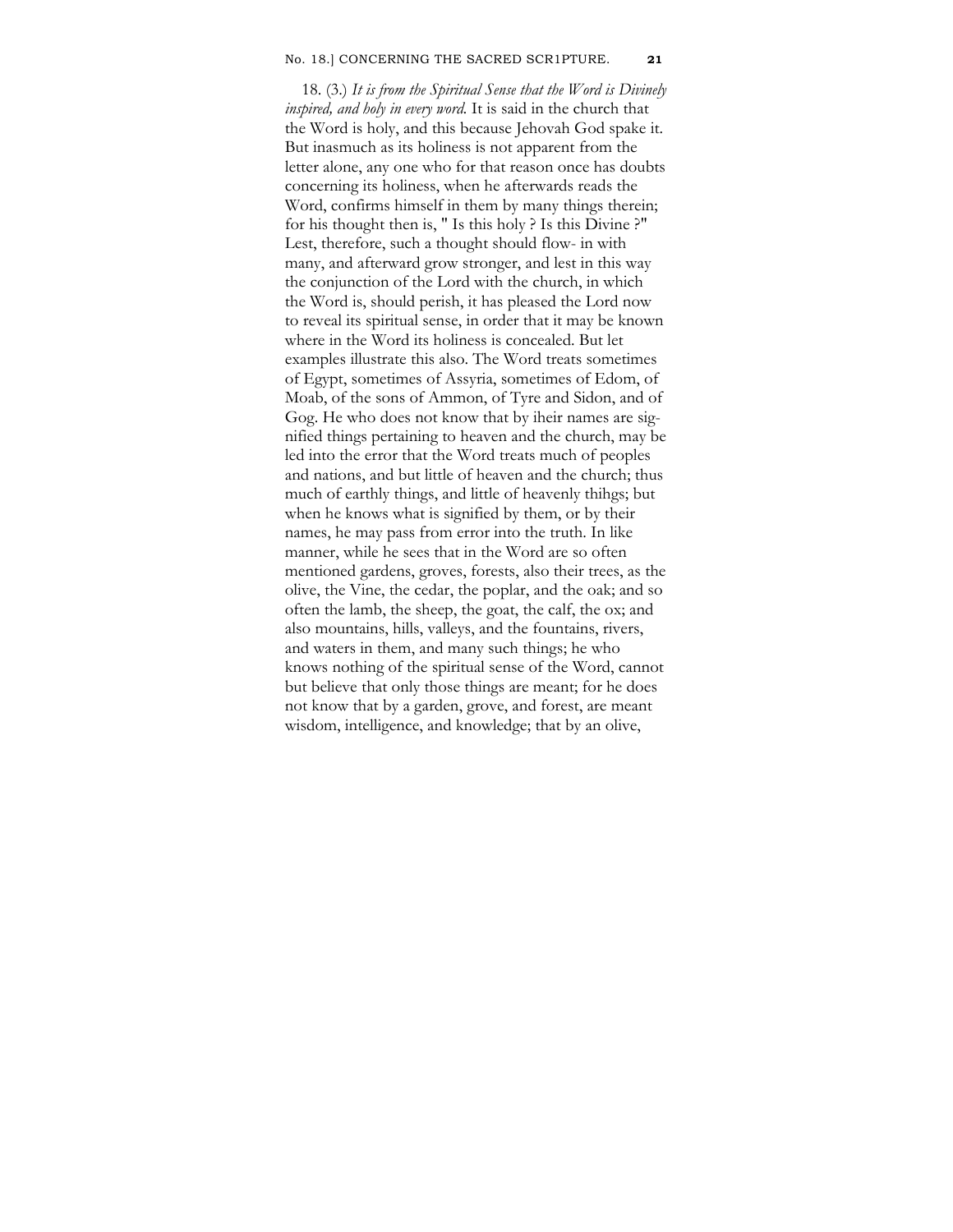vine, cedar, poplar, and oak, are meant the good and truth of the church, celestial, spiritual, rational, natural, and sensual; that by a lamb, a sheep, a goat, a calf, an ox, are meant innocence, charity,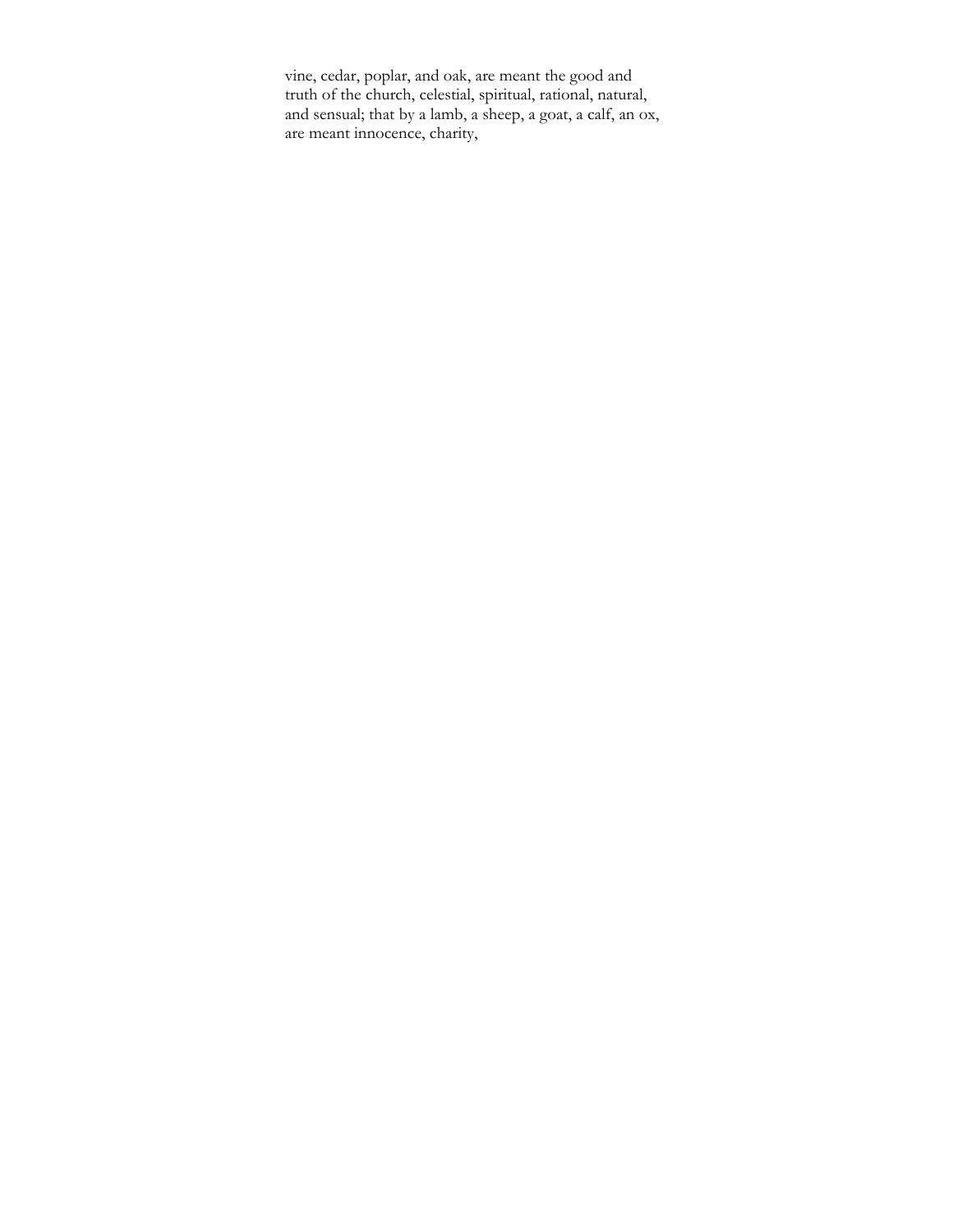### 22 DOCTRINE OF THE NEW JERUSALEM [CHAP. *II*

and natural affection; that by mountains, hills, and valleys, are meant the higher, the lower, and the lowest things of the church; also that by Egypt is signified knowledge, by Assyria reason, by Edom the natural, by Moab the adulteration of good, by the sons of Ammon the adulteration of truth, by Tyre and Sidon the cognitions of truth and good, by Gog external worship without internal. When, however, a man knows all these things, he is ihen able to think that ihe Word treats only of heavenly things, and that those earthly things are only the subjects in which are the heavenly. But let an example from the Word illustrate this also. We read in David, *The voice of <sub>J</sub>ehovah is upon the waters, the God of glory maketh it to thunder, Jehovah is upon the great waters; the voice of ehovah breaketh the cedars, yea, Jehovah breaketh in pieces the cedars of Lebanon; He maketh them also to skip like a calf, Lebanon and Sirion like the son of unicorns : the voice of Jehovah cutteth like a flame of fire; the voice of Jehovah maketh the wilderness to tremble, it maketh the wilderness of Kadesh to tremble. The voice of Jehovah maketh the hinds to be in travail, and maketh bare the forests; but in His temple loth every one speak of glory* (Ps. xxix. 3-0. He who does not know that the particular things here said are in every expression Divinely holy, may say within himself if he is merely natural, "What is this, that Jehovah sitteth upon the waters; that by His voice He breaketh the cedars, maketh them to skip like a calf, and Lebanon like the son of unicorns; maketh the hinds to be in travail ? and so on :" for he does not know that the power of Divine Truth, or of the Word, is described by these things in the spiritual sense. But in that sense, by the *voice of Jehovah* which is the *thunder* there, is meant the Divine Truth, or the Word, in its power : by the *great waters* upon which Jehovah sitteth, are meant its truths; by the *cedars* and by *Lebanon,* which He *breaketh* and *breaketh to pieces,* are meant the falsities of the natural man; and by ihe *calf,*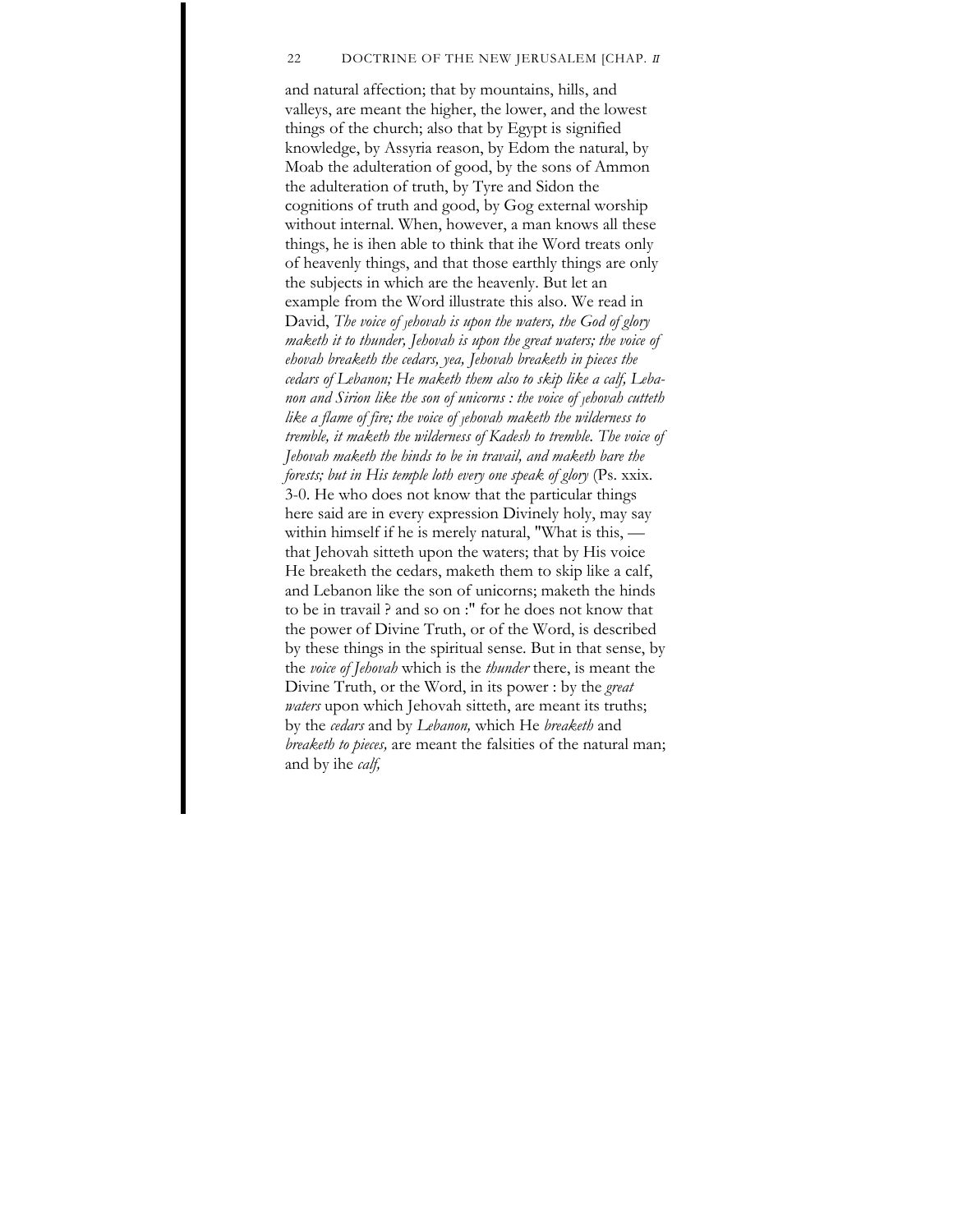## No. 20.1 CONCERNING THE SACRED SCRIPTURE. 23

and the *son of unicorns,* the falsities of the natural and of the sensual man; by the *flame of fire,* the affection for falsity; by the *wilderness,* and the *wilderness of Kadesh,* the church where there is no truth and no good; by the *hinds,*  which the *voice of Jehovah maketh to be in travail,* are meant the Gentiles who are in natural good; and by the. *forests*  which He *maketh bare,* are meant the knowledges and cognitions which the Word opens to them : and therefore it follows that *In His temple doth every one speak of glory;*  by which is meant that in everything in the Word there are Divine Truths; for the *temple* signifies the Lord, and hence the Word, also heaven and the church; and *glory*  signifies the Divine Truth. From these things it is manifest that there is here no word which does not describe the Divine power of the Word against falsities of every kind in natural men, and the Divine power of reforming the Gentiles.

19. There is a still more internal sense in the Word, which is called the *celestial,* of whicb sometbing was said above (n. 6); but this sense can hardly be unfolded, for it does not fall into the thought of the understanding so much as into the affection of the will. The reason that there is a still more internal sense in the Word. called the celestial, is because there proceed from the Lord the Divine Good and the Divine Truth, — the Divine Good from His Divine Love, and the Divine Truth from His Divine Wisdom : both of these are in the Word, for the Word is the proceeding Divine; and because there are both, therefore the Word gives life to those who read it in a holy manner. But this subject will be spoken of in the chapter where it will be demonstrated that in everything of the Word there is the marriage of the Lord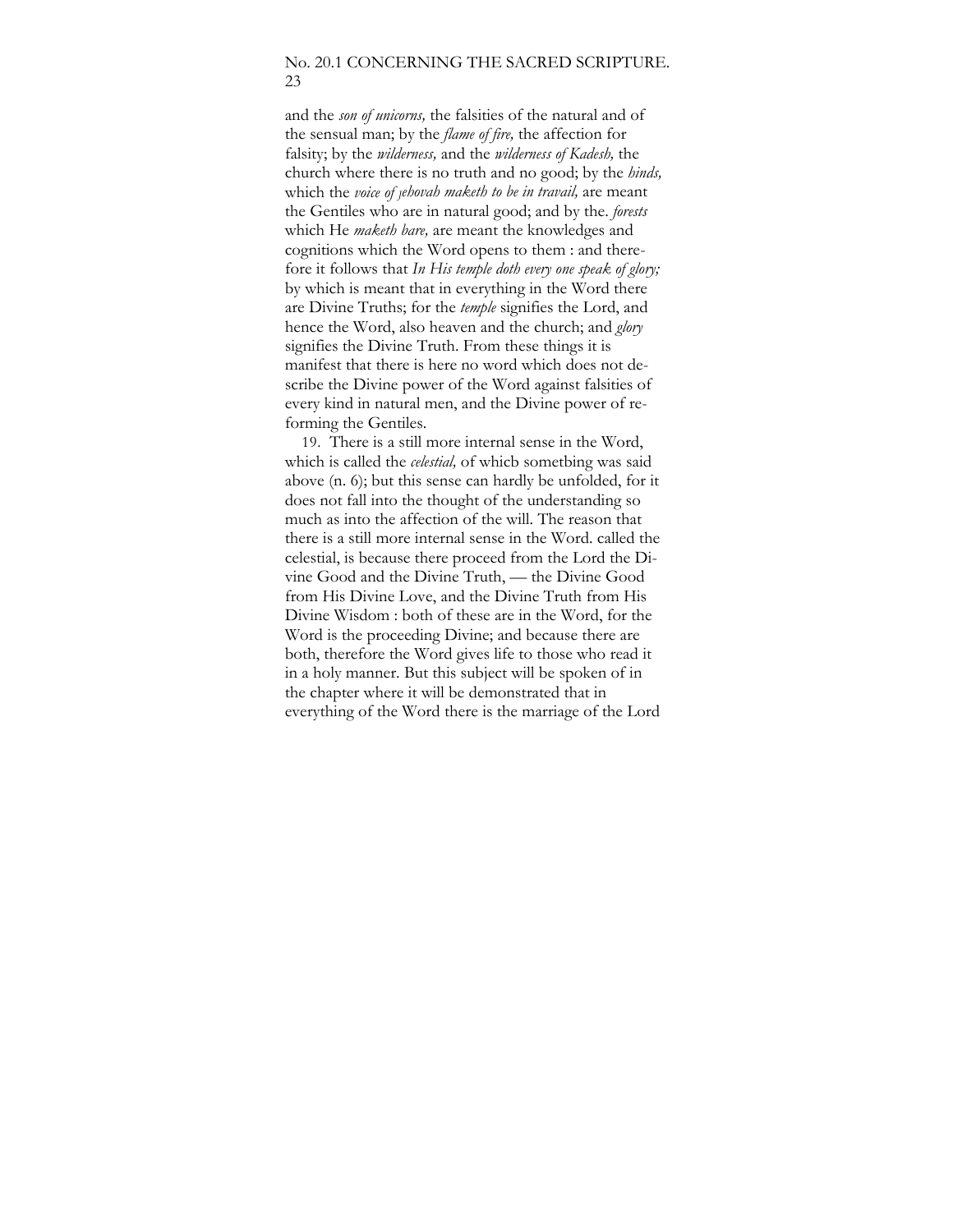and the church; and from this, the marriage of good and truth.

20. (k.) *The Spiritual Sense of the Word has been hitherto unknown.* That the things in nature, all and each, correspond to spiritual things, and in like manner all things and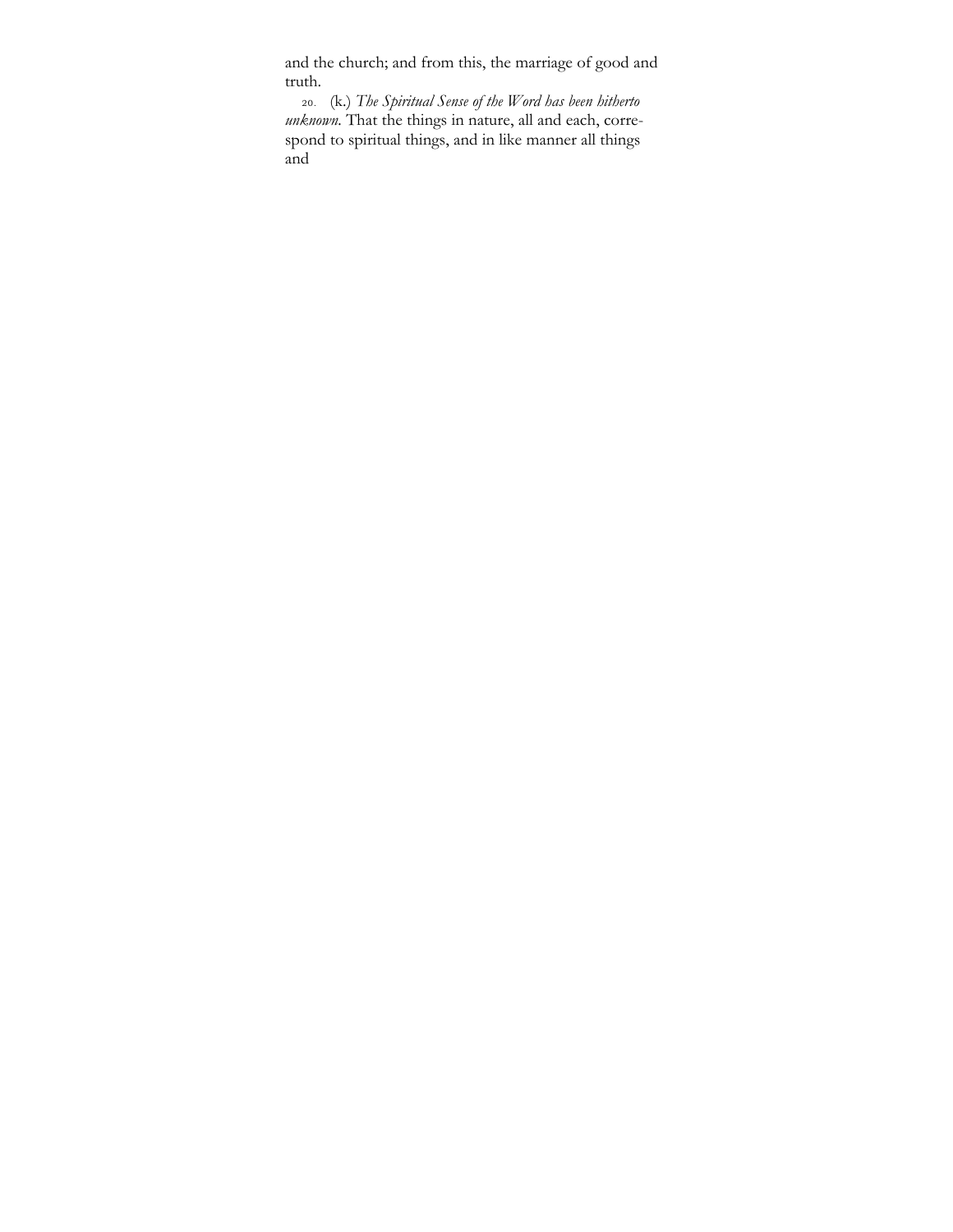#### 24 DOCTRINE OF THE NEW JERUSALEM [CHAP. IL

each thing in the human body, has been shown in the work concerning "Heaven and Hell" (n. 87-105). But what Correspondence is, has been hitherto unknown; in most ancient times, however, it was very well known; for to those who then lived, a knowledge of correspondences was the knowledge of knowledges, and was so universal that all their manuscripts and books were written by correspondences. The book of Job, which is an ancient book, is tull of correspondences. The hieroglyphics of the Egyptians, and also the fabulous stories of the earliest times, were correspondences also. All the ancient churches were churches representative of heavenly things. Their rites, and also the statutes according to which their worship was instituted, consisted of mere correspondences; so did all things of the church with the sons of Jacob. The burnt- offerings and sacrifices, with everything pertaining to them, were correspondences; likewise the tabernacle with all the things in it; and also their feasts, as the feast of unleaVened bread, the feast of tabernacles, and the feast of the first-fruits; also the priesthood of Aaron and the Levites, as also the garments of holiness worn by Aaron and his sons; and, moreover, all the statutes and judgments which concerned their worship and their life. Now because Divine things present themselves in the world in correspondences, therefore the Word was written throughout by mere correspondences : wherefore the Lord, because He spake from the Divine, spake by correspondences; for that which is from the Divine falls into such things in nature as correspond to Divine things, and which then store up in their bosom Divine things which are called celestial and spiritual.

21. I have been instructed that the men of the most ancient church, which was before the flood, were of a genius so heavenly that they spake with the angels of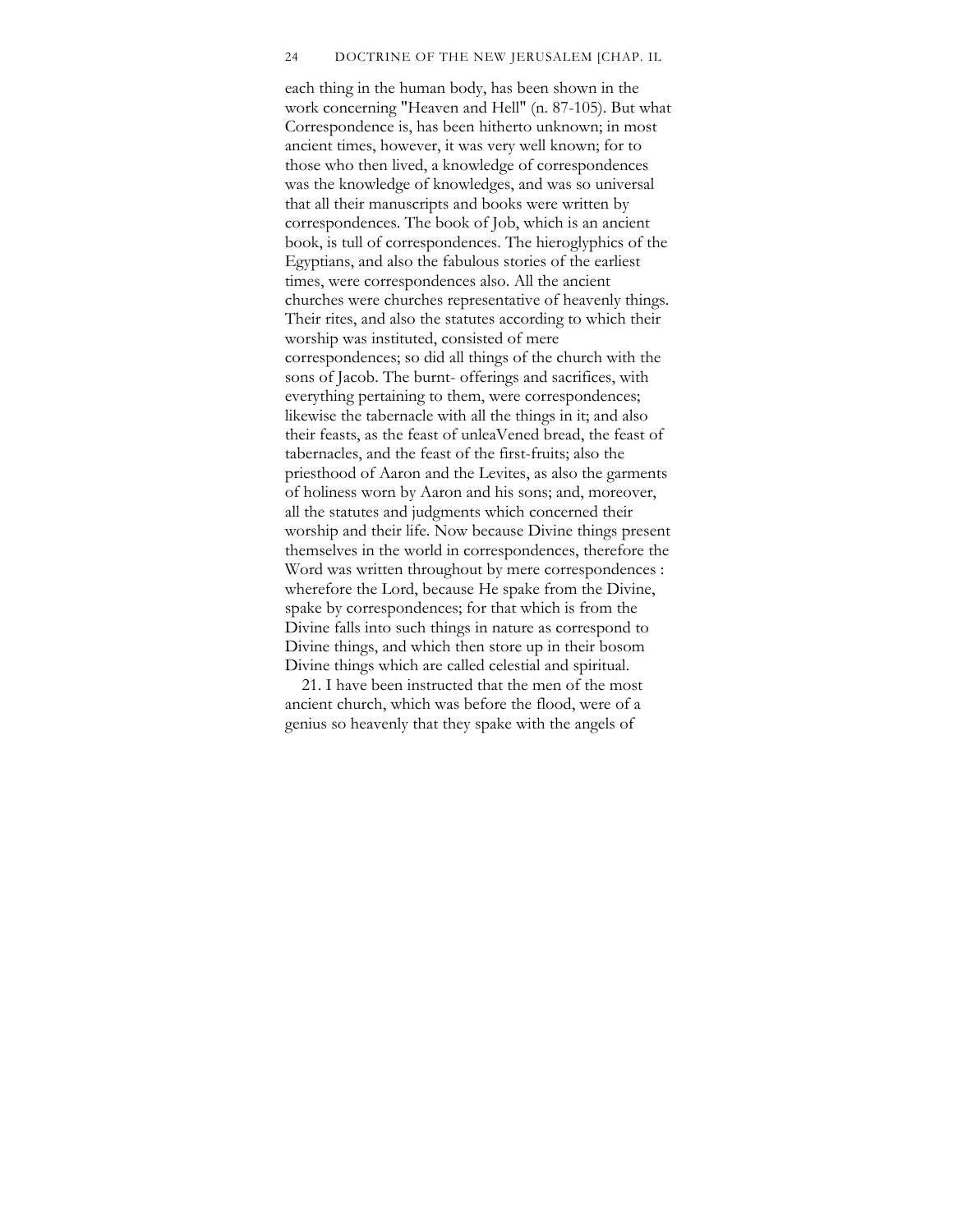heaven, and that they were able to speak with them by correspondences : thereby the state of their wisdom be-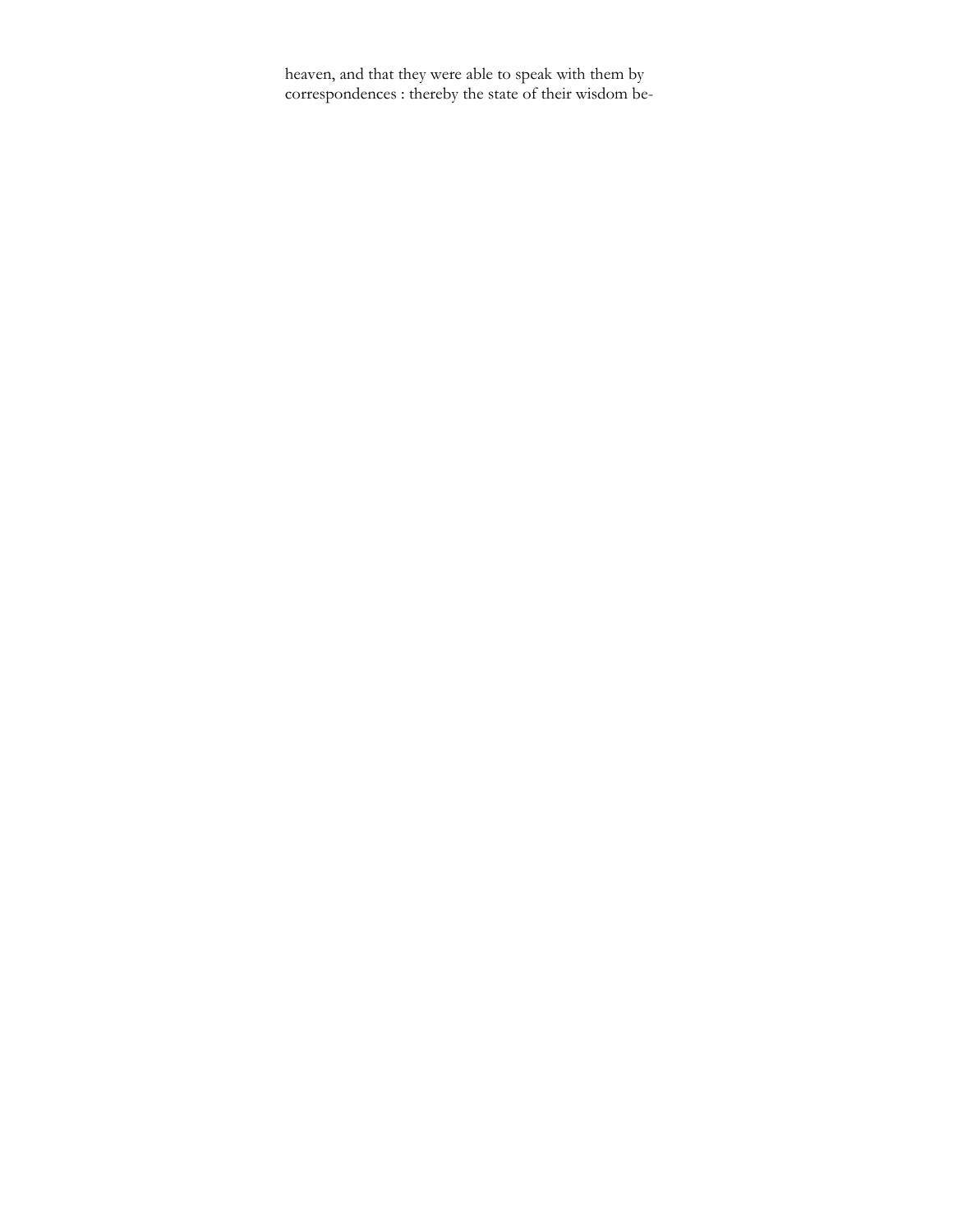### No. 23 ] CONCERNING THE SACRED SCRIPTURE. 25

came such that, whatever they saw on earth, they thought of it not only naturally, but also spiritually at the same time, thus also conjointly with the angels of heaven. Furthermore, I have been informed that Enoch, of whom mention is made in Genesis (v. 21-24), with his associates, made a collection of correspondences from the lips of those people, and transmitted a knowledge of them to posterity; in consequence of which, tbe science of correspondences was not only known, but it was also cultivated, in many kingdoms of Asia, and especially in the land of Canaan, Egypt, Assyria, Chaldea, Syria, Arabia, and in Tyre, Sidon, and Nineveh; also, that it was carried thence from the maritime districts into Greece; but there it was turned into fabulous tales, as is evident from the writings of the earliest authors there.

22. Since the representatives of the church, which were correspondences, in the course of time began to be turned into what was idolatrous and also into what was magical, the knowledge of c0rrespondences, by the Divine Providence of the Lord, gradually became less and less, and with the nation of Israel and Judah it was lost and became utterly extinct. The worship of this nation did indeed consist of mere correspondences, and was therefore representative of heavenly things; but still they did not know what anything signified, for they were wholly natural men, and hence they were neither willing nor able to know anything concerning spiritual things, nor consequently anyihing concerning correspondences.

23. The idolatries of nations in ancient times had their origin from a knowledge of correspondences, because all ihings which appear upon the earth have a correspondence; thus not only trees, but also cattle and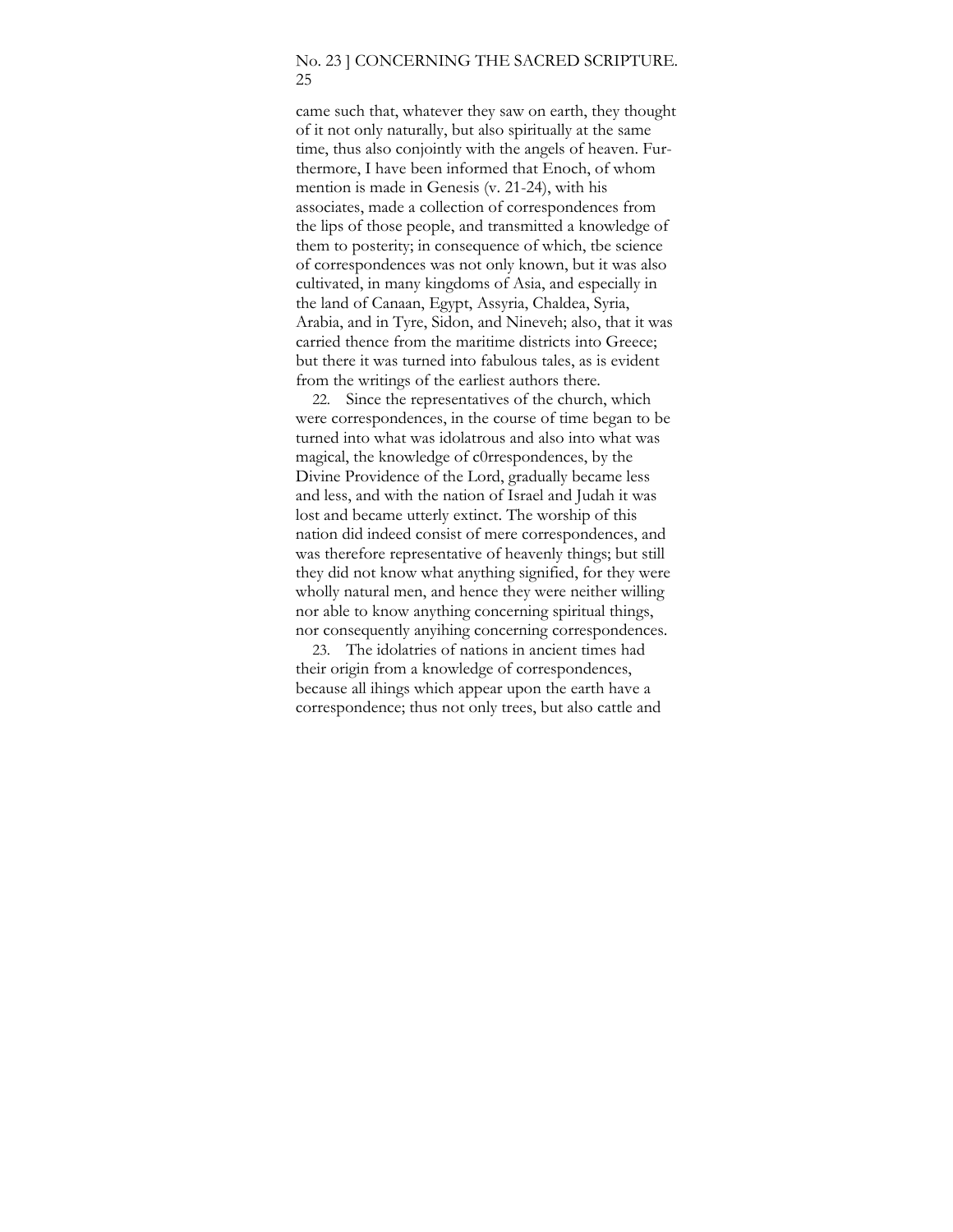birds of every kind, also fishes and all other things. The ancients who had a knowledge of correspondences, made for themselves images which corresponded to heavenly things, and were delighted with them because they signified such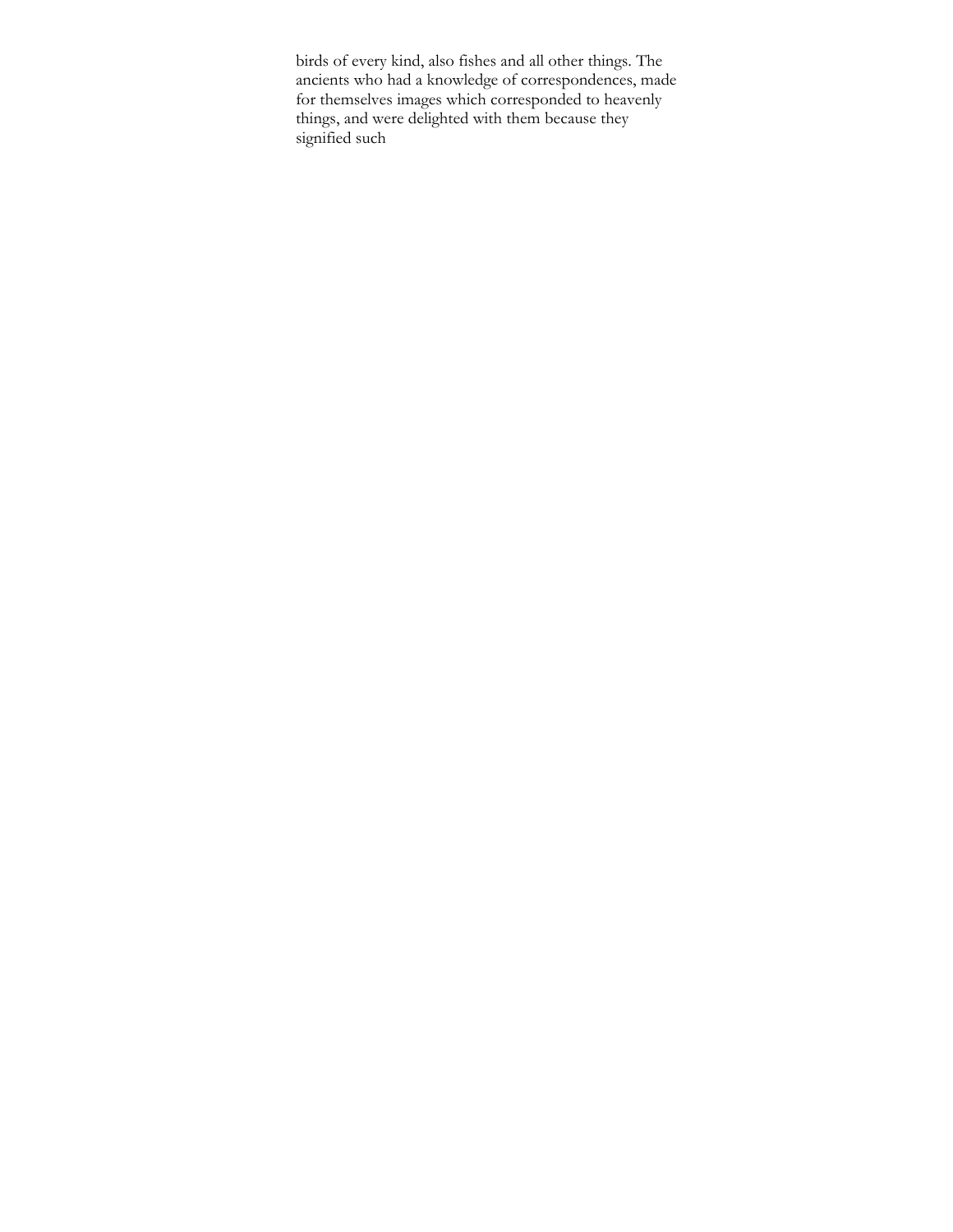# 26 DOCTRINE OF THE NEW JERUSALEM [CHAP. II

things as were of heaven and thence of the church; and on that account they placed them not only in their temples but also in their houses, not to adore them, but to call to mihd the heavenly reality which they signified. Therefore in Egypt and elsewhere there were images of calves, oxen, serpents, also of boys, old men, and virgins; because calves and oxen signified the affections and powers of the natural man; serpents, the prudence of the sensual man; boys, innocence and charity; old men, wisdom; and virgins, affections for truth; and so on. Their posterity, when the knowledge of correspondences was obliterated, began to worship as holy, and at length as deities, the images and figures set up by the ancients, because they were in their temples and near them. So, too, in other nations. Among the Philistines, for example, Dagon was worshipped (spoken of in 1 Sam. v.), whose image was in the upper part like a man, and in the lower like a fish; so devised because a man signifies intelligence, and a fish knowledge, and these make a one. Hence also the ancients had worship in gardens and in groves, in accordance with the kinds of trees in them; also on mountaihs and hills; for gardens and groves were significative of wisdom ahd intelligence, and each particular tree signified something pertaining to wisdom and intelligence : as the olive signified the good of love; the vine, truth from that good; the cedar, rational good and truth : and as a mountain signified the highest heaven; and a hill, the heaven below that. That a knowledge of correspondences remained with many of the people of the East even to the Coming of the Lord, may also be evident from what is said of the wise men from the East, who came to the Lord when He was born; wherefore a star went before them, and they brought with them gifts, gold, frankincense, and myrrh (Matt. ii. **1, 2,** 9, 10, I 1); for the star which went before them signified knowledge from heaven; the gold signified celestial good; the frankincense, spiritual good; and the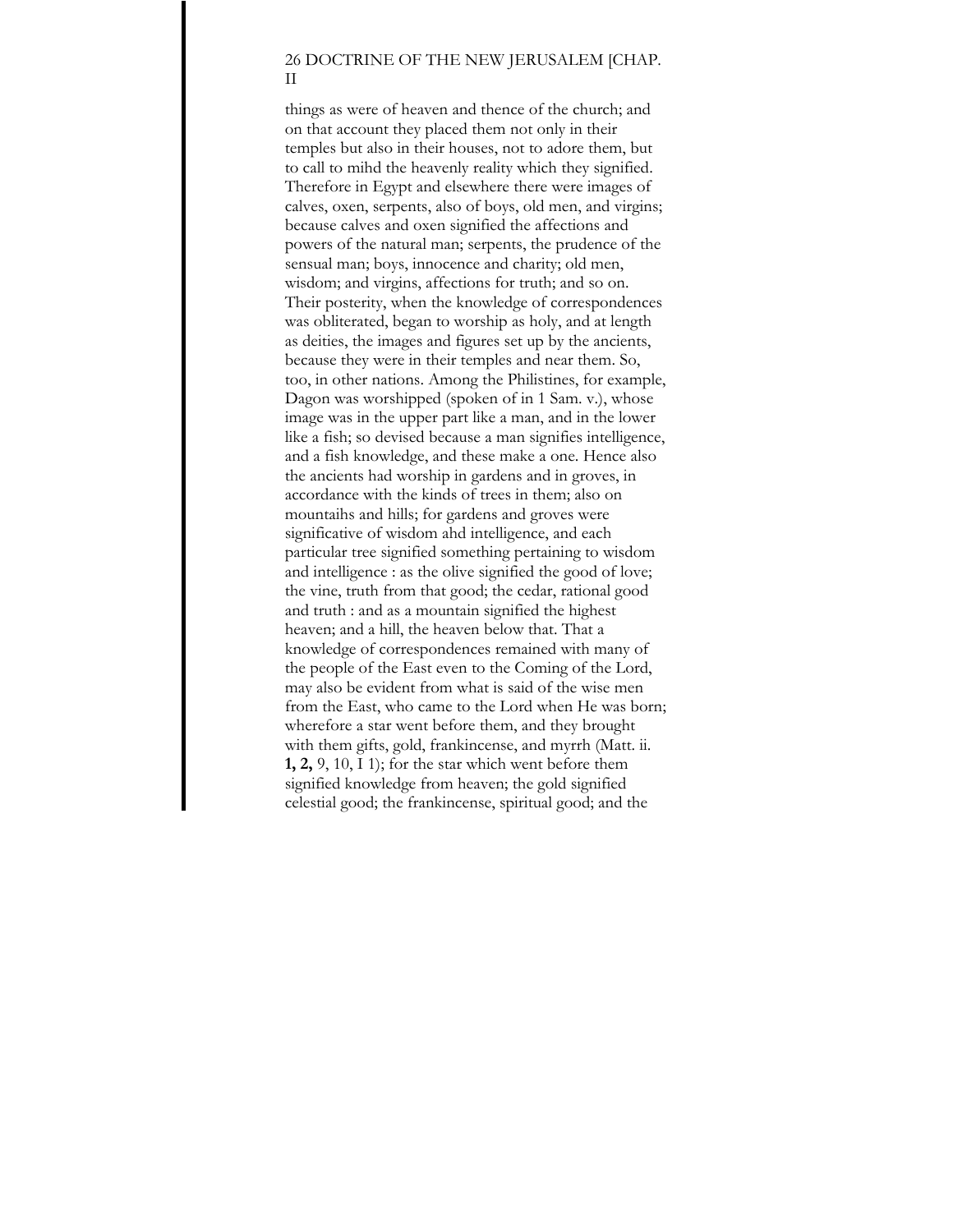### No. 24.1 CONCERNING THE SACRED SCRIPTURE. 27

myrrh, natural good; and from these three is all worship. But still, with the nation of Israel and Judah there was no knowledge whatever of correspondences, although everything pertaining to their worship, and all the statutes and judgments given them by Moses, and all the things of the Word, were mere correspondences. This was because they were in heart idolaters, and such that they were not even willing to know that anything in their worship was significative of what is celestial and spiritual; for they wished that all those things should be holy of themselves, and should be in their possession; therefore if celestial and spiritual things had been disclosed to them, they would not only have rejected but would also have profaned them; wherefore heaven was so closed to them that they scarcely khew that there was any eternal life. That this is so is very evident from their not acknowledging the Lord, though all the Sacred Scripture prophesied concerning Him and foretold His Coming. They rejected Him for the sole reason that He taught them of a heavenly and not of an earthly kingdom; for they wished for a Messiah who would exalt them above all the nations in the whole world, and not for any Messiah Who would provide for their eternal salvation. Moreover they assert that the Word contains in itself many secrets which are called mystical; yet they are not willing to know that these are concerning the Lord; but they are quite willing to know when they are told that they are about gold.

24. The knowledge of correspondences, through which is given the spiritual sense of the Word, was not disclosed after those times, for the reason that the Christians of the primitive church were so very simple that it could not be disclosed to them; for if disclosed, it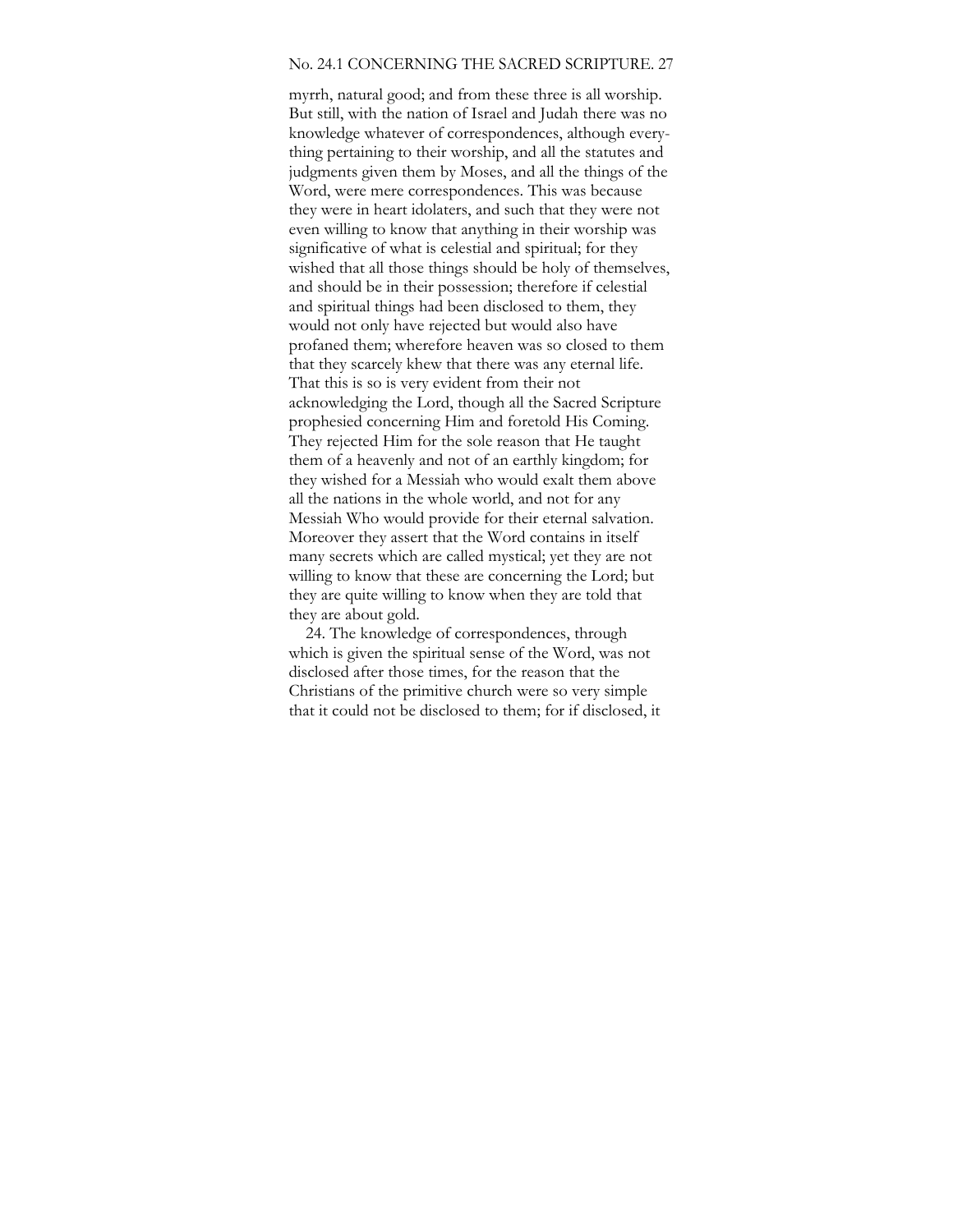would have been of no use to them, nor would it have been understood. After their times, darkness spread over all the Christian world, owing to the papal dominion; and those who are under it and have confirmed themselves in iis falsities, are neither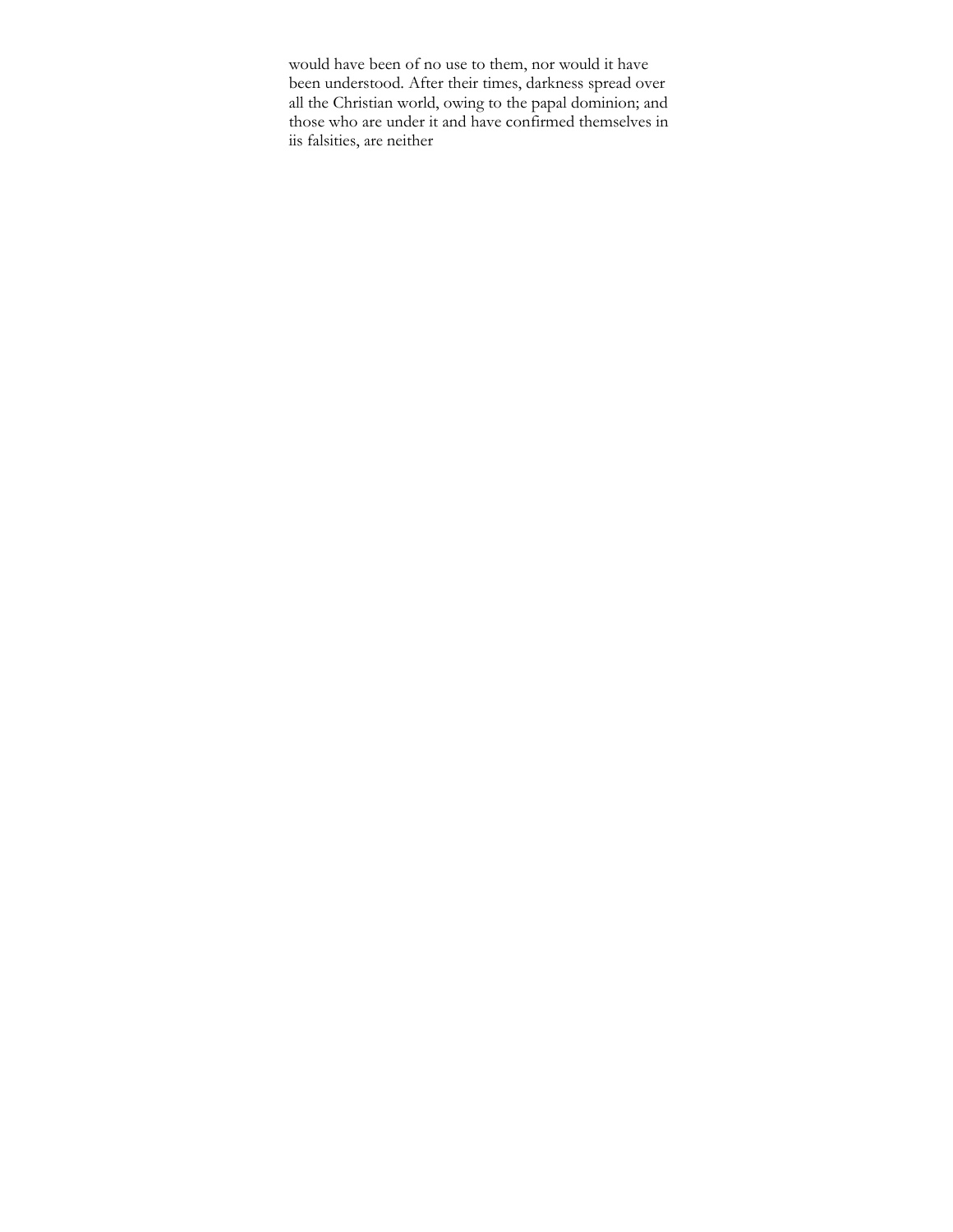#### 28 DOCTRINE OF THE NEW JERUSALEM [CHAP. IL

able nor willing to apprehend anything spiritual, thus what the correspondence of natural things to spiritual in the Word is; for so they would be convinced that by *Peter*  is not meant Peter, but the Lord as the Rock; and they would also be convinced that the Word even to its inmosts is Divine, and that a decree of the Pope is nothing in comparison. And after the Reformation, because men began to make a distinction between faith and charity, and to worship God under three persons, and thus three Gods, whom they thought to be one, heavenly truths were then hidden from them; and if they had been disclosed, they would have falsified them, and would have turned them aside to faith alone, and not one of them to charity and love. So, too, they would have shut heaven to themselves.

25. The spiritual sense of the Word has been disclosed by the Lord at this day, because doctrine of genuine truth has now been revealed; and this doctrine, and no other, agrees with the spiritual sense of the Word. That sense is also signified by *the appearing of the Lord in the clouds of heaven with glory and power* (Matt. xxiv. 30, 31). The same chapter treats of the consummation of the age, by which is meant the last period of the church. It was also promised in the Apocalypse that the Word should be opened as to its spiritual sense; this sense is what is meant by the *white horse,* and by the *great supper* to which all are invited (Apoc. xix. 11-18). That the spiritual sense for a long time will not be acknowledged (and this is brought about solely by those who are in falsities of doctrine, especially concerning the Lord, and who for that reason do not admit truths), is meant in the Apocalypse by the beast and by the kings of the earth, that they were to make war with Him That sat upon the white horse (Apoc. xix. 19). By the *beast* are meant the Papists (as in chap. xvii. 3), and by the *kings of the earth* are meant the Reformed, who are in falsities of docirine.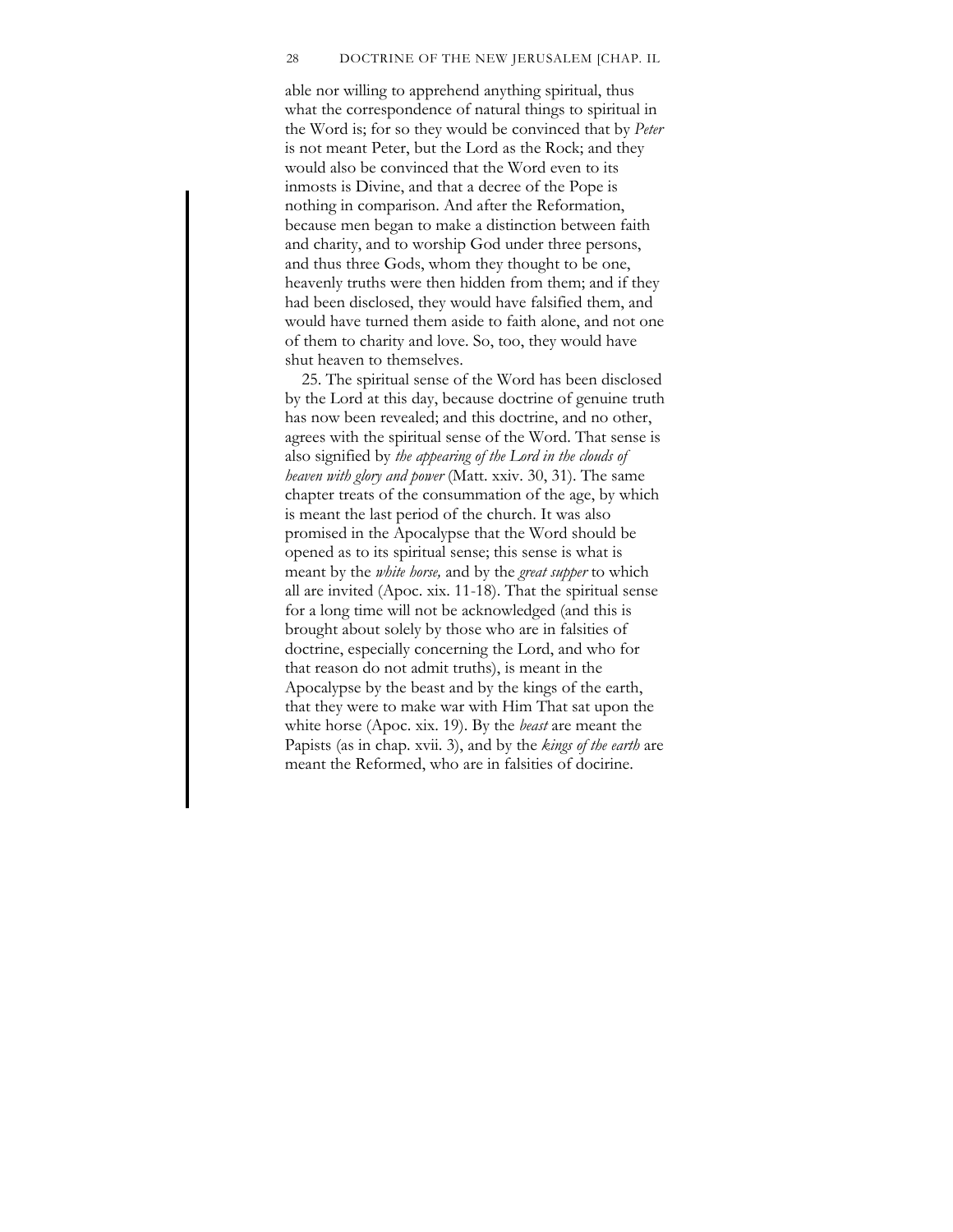#### No. 26.] CONCERNING THE SACRED SCRIPTURE. 29

26. (s.) *The Spiritual Sense of the Word will not be given* **to**  *any one hereafter who is not in genuine truths from* **the** *Lord.* The reason is that no one can see the spiritual sense except from the Lord alone, and unless he is in genuine truths from Him; for the spiritual sense of the Word treats of the Lord alone and of His kingdom; and that is the sense in which His angels in heaven are, for it is His Divine truth there. A man can violate this if he has a knowledge of correspondences, and wishes by it to investigate the spiritual sense of the Word from his own intelligence; for by means of some correspondences known to him he can pervert its meaning, and force it to confirm even what is false; and this would be doing violence to Divine truth, and to heaven also. Wherefore, if any one wishes, from himself and not from the Lord, to open that sense, heaven is closed; and when it is closed, the man either sees nothing, or becomes spiritually insane. The reason also is that the Lord teaches every one by the Word, and He teaches him from the truths that are with the man, and does not infuse new ones without a medium. Wherefore, if man is not in Divine truths, or if he is in only a few truths and at the same time is in falsities, he may from these falsify truths; as is also done by every heretic with the sense of the letter of the Word, as is known. Lest, therefore, any one should enter into the spiritual sense, or should pervert the genuine truth which is of that sense, guards have been placed by the Lord, which are meant in thy; Word by *cherubs.* That guards are set, was represented to me in this manner :— It was given me to see great purses, appearing like sacks, in which silver was stored up in great abundance; and as they were open, it seemed as if every one could take out the silver there laid up, yes, carry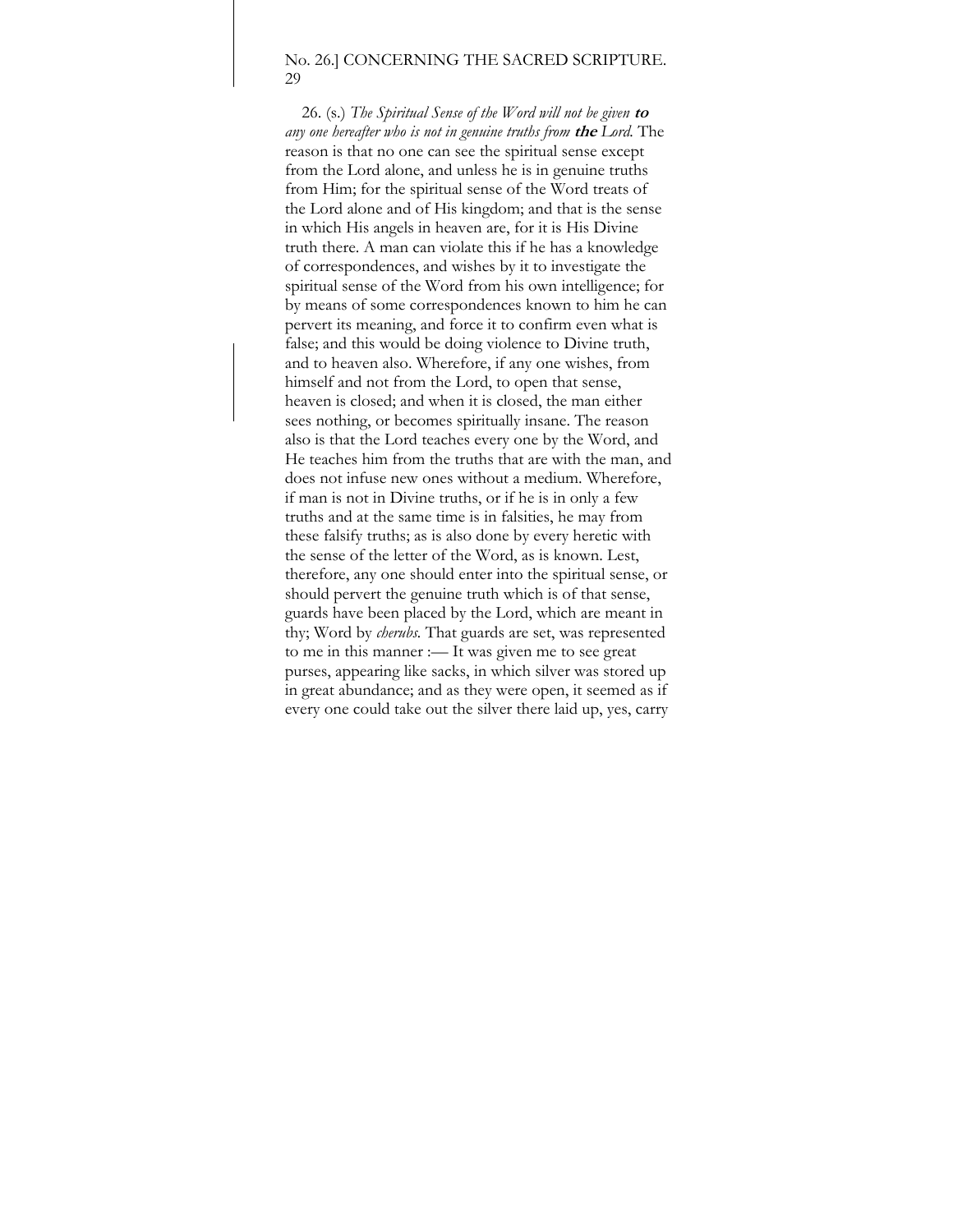it off. But near the purses two angels were sitting, who were the keepers. The place where the purses were stored appeared like a manger in a stable. In the next room were seen modest virgins with a chaste wife;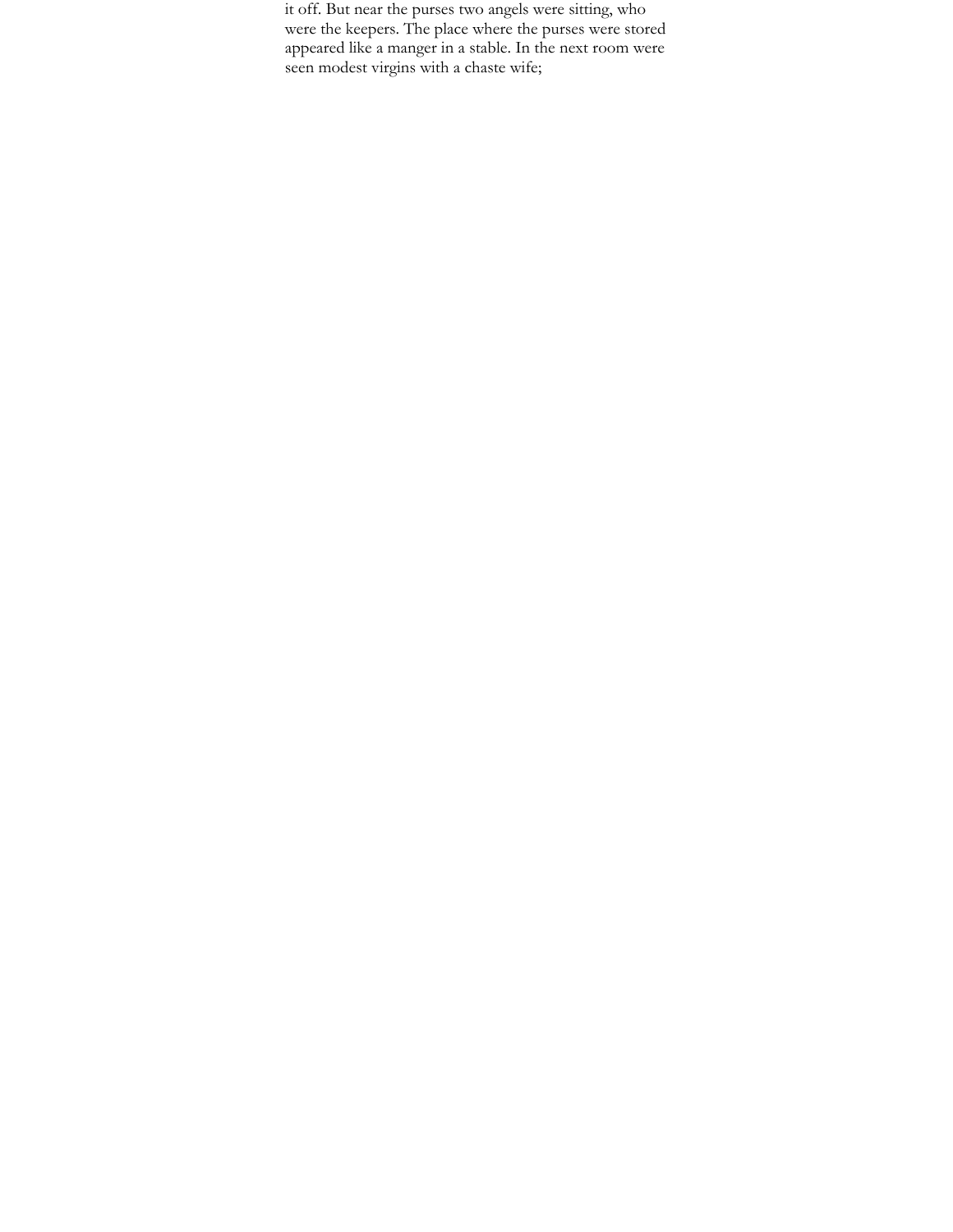#### 30 DOCTRINE OF THE NEW JERUSALEM [CHAP. IL

and near that room stood two little children; and it wag said that they were not to be played with childishly, but wisely. Afterwards appeared a harlot, then a horse lying dead. Having seen these things, I was instructed that they represented the sense of the letter of the Word, in which is the spiritual sense. The great purses full of silver signified cognitions of truth in great abundance. That they were open, and yet guarded by angels, signified that every one could take therefrom cognitions of truth, but that care is taken lest any one violate the spiritual sense, in which are unmixed truths. The manger in the stable, in which the purses were lying, signified spiritual nourishment for the understanding; a manger has this signification, because a horse, which eats from it, signifies the understanding. The modest virgins, who were seen in the next room, signified affections for truth; and the chaste wife, the conjunction of good and truth. The little children signified the innocence of wisdom therein; these little children were angels from the third heaven, who all appear like little children. The harlot, with the dead horse, signified the falsification of the Word by many at this day, by which all understanding of truth perishes : a harlot signifies falsification; and a dead horse, no understanding of truth.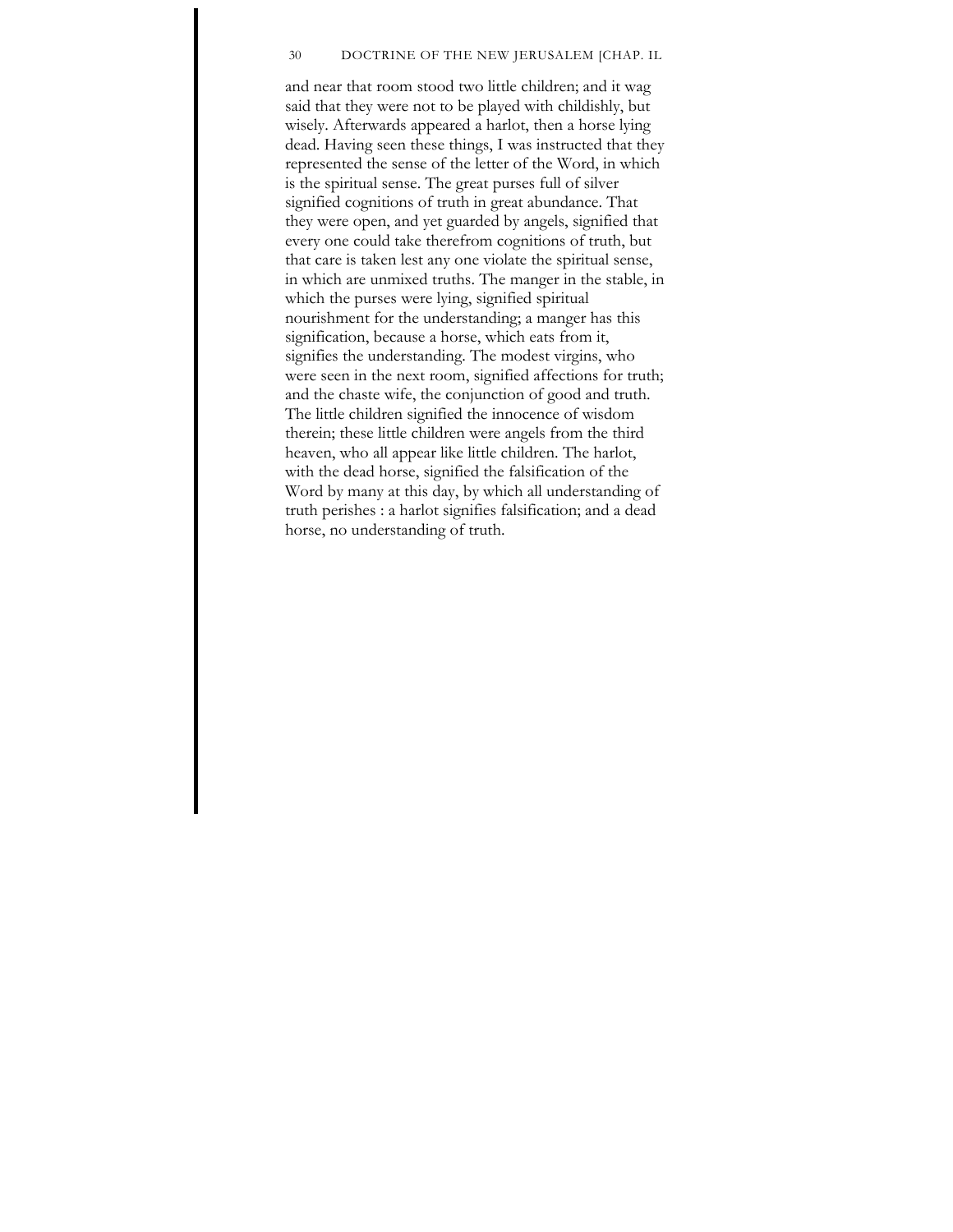# THE SENSE OF THE LETTER OF THE WORD IS THE BASIS, THE CONTAINER, AND THE SUPPORT OF 1TS SPIRITUAL AND CELESTIAL SENSES.

*27.* IN every Divine work there is a first, a mediate, and an ultimate; and the first goes through the mediate to the ultimate, and thus has existence and subsistence; hence the ultimate is the *basis.* The first, also, is in the mediate, and through the mediate in the ultimate; thus the ultimate is the *container.* And because the ultimate is the container and the basis, it is also the *support.* 

28. It is comprehended by one who is well educated, that these three may be named *end, cause,* and *elect;* and also *esse* [to be], *fieri* [to become], and *existere* [to exist]; and that the end is the *esse,* tbe cause the *fieri,* and the effect the *existere;* consequently, that in every complete thing there is a trine, which is called tbe *first,* the *mediate,*  and the *ultimate;* also *end, cause,* and *eject;* and also the *esse,*  the *fieri,* and the *existere.* When these things are comprehended, it is also comprehended that every Divine work is complete and perfect in the ultimate; and, likewise, tbat the all is in an ultimate which is trinal, because in it the two prior [elements] are together.

29. It is from this, that by *three* in the Word is meant, in the spiritual sense, what is *complete* and *perfect,* and also *all at once;* and because this is the signification of that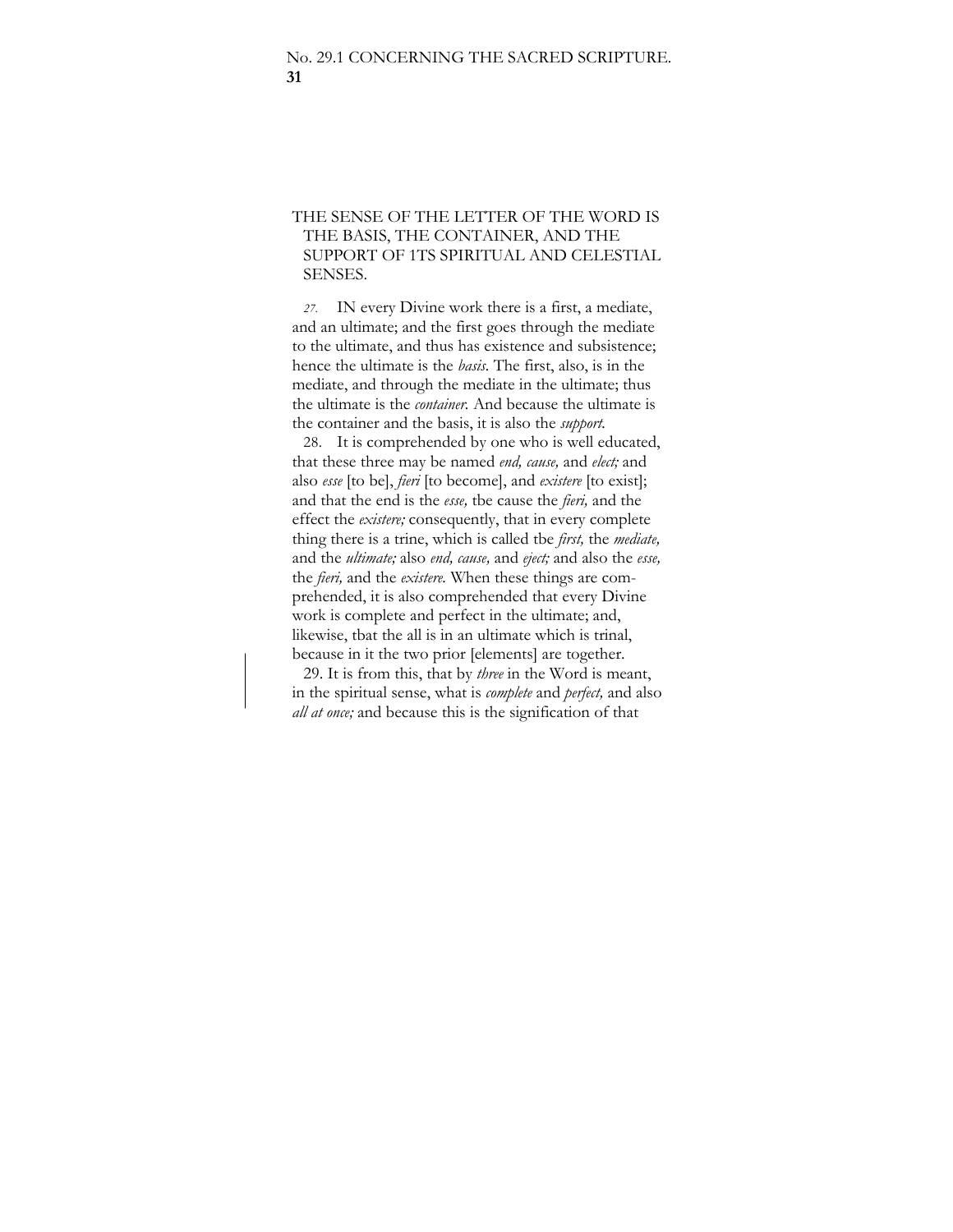number, it is used in the Word whenever any such thing is designated, as in these passages : *Isaiah went naked and barefoot* THREE YEARS (Isa. xx. 3). *Jehovah called Samuel*  THREE TIMES, *and Samuel ran* THREE TIMES *to Eli, and Eli*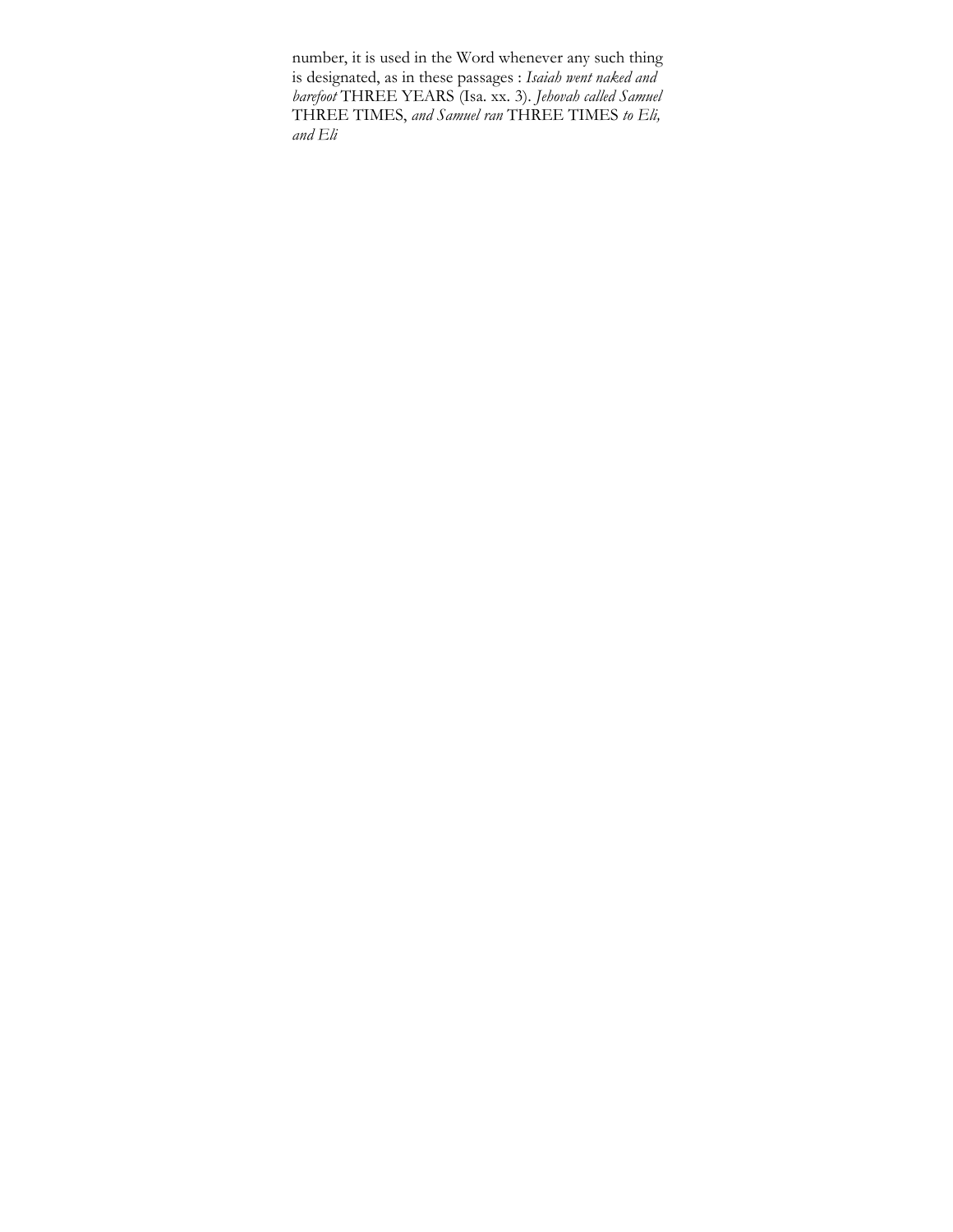# 32 DOCTRINE OF THE NEW JERUSALEM [CHAP. *HI.*

*umderstood* THE THIRD TIME (1 Sam. iii. 1-8). *Jonathan told David to hide himself in the field* THREE DAYS, *and Jonathan afterwards shot* THREE ARROWS *on the side f a stone; and David then bowed himself* THREE TIMES *blore Jonathan* (1 Sam. xx. 5, 12-42). *Elijah stretahed himself*  THREE TIMES *over the widow's son (1* Kings xvii. 21 ). *commanded that they should pour water upon the burnt- offering*  THREE TIMES (xviii. 34). *Jesus said that the kingdom of the heavens is like unto leaven, which a woman took and hid in*  THREE MEASURES *of meal, till the whole was leavened*  (Matt. xiii. 33). *Jesus said to Peter, that he would deny Him* THREE TIMES (xxvi. 34). *Jesus said* THREE TIMES

*to Peter, Lovest thou Me?* (John xxi. 15-17.) *Jonah was in the belly of a whale* THREE DAYS *and* THREE NIGHTS (Jon. i. 17). *Jesus said Destroy this Temple, and I will raise it up in* THREE DAYS (John ii. 19; see also Matt. xxvi. *Jesus in Gethsemane prayed* THREE TIMES (Matt. xxvi. 39-44). *Jesus rose again the* THIRD DAY (Matt. xxviii. 1): besides many other passages, where the number *three* is used; and it is used where a work finished and perfect is treated of, because this is what that number signifies.

30. These things have been premised for the sake of the things that follow, that they may be comprehended with understanding; and here, that it may now be comprehended that the natural sense of the Word, which is the sense of its letter, is the basis, the container, and the support of its spiritual sense and of its celestial sense.

31. It was said above (n. 6, 19), that there are three senses in the Word; also that the celestial sense is its first sense, the spiritual its middle sense, and the natural its ultimate sense. From this the rational man may conclude that the first [or inmost] of the Word, which is celestial, goes on through its middle which is spiritual, to its ultimate which is natural; and that its ultimate is thus the *basis :* also that its first, which is celestial, is in its middle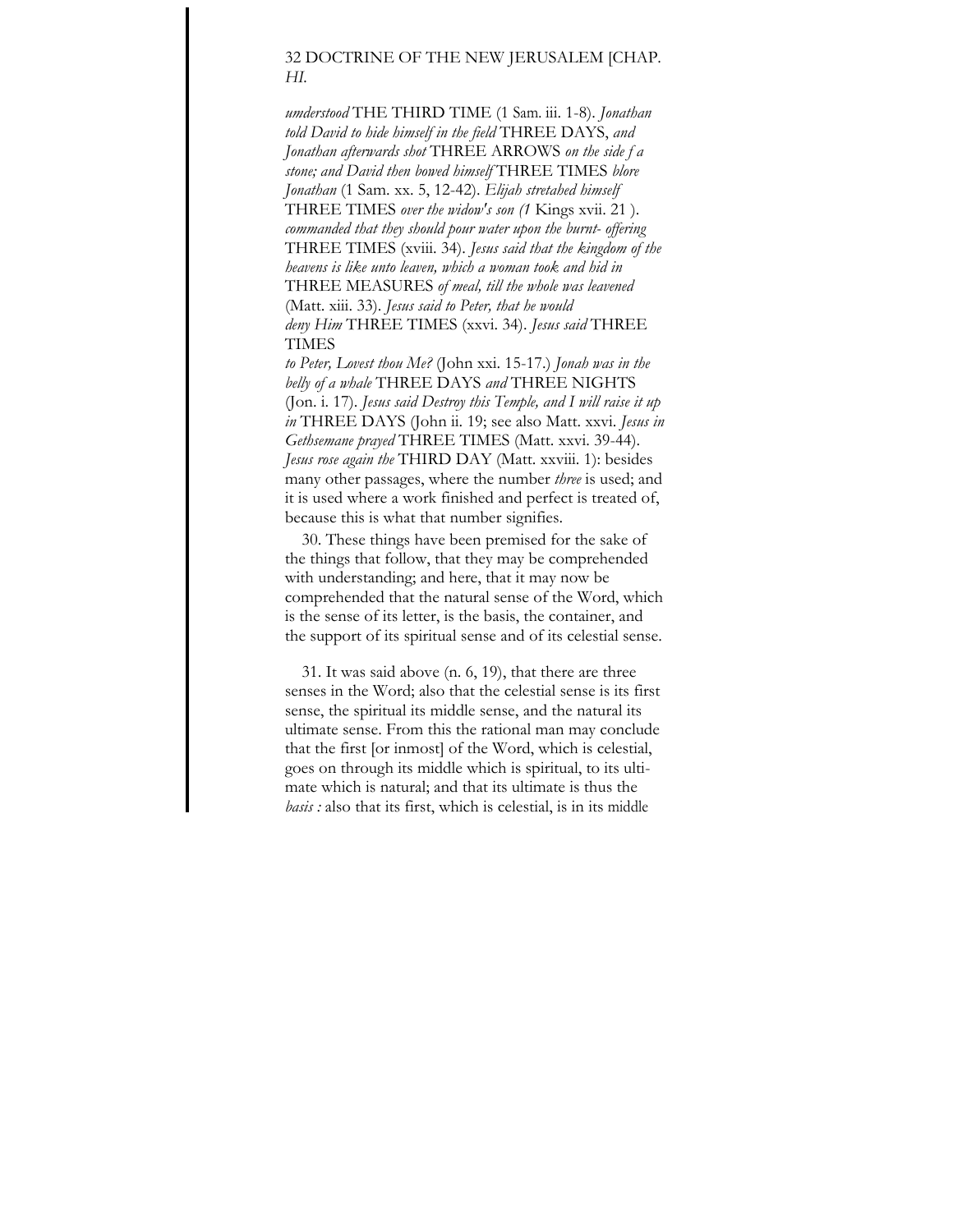## No. 331 CONCERN1NG THE SACRED SCRIPTURE. 33

which is spiritual, and by means of this in its ultimate which is natural; and consequently, that its ultimate which is natural, and is the sense of the letter of the Word, is the *container:* and that because it is the container and the basis, it is also the *support.* 

32. But how these things are effected, cannot be told in a few words. They are also arcana in which tbe angels of heaven are, and which will be unfolded, as far as is practicable, in the treatises mentioned in the Preface to the " Doctrine concerning tbe Lord," which are to be from Angelic Wisdom concerning the *Divine Providence, Omnipotence, Omnipresence,* and *Omniscience;* concerning the *Divine Love* and *Divine Wisdom;* and also concerning *Life.* It is enough for our present purpose, that, from what has already been said, the cohclusi0n may be drawn that the Word (which is itself the Divine Work for the salvation of the human race), as to its ultimate sense which is natural ahd is called the *sense of the letter,* is the basis, the container, and the support of the two interior senses.

33• Hence it follows that the Word without the sense of its letter would be like a palace without a foundation, thus 'Ike a palace in the air and not upon the earth; which would be only the shadow of a palace, that would vanish away : also that the Word without the sense of its letter would be like a temple in which are many other holy things, and in the midst of it tbe shrine, but without roof or wall, which are its containers; and if these were wanting, or if they were taken away, its holy things would be seized upon by thieves, and violated by the beasts of the earth and the birds of heaven, and so they would be dissipated. It would also be like the Tabernacle (in the inmost part of which was the ark of the covenant, and in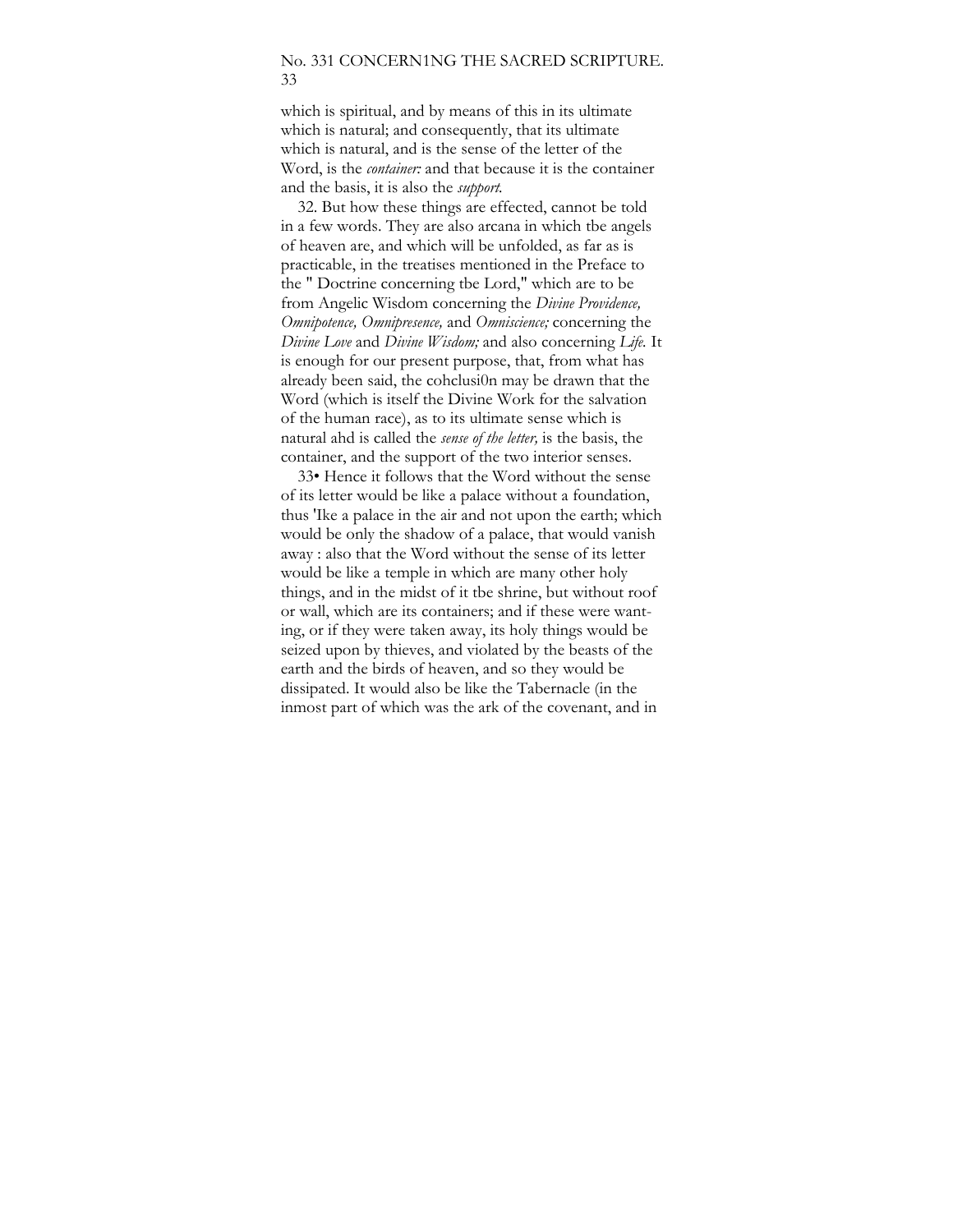the middle the golden candlestick, the golden altar on which was the incense, and also the table upon which the shew-bread was placed, which were its holy things), without its ultimates, which were the curtains and veils. Indeed, the Word with.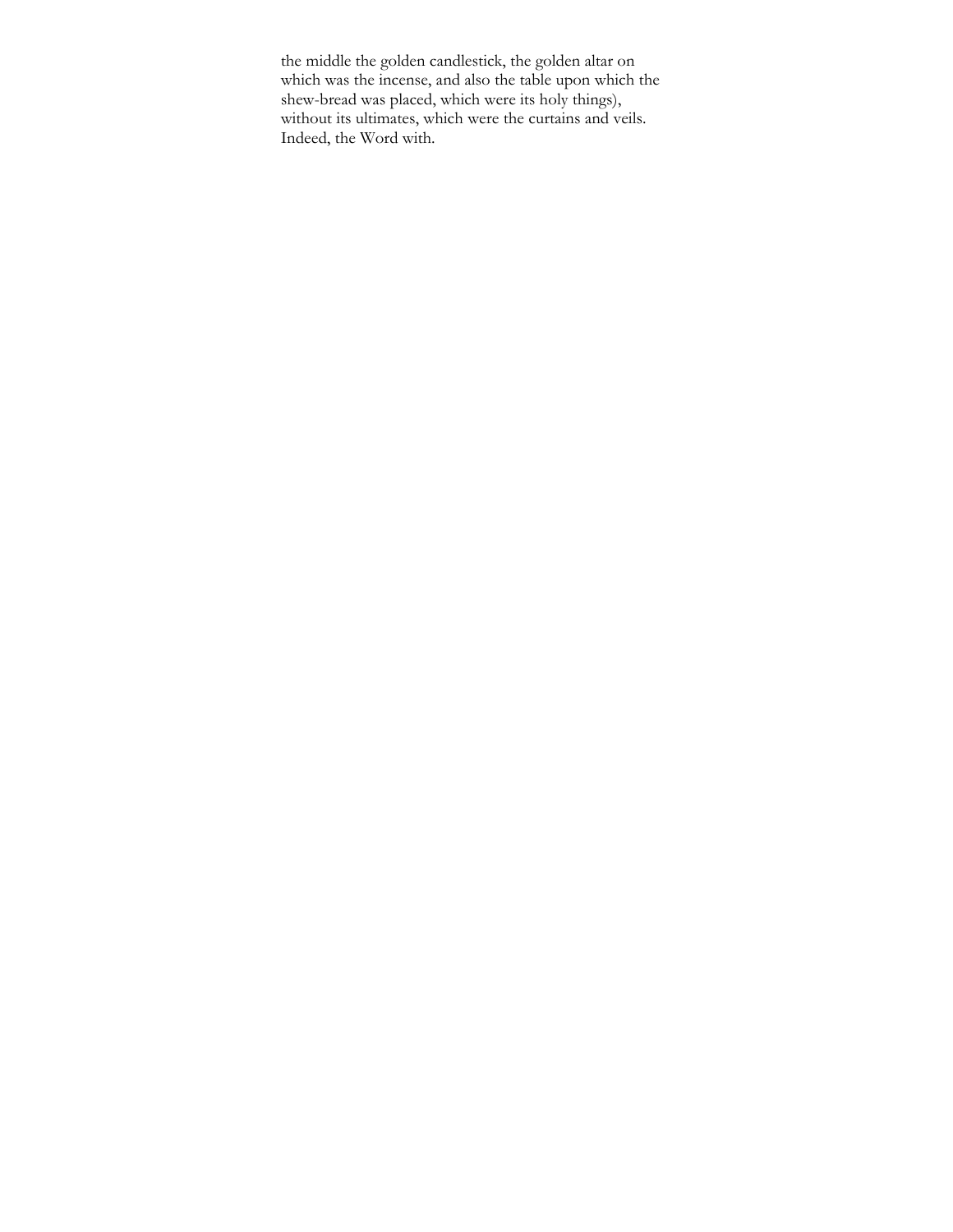### 34 DOCTRINE OF THE NEW JERUSALEM [CHAP III.

out the sense of its letter would be like the human body without its coverings which are called skins, and without its supports the bones; and without these supports and coverings, all the inner parts of the body would fall asunder. It would also be like the heart and the lungs in the thorax without their covering which is called the pleura, and their supports the ribs; or like the brain without its covering called the *dura mater,* and without its general covering, container, and support, the skull. So would it be with the Word without the sense of its letter; wherefore it is said in Isaiah (iv. 5), that *Jehovah createteth upon all the glory* a *covering* [or *defence].* 

34• Similar would be the case with the heavens where the angels are, without the world where men are. The human race is their basis, container and support; and with men and in them is the Word. For all the heavens are distinguished into two kingdoms, called the celestial kingdom and the spiritual. These two kingdoms are being founded upon the natural kingdom in which men are. It is similar, therefore, with the Word, which is with men and in men. That the angelic heavens are distinguished into two kingdoms, the celestial and the spiritual, may be seen in the work on " Heaven and Hell " (n. 20-28).

*35.* That the prophets of the Old Testament represented the Lord as to the Word, and thereby sighified the Doctrine of the church from the Word, and that they were therefore called sons of man, was shown in the " Doctrine concerning the Lord" (n- 28). From which it follows that by the various things which they suffered and endured, they represented the violence done by the Jews to the sense of the letter of the Word : as that the prophet Isaiah was commanded *to loose the sackcloth from of his loins, and to put of the shoe from his foot, and to go naked and barefoot three years* (Isa. xx. 2, 3) : in like manner, that the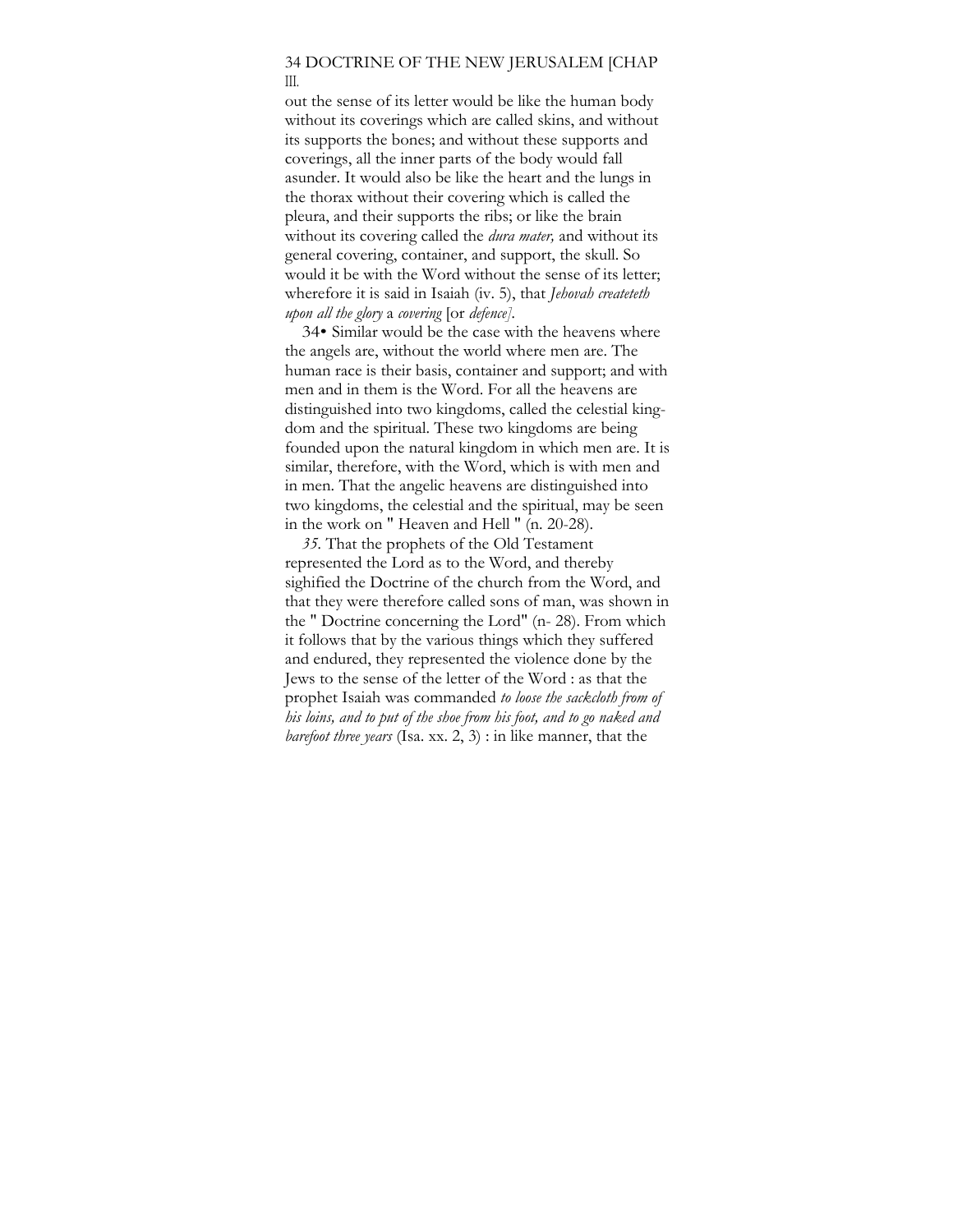prophet Ezekiel was commanded *to draw a barber's razor pon [the hairs of his head, and upon his beard, and burn a third part in the midst of the city, smite a third part with the sword,*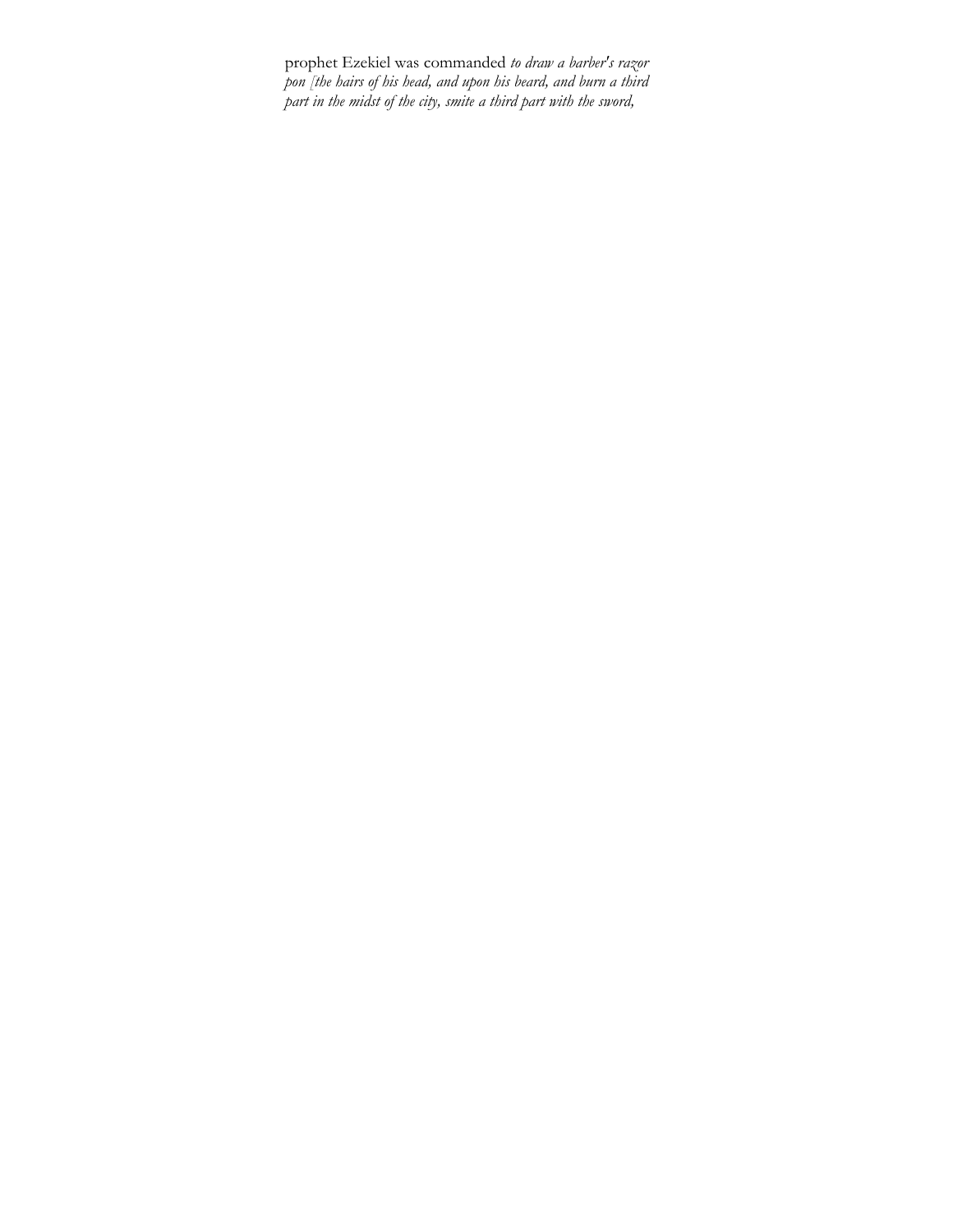# No. 35.] CONCERNING THE SACRED SCRIPTURE. 35

*and scatter a third part to the wind; and that he should wrap a few of them in his skirts, and at last should cast them into the midst of the fire and burn them* (Ez. v. 1-4). Because the prophets represented the Word, and hence signified the Doctrine of the church from the Word, as was said above, and because by the *head* is signified wisdom from the Word, therefore by the *hair of the head* and by the *beard,* was signified the ultimate of truth. On account of this signification of the hair of the head and the beard, it was a sign of grievous mourning, and it was also a great disgrace, to bring *baldness* on oneself, and also to appear bald. For this and for no 0ther reason, the prophet was to shave off the hair of his head and his beard, that he might thereby represent the state of the Jewish church as to the Word. For this reason and no other, the forty-two who called Elisha bald, were torn in pieces by the two she-bears (2 Kings ii. 23, 24). For, as was said before, the prophet represented the Word; and the baldness signified the Word without its ultimate sense. That the Nazarites represented the Lord as to the Word in its ultimates, will be seen in a following article (n. 49). On that account it was a statute for them that they should make their hair grow, and shave off none of it. The word *Nazririte,* also, in the Hebrew language signifies the hair of the head. It was a statute for the high-priest, also, not to shave his head (Lev. xxi. 10) : in like manner for the father of a family (Lev. xxi. 5). Hence it was that baldness was a grievous disgrace to them, as may be evident from these passages : *On all heads baldness, and every beard shavcn* (Isa. xv. **2;** Jer. xlviii. 37). *Upon all faces shame, and on all heads baldness* (Ez. vii. 1s). *Every head made bald, and every shoulder stripped of hair* (Ez. xxix. 18). I *will bring up sackcloth upon all loins, and baldness upon every head* (Amos viii. **0).** *Put on*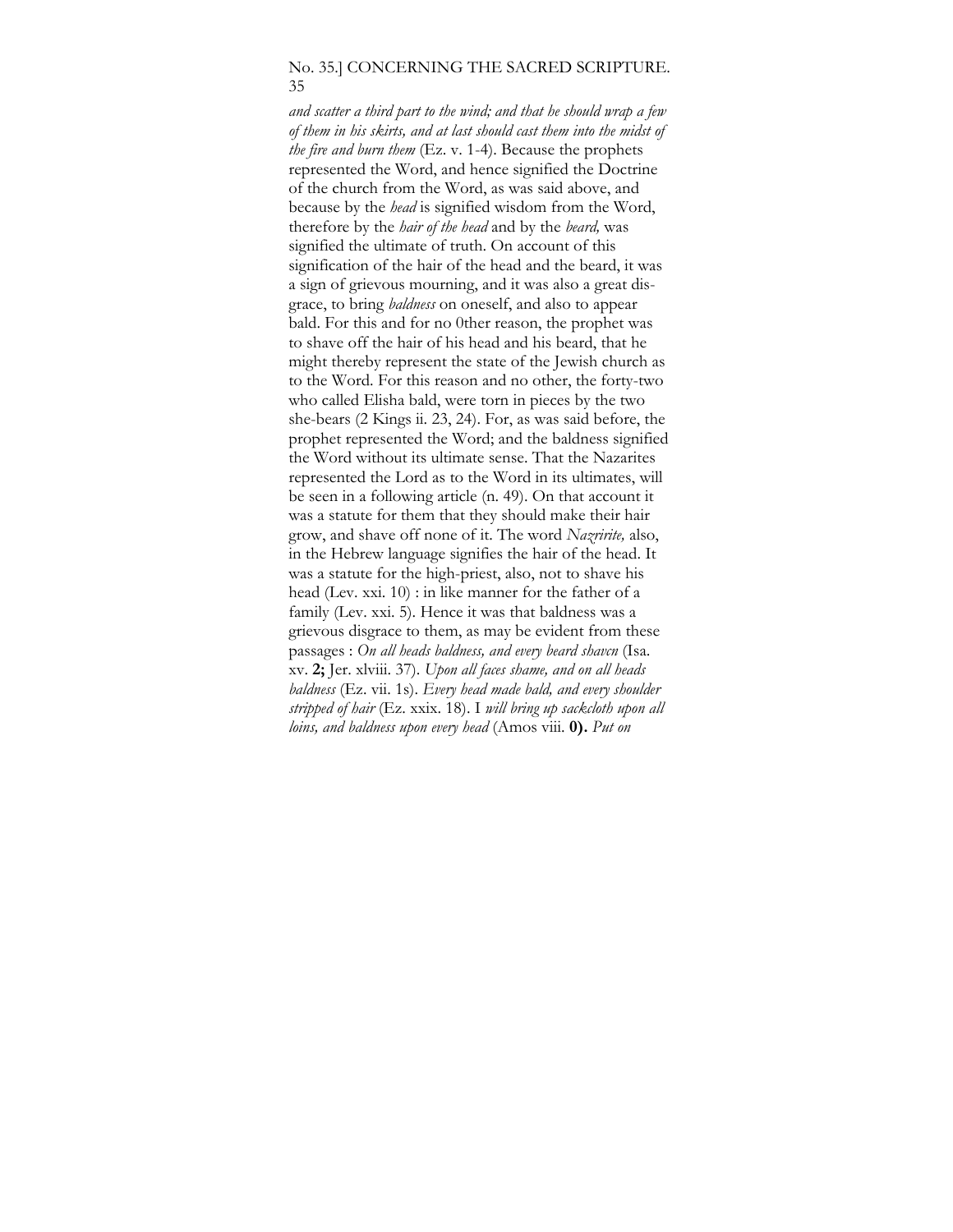*baldness, and shave thee for the sons of thy delights, and extend thy baldness because they have gone away from thee (Mic. i.* 16). Here by putting-on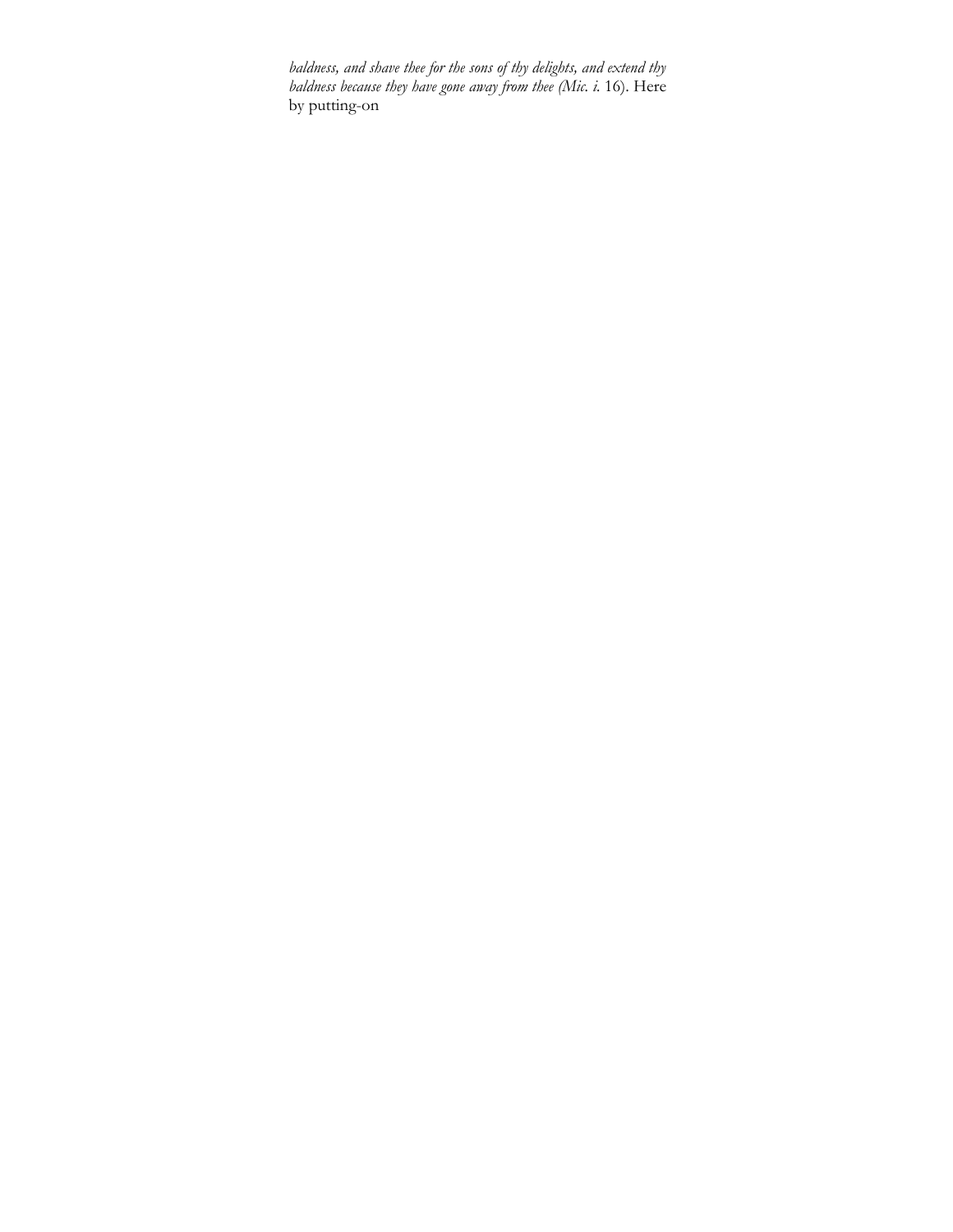## 36 DOCTRINE OF THE NEW JERUSALEM [CHAP. III.

and extending baldness, is signified to falsify the truths of the Word in its ultimates; and when these are falsified, as was the case with the Jews, the whole Word is destroyed : for the ultimates of the Word are its props and supports; indeed, every word is a prop and support of its celestial and spiritual truths. As a head of hair signifies truth in its ultimates, for that reason in the spiritual world all who despise the Word and falsify the sense of its letter appear bald; but they who honor and love it, appear with becoming hair. On this subject, also, see below (n. 49).

36. The Word in the ultimate or natural sense, which is the sense of its letter, is also signified by the wall of the Holy Jerusalem, the structure of which was jasper; and by the foundations of the wall, which were precious stones; and also by its gates, which were pearls (Apoc. xxi. 18- 21); for by Jerusalem is signified the church as to doctrine. But more on these points in a following article. From what has been adduced, it may now be evident that the sense of the letter of the Word, which is natural, is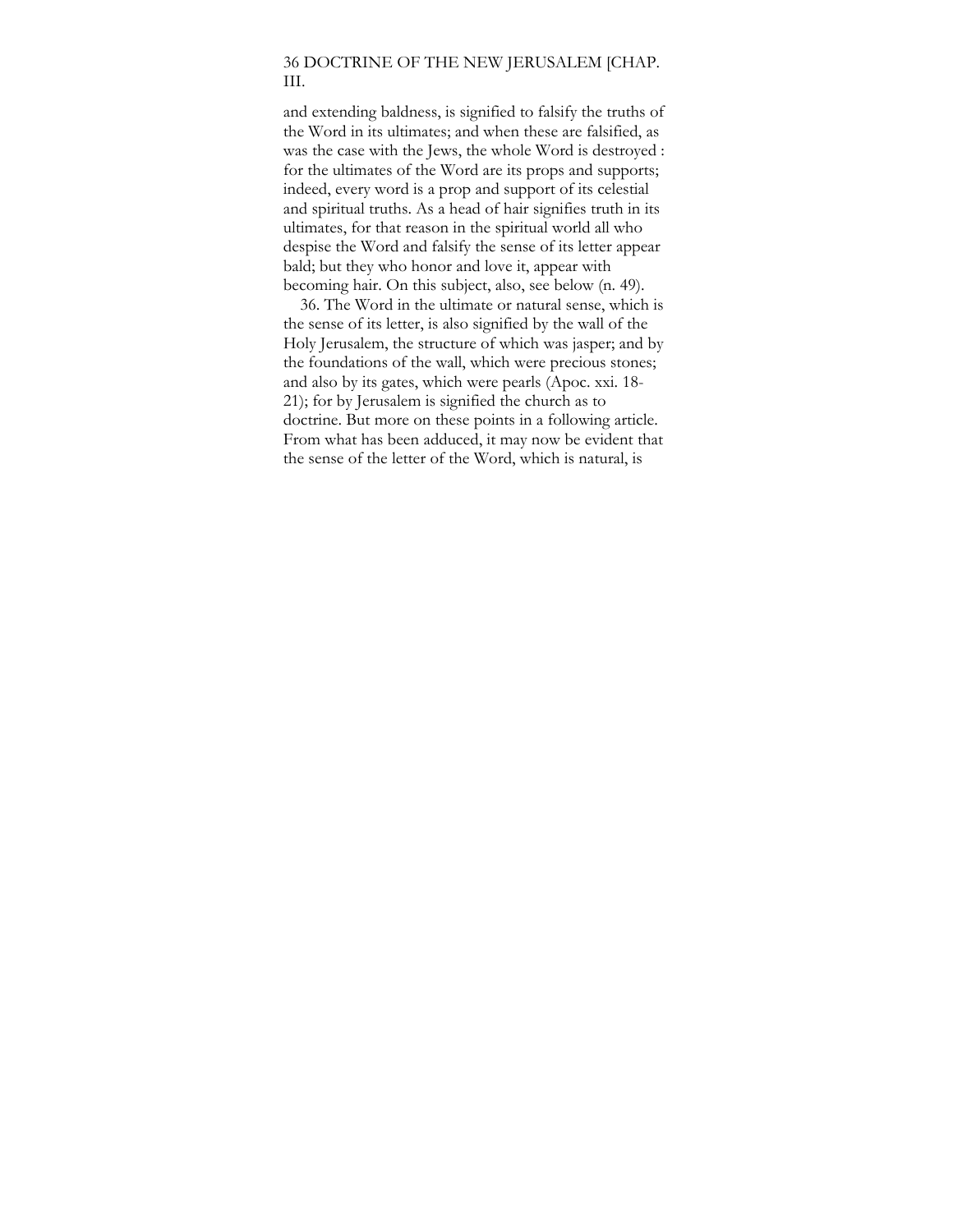the basis, the container, and the support of its interior senses, which are the spiritual and the celestial senses.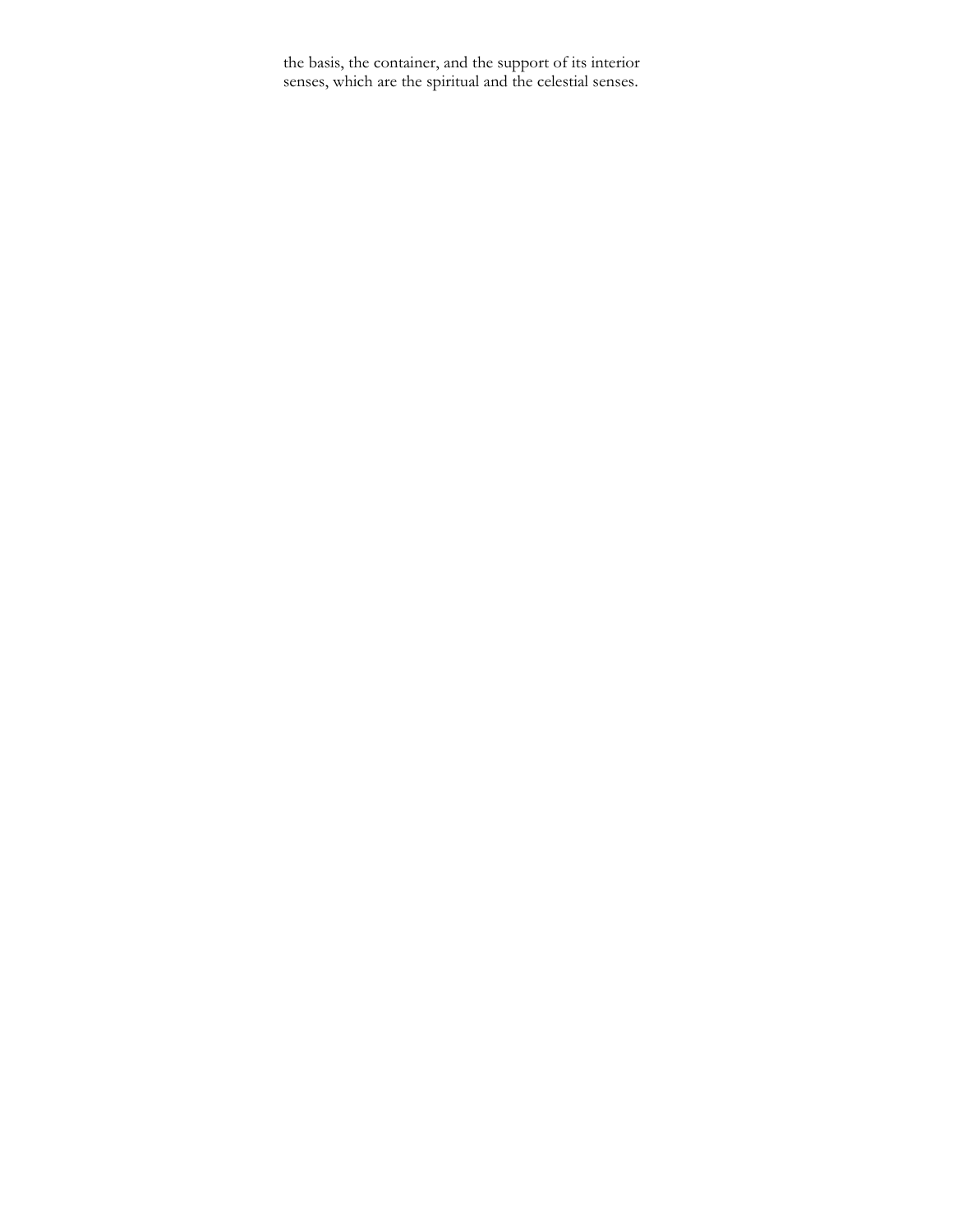IV.

# DIViNE TRUTH IN THE SENsE OF THE LETTER OF THE WORD iS IN ITS FULNEsS, IN ITS HOLINESS, AND IN ITS POWER.

37. THE Word in its sense of the letter is in its fulness, in its holiness, and in its power, because the two prior or interior senses, which are called the spiritual and the celestial, are together in the natural sense, which is the sense of the letter, as was said above (n. 31); but how they are together shall now be told in a few words.

38. In heaven and in the world there are successive order and simultaneous order : in successive order one thing succeeds and follows another, from things that are highest even to the lowest; but in simultaneous order one thing is next to anotber from the inmost even to the outermost. Successive order is like a column, graduated from the summit to the base; while simultaneous order is like a work cohering within its circumferences, from the centre even to the surface. It shall now be told how successive order becomes simultaneous order in the ultimate; it becomes so in this way : The highest things of successive order become the inmost of simultaneous order, and the lowest things of successive order become the outermost of simultaneous order; comparatively, as a graduated column subsiding becomes a body coherent in a plane. Thus from the successive is formed the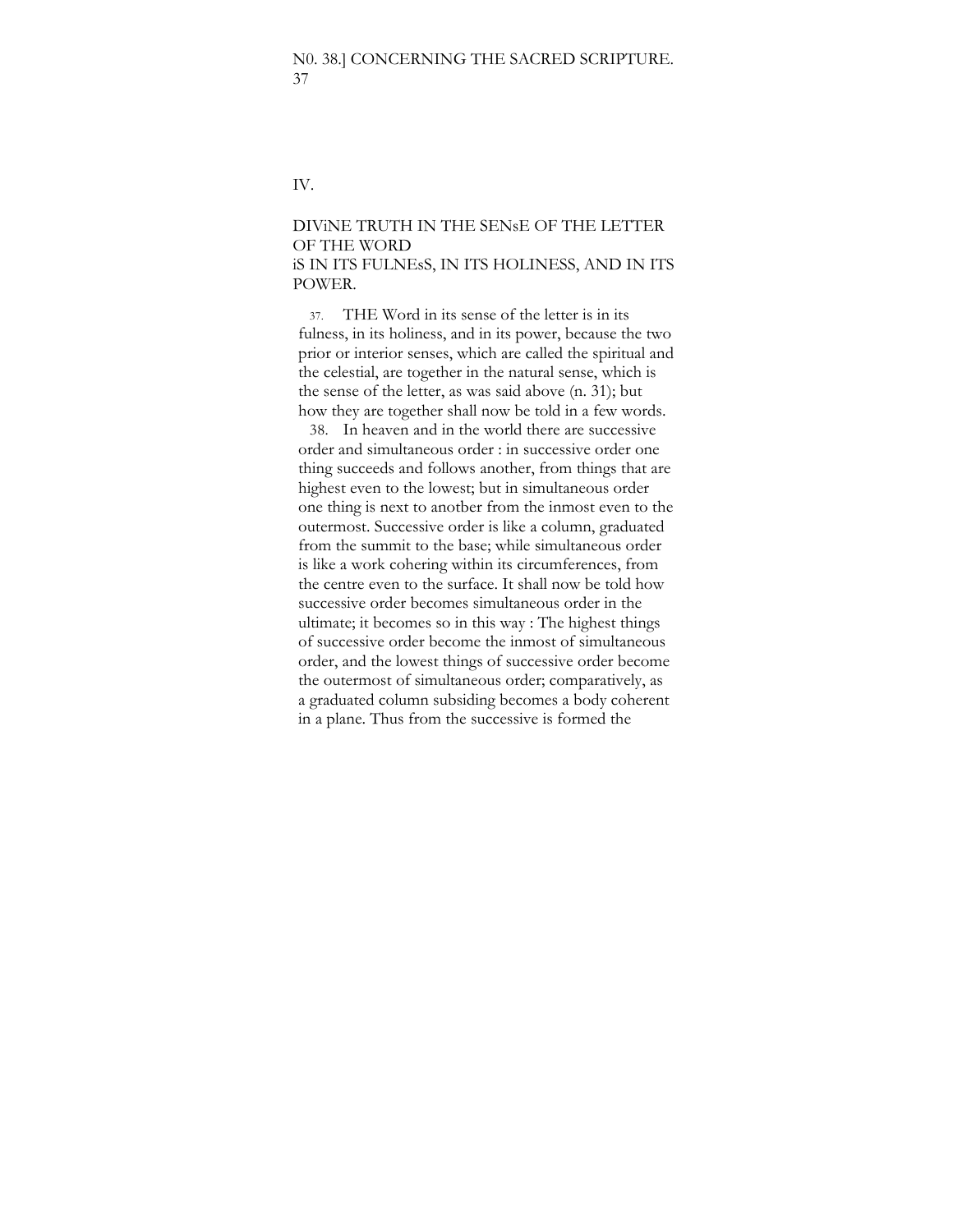simultaneous, and this in all and in each thing of the natural world, and in all and in each thing of the spiritual world; for there is eVerywhere a first, a mediate, and an ultimate; and the first tends and passes through the mediate to its ultimate. Now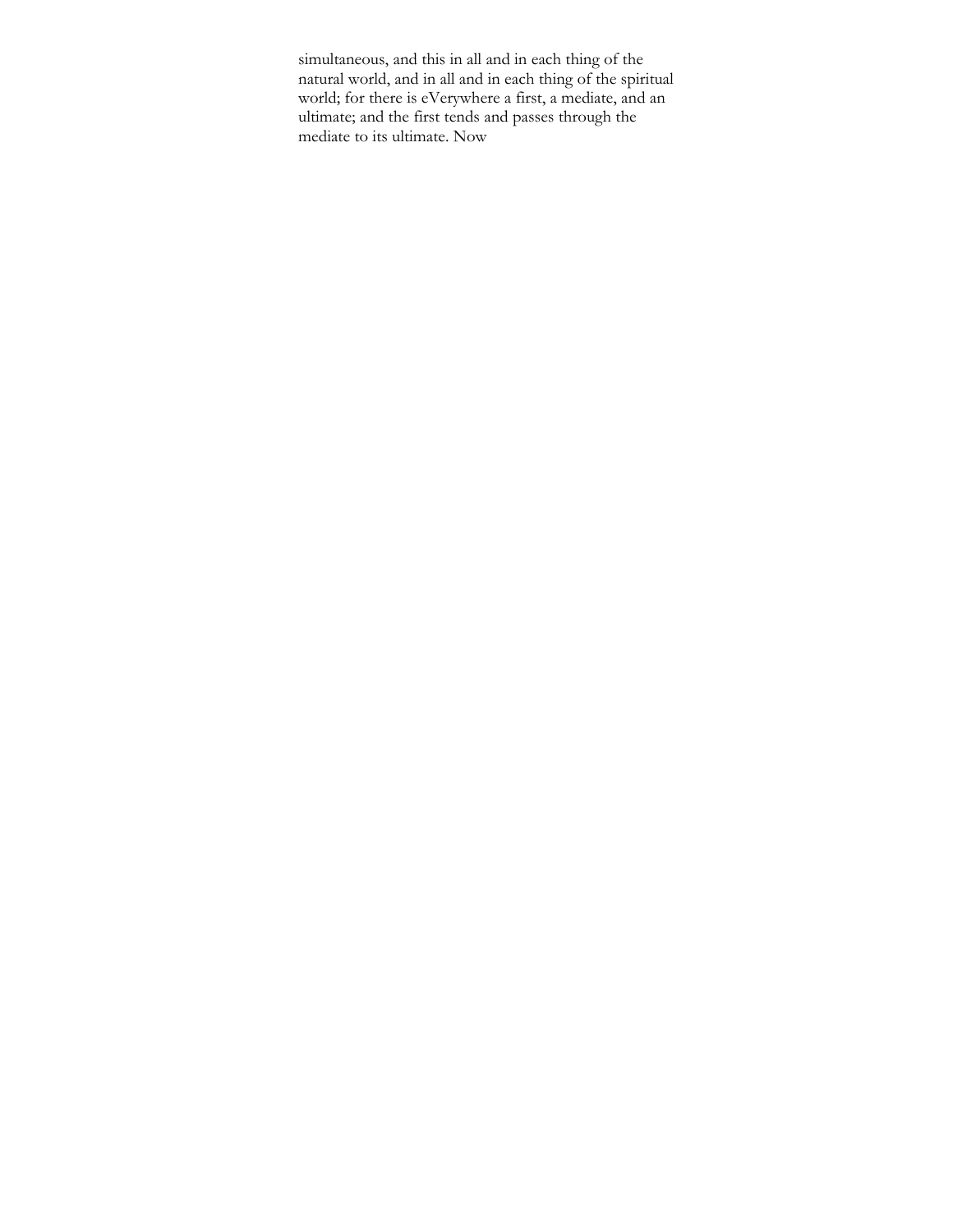# 38 DOCTRINE OF THE NEW JERUSALEM *[Cum, . IV*.

to the Word : The celestial, the spiritual, and the natural proceed from the Lord in successive order; and in the ultimate they are in simultaneous order : now in this manner the celestial and the spiritual senses of the Word are together in its natural sense. When this is comprehended, it may be seen how the natural sense of the Word, which is the sense of its letter, is the basis, the container, and the support of its spiritual and celestial senses; also how the Divine Good and the Divine Truth in the sense of the letter are in their fulness, in their holiness, and in their power.

39• From all this it may be eVident that the Word is the Word itself in its sense of the letter; for inwardly in this there are spirit and life. This is what the Lord says in John (vi. 63): *The words that I speak unto you they are spirit and they are life:* the Lord spake His words before the world, and in the natural sense. The celestial and the spiritual senses are not the Word without the natural sense which is the sense of the letter; for they are like spirit and life without a body; and they are (as said above, n. 33) like a palace with nothing to rest on.

40. The truths of the sense of the letter of the Word are in part not naked truths, but are appearances of truth, ahd like similitudes and comparisons are taken from such thihgs as are in nature; and thus are such as have been accommodated and adapted to the capacity of the simple ahd also of children. But as they are correspondences, they are the receptacles and dwelling-places of genuine truth; and they are like vessels to inclose and contain, as a crystal cup holds noble wine, and as a silver dish contains edible food; and they are like garments used for clothing, as swaddling-clothes wrap an infant, and as becoming dresses clothe a virgin; they are also like the knowledges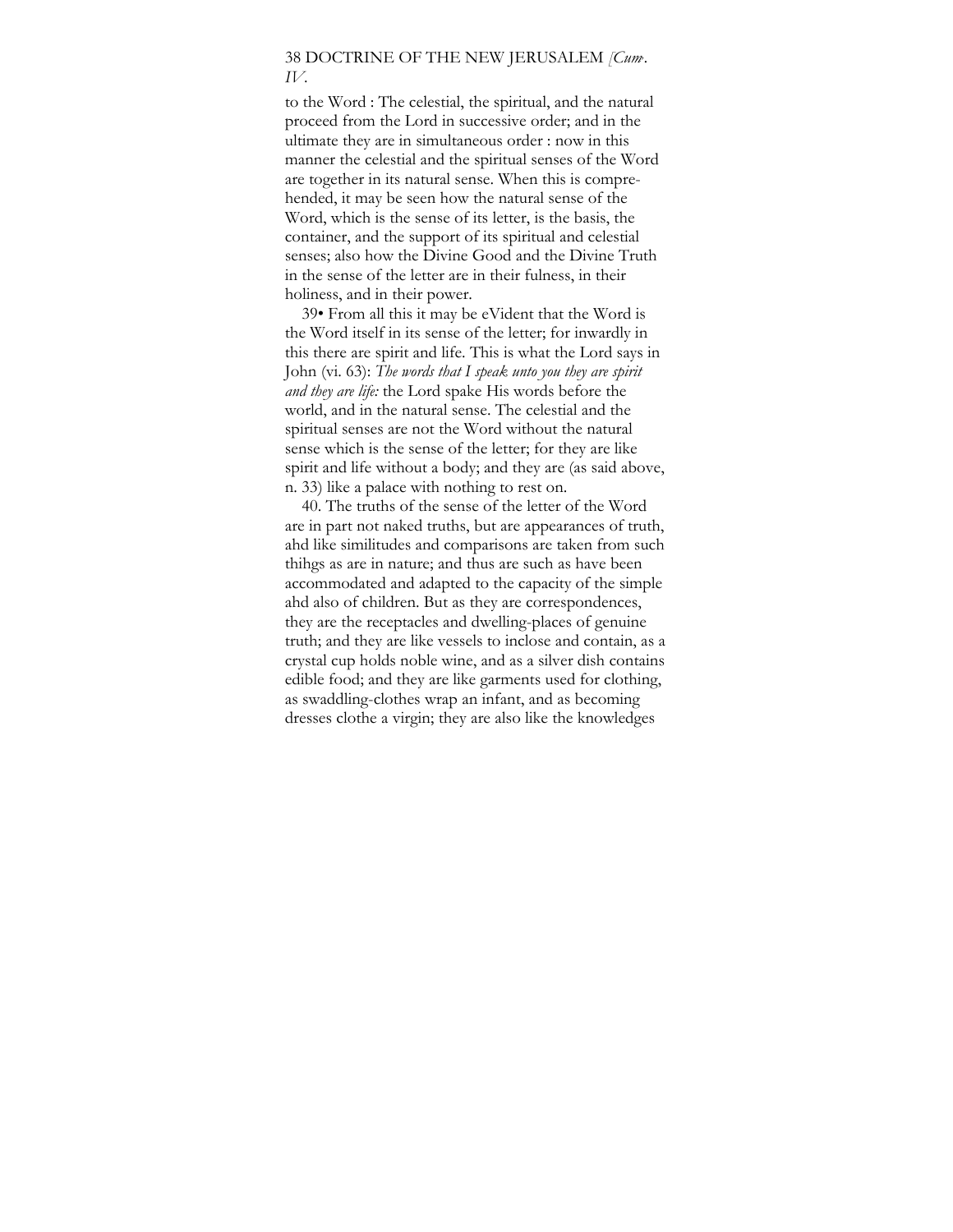of the natural man, which comprise within them the perceptions and affections of truth belonging to the spiritual man. The naked truths themselves, which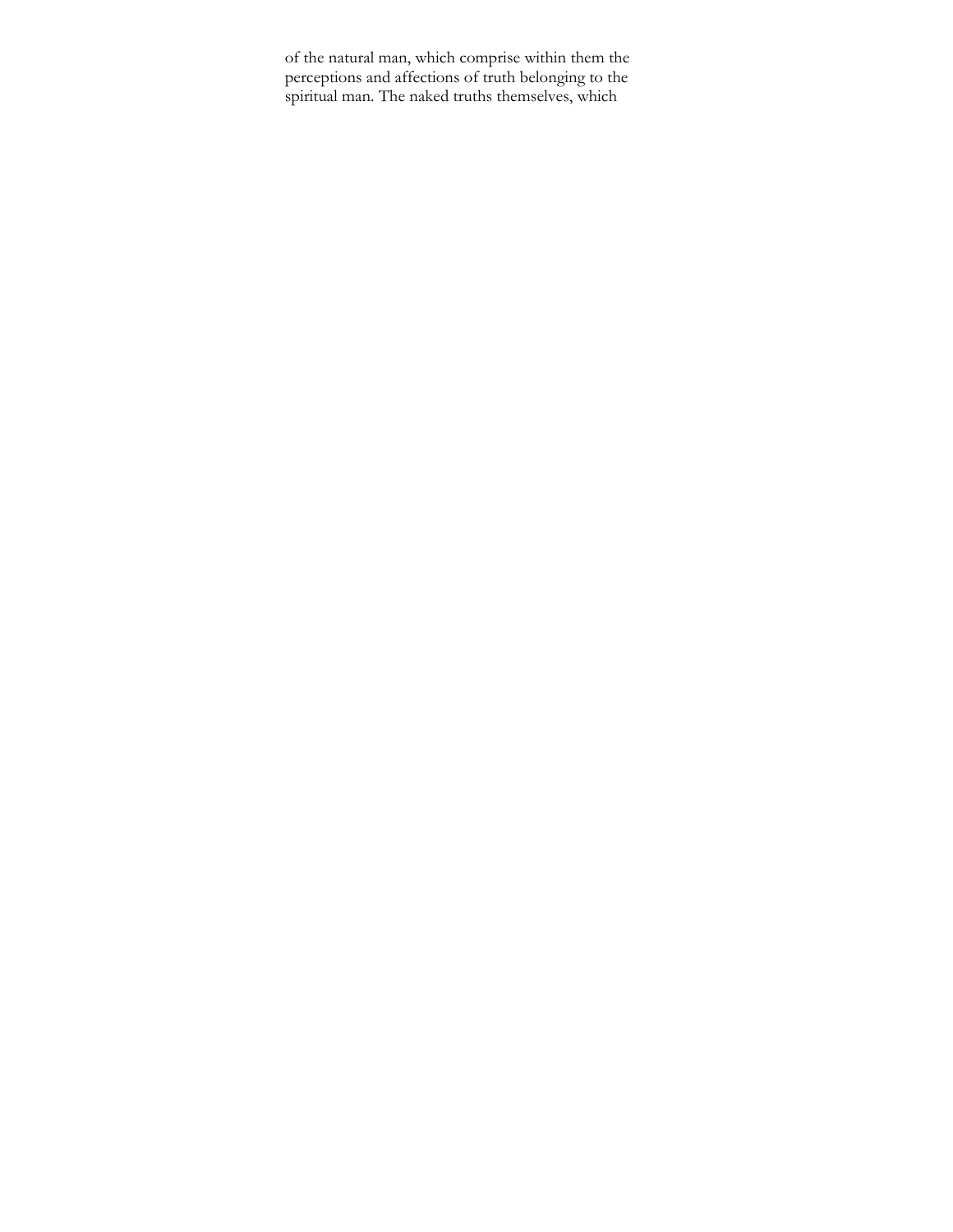#### No. 401 CONCERNING THE SACRED SCRIPTURE. 39

are inclosed, contained, clothed, and comprised, are in the spiritual sense of the Word, and the naked goods are in its celestial sense. But let this be illustrated from the Word : Jesus said, *Woe unto you Scribes and Pharisees, because ye make clean the outside of the cp and of the platter, but within they are full of extortion and excess. Thou blind Pharisee, cleanse first the inside of the cup and of the platter, that the outside of them may be clean also* (Matt. xxiii. 25, 26). Here the Lord spake by ultimates, which are containing [vessels], and said *cup*  and *platter;* and by *cup* is meant wine, and by *wine* the truth of the Word; and by the *platter* is meant food, and by *food*  the good of the Word. *To cleanse the inside of the cup and of the platter,* signifies to purify the interiors of the mind by means of the Word; these belong to the will and the thought, and so to love and faith : *that the outside may thus be clean,* signifies that the exteriors, which are the works and the speech, are thus purified; for these derive their essence from the will and the thought. Again : Jesus said, *There was* a *certain rich man, who was clothed in purple and fine linen, and fared sumptuously every day; and there was a certain poor man, named Lazarus, who was laid at his gate, full of sores*  (Luke xxi. 19, 20). Here also the Lord in His speech made use of natural things, which were correspondences and contained spiritual things. By the *rich man* is meant the Jewish nation, which is called *rich* because they had the Word in which are spiritual riches. By the *purple and fine linen* with which he was clothed, are signified the good and truth of the Word; by the *purple* its good, and by the *fine linen* its truth. By *faring sumptuously every day,* is signified their delight in having the Word and reading it. By the *poor man Lazarus* are meant the Gentiles who had not the Word; that they were despised and rejected by the Jews, is meant by his being *laid at the rich man's gate,*  full of sores. The Gentiles are meant by *Lazarus,* because the Gentiles were loved by the Lord; as the Lazarus who was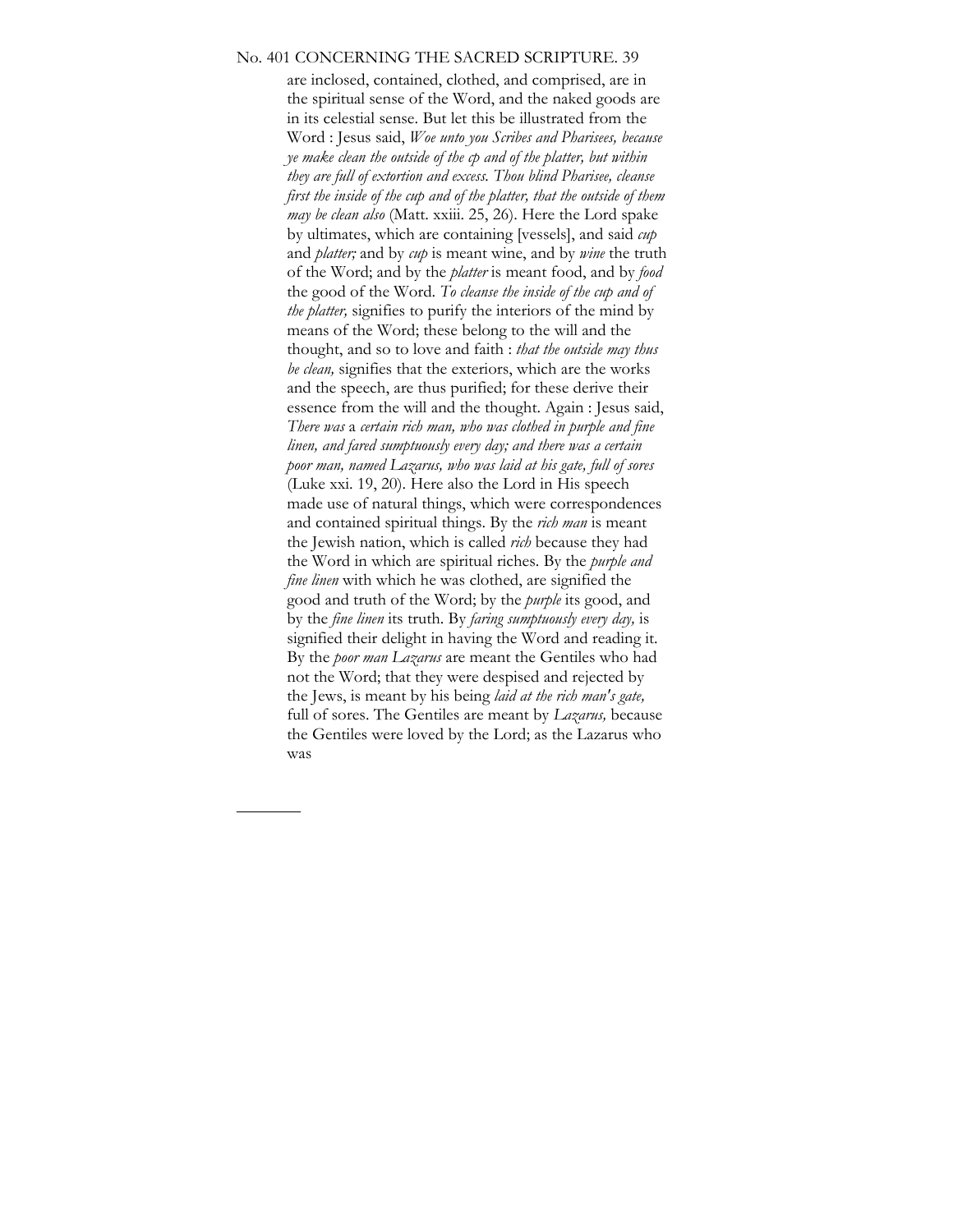# 40 DOCTRINE OF THE NEW JERUSALEM [CHAP. IV.

raised from the dead was loved by the Lord (John xi. 3, 5, 36), and is called His friend (xi. 11), and reclined at table with the Lord (xii. 2). From these two passages it is manifest that the truths and goods of the sense of the letter of the Word are as vessels, and as garments for the naked good and truth which lie concealed in the spiritual and the celestial senses of the Word.

41. Since the Word is such in the sense of the letter, it follows that they who are in Divine truths, and in the belief that the Word inwardly in its bosom is the holy Divine, and still more they who are in the belief that the Word is such from its spiritual and celestial senses, see Divine truths in natural light, while reading the Word in enlightenment from the Lord; for the light of heaven in which the spiritual sense of the Word is, flows into the natural light in which the sense of the letter of the Word is, and illuminates the intellectual of man which is called the rational, and makes him see and acknowledge the Divine truths, both where they stand forth and where they lie concealed. These flow-in with the light of heaven, with some, at times even when they are not aware of it.

*42.* Since our Word in its inmost depths, from its celestial sense, is like a flame which enkindles, and in its intermediate depths, from the spiritual sense, is like a light which enlightens, therefore in the ultimate, from its natural sense wherein are the two interior senses, the Word is like the ruby and the diamond; like a ruby from the celestial flame, and like the diamond from the spiritual light. Because from its transparency the Word is such in its sense of the letter, therefore the Word in this sense is meant by the *foundations of the wall of the New Jerusalem,* by the *Urim and the Thummim on Aaron's ephod,* by the *[precious stones in the] garden of Eden where the king of Tyre had been,* as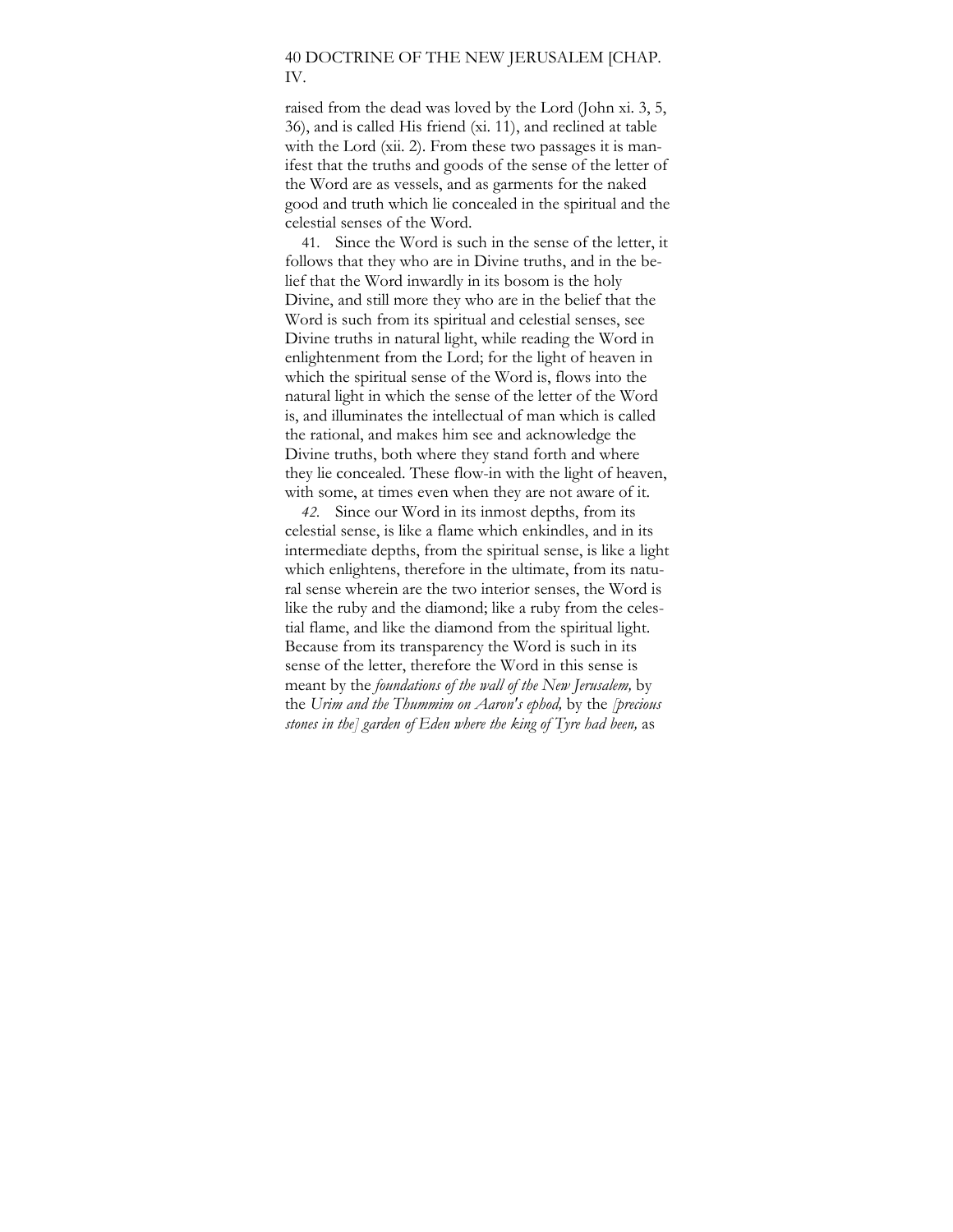also by the *curtains and veils of the Tabernacle,* and by the *externals of the Temple at Jerusalem;* but the Word in its very glory, by the *Lord when He was trans. figured.*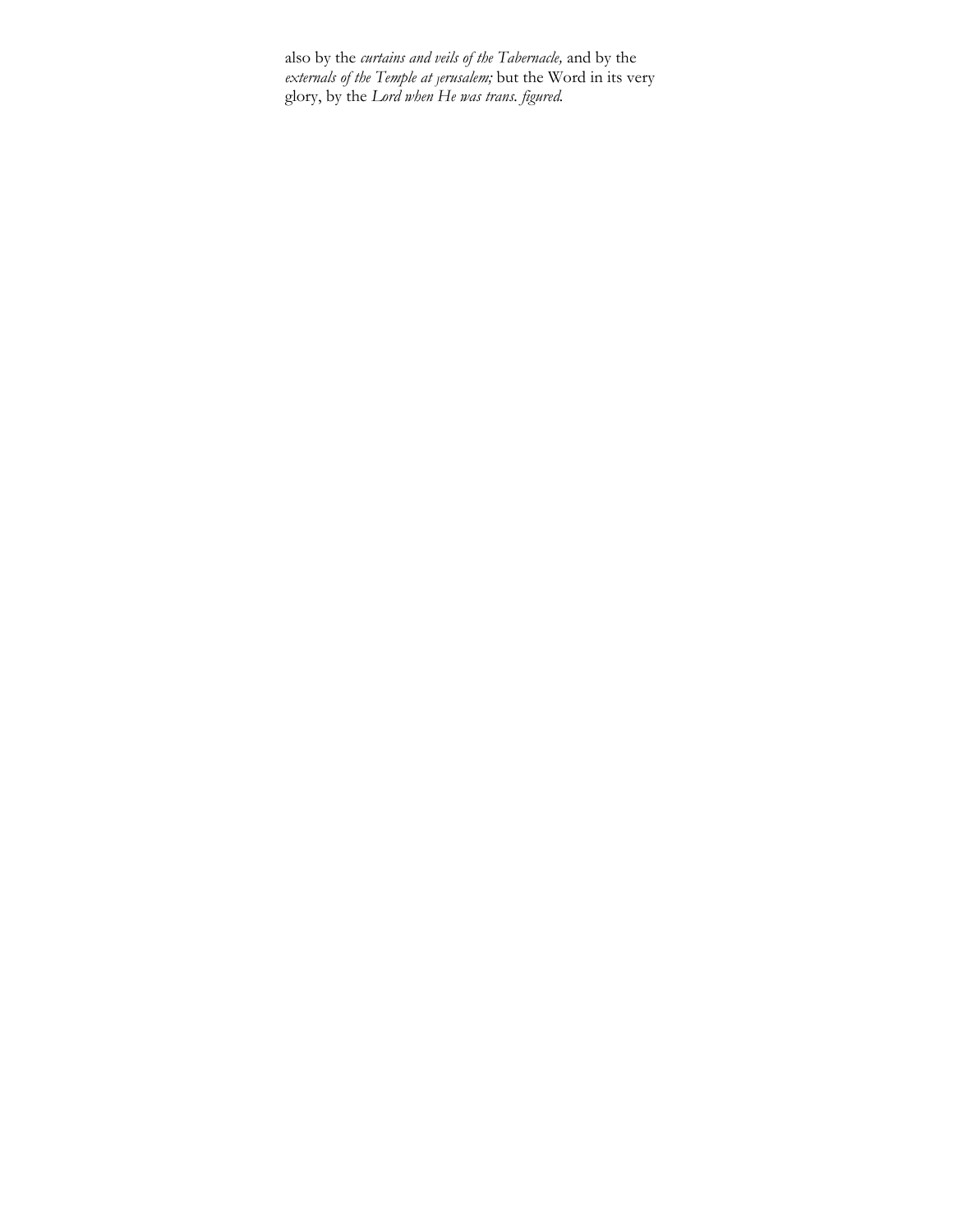### No. 44 .1 CONCERN1NG THE SACRED SCRIPTURE. 41

43• That the truths of the sense of the letter of the Word are meant by the foundations of the wall of the New Jerusalem, in the Apocalypse, chap. xxi., follows from this, that by the New Jerusalem is meant a new church as to doctrine, as has been shown in the "Doctrine concerning the Lord" (n. 62, 63). Its wall, therefore, and the foundations of the wall, can mean nothing else than the external of the Word, which is the sense of its letter; for the doctrine is from that sense, and the church by means of the doctrine; and it is like a wall with its foundations, which in- closes and protects a city. Concerning the wall of the New Jerusalem, and its foundations, we read as follows in the Apocalypse : *The angel measured the wall of the city Jerusalem, a hundred and forty four cubis, which was the measure of a man, that is, of an angel. And the wall had twelve foundations, garnished with all manner of precious stones. The first foundation was jasper; the second, sapphire; the third, chalcedony; the fourth, emerald; the fifth, sardonyx; the sixth, sardius; the seventh, chrysolite; the eighth, beryl, the ninth, topaz; the tenth, chrysoprasus; the eleventh, jacinth ; the twelfth, amethyst (xxi. 17-20).* The number *one hundred and forty-four,* signifies all the truths and goods of the church, from doctrine out of the sense of the letter of the Word; and *twelve* has the same signification. By a *man* is signified intelligence; by an *angel,* the Divine truth, from which the intelligence is; by the *measure,* their quality; by the *wall* and by its *foundations,* the sense of the letter of the Word; and by the *precious stones* are signified the truths and goods of the Word in their order, from which is the doctrine, and, by means of the doctrine, the church.

44• *The truths and goods of the sense of the letter of the Word*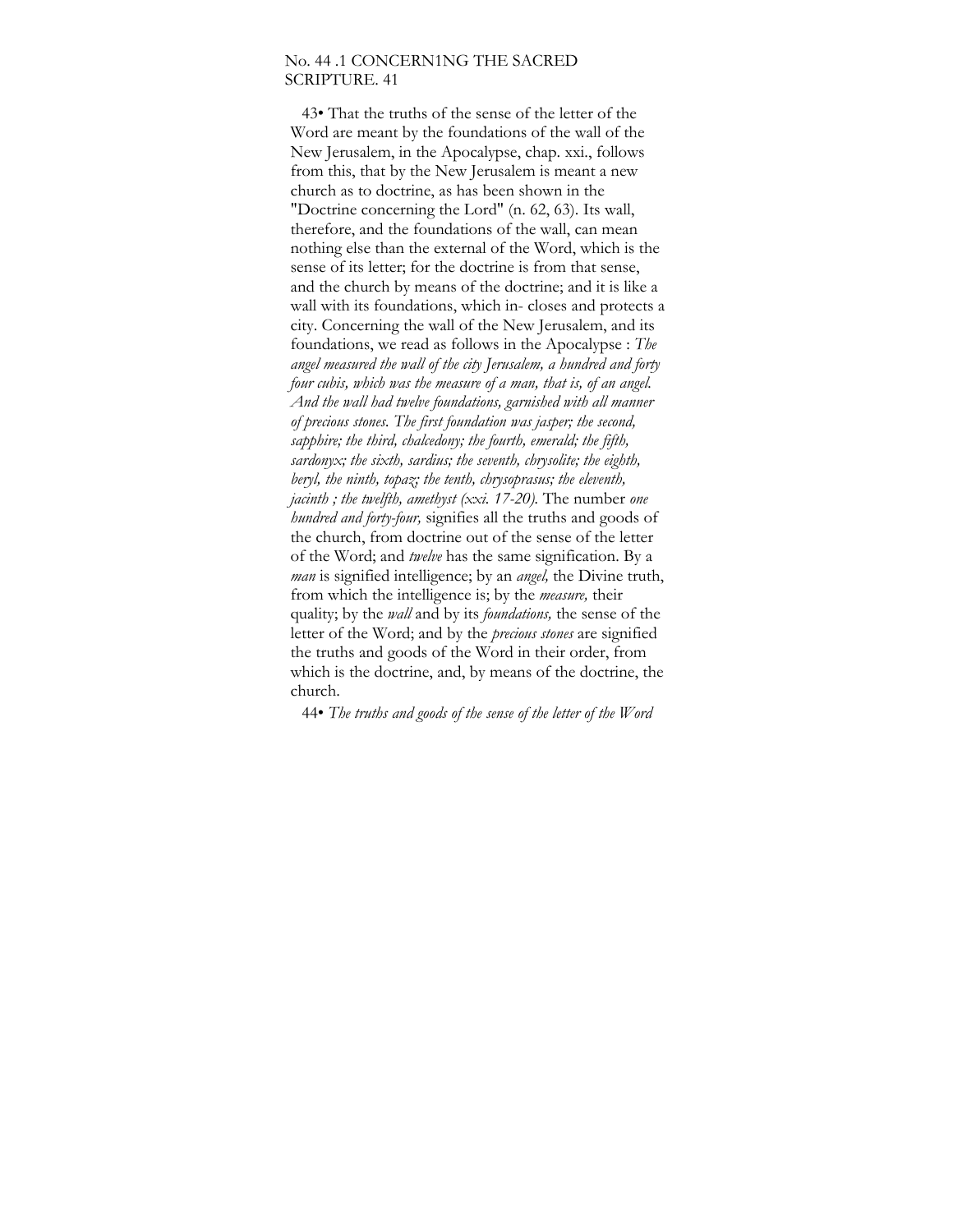*are meant by the Urim and the Thummim.* The Urim and Thummim were upon the ephod of Aaron, whose priesthood represented the Lord as to the Divine good and as to the work of salvation. The *garments of priesthood,*  or the *garments of holiness,* represented Divine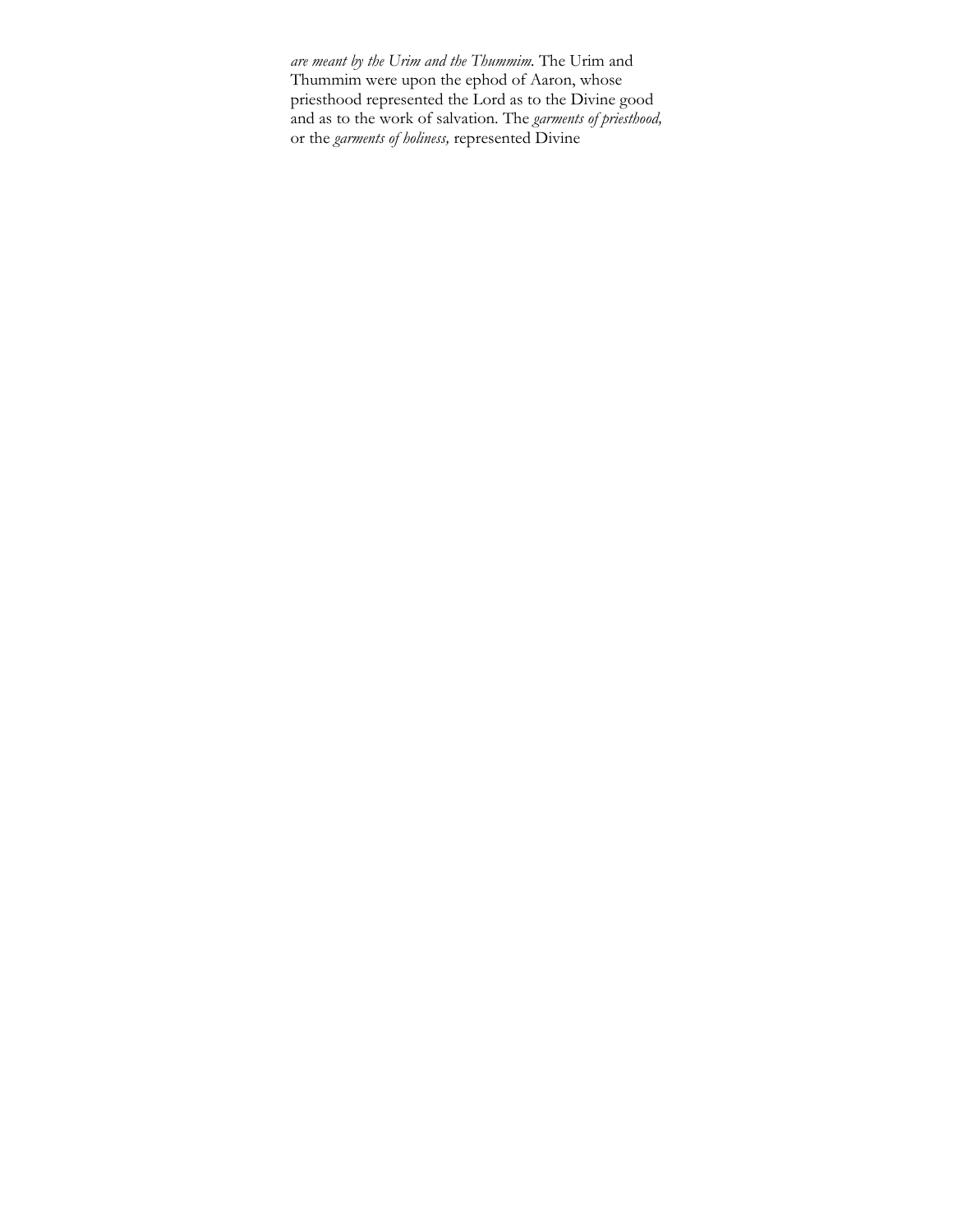## 42 DOCTRINE OF THE NEW JERUSALEM [CHAP. IV

truth from the Divine good; the *ephod* represented the Divine truth in its ultimate, and thus the Word in the sehse of the letter, for this is Divine truth in its ultimate, as was said above; the *twelve precious stones* with the names of the twelve tribes of Israel, which were the *Urim* and *.Thummim,* therefore represented Divine truths from Divine good in their whole complex. Concerning these things we read as follows in Moses : *They shdll make the ephod of blue and of purple, scarlet double-dyed, and fine-twined linen; afterwards they shall make the breastplate of judgment after the work of the ephod; and thou shalt set in it settings of stime, four rows of stone; the first row shall be a carbuncle, a topaz, and an emerald; the second row, a chrysoprasus, a sapphire, and a diamond; the third row, a li ligure, an agate, and an amethyst; the fourth row, a beryl, a sardius, and a jasper. These stones shall be according to the names of the sons of Israel; there shall be the engravings of a signet for the twelve tribes according to their name; and Aaron shall carry pon the breastplate of judgment the Urim and Thummim; and let them be upon Aaron's heart when he goeth in before Jehovah* (Ex. xxviii. 6, 13, 17-21, 29, 30). What was represented by the garments of Aaron, his *ephod, robe, undercoat, mitre, and girdle,* has been explained in the " Arcana Caelestia," where that chapter is treated of; and where it is shown that by the *ephod* was represented Divine truth in its ultimate; that by the *preaious stones*  there, were represented Divine truths translucent from good; by the *twelve tribes of Israel,* all things pertaining to the church by the *breastplate,* Divine truth from Divine good; by tllt *Urim and Thummim,* the resplendence of Divine truth from Divine good in ultimates, for *Urim* is "shining fire," and *Thummim* is " resplendence " in angelic language, am' " integrity" in the Hebrew; also that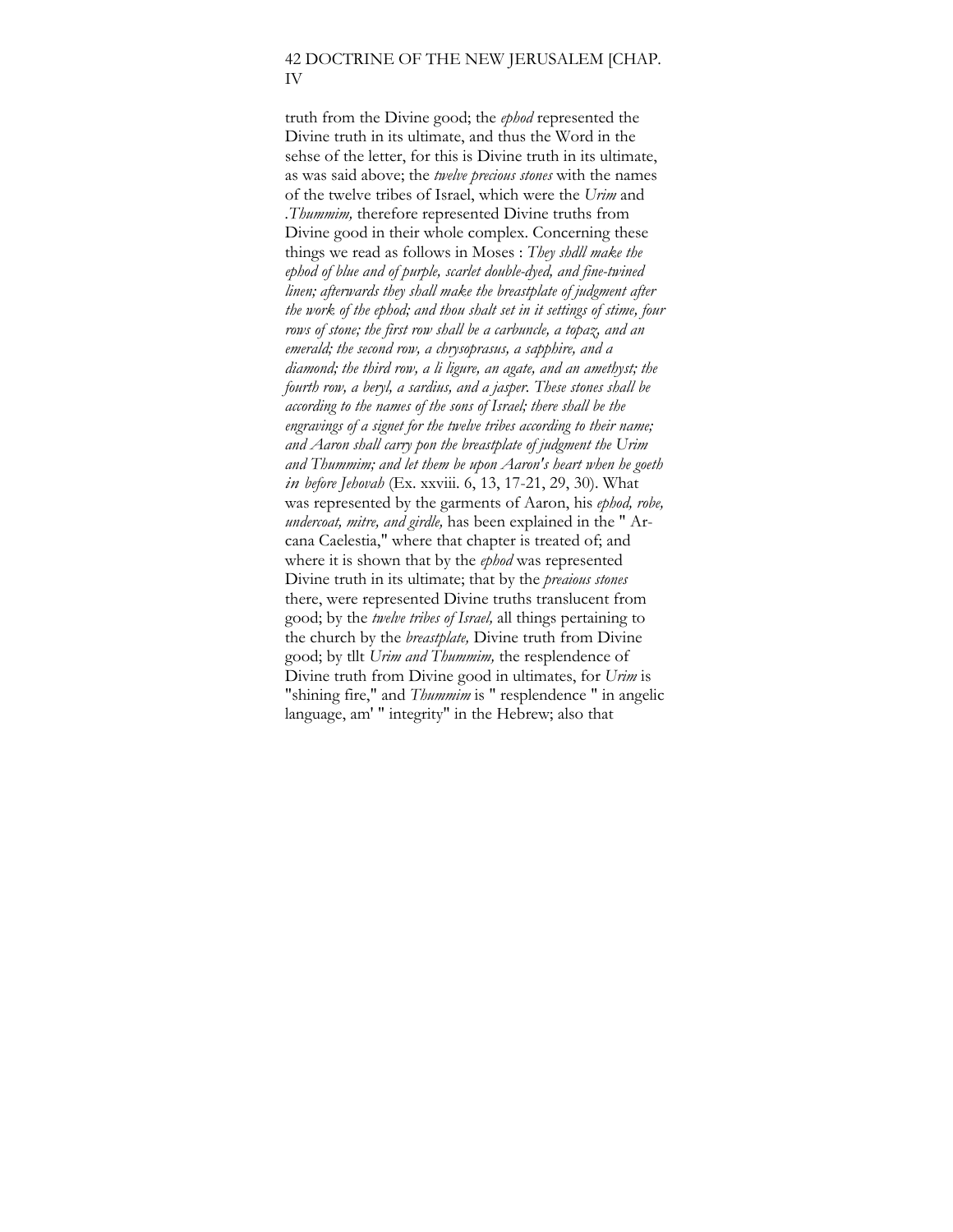answers were give! by variegations of light, and at the same time by tacit per ception, or by a living voice; besides 0ther things. From which it may be evident that by these precious stones also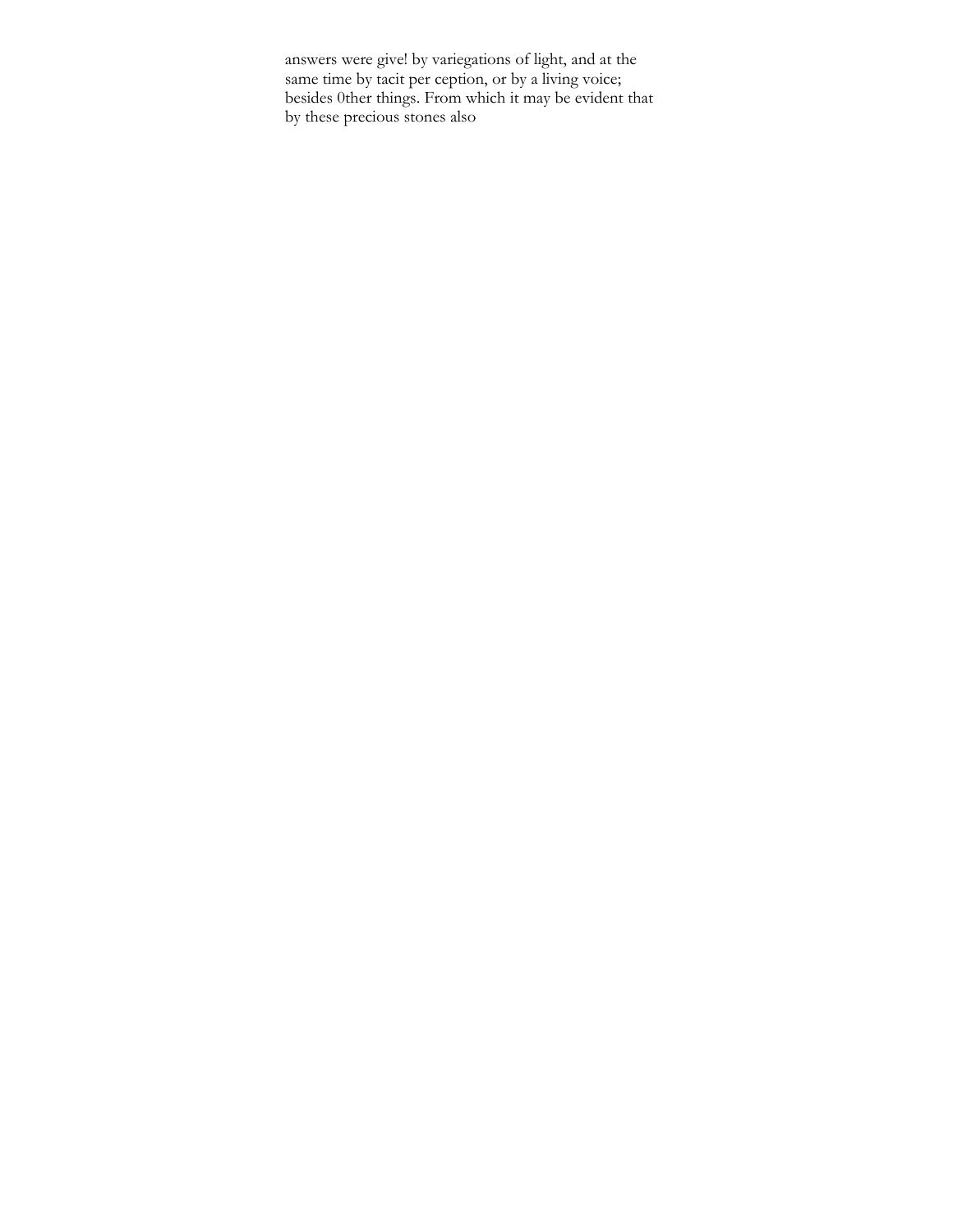#### No. 46.1 CONCERNING THE SACRED SCRIPTURE. 43

were signified truths from good in the ultimate sense of the Word; nor are answers from heaven given by other means, for in that sense the proceeding Divine is in its fulness. That precious stones and diadems signify Divine truths in their ultimates, such as the truths of the sense of the letter of the Word are, was made plainly manifest to me from the precious stones and diadems in tbe spiritual world with the angels and spirits there : these I have seen worn by them, and also in their caskets; and it was giVen me to know that they corresponded to truths in the ultimates; ahd indeed, that their being and their appearance are iherefrom. Because ihese are signified by diadems and precious stones, they were also seen by John upon the head of the dragon (Apoc. xii. 3), and upon the horns of the beast (Apoc. xiii. 1); there were also precious stones on the harlot that sat on the scarlet beast (Apoc. xvii. 4). They were seen on them, because by them are signified those in the Christian world with whom the Word is.

*45. The truths of the sense of the letter of the Word are meant by the precious stones in the garden of Eden in which the king of Tyre is said to have been.* We read in Ezekiel, *King of Tyre, thou sealest up thy sum, full of wisdom, and perfect in beauty; thou host been in Eden, the garden of God; every precious stone was thy covering; the ruby, the topaz, and the diamond; the beryl, the sardonyx, and the jasper; the sapphire, the chrysoprasus, and the emerald, and gold (xxviii.* 12, *13). By Tyre* in the Word are signified cognitions of truth and good; by a *king,* the truth of the church is signified; by the *garden of Eden* are signified wisdom and intelligence from the Word; by *precious stones* are signified truths translucent from good, such as are in the sense of the letter of the Word; and because these truths are signified by the stones, therefore they are called his *covering.* That the sense of the letter *covers* the interiors of the Word, may be seen in a preceding paragraph.

*46. The sense of the letter of the Word is signified by the*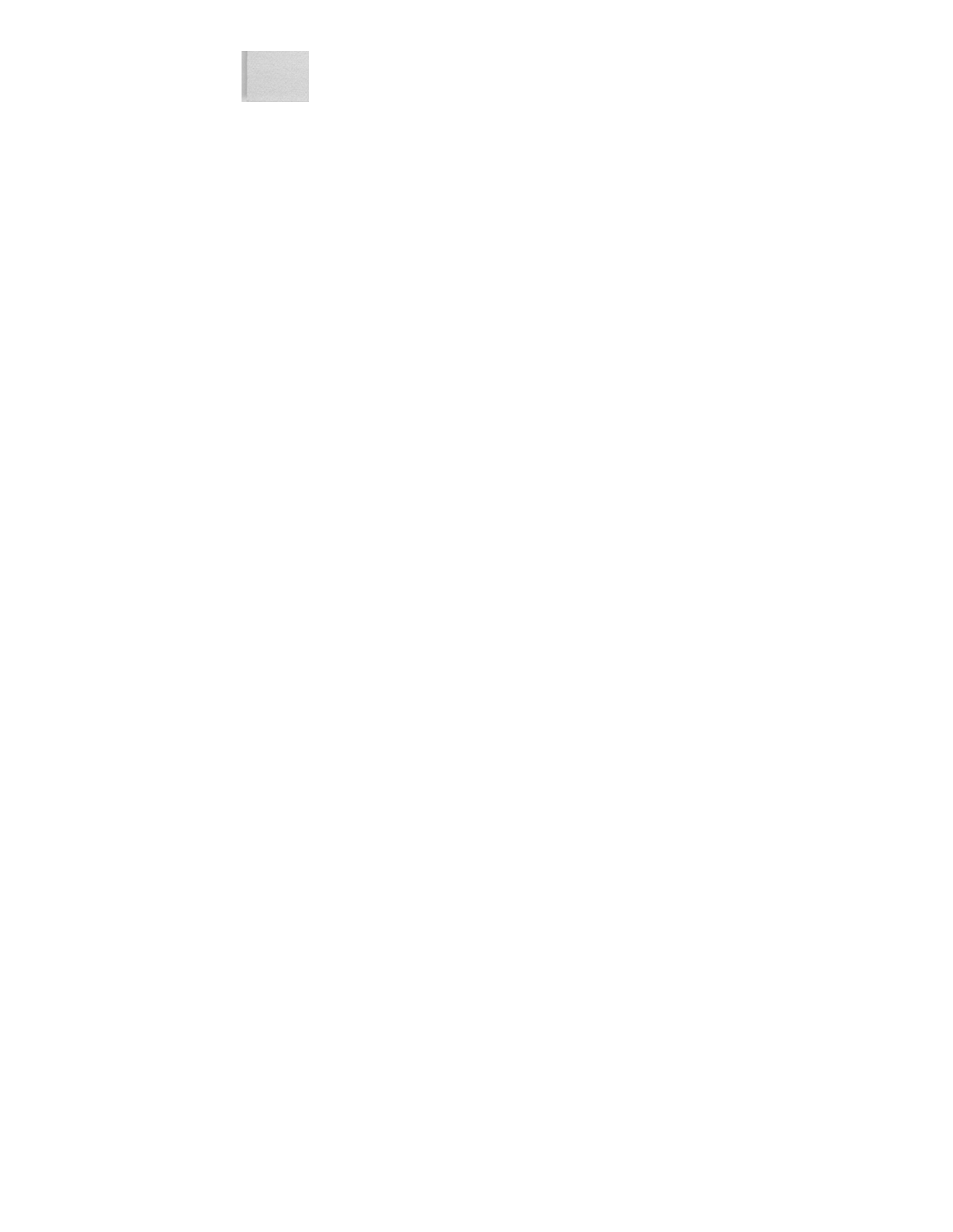## 44 DOCTRINE OF THE NEW JERUSALEM [CHAP. IV

*curtains and veils of the tabernacle.* The *tabernacle* represented heaven and the church; and therefore the form of it was shown by Jehovah on Mount Sinai. Consequently all the things which were in the tabernacle, which were the candlestick, the golden altar for incense, and the table upon which was the shew-bread, represented and therefore signified holy things of heaven and the church; and the holy of holies, where was the ark of the covenant, represented and thence signified the inmost of heaven and the church; and by the Law itself, written upon the two tables of stone, and inclosed in the ark, the Lord was signified in respect to the Word. Now because externals deriVe their essence from internals, and both of these draw theirs from the inmost, which in that case was the Law, therefore the holy things of the Word were represented and signified by all things of the tabernacle. From this it follows that the ultimates of the tabernacle, which were the curtains and Veils, which were coverings and containers, signified the ultimates of the Word, which are the truths ahd goods of the sense of its letter. Because these were signified, therefore all the curtains and veils were made of fine-twined linen, and blue, and purple, and double-dyed scarlet, with cherubs (Ex. xxvi. t, 31, 36). What was represented and signified by the tabernacle and by all things in it, both generally and particularly, has been explained in the " Arcana Caelestia," where that chapter of Exodus is treated of; and it is there shown that the curtains and veils represented the externals of heaven and the church, thus also the externals of the Word; and also that by the cotton or fine linen was signified truth from a spiritual origin; by hyacinthine blue, truth from a celestial origin; by purple, celestial good; by double-dyed scarlet, spiritual good; and by cherubs, the guards of the interiors of the Word.

47. *By the externals of the temple at Jerusalem were represented the externals of the Word, whiah belong to the sense of its letter,*  for the reason that the *temple,* like the taber-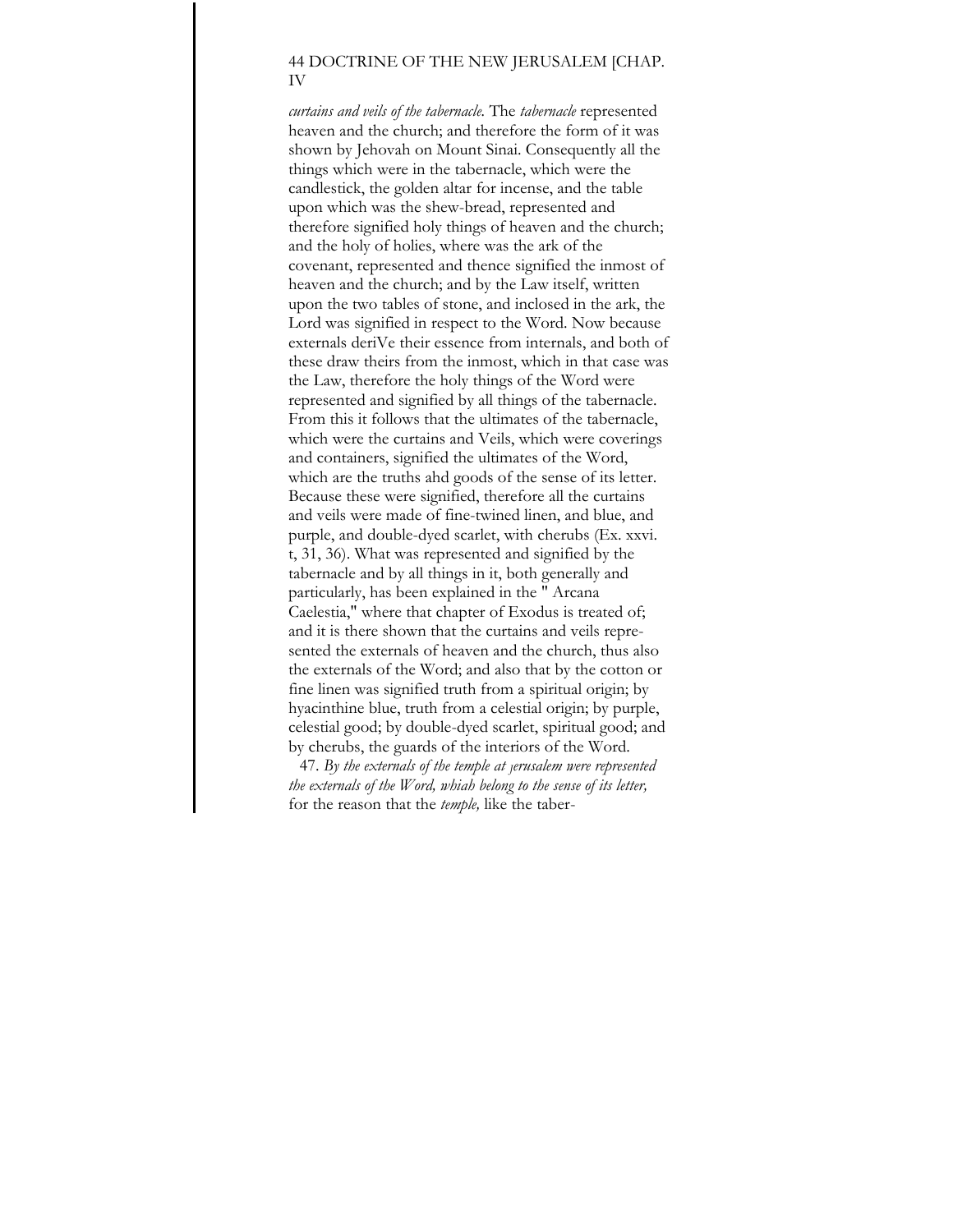### No. 48.1 CONCERNING THE SACRED SCRIPTURE. 45

nacle, represented heaven and the church, and thus also the Word. That the Divine Human of the Lord was signified by the temple at Jerusalem, He teaches in John : *Destroy this Temple, and in three days I will raise it up : He spake of the Temple of His Body* (ii. 19, 21); and where the Lord is meant, the Word also is meant, because He is the Word. Now, because the inner parts of the temple represented the interiors of heaven and the church, thus of the Word also, therefore its outer parts represented and signified the exteriors of heaven and the church, and so of the Word also; and these things belong to the sense of the letter. Respecting the exteriors of the temple, we read that *They were built of whole stone not hewn, and of cedar within; and that all is walls were carved inside with cherubs, palmtrees, and open flowers; and that the floor was overlaid with gold* (1 Kings vi. 7, 29, 30); by all of which are also signified the externals of the Word, which are the holy things of the sense of its letter.

48. *The Word in its glory was represented by the Lora when He was transfigured.* Of the Lord when transfigured beforè Peter, James ahd John, we read, *that His face shone like the sun; and His raiment became as the light; and that Moses and Elias were seen talking with Him; and that a bright cloud overshadowed the disciples; and that a voice was heard out of the cloud; saying, This is My beloved Son, hear ye Him* (Matt. xvii. 1-5). I have been instructed that the Lord then represented the Word. By His *face* which *shone like the sun,*  was represented His Divine Good; by the *raiment* which *became like the light,* His Divine Truth; by *Moses and Elias,*  the bistorical and the prophetical Word, — by *Moses* the Word written through him and the historic Word in general, and by *Elias* all the prophetic Word; by the *bright*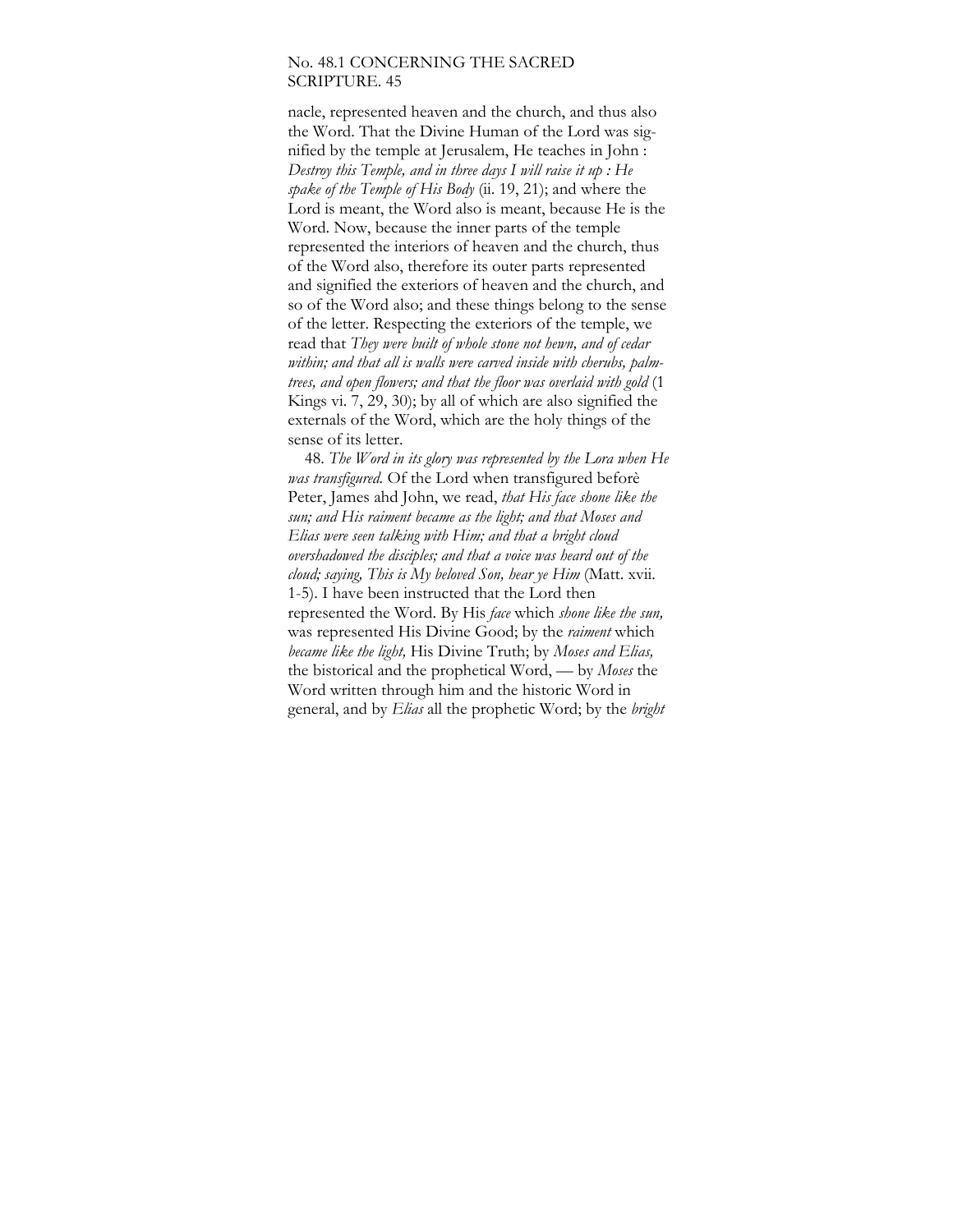*cloud which overshadowed the disciples,* the Word in the sense of the letter; wherefore from it a voice was heard, saying, *This is My beloved Son, hear ye Him;* for no announcements and answers from heaven are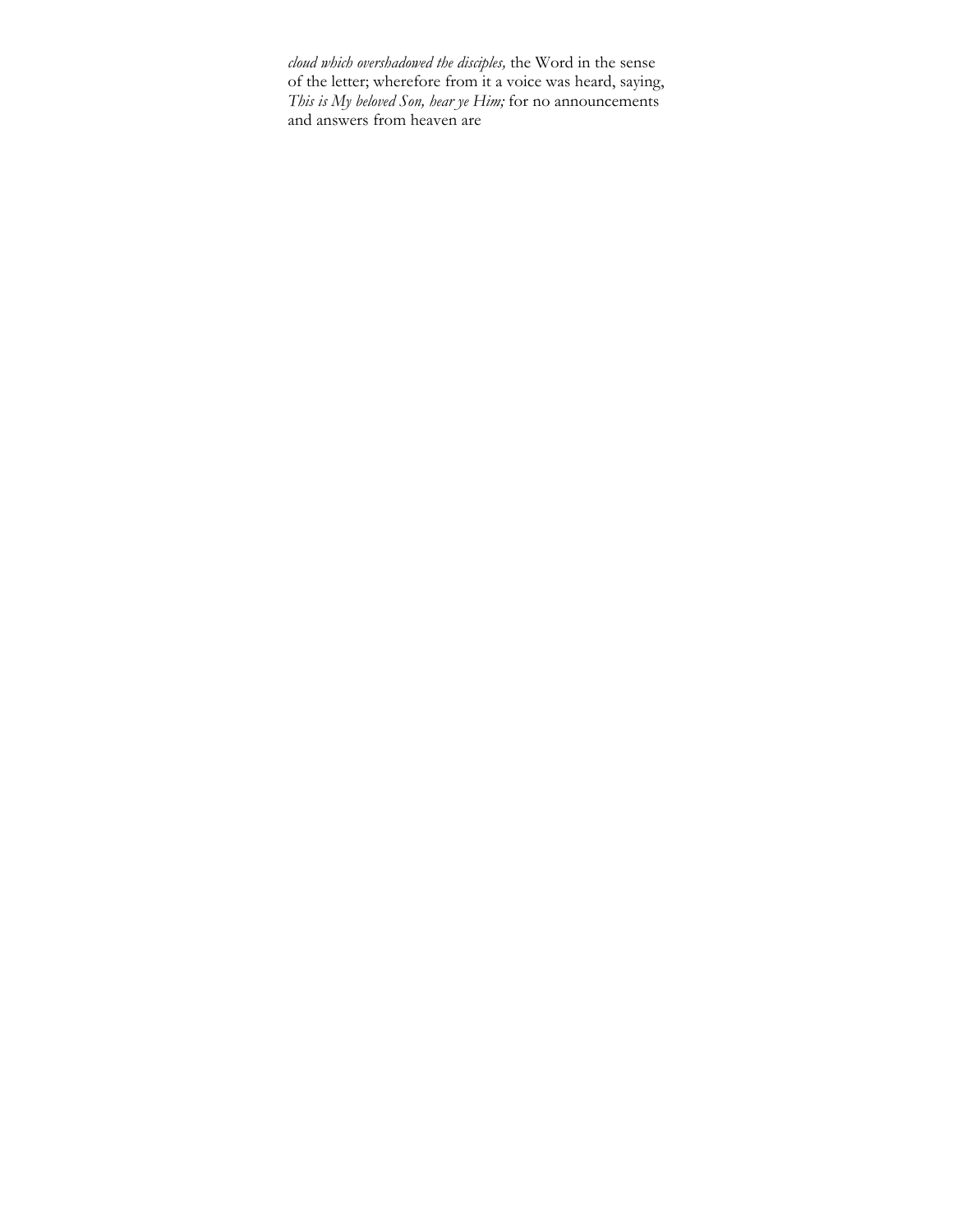### 46 DOCTRINE OF THE NEW JERUSALEM [CHAP. IV

ever made except by ultimates, such as are in the sense of the letter of the Word, for they are made by the Lord in fulness.

49. It has thus far been shown that the Word in the natural sense, which is the sense of the letter, is )n its holiness and in its fulness. Something will now be said to show that the Word in that sense is also in its *power.* How great and of what kind the power of the Divine Truth in the heavens is, and also on the earth, may be evident from what has been said of the *Power of the Angels of Heaven,* in the work on " Heaven and Hell " (n. 228-233). The power of the Divine Truth is especially against falsities and evils, and thus against the hells. These must be combated by means of truths from the sense of the letter of the Word. By the truths that are in a man, also, the Lord has the power of saving him; for a man is reformed and regenerated by truths from the sense of the letter of the Word, and is then taken out of hell and introduced into heaven. The Lord, as to His Divine Humanity also, took on this power, after fulfilling all the things in the Word even to its ultimates; wherefore He said to the high-priest, when by the passion of the cross He was to fulfil what then remained to be done, *Henceforth ye shall see the Son of Man sitting at the right hand of power, and coming in the clouds of heaven* (Matt. xxvi. 64; Mark xiv. 62). *The Son of Man* is the Lord as to the Word; *the clouds of heaven* are the Word in the sense of the letter; *to sit at the right hand of God,* is omnipotence through the Word. (So also in Mark xvi. 19.) The Lord's power from the ultimates of truth was represented in the Jewish church by the Nazarites, and by Samson. of whom it is said that he was a Nazarite from his mother's womb, and that his power lay in his hair; *Nazarite* and *.Nazariteship* also signify hair. That his power lay in his hair, he himself showed when he said, *There hath not come a razor upon my head, for I have been a Nazarite from my mother's womb : if I be shaven, then my strength*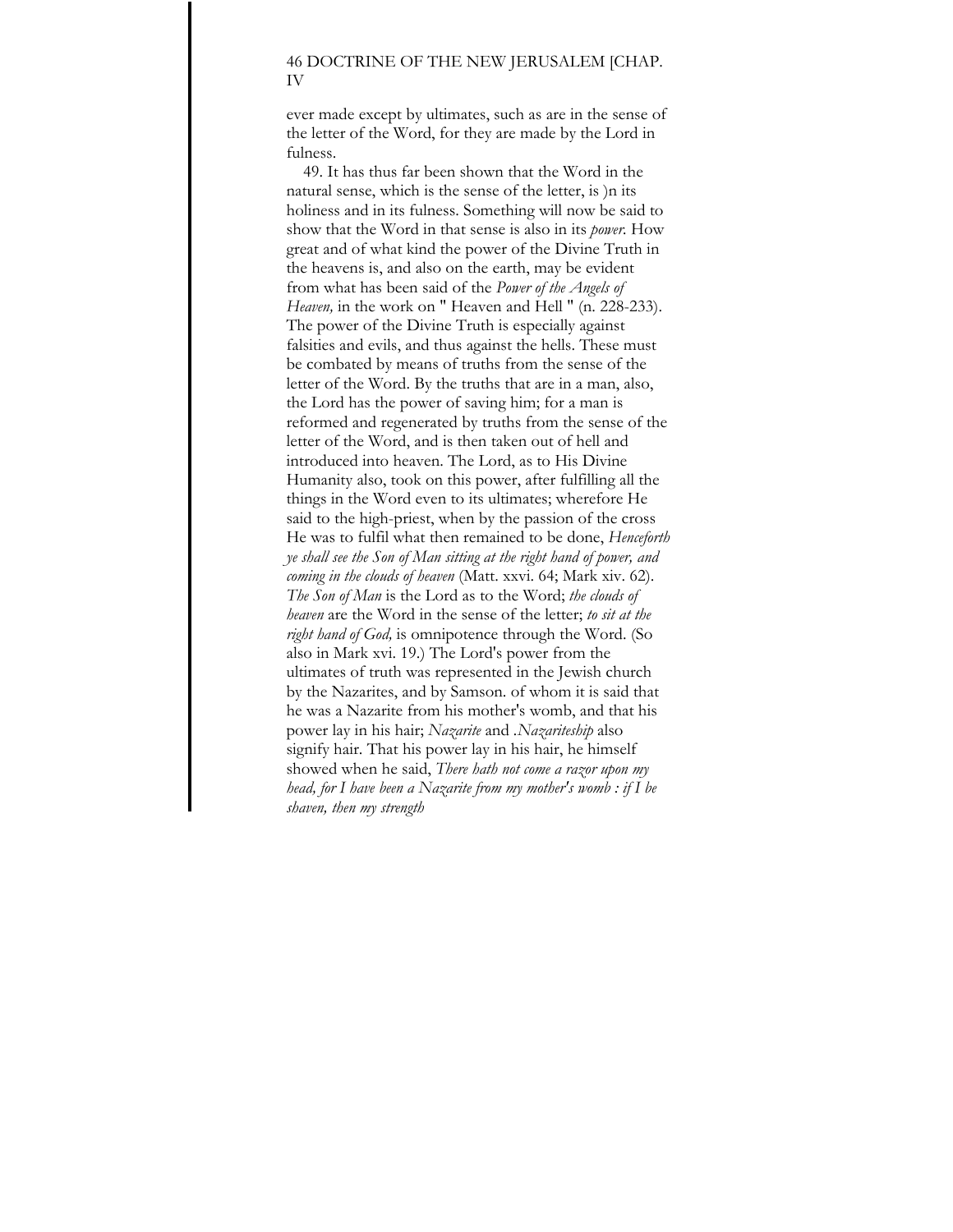## No. 49.1 CONCERNING THE SACRED SCRIPTURE. 47

*will go from me, and I shall become weak, and be like any other man* (Judg. xvi. 17). It is not possible for any one to know why Nazariteship, which signifies *hair,* was instituted, and why Samson had strength from his locks, unless he knows what is signified in the Word by tbe head. By the *head* is signified heavenly wisdom, which angels and men haVe from the Lord by means of Divine truth; consequently the *hair of the head* signifies heavenly wisdom in ultimates, and also Divine truth in ultimates. Because this was signified by hair, from correspondence with the heavens, it was therefore a statute for the Nazarites, *that they should not shave the hair of their heads, because that was the Nazariteship of God upon their heads*  (Num. vi. 1-21); and therefore it was also made a statute, *that the high priest and his sons should not shave their heads, lest they should die, and lest wrath should come upon the whole house of Israel* (Lev. x. 6). Since the hair was so holy on account of this signification from correspondence, therefore the *Son of Man,* Who is the Lord as to the Word, is described even as to the hair, *that it was white like wool, as white as snow* (Apoc. i. 14); in like manner the *Ancient of Days*  (Dan. vii. 9). On this subject something may also be seen above (n. 35). In brief, the power of Divine truth, or of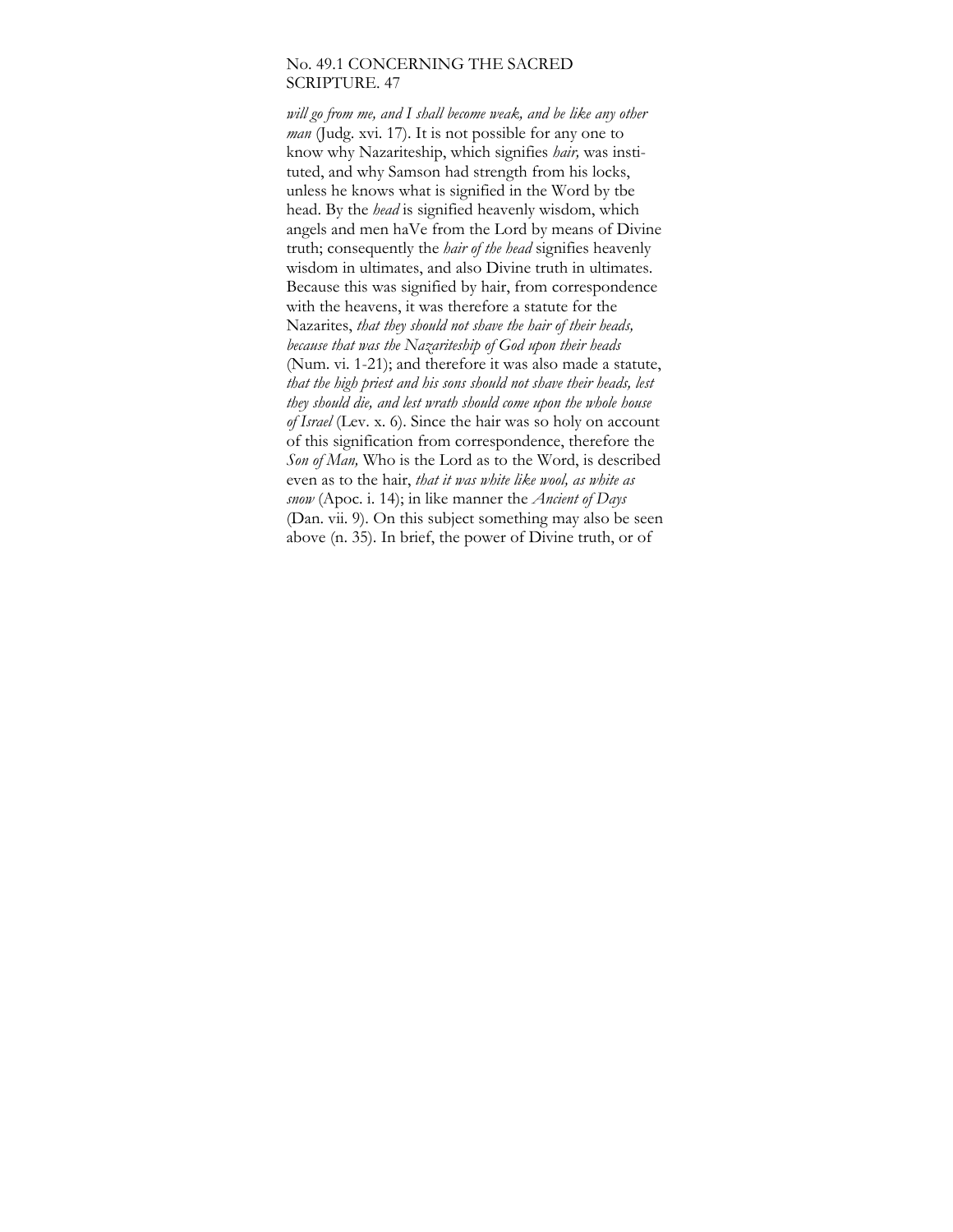the Word, is in the sense of the letter, for the reason that the Word is there in its fulness, and the angels of both of the Lord's kingdoms and men are together in that sense.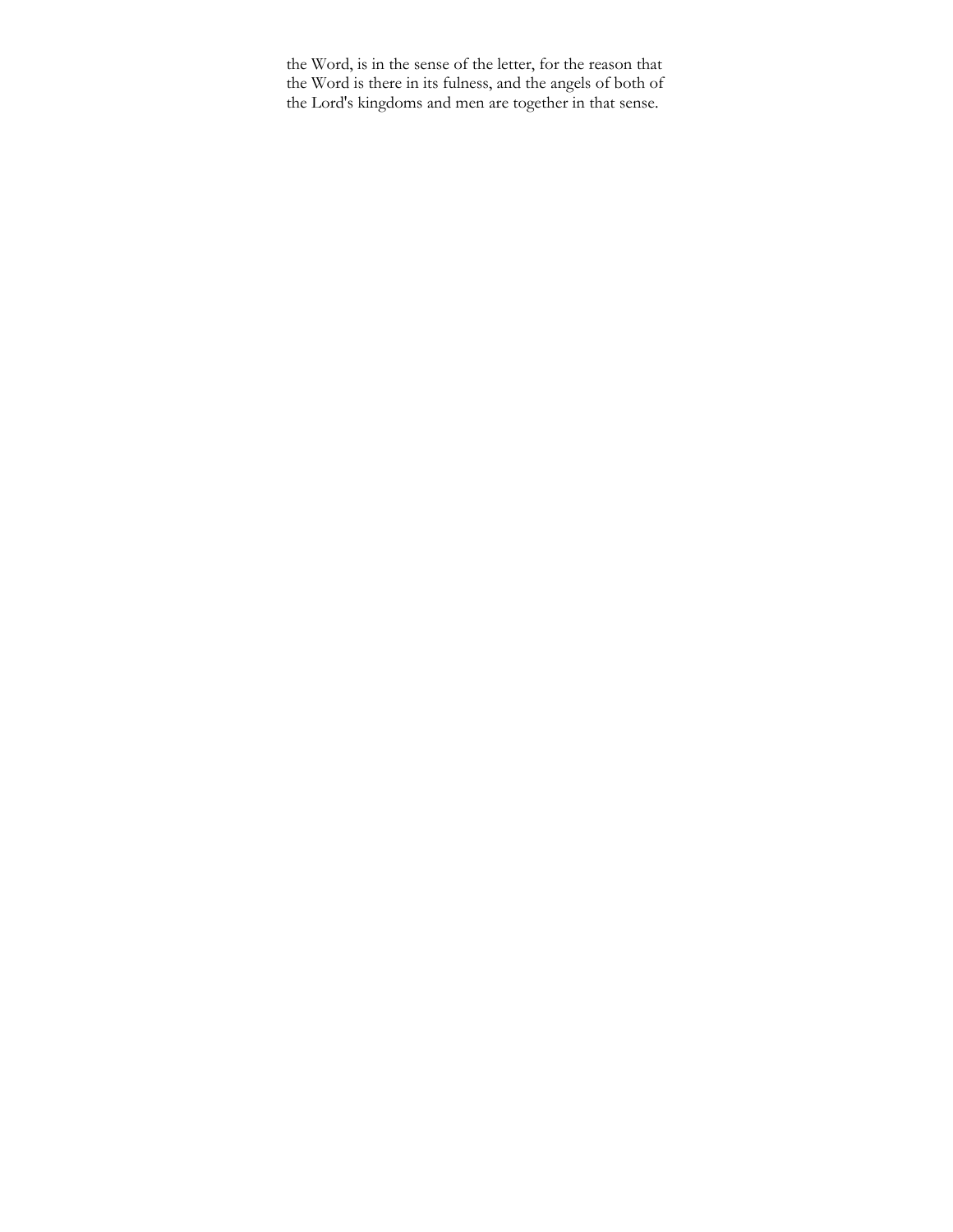### DOCTRINE OF THE NEW JERUSALEM !Cum, . V.

V.

# THE DOCTRINE OF THE CHURCH IS TO BE DRAWN FROM THE SENSE OF THE LETTER OF THE WORD, AND TO BE CONFIRMED BY IT.

50. It has been shown in the preceding chapter that the Word in the sense of the letter is in its fulness, in its holiness, and in its power; and since the Lord is the Word, for He is the All of the Word, it follows that the Lord is present in that sense most of all, and that He teaches and enlightens man from it. But these things shall be demonstrated in this order : 1. *The Word is not understood without doctrine.* 2. *Doctrine is to be drawn from the sense of the letter of the Word. 3. But the Divine truth, which is to be of appears to none but those who are in enlightenment from the Lord.* 

*51. 1.*,  *^he Word is not understood without doctrine.* This is because the Word in the sense of the letter consists of mere correspondences, in order that spiritual and celestial things may be together therein, and that every word may be a container and support for them. For this reason, in the sense of the letter in some places the truths are not naked, but clothed, and these are called appearances of truth; and they are the many things accommodated to the capacity of the simple, who do not lift their thoughts above such things as they see before their eyes; also some things which appear like contradictions, when yet there is no contradiction in the Word viewed in its own light; and furthermore, in some passages in the prophets there are brought together names of places and of persons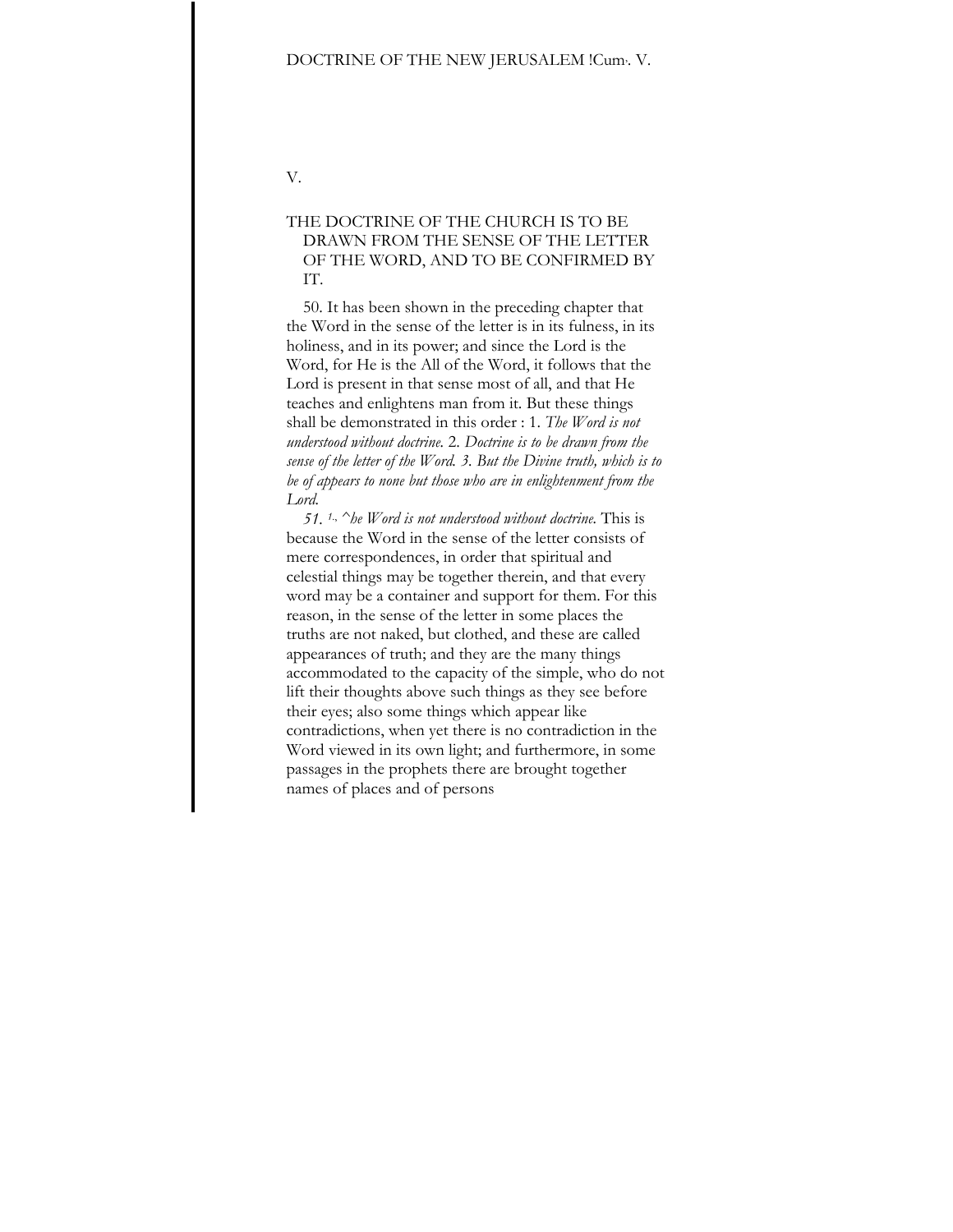## No. 51.1 CONCERN1NG THE SACRED SCRIPTURE. 49

from which no sense can be elicited, as with those addressed above (n.5). Since, then, the Word is such in the sense of ihe letter, it may be evident that it cannot be understood without doctrine. But let examples illustrate this. It is said that J*ehovah repenteth* (Ex. xxxii. 12, 14; Jon. iii. 9; iv. 21, and it is also said that *Jehovah repenteth not* (Num. xxiii. 19; I Sam. xv. 29): without doctrine these statements do not agree. It is said that *Jehovah vi siteth the iniquity of the fathers upon the children unto the third and fourth generation* (Num. xiv. 18); and it is also said that *The feather shall not die for the son, nor the son for the father; but every one in his own sin* (Deut. xxiv. 16) : by means of d0ctrine these statements do not conflict, but are in agreement. Jesus . says, *Ask, and it shall*  be given you; seek, and ye shall find; knock, and it shall be opened *unto you : every one that asketh shall receive, and he that seeketh shall find, and to him that knocketh it shall be opened* (Matt. vii. 7, 8; xxi. 21, 22): without doctrine, it might be believed that eVery one is to receive what he asks; but from doctrine it is believed that whatever a man asks from the Lord, and not from himself, is given. This also the Lord teaches : *If ye abide*  in Me, and My words abide in you, ye shall ask what ye will, and it *shall be done unto you* (John xv. 7). The Lord says, *Blessed are the poor, for theirs is the kingdom of God* (Luke vi. 20): without doctrine it may be thought that heaven is for the poor, and not for the rich; but doctrine teaches that the *poor in spirit*  are meant; for the Lord says, *Blessed are the poor in spirit, for theirs is the kingdom of the heavens* (Matt. v. 3). The Lord says, *,judge not, that ye be not judged; with what judgment ye judge, ye shall be judged* (Matt. vii. I, 2; Luke vi. 37): without d0ctrine, this might be brought forward to pr0ve that one ought not to say concerning evil that it is evil, and so that he ought not to judge concerning a wicked man that he is wicked; according to doctrine, however, it is lawful to judge, but justly; for the Lord says, *Judge righteous judgment* (John vii. 24).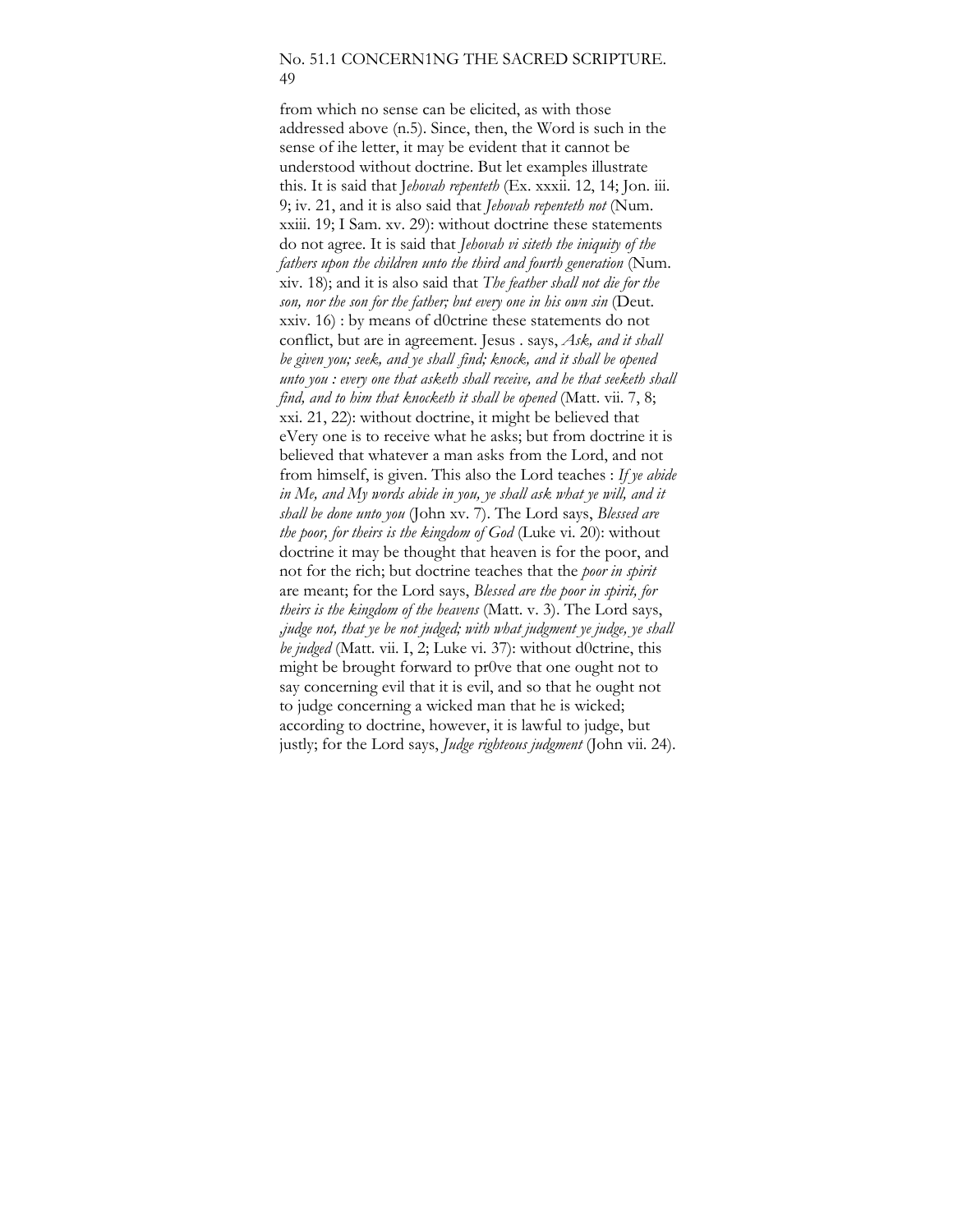Jesus says, *Be not ye called teacher, for One is your Teacher,*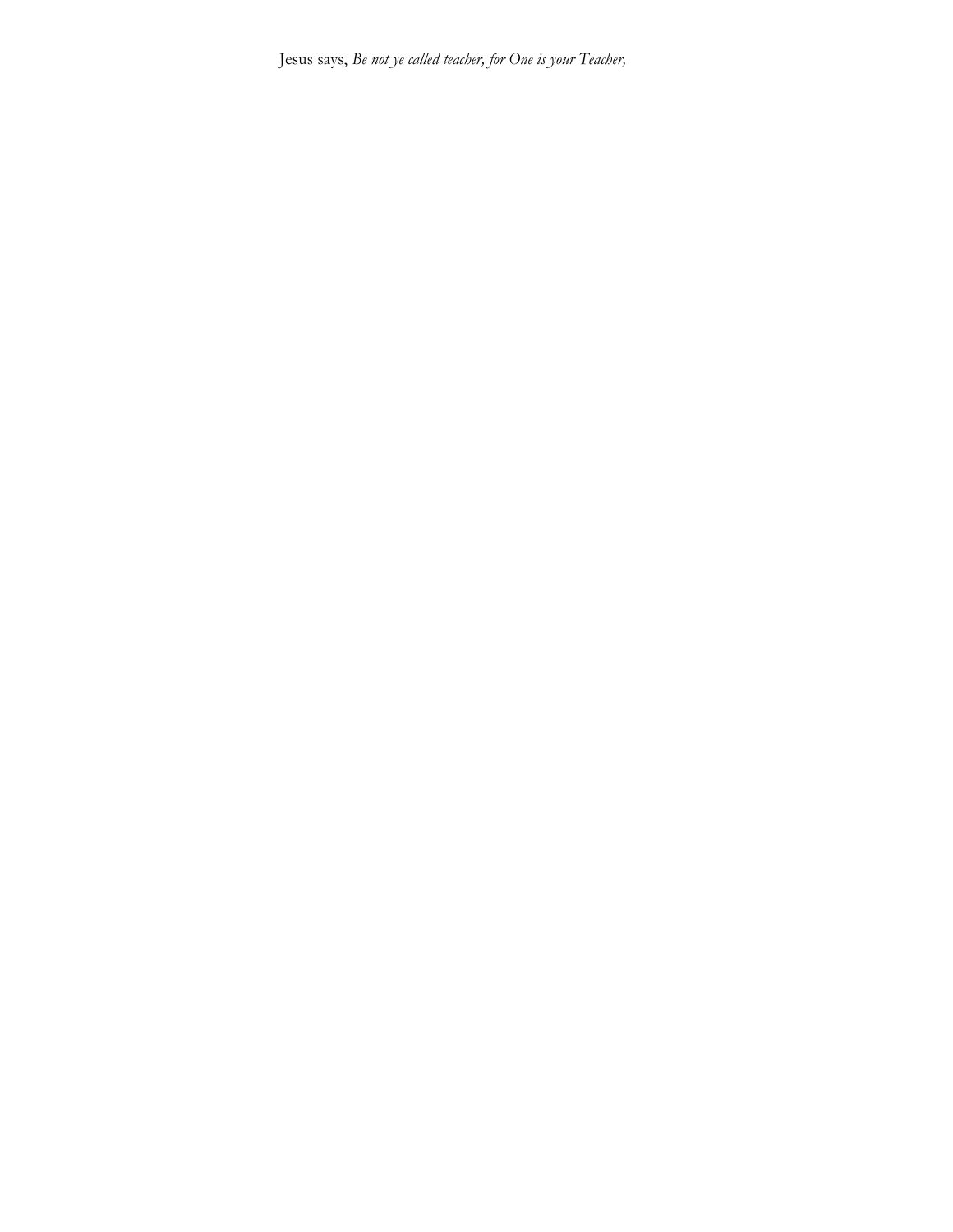### SO DOCTRINE OF THE NEW JERUSALEM [CHAP. V

*even Christ; call no man your father pon the earth, Jos One is your Father in the heavens; neither be ye called masters, for One is your Master, even Christ* (Matt. xxiii. 8, 9, 10): without doctrine this would be, that it is not lawful to call any one *teacher, father,* or *master;* but from d0ctrine it is known that it is lawful in a natural sense, but not in a spiritual sense. Jesus said to the disciples, *When the Son of Man shall sit in the throne of His glory, ye also shall sit pon twelve thrones, judging the twelve tribes of Israel* (Matt. xix. 28): from these words it may be concluded that the Lord's disciples also are to judge, when yet they are able to judge no one; doctrine, therefore, will reveal this arcanum, by teaching that the Lord alone Who is omniscient and knows the hearts of all is to judge, and is able to judge; and that by His *twelve disciples* is meant the church as to all truths and goods, which it has from the L0rd through the Word; wherefore d0ctrine concludes that these are to judge every one, according to the words of the Lord in John (iii. 17, 18; xii. 47, 48). One who reads the Word without doctrine does not know how those things can be consistent which are said in the prophets concerning the Jewish nation and concerning Jerusalem; for it is said that the church is to remain with that nation, with its seat in that city for ever, as in the following passages : *Jehovah will visit His flock, the house of Judah, and will set them as the horse of glory in war; out of him the corner, out of him the nail, and out of him the bow of war*  (Zech. x. 3, 4) : *Lo I come, that I may dwell in the midst of thee; and Jehovah shall make Judah an inheritance, and shall choose Jerusalem again* ([Zech. ii. 10, 12\) : it shall come to pass in](http://zech.ii.io/)  that day that the mountains shall drop down new wine, [and the hills shall flow with milk, and Judah shall abide](http://zech.ii.io/)  [for ever, and Jerusalem to generation and generation \(Joel](http://zech.ii.io/)  [iii. 18, 20\) : Behold the days come in which I will sow the](http://zech.ii.io/)  [house of Israel and the house of Judah with the seed of](http://zech.ii.io/)  [man, and in which I will make a new covenant with the](http://zech.ii.io/)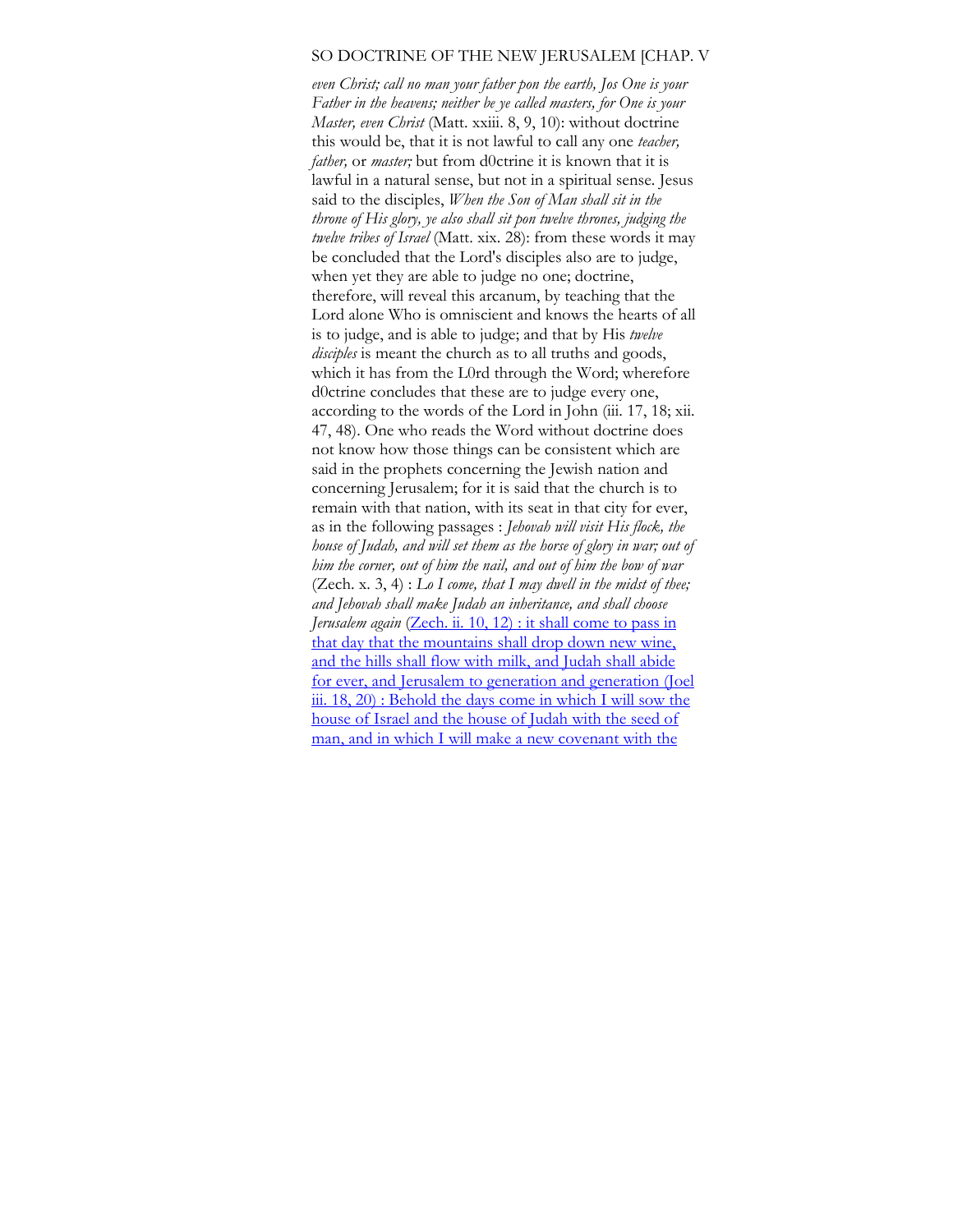house of Israel and with the house of Judah : and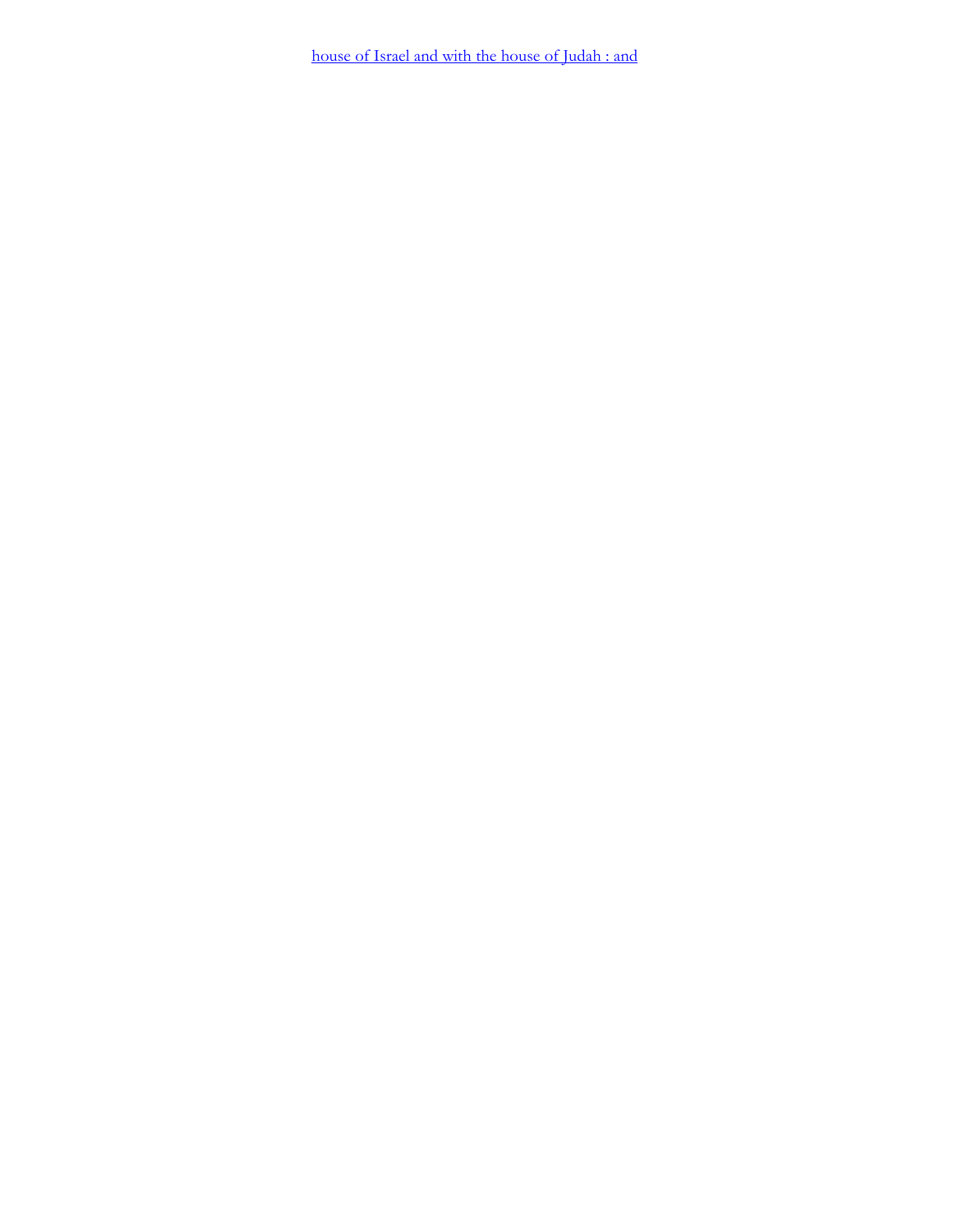# N0. 521 CONCERNING THE SACRED SCRIPTURE. 51

*this shall be the covenant, I will put My law in the midst q/ them, and write it pon the heart, and will be their God, and they shall be My people* (Jer. xxxi. 27, 31, 33): *In that day ten men out of all the languages of the nations shall take hold of the skirt of a man that is a yew, saying, We will go with you, for we have heard that God is with you* (Zech. viii. 23): and the like elsewhere (as Is. xliv. 24, 26; xlix. 22, 23; lxv. 9; lxvi. 20, 22; Jer. iii. 18; xxiii. 5; 1. 19, 20; Nahum1

. 15; Malacbi iii. 4); in which places the Lord's Coming is treated of; and it is said that this is to take place at the time of His Coming. But the contrary is said in many other places, from which this only will be adduced : / *will hide My face from them, I will see what their end will he; for they are a generation of perverseness, children in whom is no faithfulness. I said, I will cast them into the farthest corners, I will make the remembrance of them to cease from among men; for they are a nation void of counsel, neither is there understanding in them. Their vine is of the vine of Sodom, and of the fields of Gomorrah; is grapes are grapes of gall, their clusters are bitter; their wine is the poison of dragons, and the cruel venom of asps. All this is hidden with Me, sealed up among My treasures. To Me belongeth vengeance and retribution* (Deut. xxxii. 20, 26, 28, 32-35). These things are said of that nation, and similar things are said elsewhere (as Is. iii. 1, 2, 8; v. 3-6; Deut. ix. 5, 6; Matt. xii. 39; xxiii. 27, 28; John viii. 44; also in Jeremiah and Ezekiel throughout). But these things wbich appear contradictory will, from doctrine, be manifestly concordant; for doctrine teaches that by Israel and Judah in the Word are not meant Israel and Judah, but the church in two senses; in the one as devastated, in the other as to be established by the Lord. And similar are other things in the Word; from which it is plainly manifest that the Word is not understood without doctrine.

52. From these things it may be evident that they who read the Word without doctrine, or who do not gather to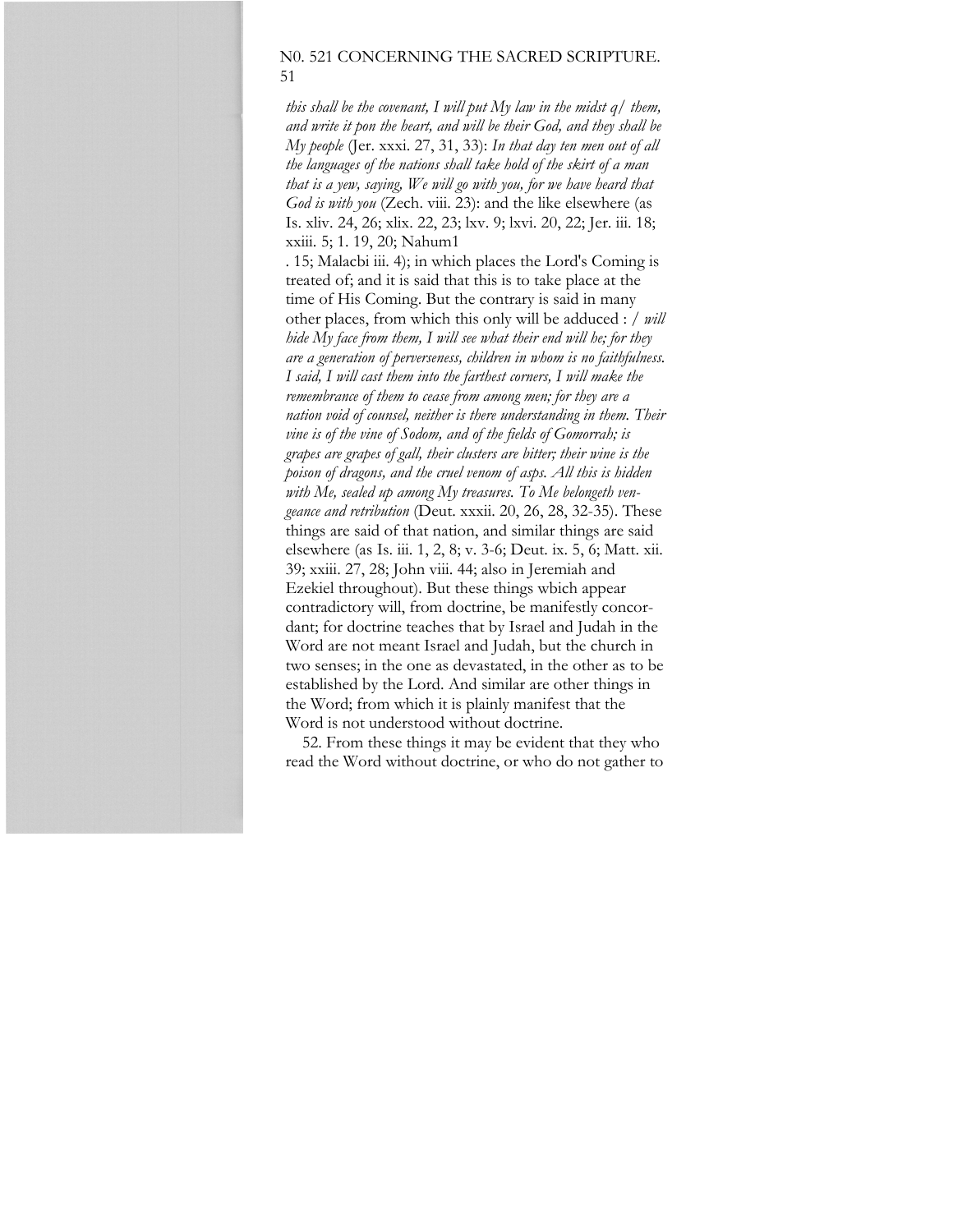#### 52 DOCTRINE OF THE NEW JERUSALEM [CHAP. V.

ihemselves doctrine from the Word, are in obscurity respecting every truth, and that the mind is wandering and uncertain, prone to errors, and also easily falling into heresies, which they also embrace if favor or authority supports them and their reputation is not endangered; for to them the Word is like a candlestick without a light, and they see many things as in the shade; and yet they see almost nothing, for doctrine alone is the lamp. I have seen such when they had been examined by the angels; and it was found that they could confirm from the Word whatever they would, and that they confirm the things which are of their love, and of the love of those whom they favor; and I bave seen them stripped of their garments, a sign that they were without truths; garments there are truths.

53. (2.) *Doctrine is to be drawn from the sense of the letter of the Word, and to be confirmed by it.* The reason is that the Lord is present with man and enlightens him, and teaches him the truths of the church, there and nowhere else. And nothing is ever wrought by the Lord except in fulness; and the Word is in its fulness in the sense of the letter, as shown above; thence it is that doctrine is to be drawn from the sense of the letter.

54. The Word is not only understood by means of doctrine, but it also gives light, as it were; for, as was shown above, the Word is not understood without doctrine, and is like a candlestick without a light; it is therefore through doctrine that the Word is understood, and is like a candlestick with a lighted candle. A man then sees more thihgs than he had seen before, and also understands things which he before had not understood. Obscure and discordant things he either does not see, and passes them by; or he sees and explains them so that they nay agree with the doctrine. Experience in the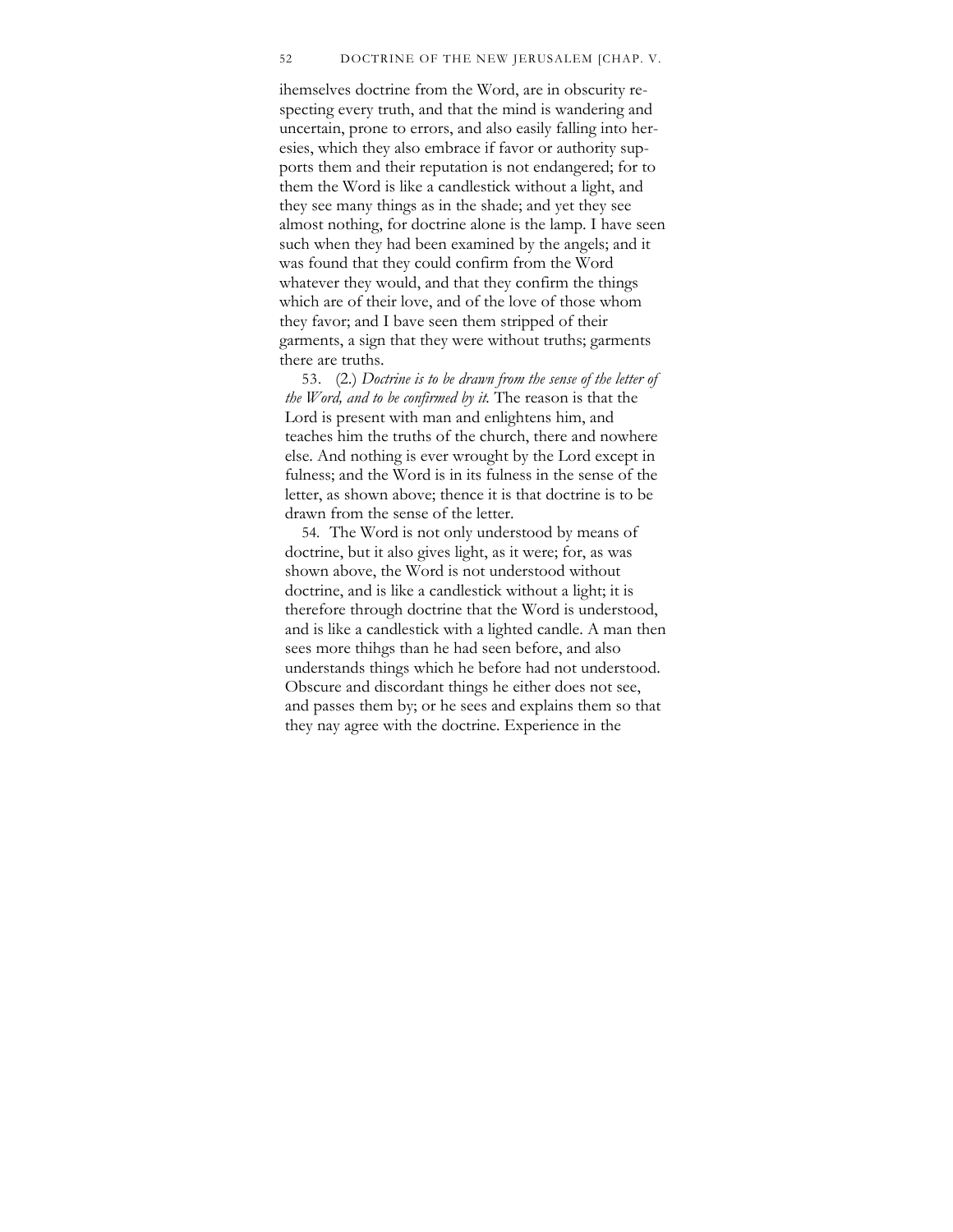Christian world bears witness that the Word is seen from doctrine, and is also explained according to it. For all the Reformed see the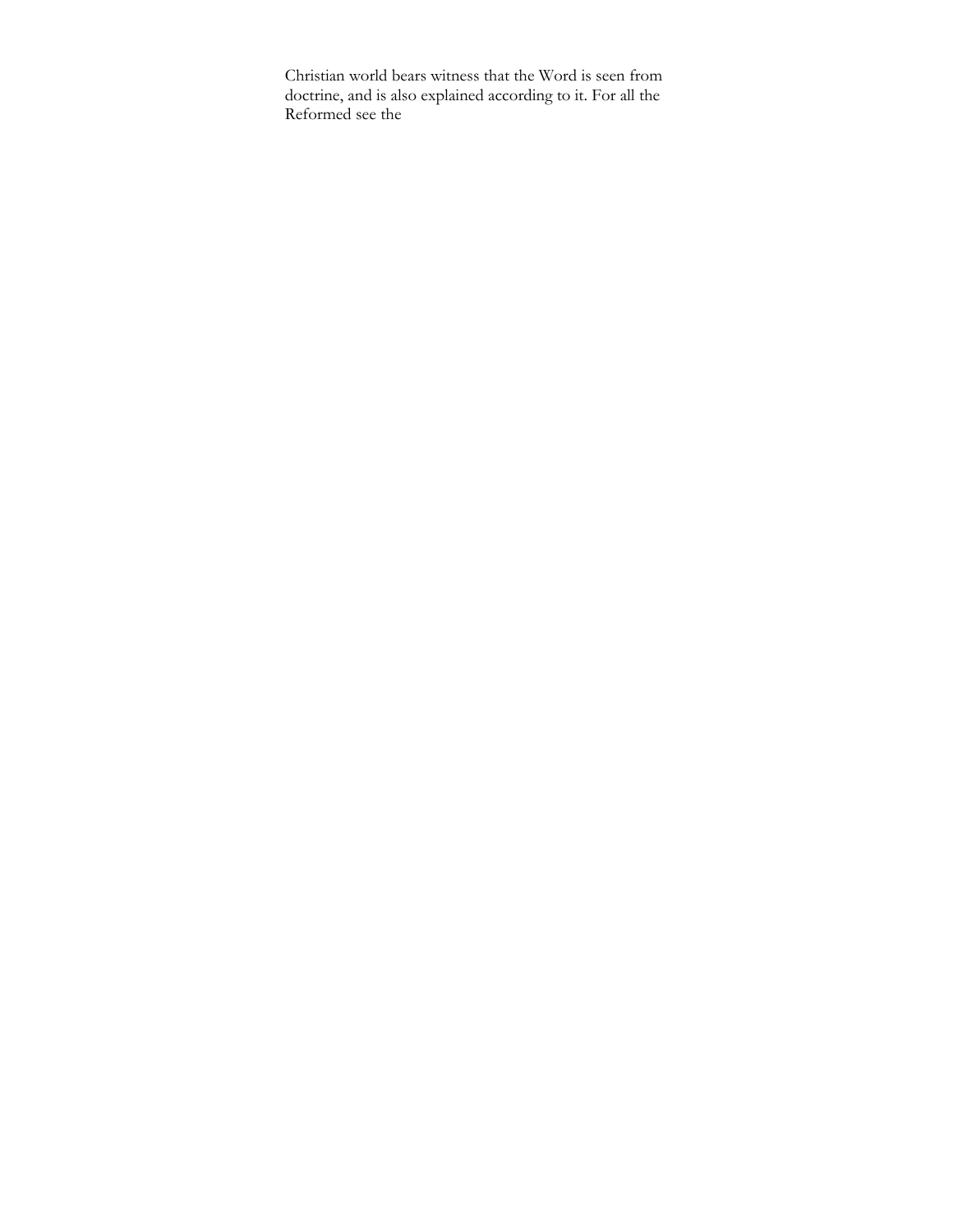#### No. 56 ] CONCERNING THE SACRED SCRIPTURE. 53

Word from their doctrine, and explain the Word according to it; so, too, the Papists see it from their doctrine, and explain it according to that; yes, the Jews from theirs, and according to it; consequently falsities are seen from false doctrine, and truths from true doctrine. It is manifest from this that true doctrine is as a candle in the darkness, and as a guidepost on the highway. But doctrihe is not only to be drawn from the sense of tbe letter of ihe Word, but is also to be confirmed by it : for if not confirmed by it, a truth of doctrine appears as if only the intelligence of man were in the doctrine, and not the Lord's Divine Wisdom; thus, also, the doctrine would be like a house in the air and not upon the earth, and so without a foundation.

55. The doctrine of genuine truth may also be fully drawn from the literal sense of the Word; for the Word in that sense is like a man clothed, but whose face is bare, and his hands also bare. All the things which pertain to a man's life, and thus to his salvation, are naked there, but the rest are clothed; and in many places where they are clothed they show through, as the face shows through a veil of silk. As truths of the Word are multiplied from the love of them, and as they are arranged in order by this love, they also shine and appear more and more clearly through the clothing. But this, also, is by means of doctrine.

56. It may be believed that doctrine of genuine truth can be gathered by means of the spiritual sense of the Word which is given through a knowledge of correspondences; but doctrine is not gathered by means of that sense. but only illustrated and corroborated; for, as was said before (n. 26), no 0ne comes into the spiritual sense of the Word by means of correspondences, unless he is first in genuine truths from doctrine. If a man is not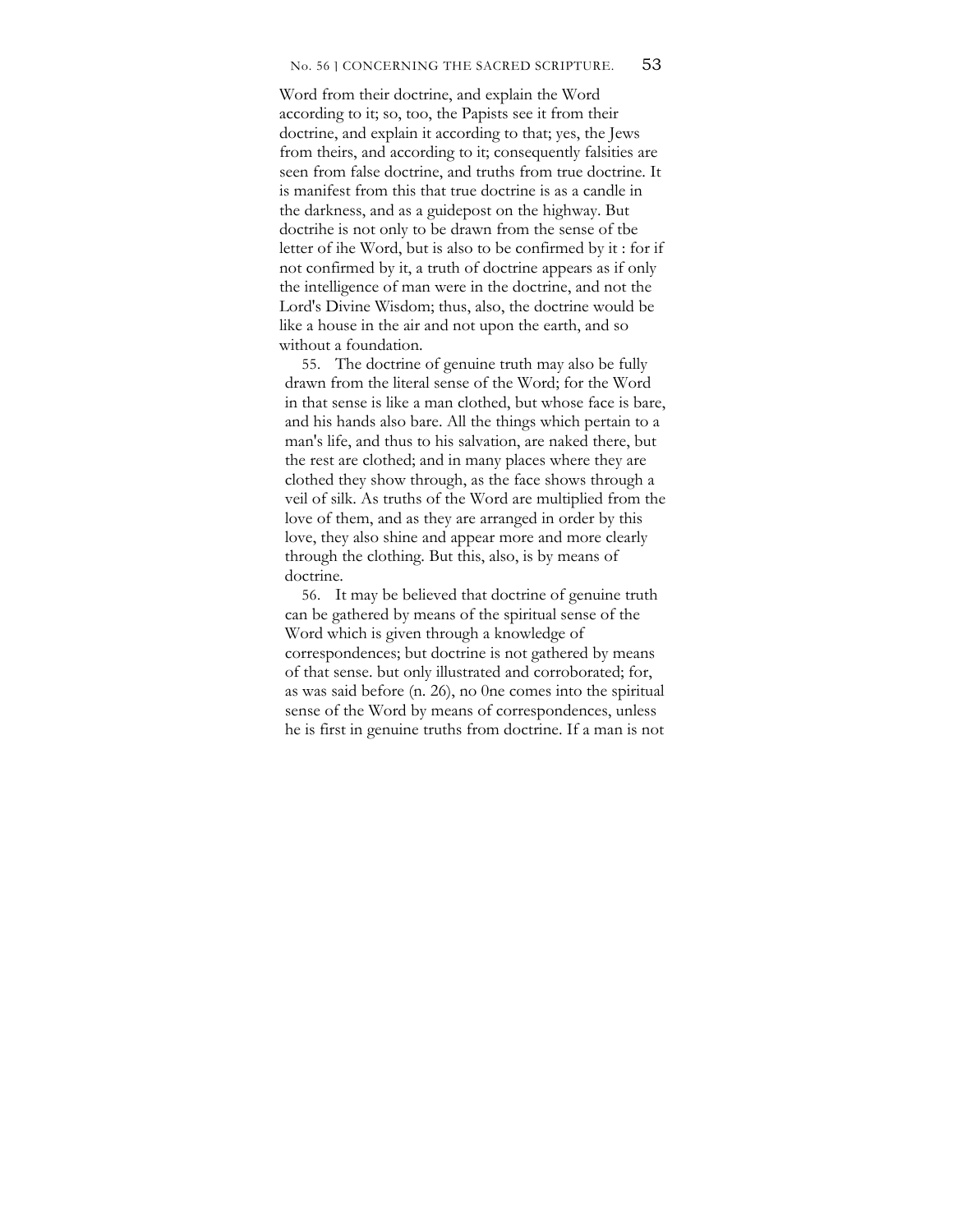previously in genuine truths, by some correspondences known to bim he may falsify the Word, for he may join them together and explain them to confirm what is clinging fast in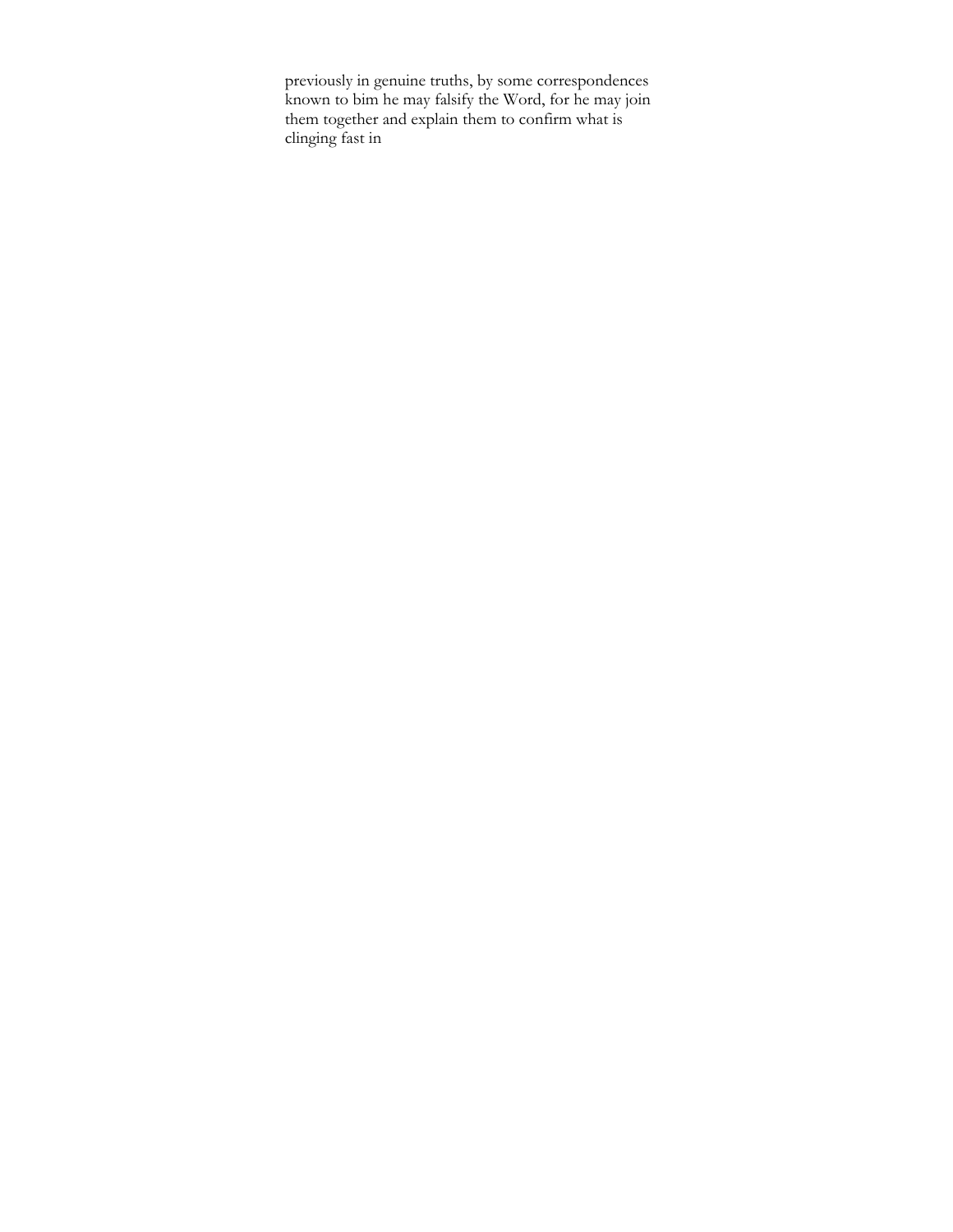### 54 DOCTRINE OF THE NEW JERUSALEM [CHAP. V.

his mind from some principle that he has adopted. Be.sides, the spiritual sense is not given to any one except by the Lord alone; and it is guarded by Him as heaven is guarded, for heaven is in it. It is most important, therefore, for a person to study the Word in the sense of the letter; from that alone is doctrine given.

57. (3.) *Genuine truth, which will be of doctrine, does not appear in the sense of the letter of the Word to any but those who are in enlightenment from the Lord.* Enlightenment is from the Lord alone, and is with those who love truths because they are truths, and who make them uses of the life; with others, enlightenment in the Word is not given. Enlightenment is from the Lord alone, because He is in all things of the Word. They have enlightenment who love truths because they are truths, and who make them uses of the life, because they are in the Lord, and the Lord is in them. For the Lord is His own DiVine Truth; and when this is loved because it is Divine Truth (and it is loved when it is made *use),* the Lord is then in it with the man. These things the Lord also teaches in John : *In that day ye shall know that ye are in Me, and I in you; he that hath My commandments and keepeth them, he it is that loveth Me; and I will love him, and will manifest Myself unto him; and I will come unto him, and make My abode with him (xiv. 2*0, 21, 23): also in Matthew : *Blessed are the pure in heart, for they shall see God (v.*  8). These are they who are in enlightenment when they read the Word, and with whom the Word gives light and is translucent.

58. The Word gives lighi and is translucent with them, because there are the spiritual and the celestial senses in every thing of the Word, and these senses are in the light of heaven; wherefore through these senses and their light the Lord flows into the natural sense of the Word, and into the light of it that is with a man. Hence the man recog- nizes the truth from an interior perception, and afterwards sees it in his thought; and this as often as he is in the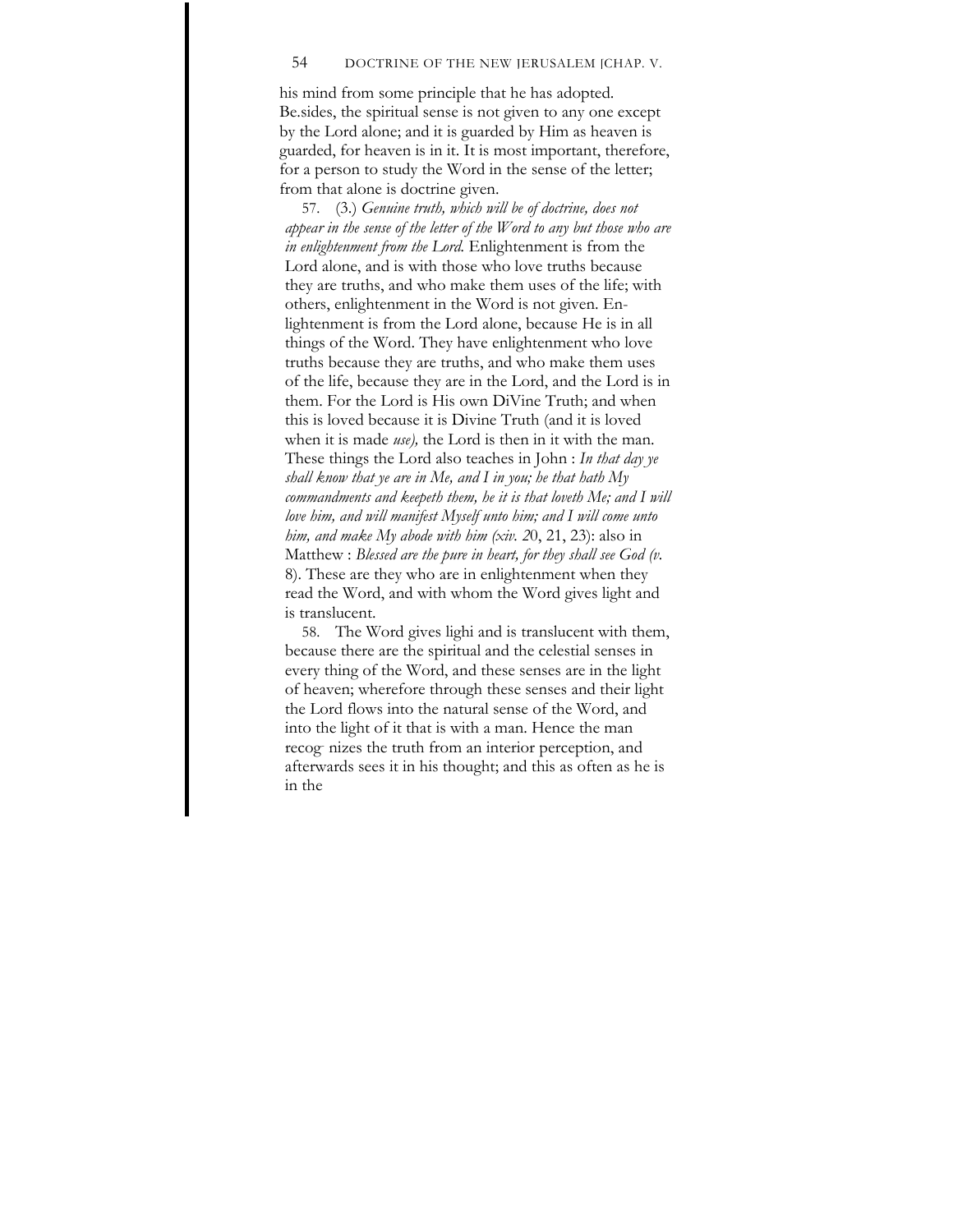### N0. 6o-] CONCERNING THE SACRED SCRIPTURE. 55

affection for truth for the sake of truth; for from affection comes perception, from percepiion thought, and thus is effected the acknowledgment which is called faith. But more will be said on this subject in the next chapter which will treat of the conjunction of the Lord with man by means of the Word.

59. With these the first thing is to gather for themselves doctrine from the literal sense of the Word. Thus they light a candle for their farther progress. But after the doctrine has been gathered, and thus the candle lighted, they see the Word by it. But those who do not gather doctrine for themselves, first make search to learn whether the doctrine given by others, and received by the general body, agrees with the Word; and to the things which agree they assent, and from those which do not agree they dissent. In this manner is their doctrine formed for them; and by means of the doctrine, their faith. But this takes place only with those who, not being distracted by the affairs of the world, have ability to see. These, if they love truths because they are truths, and make them uses of the life, are in enlightenment from the Lord. Others who are in any life according to truths, can learn from them-

60. The contrary is the case with those who read the Word from the doctrine of a false religion, and still more with those who confirm that doctrine from the Word, and this with a view to their own glory and to the riches of the w0rld. With these the truth of the Word is as in the shadow of night, and falsity as in the light of day; they read the truth, but they do not see it; and if they see a shadow of it they falsify it. These are they of whom the Lord says, that *they have eyes and see not, and ears but do not understand* (Matt. xiii. 14, 15) : for nothing else blinds a man but his *proprium* and the confirmation of falsity. A man's proprium is tbe love of self, and the pride of his own intelligence that comes from that loVe; and the con ir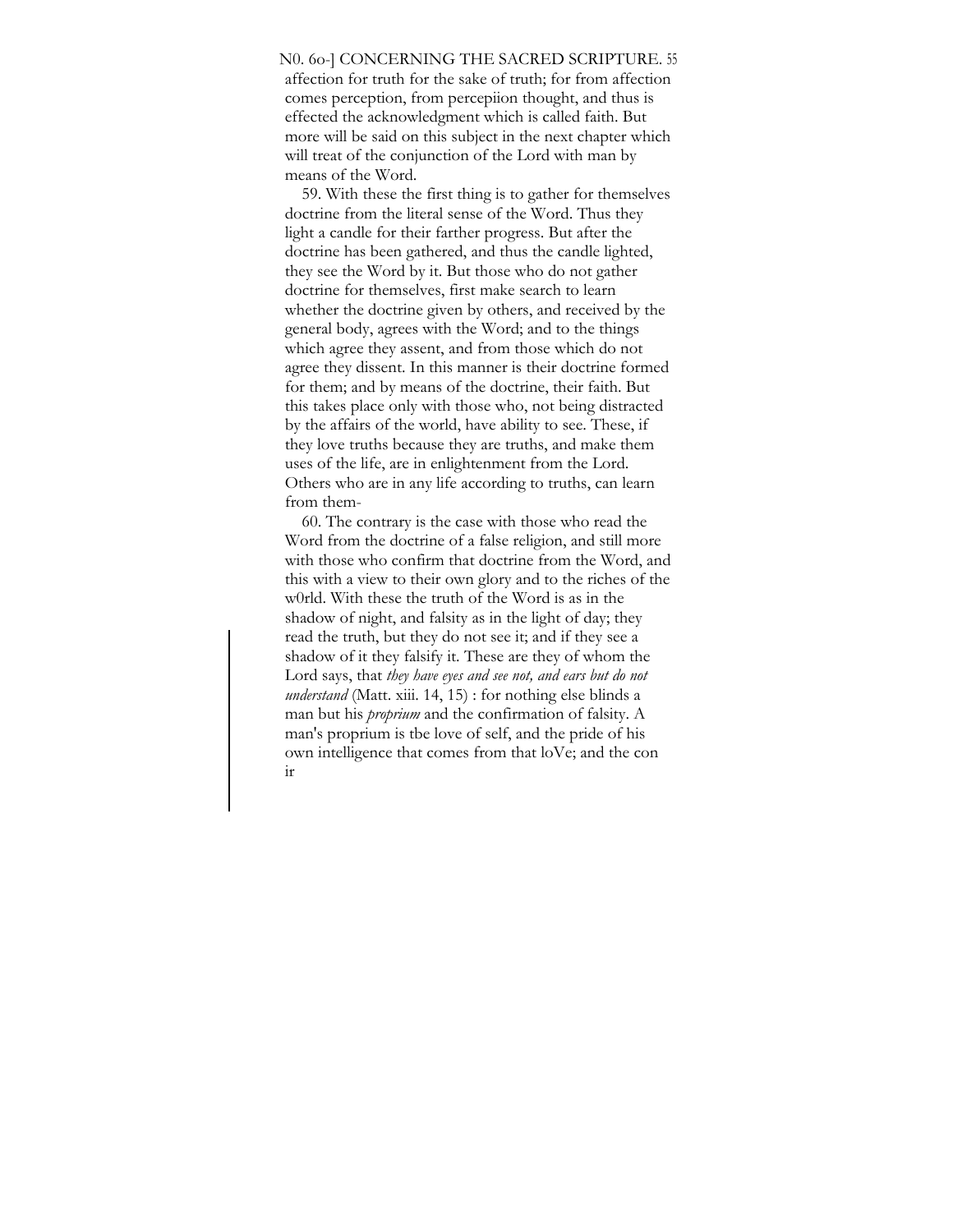## 56DOCTRINE OF THE NEW JERUSALEM [CHAP-V.

mation of falsity is thick darkness that counterfeits light. Their light is merely natural, and their sight is like that of one who sees spectres in a shadow.

61. It has been granted me to converse with many after their death who believed that they should shine like stars in heaven; because, as they said, they esteemed the Word holy, often read it through, collected fr0m it many things by which they confirmed the dogmas of their faith, and therefore were celebrated in the world as learned men; wherefore they believed that they sh0uld be Michaels and Raphaels. But many of them were examined in respect to the love from which they studied the Word; and some of them were found to have studied it from the love of themselves, that they might appear great in the world, and might be honored as leaders of the church; some, however, from the love of the world, that they might gain riches. When these were also examined as to what they knew from the Word, it was found that they knew nothing of genuine truth from it, but only such as is called truth falsified, which in itself is falsity : and it was said to them that they had this because they themselves and the world were their ends, or, what is the same, their loves; and not the Lord and heaven. When men are reading the Word while they ihemselves and the world are their ends, the mind cleaves to themselves and the world; and they therefore think continually from their proprium, and man's proprium is in thick darkness as to all things which pertain to heaven; and in this state man cannot be withdrawn by the Lord from his pr0prium, and thus be raised into the light of heaven, consequently he cannot receive any influx from the Lord through heaven. I also saw these persons admitted into heaven; and when they were there found to be without truths they were cast down. But still there remained with them pride in their own merit. It was otherwise with those who studied the Word from an affection for knowing truth because it is truth, and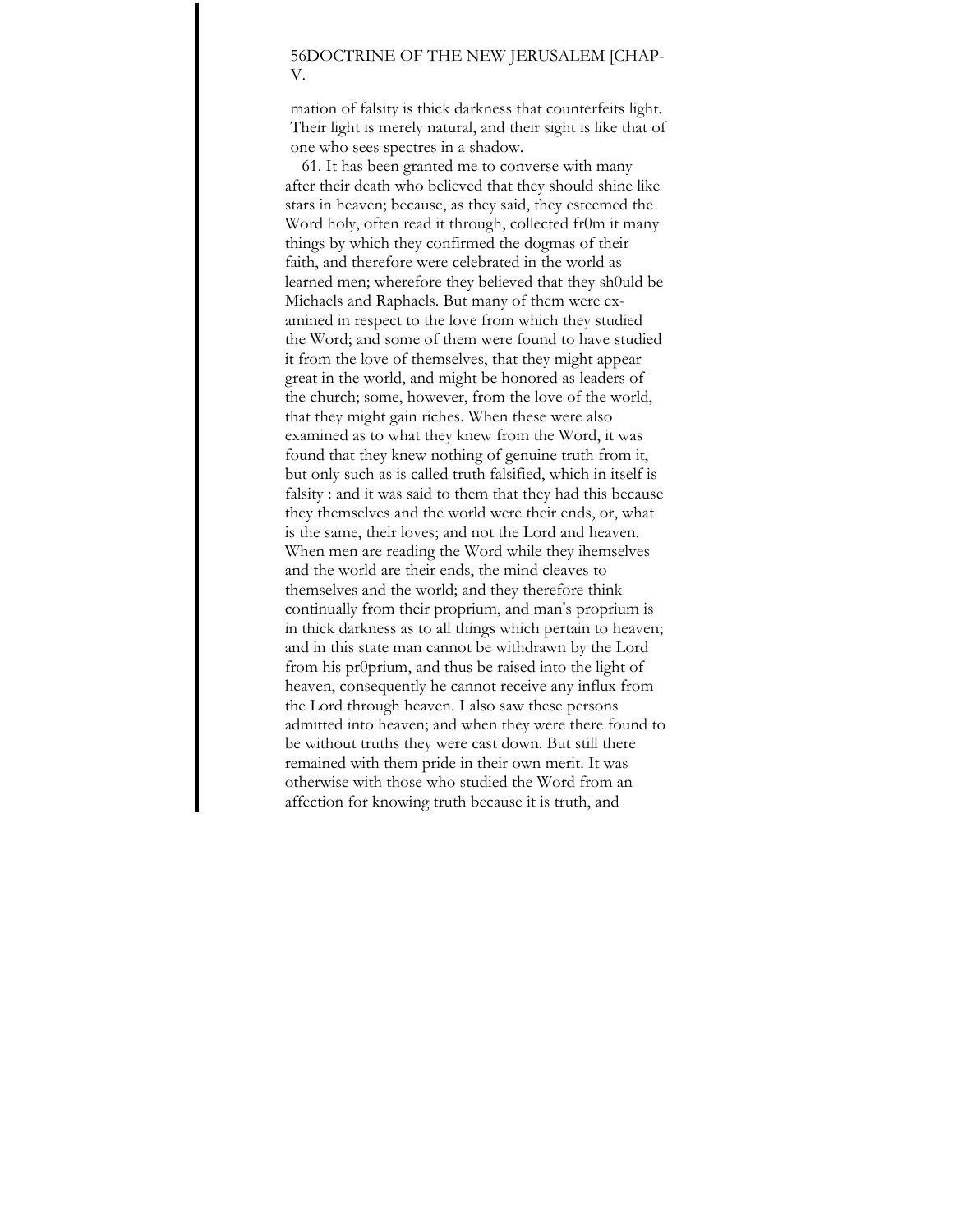## No. 611 CONCERNING THE SACRED SCRIPTURE. c7

because it is of service for the uses of life, — not only their own but also their neighbor's. I have seen these elevated into heaven, and so into the light in which the Divine truth is there; and I have seen them exalted at the same time into angelic wisdom, .no into its happiness, which is life eternal.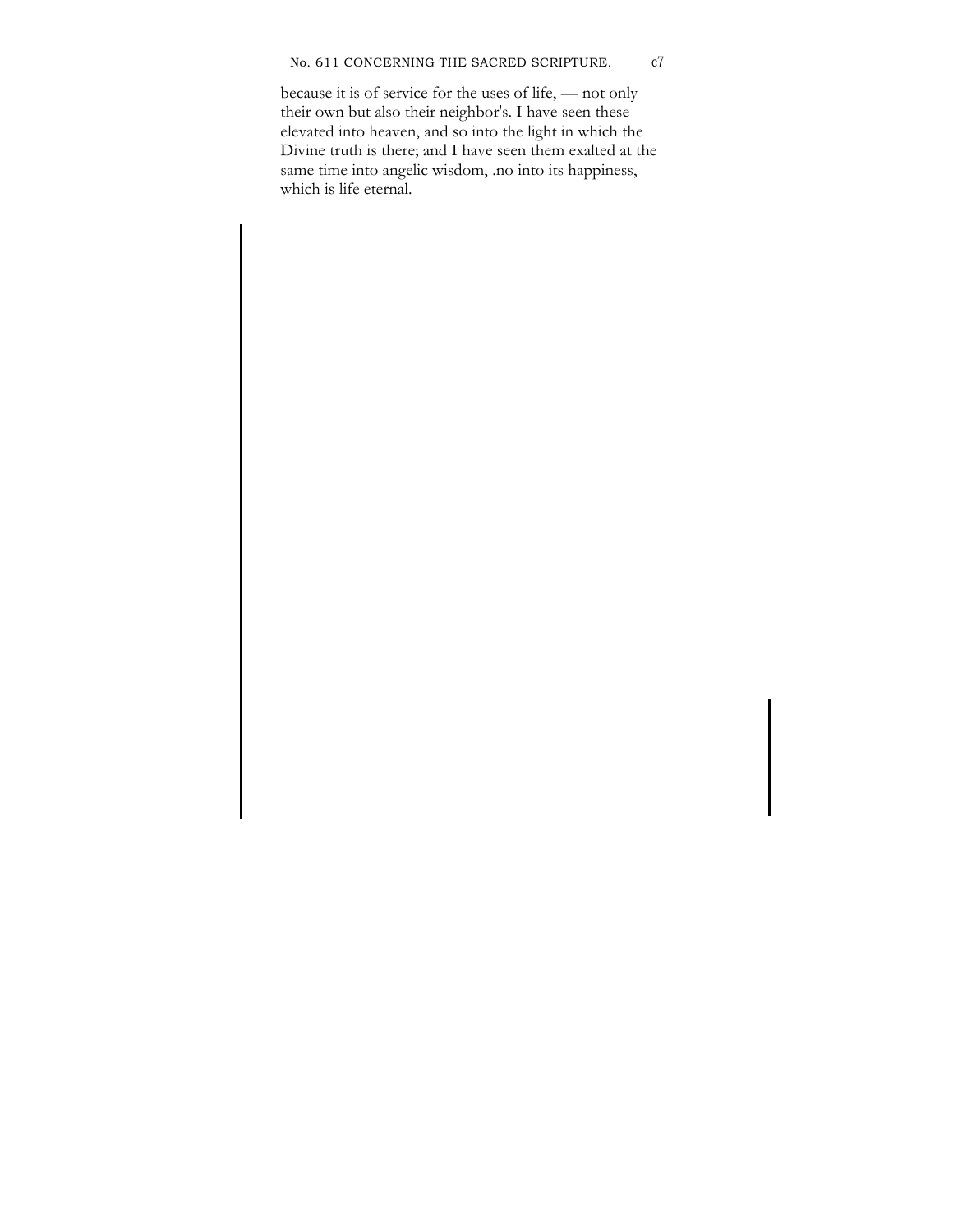# BY THE SENSE OF THE LETTER OF THE WORD THERE IS CONJUNCTIoN WITH THE LORD, AND CONSOCIATION WITH THE ANGELS.

62. THERE is conjuncti0n with the Lord by the Word, because the Word treats of Him alone, and by this the Lord is the All in all of the Word, and is called the Word, as has been shown in the " Doctrine concerning the Lord." The conjunction is in the sense of the letter, because the Word in that sense is in its fulness, in its holiness, and in its power, as was shown above in a separate chapter. The conjunction is not apparent to a man; but it is in the affection for truth, and in the perception of it; thus in the love of Divine truth and the faith that are in him.

63. By the sense of the letter there is consociation with the angels of heaven, because the spiritual sense and the celestial sense are within that of the letter, and the angels are in these senses; the angels of the Lord's spiritual kingdom in the spiritual sense of the Word, and the angels of His celestial kingdom in its celestial sense. These senses are evolved [by the angels] from the natural sense of the Word, which is the sense of the letter, while a true man is in that- The evolution is instantaneous; consequenily the cons0ciati0n is so too.

64. That the spiritual angels are in the spiritual sense of the Word, and the celestial angels in its celestial sense, has been made manifest to me by much experience. It has been granted me to perceive that, while I have been reading the Word in the sense of its letter, c0mmunication has been made with the heavens, now with this society in them, now with that. Things which I have understood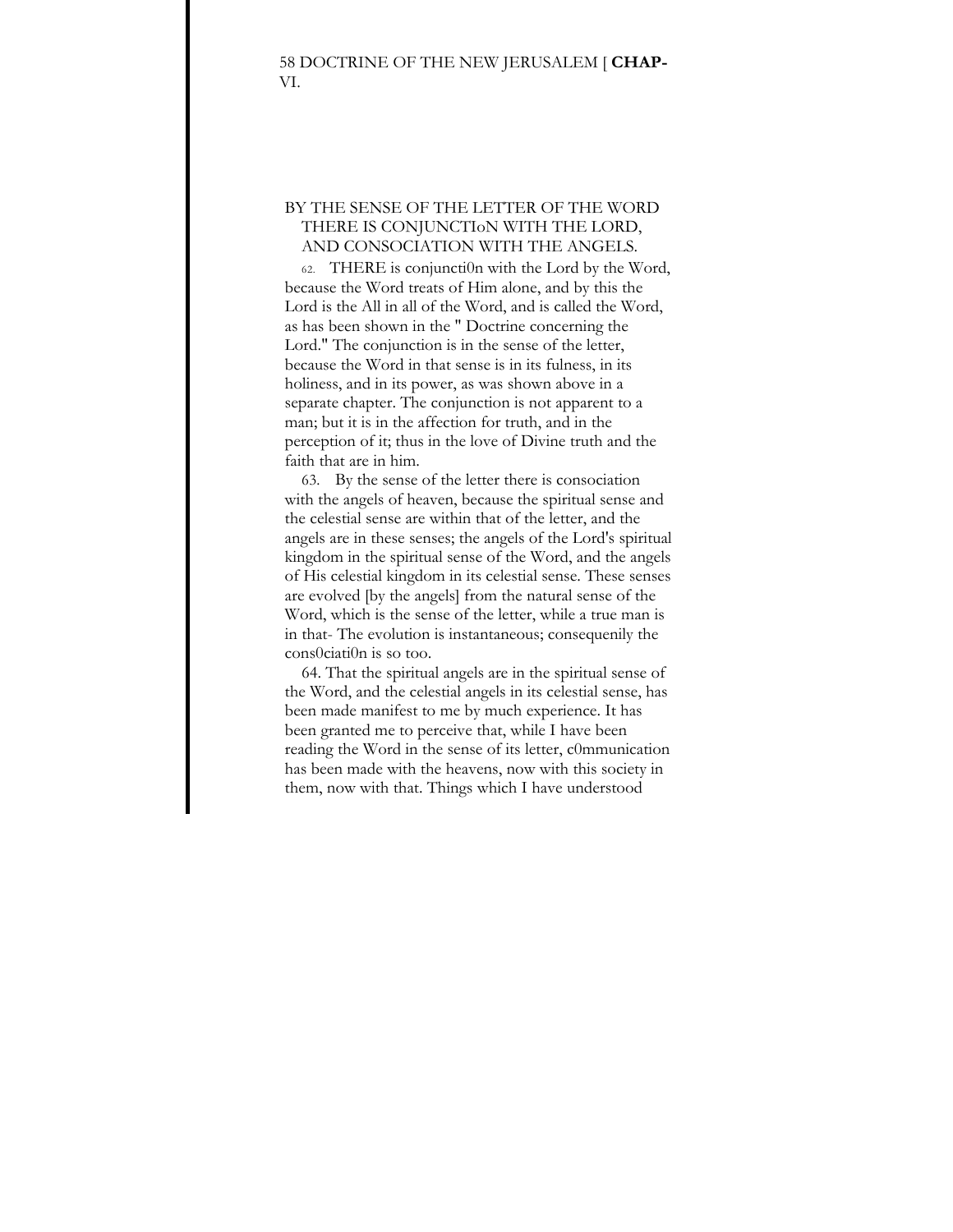## N0. 65.1 CONCERNING THE SACRED SCRIPTURE. 59

according to the natural sense, the spiritual angels have understood according to the spiritual sense, and the celestial angels according to the celestial sense, and this instantly. And as this communication has been perceived seVeral thousand times, I have n0 doubt left concerning it. There are also spirits below the heavens who abuse this communication; for tbey repeat from the sense of the letter of the W0rd things said therein, and at once they observe and note the society with which communication is effected. This, too, I haVe often seen and heard. From these things it has been giVen me to know by living experience that the Word as to the sense of its letter is the Divine medium of conjunction with the Lord and [consociation] with heaven. Respecting tbis conjunction by means of the Word, see also what is adduced in the work on " Heaven and Hell " (n. 303- 310)-

65. But how the unfoldihg of those senses is effected, shall also be told in a few words. But that it may be understood, it is necessary to recollect what was said above (n. 6, 38) concerning successive order and simultaneous order : namely, that the celestial, the spiritual, and the natural follow in successive order one after another from the highest things which are in heaven to the ultimate things which are in the world; that the same things are in simultaneous order in the ultimate, which is the natural, one next another, from the inmosts to the outermosts; and that in like manner successive senses of the Word, the celestial and the spiritual, are together in the natural. When these things are comprehended, it can in some measure be made plain to the understanding how the two senses, the spiritual and the celestial, are unfolded from tbe natural sense while a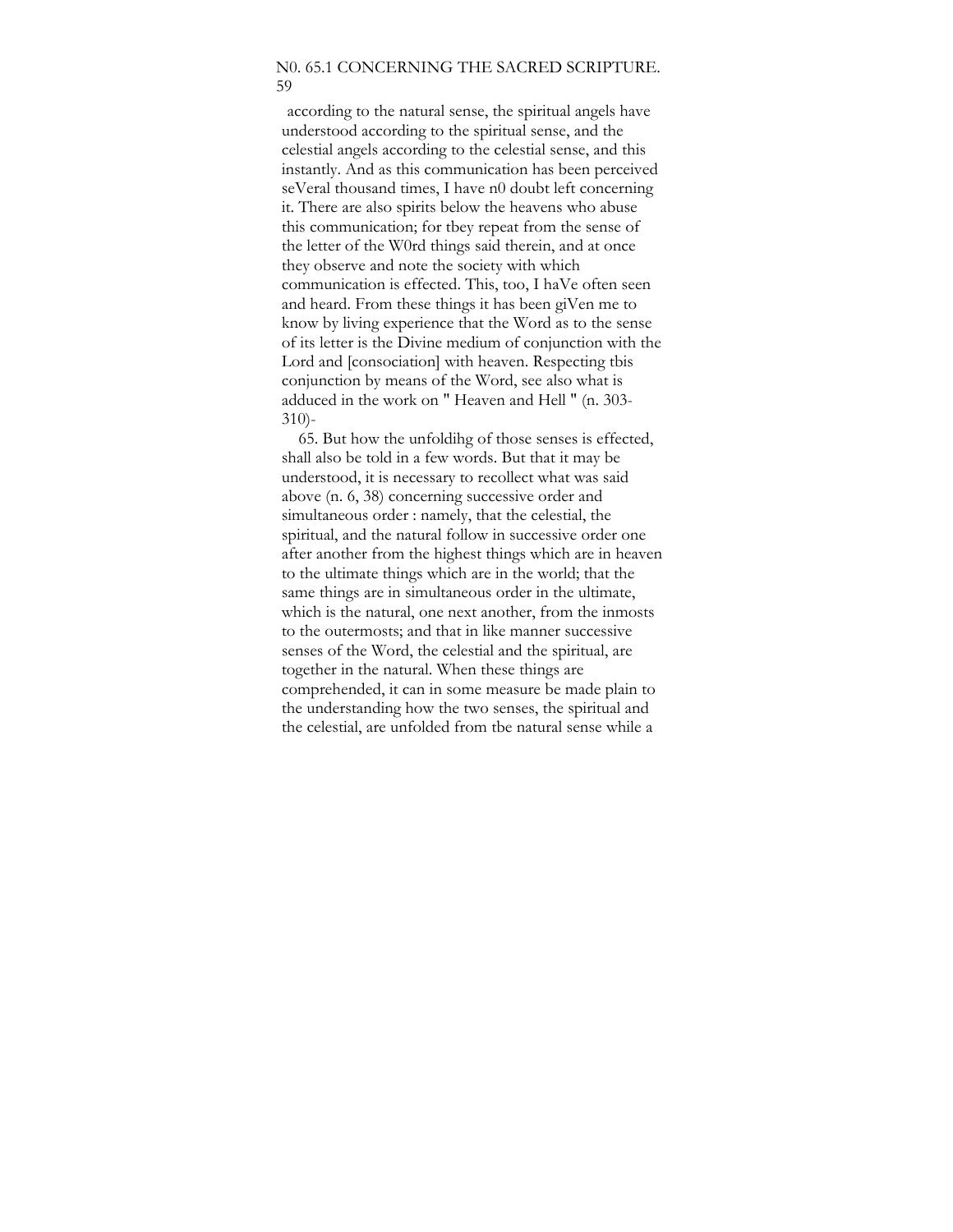man is reading the Word : for the spiritual angel then calls forth what is spiritual, and the celestial angel calls forth what is celestial; nor can they do otherwise, for the things are h0mogeneous, and agreeable to their nature and essence.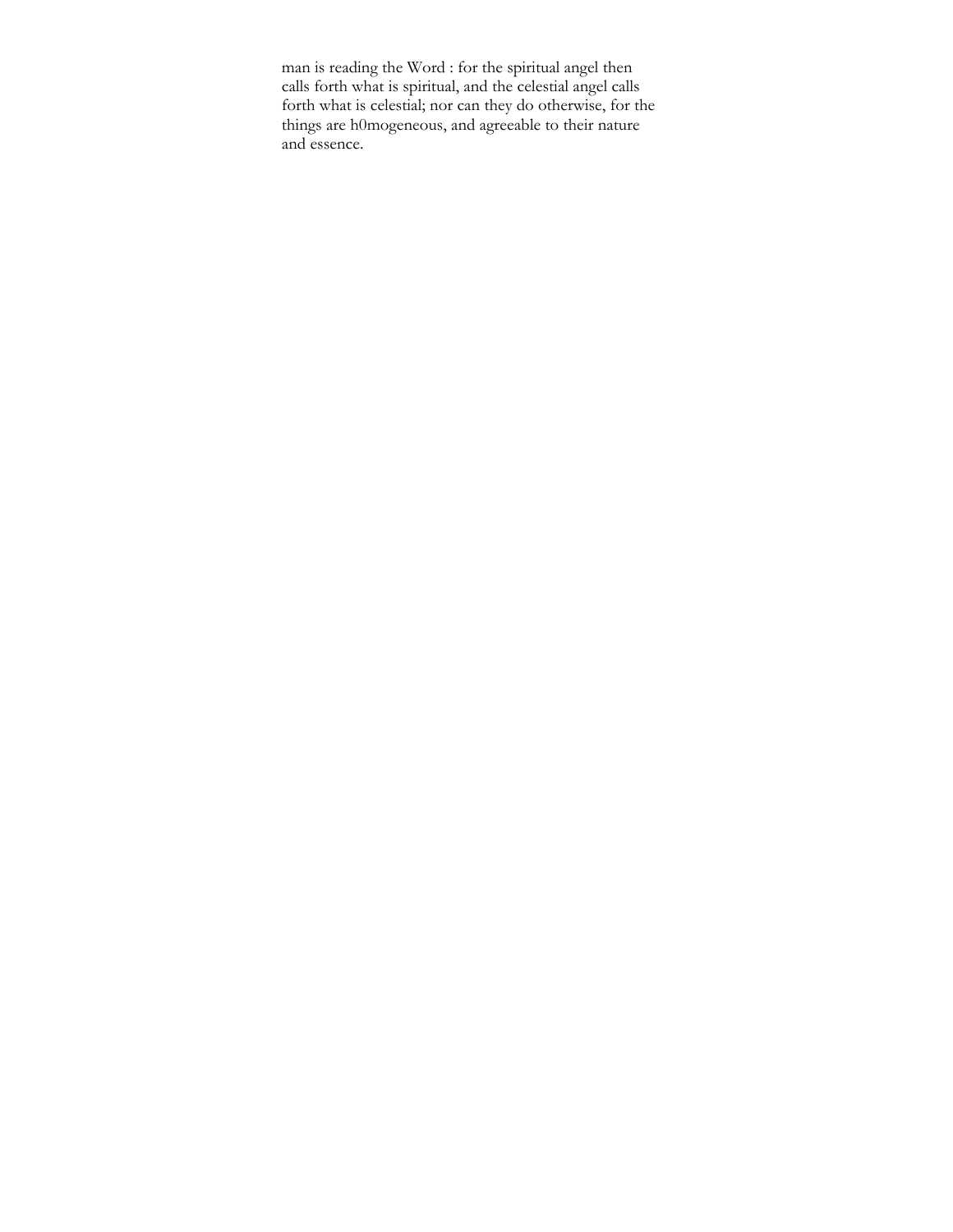# 60 DOCTRINE OF THE NEW JERUSALEM [CRAP-VI-

66. But let this be illustrated first by comparis0ns from the three kingdoms of nature, which are called the animal, the vegetable, and the mineral. *From the animal kingdom :* From the food, when it has become chyle, the vessels draw out and call forth their bl0od, the nervefibres their juice, and the substances which are the origins of the fibres their ahimal spirit. *From the vegetable kingdom :* A tree with its trunk, branches, leaves, and fruit, stands on its own root; and out of the soil, by means of the root, it extracts and calls forth a grosser juice for the trunk, branches, and leaves, a purer one for the pulp of the fruit, and the purest for the seeds within the fruit-*From the mineral kingdom :* In the bosom of the earth in some places there are minerals impregnated with gold, silver, and iron; f10m exhalations hidden in the earth, the gold, the silver, and the iron derive each its own element.

67. Let examples now illustrate how from the natural sense, in which the Word with men is, spiritual angels draw forth their sense, and celestial angels theirs. Let five commandments of the Decalogue be for examples. The precept, *Honor thy father and thy mother:* By *father and mother*  a man understands his father and mother on the earth, and also all who are in the place of father and mother; and by *honoring*, he understands to hold them in hon0r, and to obey them : but a spiritual angel by *father*  understands the Lord, and by *mother* the church; and by *honoring*, he understands to love : but a celestial angel understands by *father* the Lord's Divine Love, by *mother* His Divine Wisdom, and by *honoring* to do good from Him. The precept, *Thou shalt not steal:* By *stealing,* a man understands to steal, to defraud, and to take away from the neighbor his goods under any pretext : a spiritual angel understands, for *stealing,* to deprive others of the truths of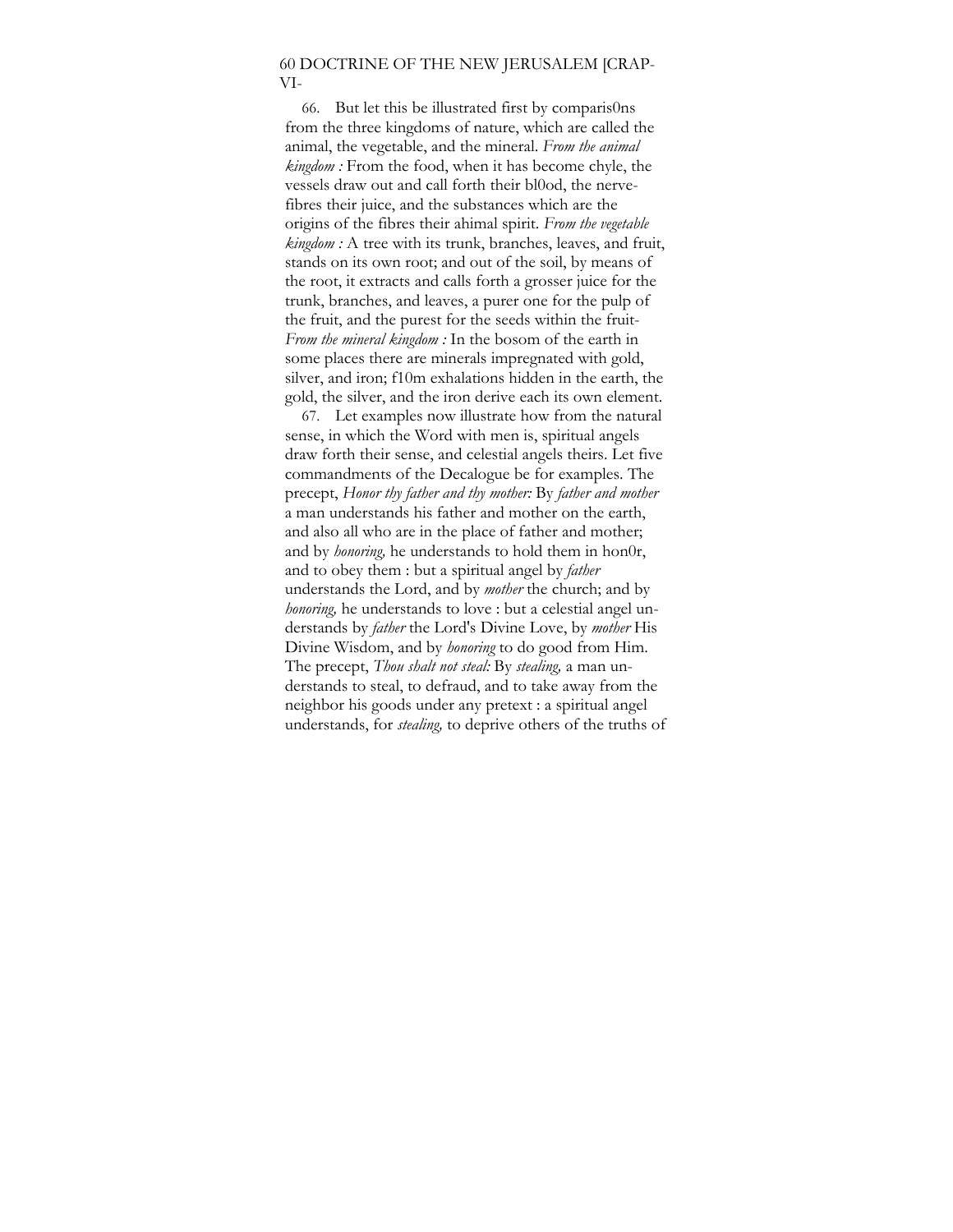faith and the goods of charity by means of falsities and evils : but a celestial angel understands, for *stealing,* to attribute to oneself the things which are the Lord's, and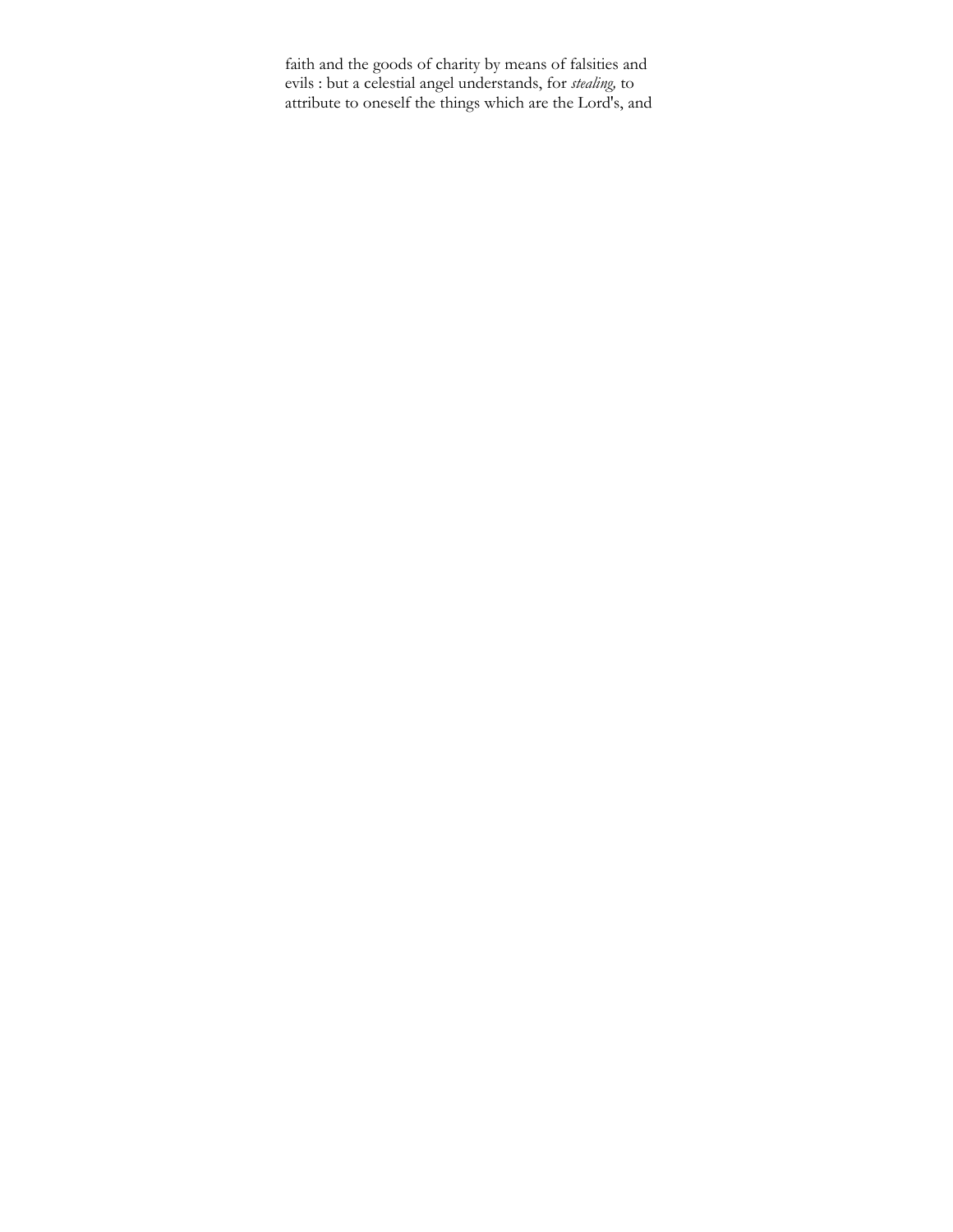## No. 63.1 CONCERNING THE SACRED SCRIPTURE-61

to claim to oneself His justice and merit- The precept, *Thou shalt not commit adultery :* A man understands *committing adultery* as meaning to commit adultery, to commit whoredom, to do obscene things, to speak lascivious words, and to entertain filtby thoughts : a spiritual angel understands, for *committing adultery,* to adulterate the goods of the Word, and to falsify its truths : but a celestial angel understands, for *committing adultery,* to deny the Lord's Divinity, and to profane the Word. The precept, *Thou shalt not kill:* A man understands this also to include cherishing hatred, and breathing revenge even to the death : a spiritual angel, for *killing,* understands to act the devil and destroy a man's soul : but a celestial angel, for *killing, u*n- derstands to hate the Lord and what is from the Lord. The precept, *Thou shalt not bear false witness :* By *bearing false witness* a man understands also to lie and to defame : a spiritual angel understands, for *bearing false witness,* to say and to persuade others to belieVe that falsity is truth and that evil is good, and the converse : but a celestial angel understands, for *bearing false witness,* to blaspheme the Lord and tbe Word. From these examples it may be seen how the spiritual and the celestial are unfolded and drawn out from the natural sense of the Word, within which they are; and, what is wonderful, the angels draw forth what is for them without kn0wing what the man is tbinking. But still, the thoughts of the angels and the men make one by corresp0ndence, like end, cause, and effect- Ends are also actually in the celestial kingdom, causes in the spiritual kingdom, and effects in the natural kingdom. Conjunction by c0rrespondences is itself of such a nature from creation. Hence, now, there is consociation of man with angels by means of the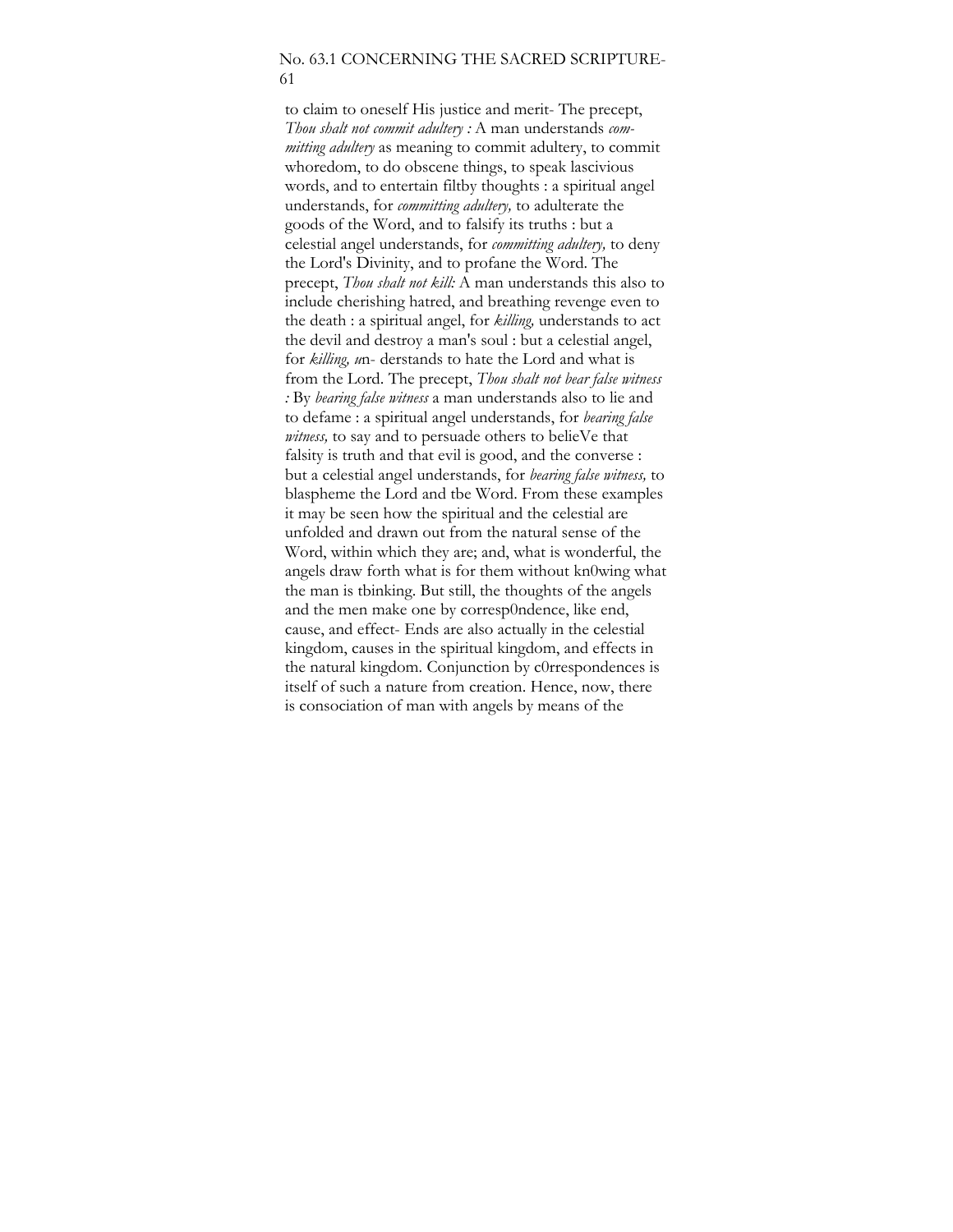# Word.

68. The consociation of man with angels is through the natural or literal sense of the Word, for the further reason that there are in every man fr0m creation three degrees of life, the celestial, the spiritual, and the natural; but a man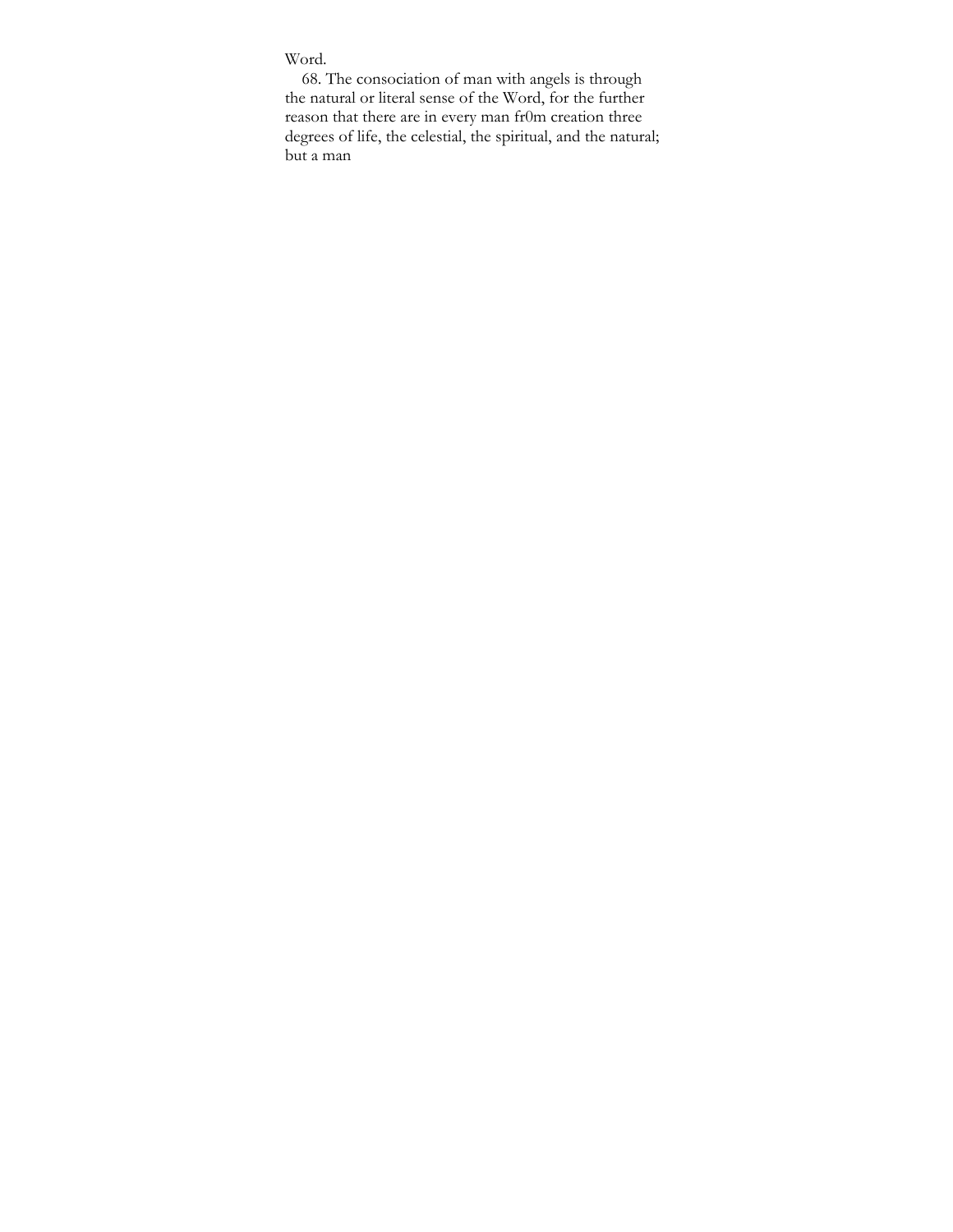### 62 DOCTRINE OF THE NEW JERUSALEM [CHAP.  $V/-$

is in the natural as long as he is in the world, and is then so far in the spiritual as he is in genuine truths, and so far in the celestial as he is in a life according to them; but still he does not come into the spiritual itself and the celestial itself till after death. But of this, more elsewhere.

69. From these things it may be evident that since conjunction with the Lord and consociation with the angels are by the Word, in it alone there is spirit and there is life, as the Lord teaches : *The words that I speak unto you, they are spirit and they are life* (John vi. 63). *The water that I shall give you shall be a fountain of water springing p into everlasting life*  (John iv. 14). *Man doth not live by bread alone, but by every word that proceedeth out of the mouth of God* (Matt. iv. 4). *Labor for the meat which endureth unto everlasting life, which the Son of Man shall give unto you* (John vi. 27).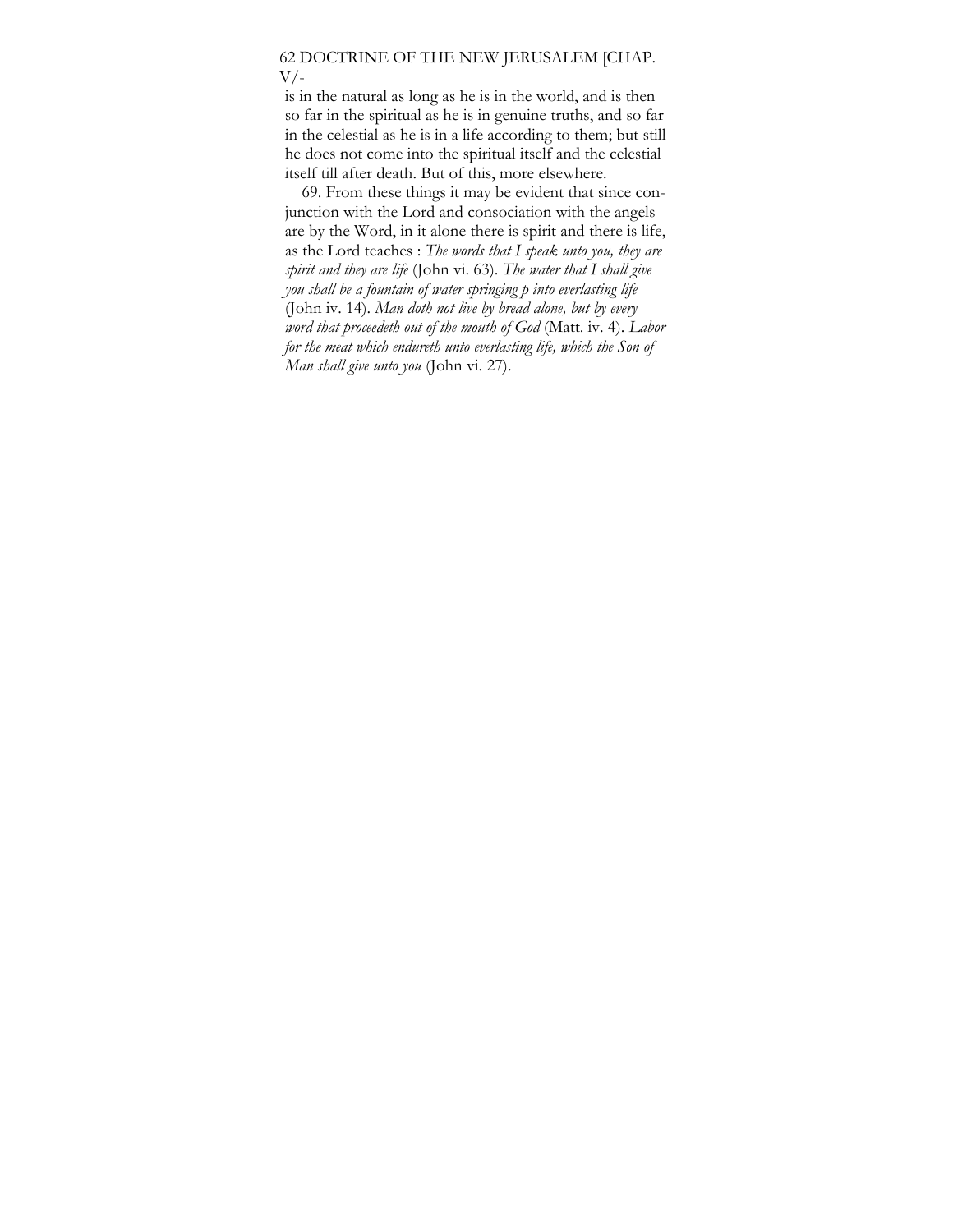#### N0.70.] CONCERNING THE SACRED SCRIPTURE. 63 VII.

### THE WORD 1S IN ALL THE HEAVENS, AND ANGELIC W1SDOM IS FROM IT.

70. THAT the Word is in the heavens has been hitherto unknown; nor could it be made known so long as the church did noi know that angels and spirits are men like those in the world, and that they have things similar in eVery respect to those which men have, with tbe sole difference that they are themselves spiritual, and all the things with them are from a spiritual origin; while men in the world are natural, and all the things with them are from a natural origin. As long as this lay concealed, it could not be known that the Word also is in the heavens, and that it is read by the angels there, and also by the spirits who are beneath the heavens. But that this might not be for ever hidden, it has been granted me to be in company with angels and spirits, and to speak with them, and to see the things tbat are with them, and afterwards to relate a great many things that I have heard and seen. This has been done in the work on " Heaven and Hell " (published at London in the year 1758); from which it may be seen that angels and spirits are men, and that with them in abundance are all things that are with men in the world. That angels and spirits are men, may be seen in that work (n. 73-77, and n. 453-456); that there are with them things similar to the things with the men in the world (n. 170-190); and also that they have Divine worship, and that they have preaching in their temples (n. 221-227);

 $\frac{1}{2}$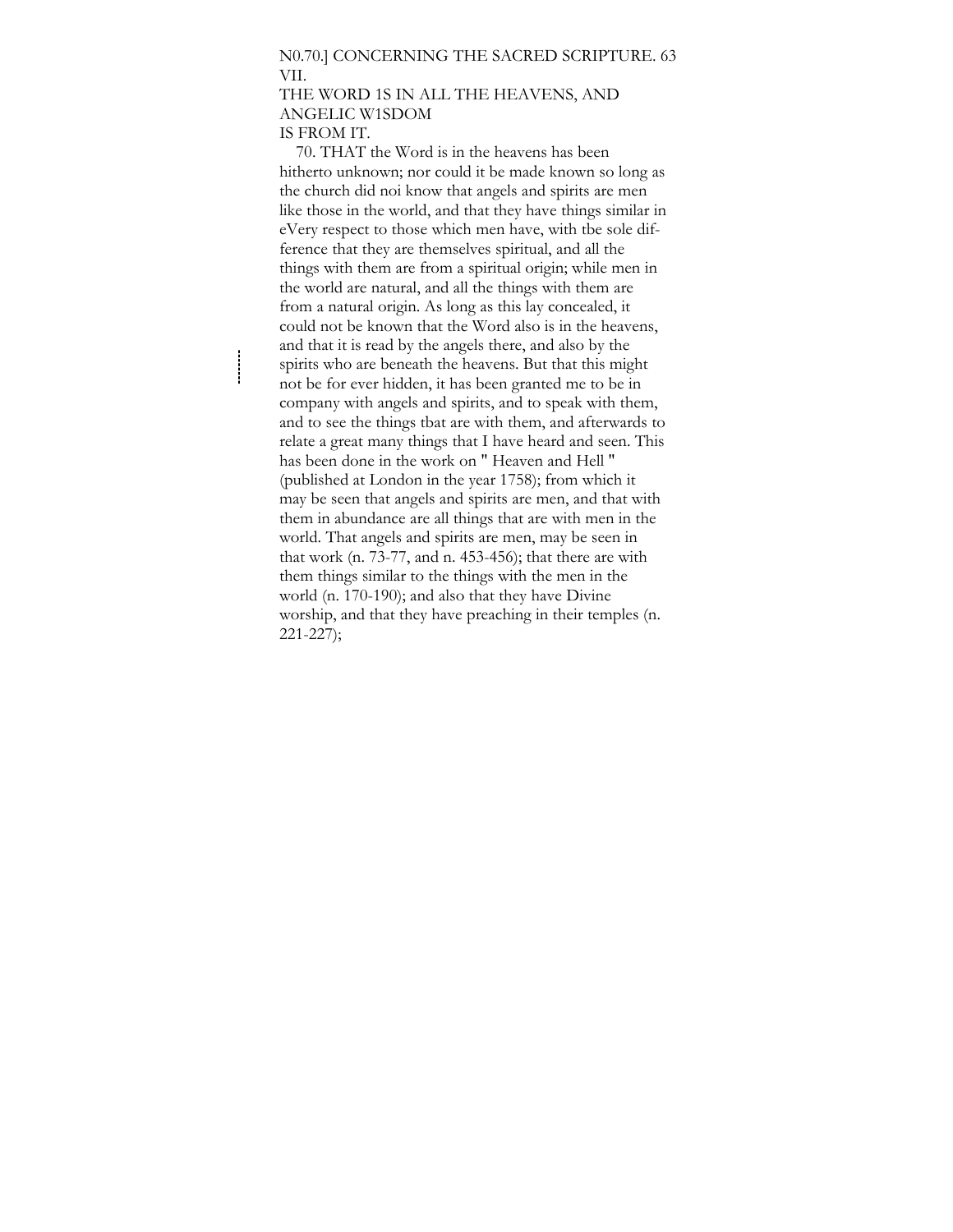## 64 DOCTRINE OF THE NEW JERUSALEM [CHAP. *VII*

and that they have writings, and also books (n. 258-264); and that they have the Word (n. 259).

71. As regards the Word in heaven, it is written in a spiritual style, which is wholly different from the natural style. The spiritual style consists of mere letters, each of which involves a meaning; and there are points placed over the letters, which exalt the sense. With the angels of the spiritual kingdom the letters are similar to those used in our world in printing; and the letters with the angels of the celestial kingdom (each one of which also involves a complete sense), are similar to the old Hebrew letters, curVed in various ways, with marks above and within. As iheir writing is such, there are therefore none of the names of persons and places in their Word that are in ours; but instead of the names there are the realities which they signify : as, instead of Moses, the historical Word; instead of Elias, the prophetic Word; instead of Abraham, Isaac, and Jacob, the Lord as to the Divine and the Divine Human; instead of Aaron the priesthood of the Lord; and instead of David, His royalty; instead of the names of the twelve sons of Jacob, or of the tribes of Israel, the Various things of heaven and the church; and similar things instead of the names of the Lord's twelve disciples; instead of Zion and Jerusalem, the church as to the Word and as to doctrine from the Word; instead of the Land of Canaan, the church itself; instead of the cities there, on this side and beyond the Jordan, various things which pertain to the church and its doctrine : so with all other names. It is similar with the numbers; they are not in the Word which is in heaven; but instead of them, the things to which the numbers that are in our Word correspond. From these statements it may be evident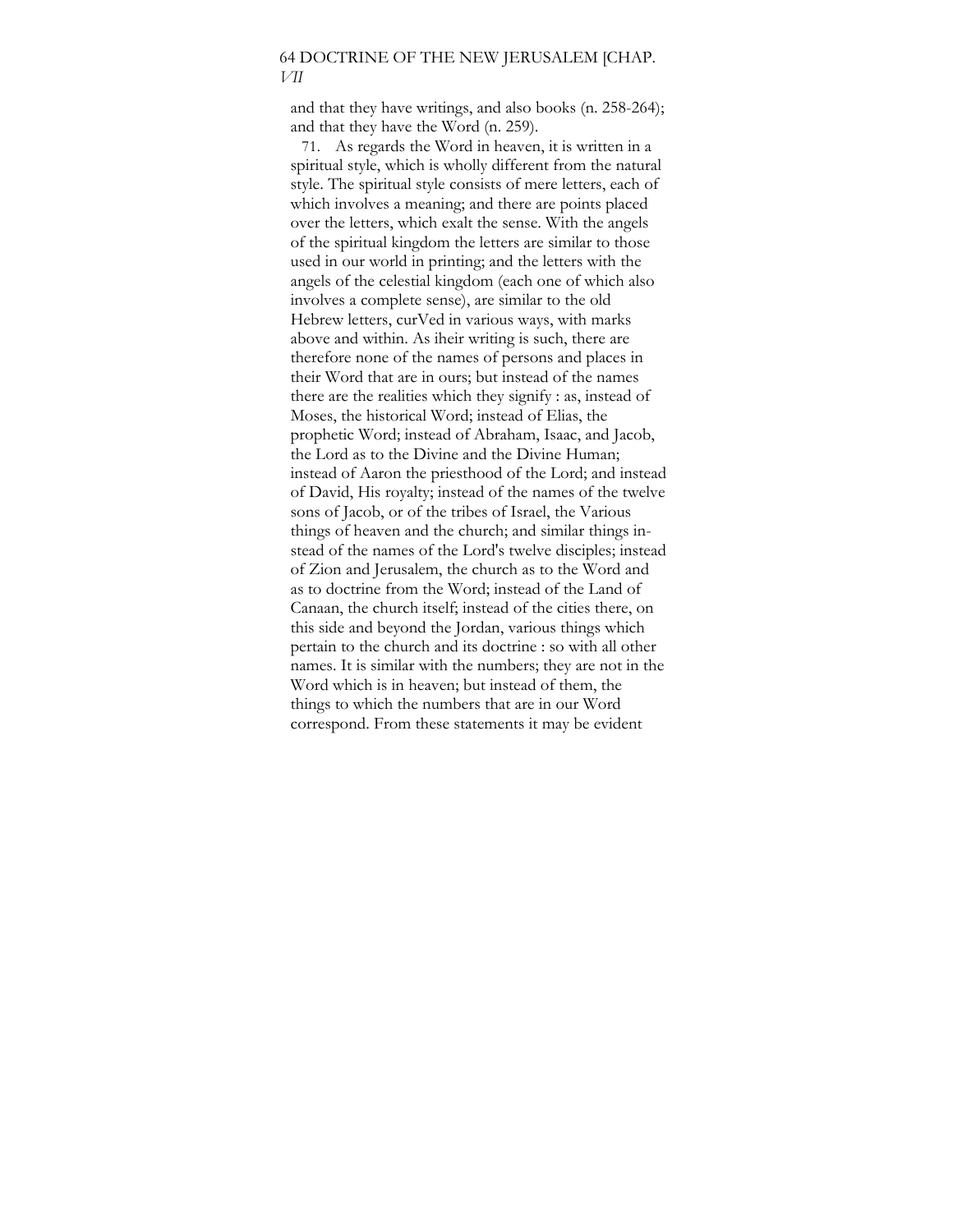that the Word in heaven is a Word corresponding to our Word, and that they are thus one; for correspondences make a one.

72. This is wonderful, that the Word in the heavens is so written that the simple understand it in simplicity,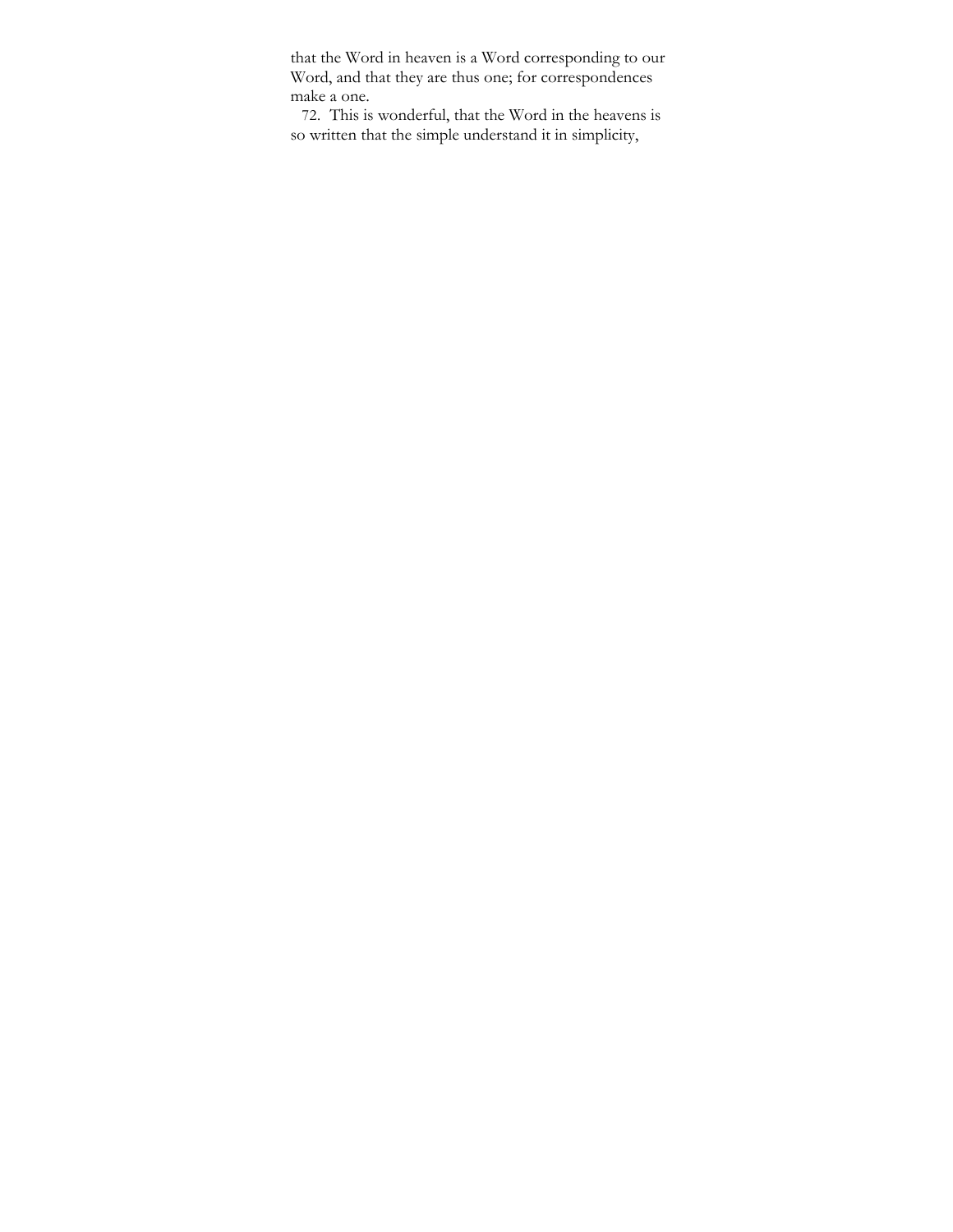## No. 75.] CONCERNfNG THE SACRED SCRIPTURE. 65

and the wise in wisdom; for there are many points and marks over the letters, which, as before said, exalt the sense; the simple do not give attention to these, nor are they acquainted with them; but the wise attend to them, each according to his wisdom, even to the highest. A copy of the Word written by angels inspired by the Lord, is kept with every larger society of heaven in its sacred repository, that the Word may not be changed elsewhere in any point. Our Word, indeed, is similar to the Word in heaven in this, that tbe simple understand it simply, and the wise wisely; but this comes in another way.

73. That the angels have all their wisdom through the Word, they themselves confess; for so far as they are in the understanding of the Word they are in light. Tbe light of heaven is the Divine wisdom, which to their eyes is light. In the sacred repository in which a copy of the Word is kept, the light is flamelike and bright, surpassing every degree of the ligbt which is outside of the repository, in the heaven. The cause is the same as stated above, ihat the Lord is in the Word.

74. The wisdom of the celestial angels surpasses that of the spiritual angels almost as the wisdom of the spiritual angels surpasses the wisdom of men; and this, because celestial angels are in the good of love from the Lord, and spiritual angels are in truths of wisdom from the Lord; and where the good of love is, there wisdom dwells at the same time; but where there are truths, there no more of wisdom dwells than there is of the good of love at the same time. This is the reason why the Word in the celestial kingdom is written differently from the Word in ihe spiritual kingdom; for in the Word of the celestial kingdom the goods of love are expressed, and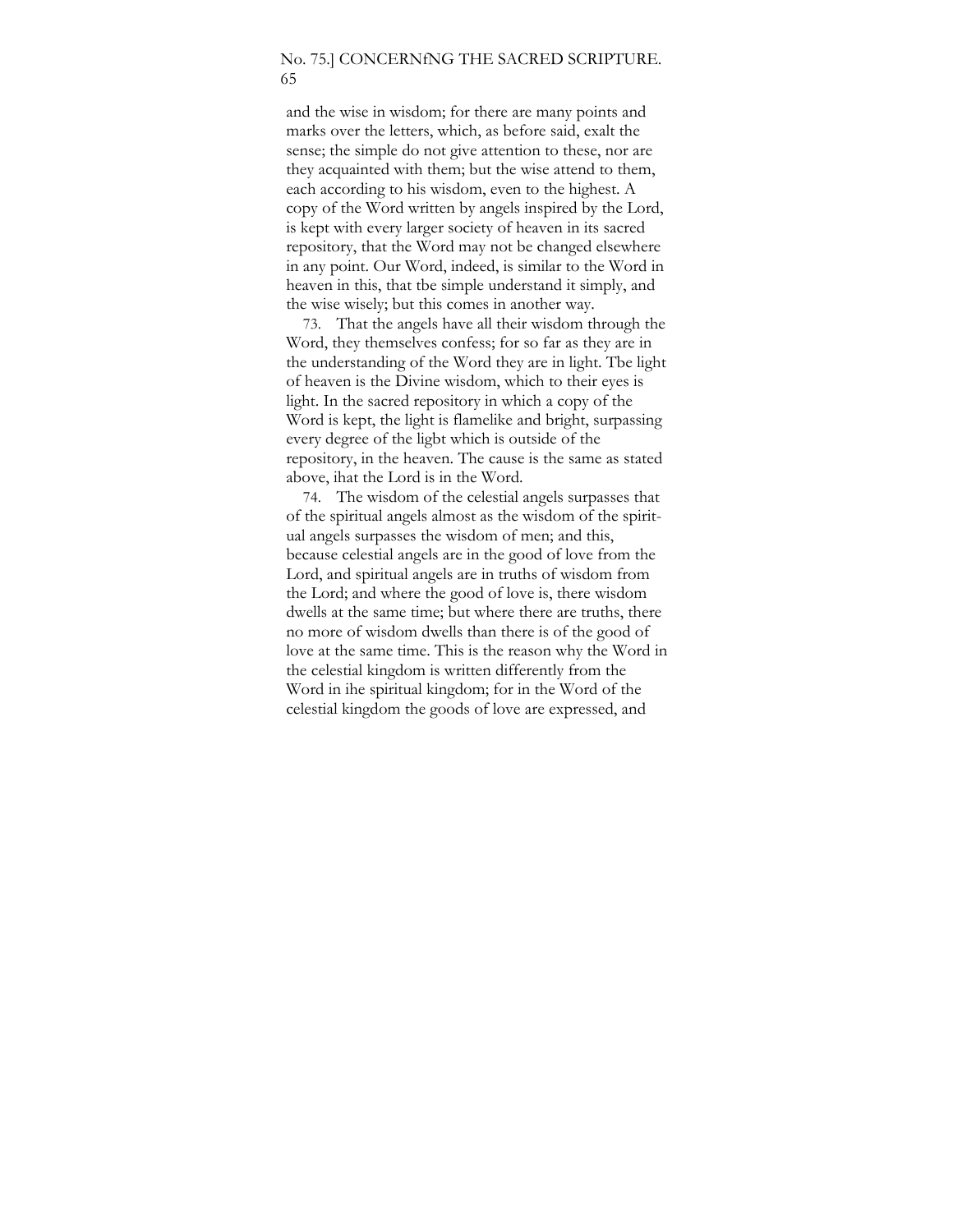the marks are affections; but in the Word of the spiritual kingdom the truths of wisdom are expressed, and the marks are perceptions.

75. From these things it may be concluded what kind of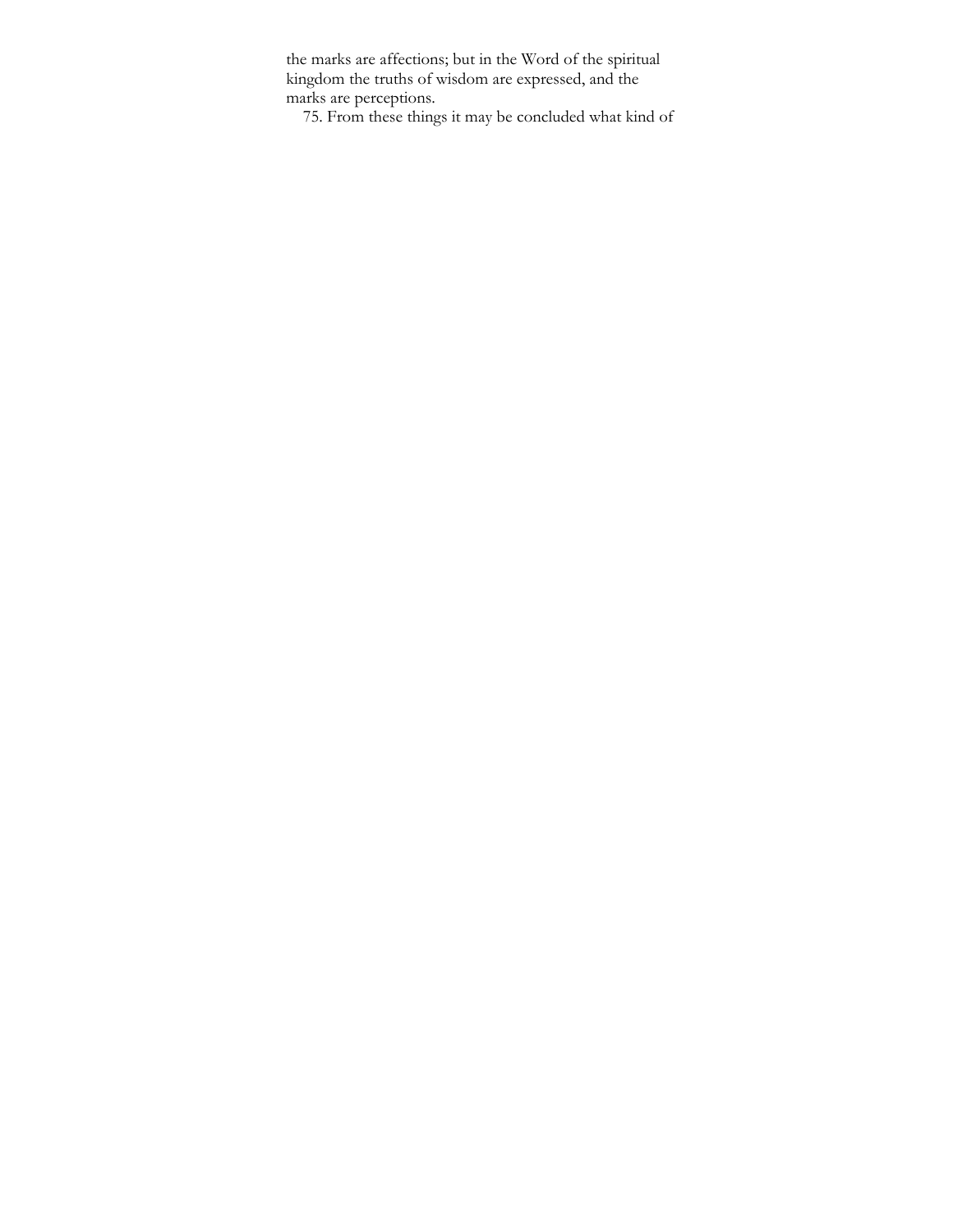# 66 DOCTRINE OF THE NEW JERUSALEM [CHAP. VII

wisdom is stored up and concealed in the Word which is in the world, for in it lies hidden all angelic wisdom, which is ineffable; for [its sense of the letter] is the container of it; and the man who is made an angel by the Lord through the Word, comes into that wisdom after death.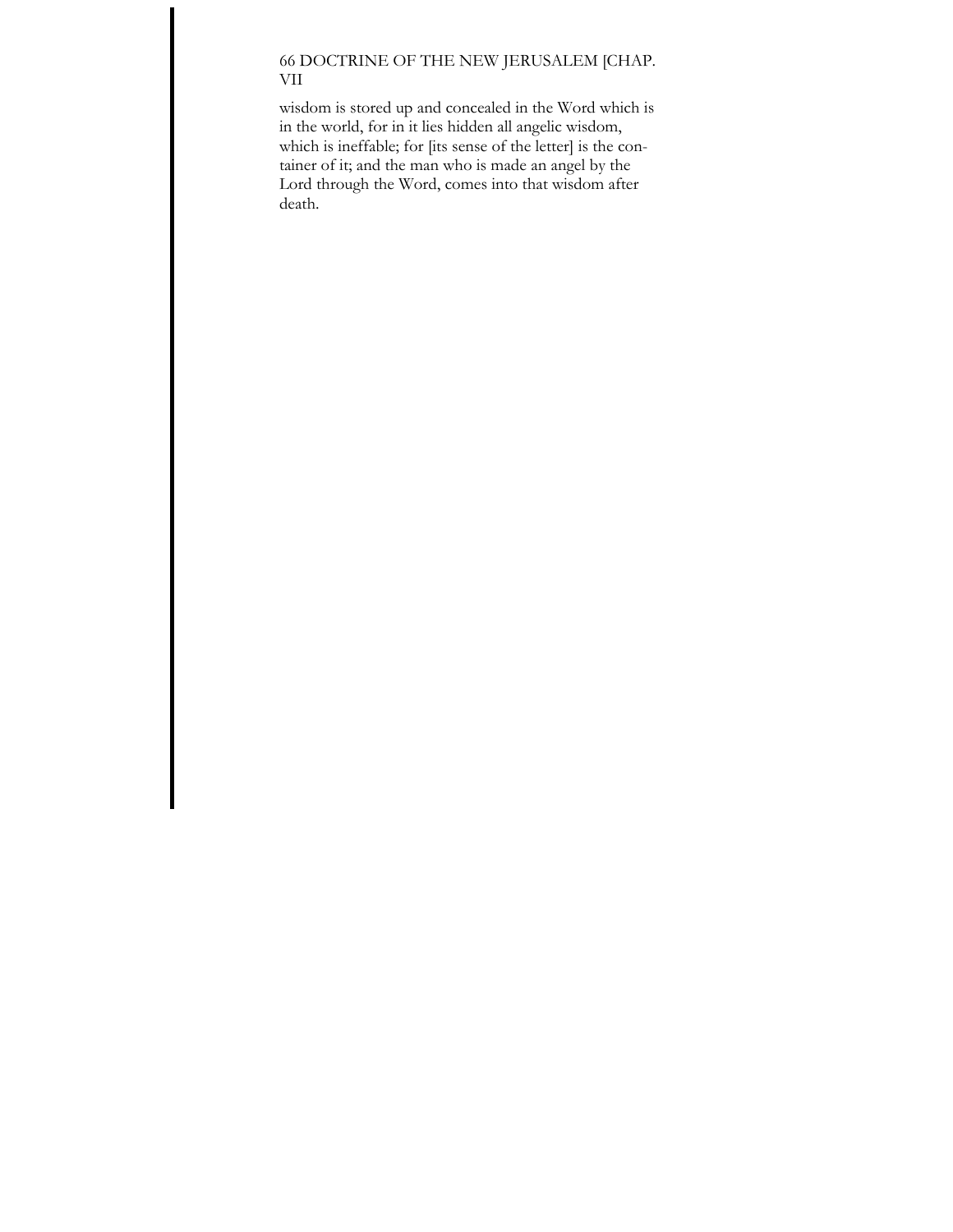# No. 77.1 CONCERNING THE SACRED SCRIPTURE. 67

VIII.

## THE CHURCH IS FROM THE WORD; AND 1T IS SUCH AS

#### ITS UNDERSTANDING OF THE WORD 1S.

76. THAT the church is from the Word is not a matter of doubt; for the Word is the Divine truth itself (n. 1-4); the doctrine of the church is from the Word (n. 50-61); and by means of the Word there is conjunction with the Lord. But that the *understanding* of the Word makes the church, may be called in question, inasmuch as there are those who believe that they are of the church because they have the Word, read it or hear it from a preacher, and know something from the sense of its letter; but how this and that in the Word is to be understood, they do not know, and some do not regard it as of importance. Wherefore it will here be proved that not the Word, but the understanding of it makes the church; and that the church is such in quality as is the understanding of the Word with those who are in the church. This is proved from the things that follow.

77. The Word is *the Word* according to the understanding of it with a man; or as it is understood. If not understood, it is indeed called the Word; but it is not *with the man.* The Word is the truth according to the understanding of it; for the Word may be not the truth, for it may be falsified. The Word is spirit and life according to the understanding of it; for the letter without the understanding of it is dead. Since a man has truth aHd life according to his understanding of the Word,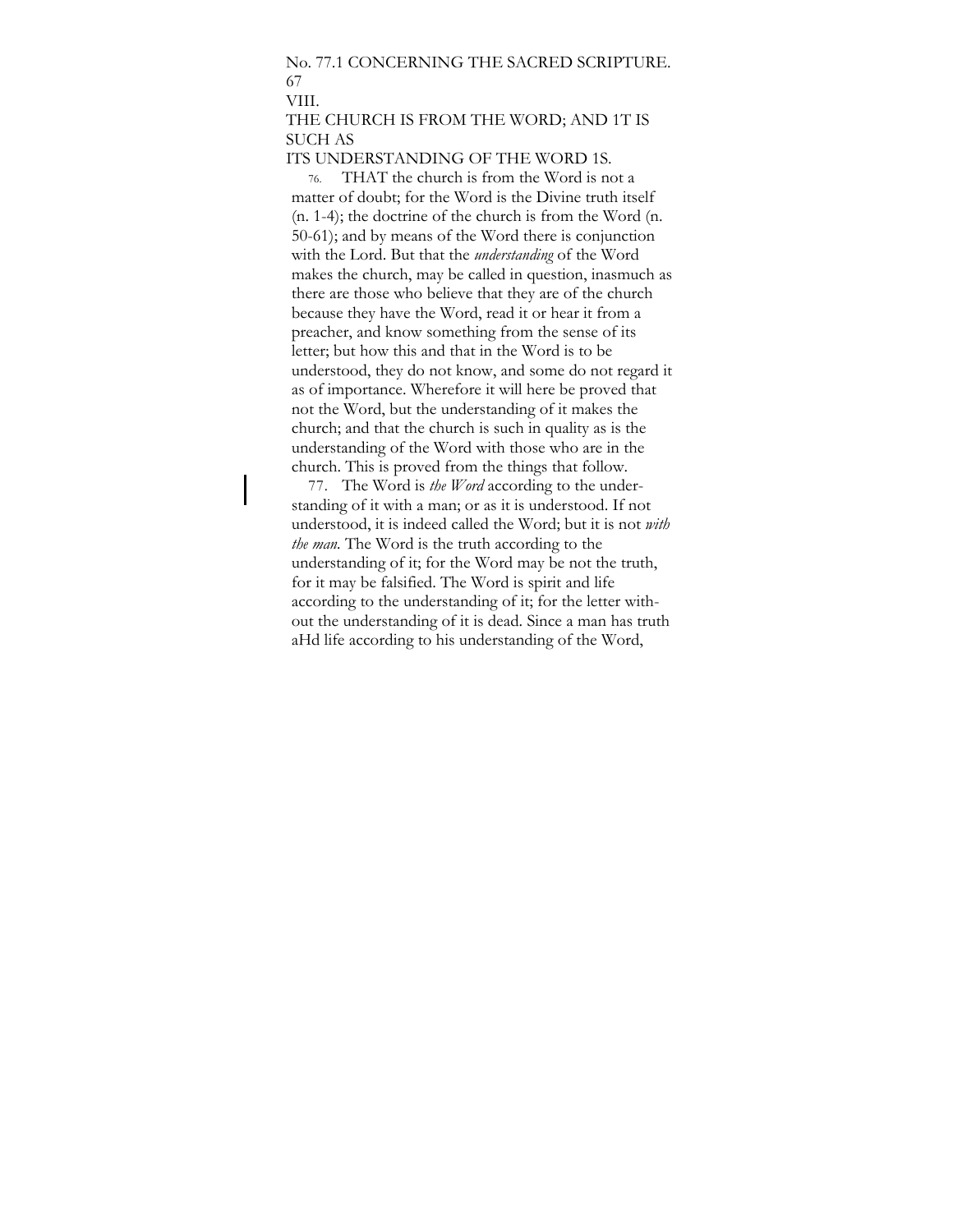### 68 DOCTRINE OF THE NEW JERUSALEM [CHAP. VIII

he also has faith and love according to it , for truth belongs to faith, and love belongs to the life. Now because the church has its being by means of faith and love and according to them, it follows that the church is a church by means of the understanding of the Word, and according to it; a noble church if it is in genuine truths, ignoble if not in genuine truths, and destroyed if in truths falsified.

78. And further : By means of the Word the Lord is present with a man and is conjoined with him, since the Lord is the Word, and as it were speaks with the man in it; also because the Lord is the Divine Truth itself, and the Word is so too. It is manifest from this that the Lord is present with a man, and at the same time is conjoined with him, according to his understanding of the Word; for according to this understanding the man has truth and thence faith, and also love and thence life. The Lord is present with a man by the reading of the Word, but is conjoined with him by the understandihg of truth from the Word; and according to this understanding, and as far as the Lord is conjoined with a man, so far the church is in the man. The church is in a man; the church which is outside of him is the church with the many who have the church in them. This is meant by the Lord's words to the Pharisees who asked when the kingdom of God should come : *The kingdom of God is within you* (Luke xvii. 21). By the *kingdom of God* is here meant the Lord, and the church from Him.

79. In many places in the prophets, the understanding of the Word is treated of where it treats of the church; and it is taught that the church is only where the Word is rightly understood, and that the church is such in quality as is the understanding of the Word AN ith those who are in it. In many places also in the prophets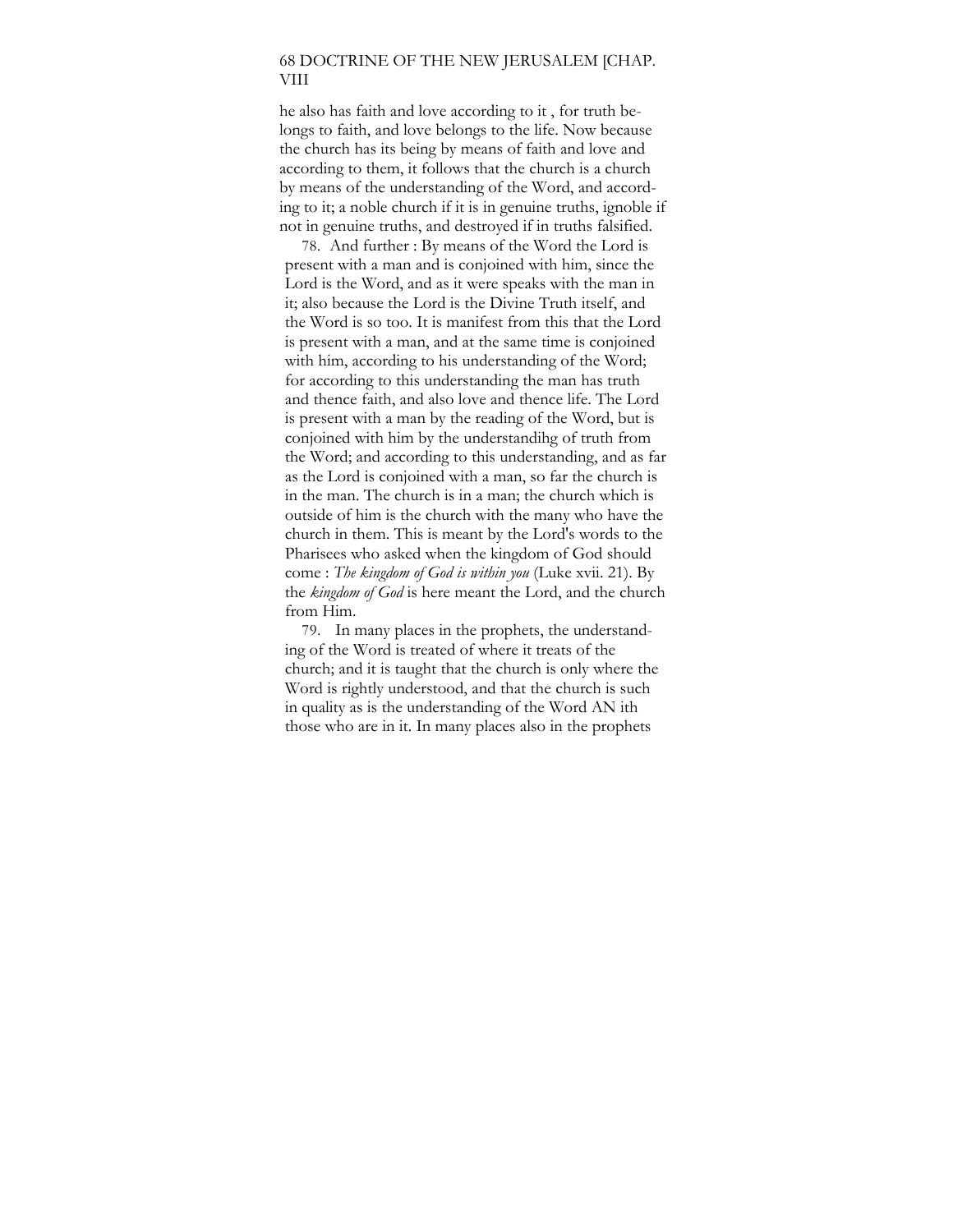the church with the nation of Israel and Judah is described as utterly destroyed and brought to naught by their having falsified the meaning or under-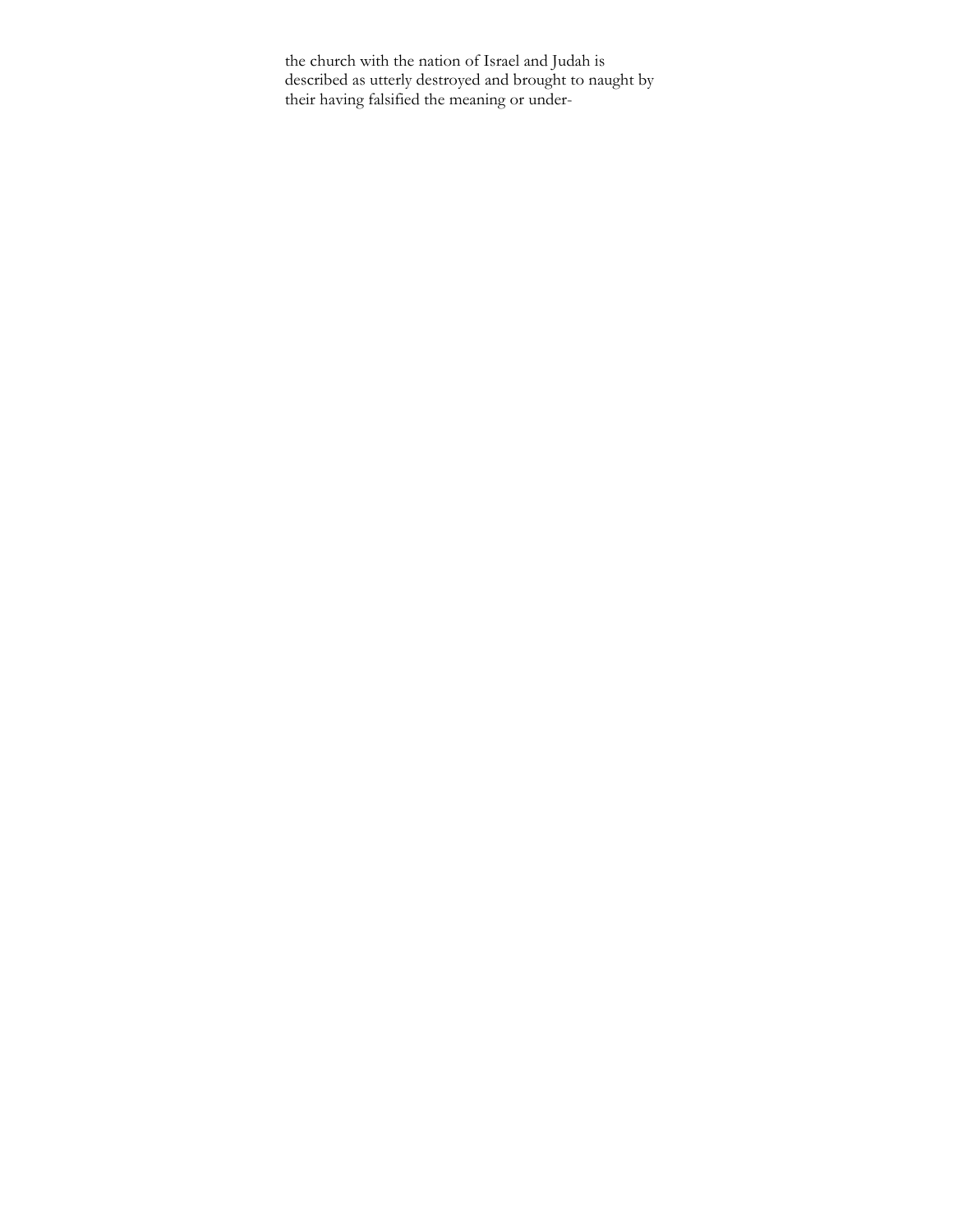### No. 79.] CONCERNING THE SACRED SCRIPTURE. 63

standing of the Word; for nothing else destroys the church. The understanding of the Word, both true and false, is described in the prophets by *Ephraim,* especially in Hosea; for *Ephraim* in the Word signifies the understanding of the Word in the church. Since the understanding of the Word makes the church, therefore Ephraim is called *a dear son,* and *a pleasant child* (Jer. xxxi. 20); also *the first-born (xxxi.* 9); *the strength (f the head of Jehovah* (Ps. lx. 7; cviii. 8); *nighty* (Zech. x. 7); *filled with the bow (ix. 13);* ahd the sons of Ephraim are called *armed,*  and *shooters with the bow* (Ps. lxxviii. 9); by *the bow* is signified docirine from the Word fighting against falsities. Therefore, also, *Ephraim was removed to the right hand of Israel, and blessed;* and also *he was accepted in the place of Reuben* (Gen. xlviii. 5, 11, and the following verses). And therefore *.Ephraim, with his brother Manasseh, in the blessing of the sons of Israel by Moses, under the name of their father Joseph, was exalted above them all* 

(Deut. xxxiii. 13-17). But what the church is, when the understanding of the Word has been destroyed, is also described in tne prophets by *Ephraim,* especially in Hosea, as in these passages : *Israel and Ephraim shall fall together. Ephraim shall be desolate. Ephraim is oppressed and broken in judgment. I will be unto Ephraim as a lion; I will tear and go away; I will take away, and none shall rescue* (Hos. v. *5, 9, 11-14). 0 Ephraim, what shall I do unto thee? for thy holiness is as a morning cloud, and as the early dew it goeth away* (vi. 4). *They shall not dwell in the land of Jehovah; Ephraim shall return to Egypt, and they shall eat unclean things in Assyria* (ix. 3) : the *land of Jehovah* is the church; *Egypt* is what pertains to the knowledge of the natural man; *Assyria* is reasoning therefrom; and it is from these that the Word is falsified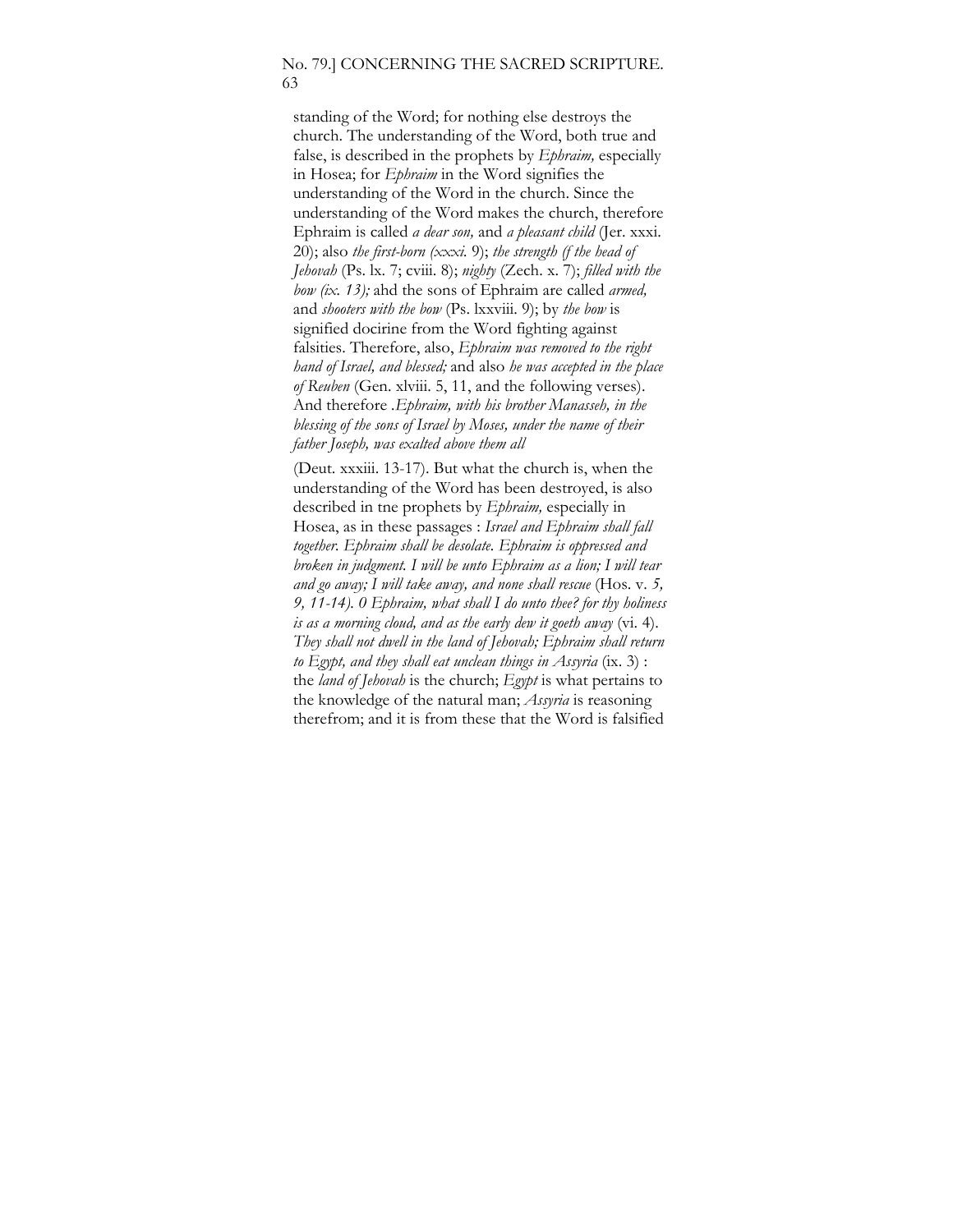as to an understanding of it; therefore it is said that Ephraim shall return to Egypt, and shall eat unclean things in Assyria.

*Ephraim feedeth on wind, and followeth after the east wind.*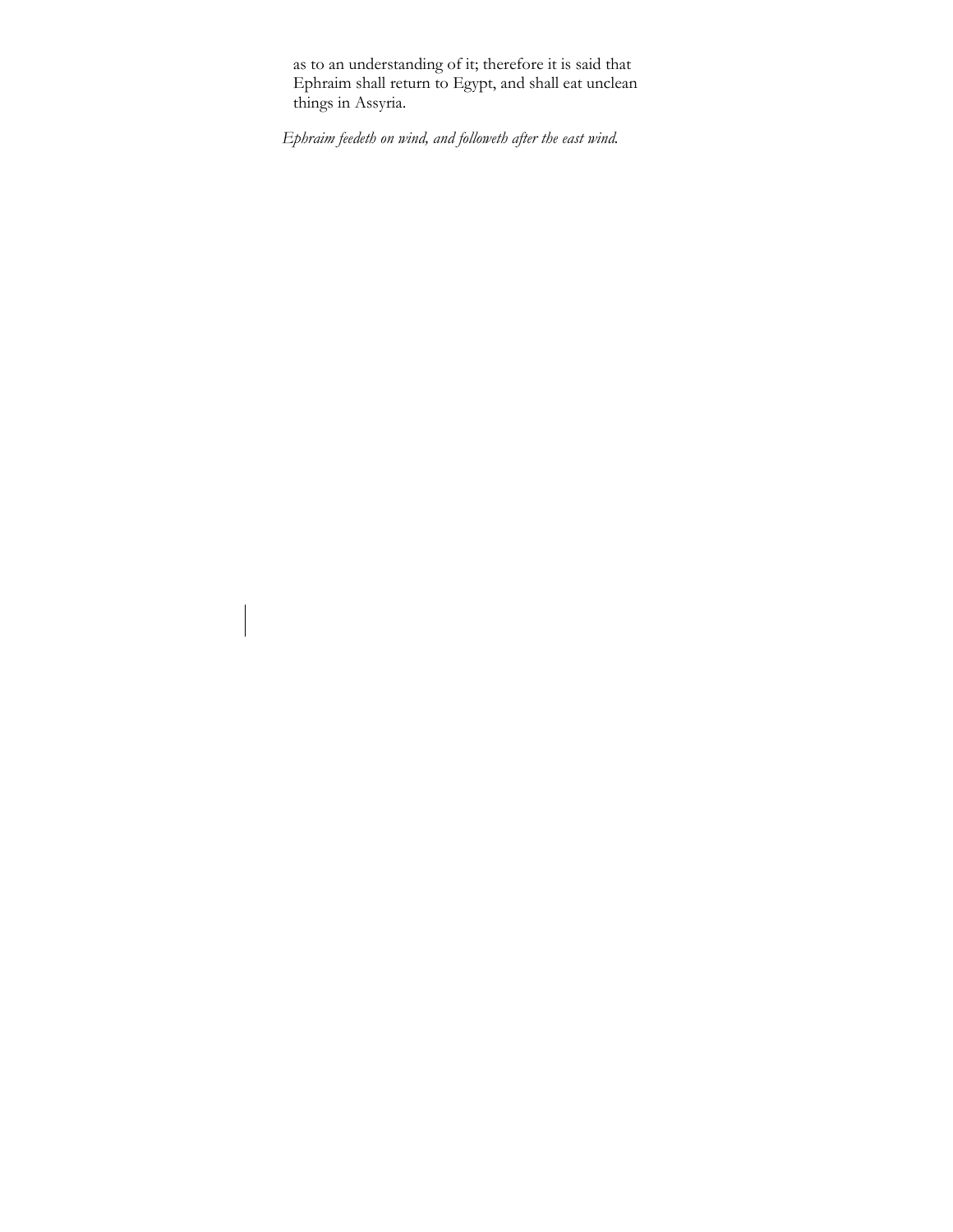#### 70 DOCTRINE OF THE NEW JERUSALEM [CHAP. VH1

*He daily multi plieth falsehood and desolation; he maketh* a *covenant with Assyria, and oil is carried away into Egypt (Hos. xii. 1):* to *feed pon the wind,* to *follow after the east wind,* and to *multiply falsehood and desolation,* is to falsify truths and thus destroy the church. Similar also is the signification of *Ephraim' s whoredom* (for *whoredom* signifies the falsification of the understanding of the Word, that is, of its genuine truth) in these passages : *I know Ephraim, that he lath committed whoredom, and Israel is defiled* (Hos. v. 3). *I have seen a horrible thing in the house of Israel; there Ephraim committed whoredom, and Israel is defiled* (vi. 0): *Israel* is the church itself, and *Ephraim* is the understanding of the Word, from which and according to which the church is; wherefore it is said, *Ephraim committed whoredom, and Israel is defiled.* Since the church among the Jews was utterly destroyed by falsifications of the Word, it is therefore said of Ephraim, *Shall I give thee up, Ephraim? Shall I deliver thee p, Israel? Shall 1 make thee as Adman? Shall I set thee as Zeboim?* (Hos. xi. 8.) Now because the prophecy of Hosea, from the first chapter to the last, treats of the falsification of the Word, and the destruction of the church thereby, and because the falsification of truth is there signified by *whoredom,* therefore that prophet was commanded to represeht that state of the church by *taking to himself a harlot as his woman, and begetting children by her* (Hos. i.); and again he was commanded to *take a woman who was an adulteress* (iii.). These passages haVe been presented, that it may be khown and proved from the Word that the church is such in quality as is the understanding of the Word in it; excellent and precious, if the understanding is from genuine truths out of the Word; but destroyed, yes, filthy, if from those that are falsified. In proof that *Ephraim* signifies the understanding of the Word, and in the opposite sense the same falsified, and that the destruction of the church is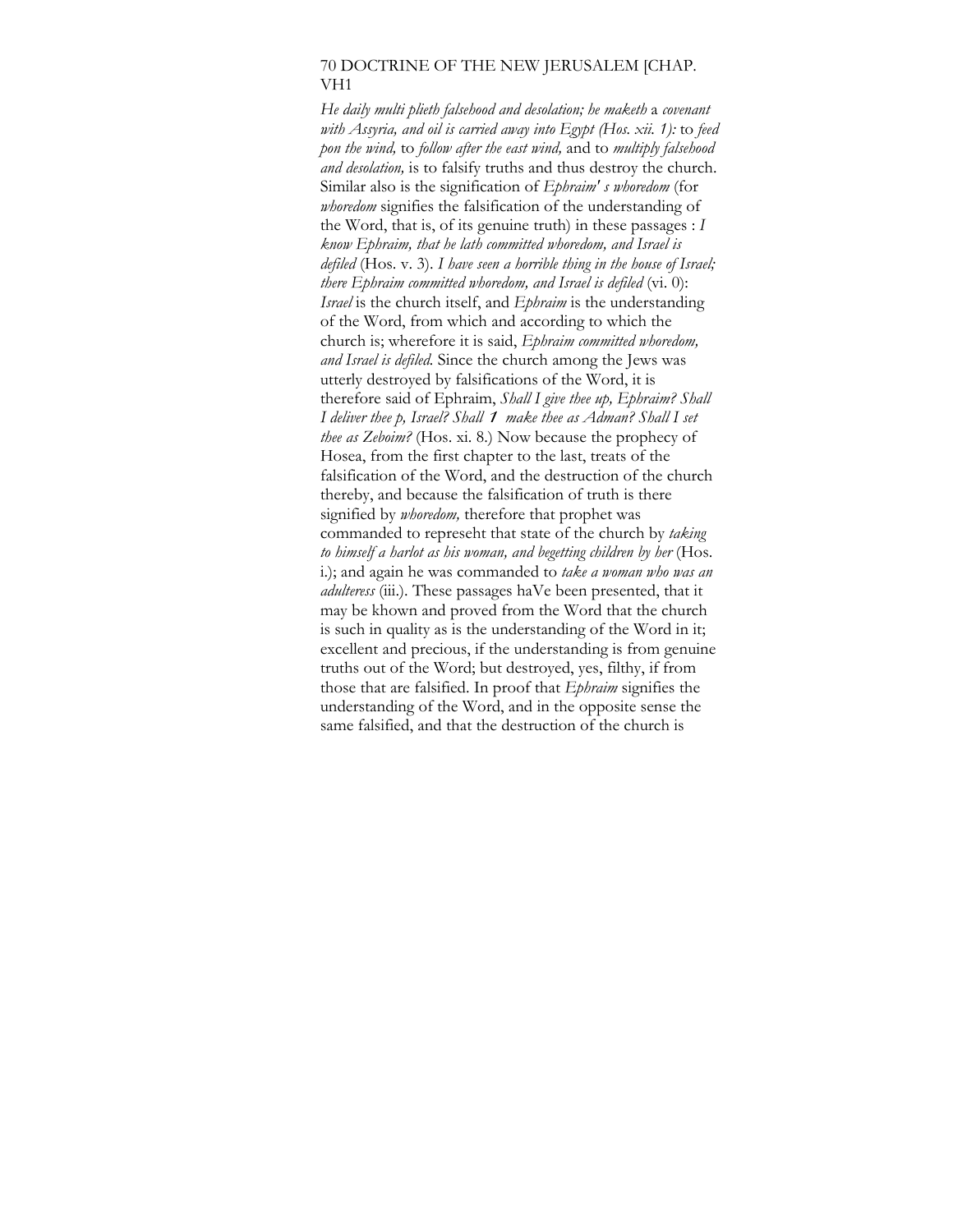from this, ihe other passages in which Ephraim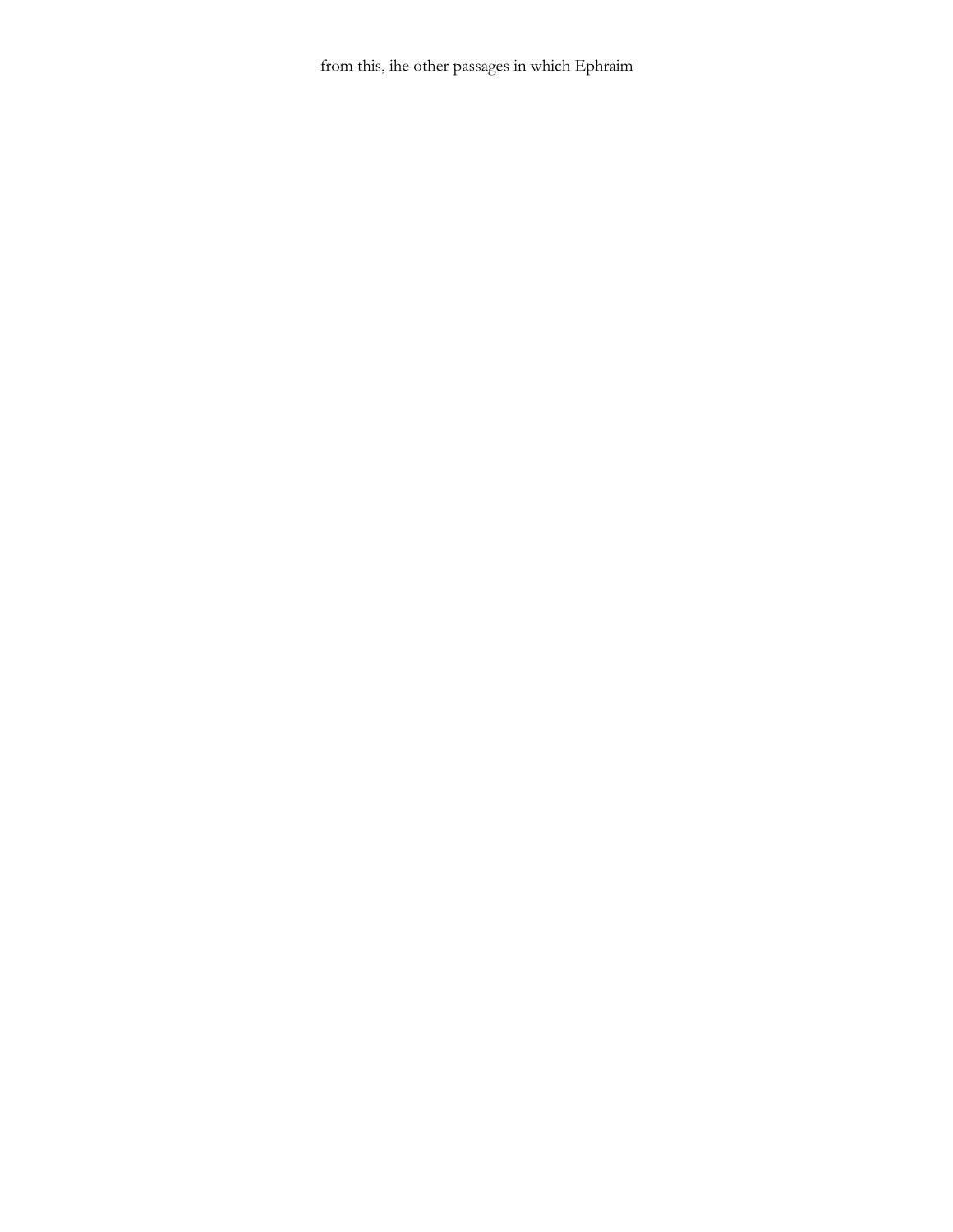No. 79.] CONCERNING THE SACRED

SCRIPTURE. 71 is treated of may be consulted (as, Hosea iv. 17, 18; vii.

**1, 11 j** Viri. 9, **11; ix. 11, 12, 13, 16; X. 11;** xi. 3; xii. **1,**  8, 14; xiii. 1, 12; Isaiah xvii. 3; xxviii. I; Jeremiah iv. 15; xxxi. 6, 18; 1. 19; Ezekiel xxxvii. 16; xlviii. 5; Obadiah, ver. 19; Zechariah ix. 10).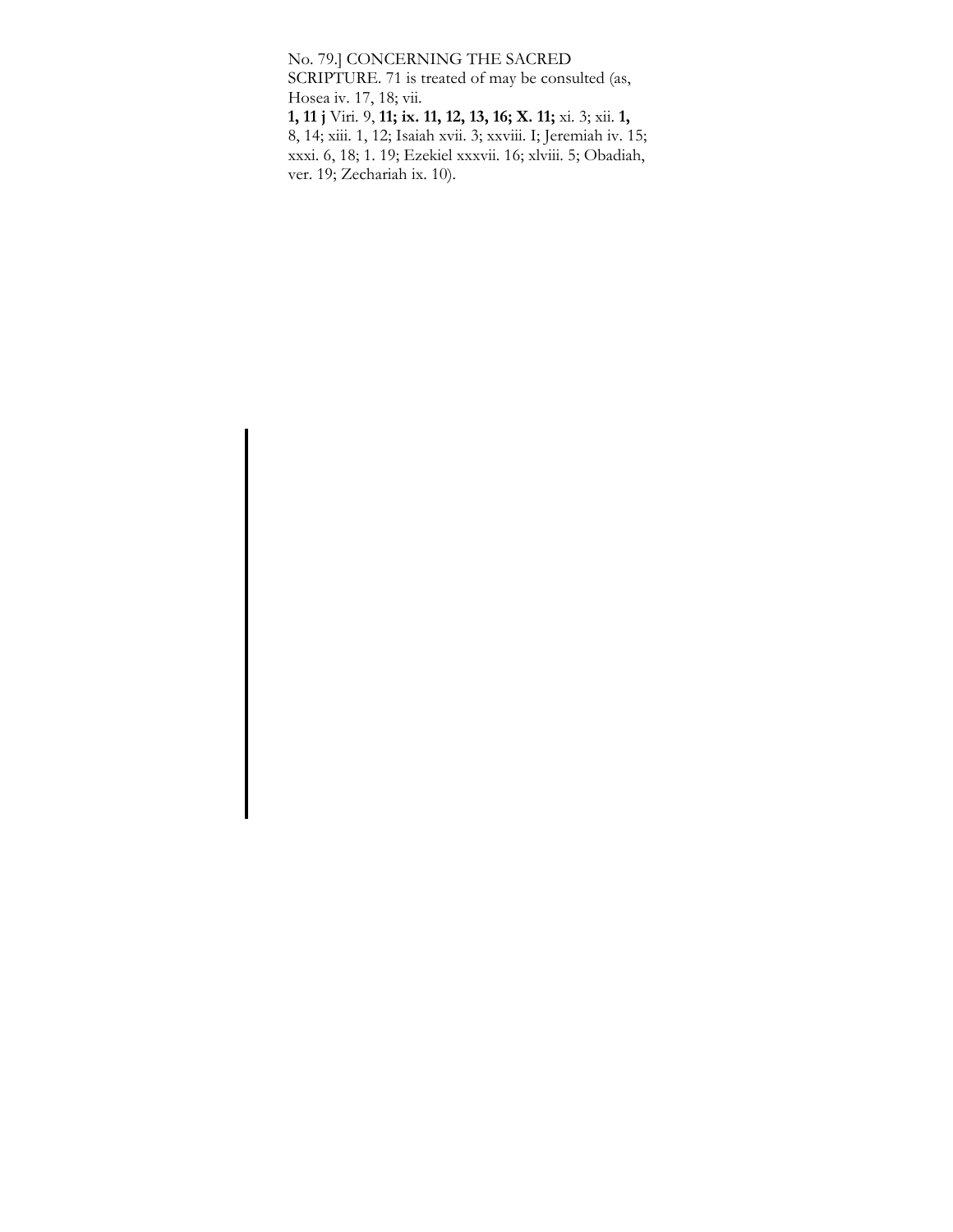#### 72 DOCTRINE OF THE NEW JERUSALEM [CHAP IX

IX.

## 1N EVERY THING IN THE WoRD THERE IS THE MARRIAGE OF THE LORD AND THE CHURCH, AND THENCE THE MARRIAGE OF GOOD AND TRUTH.

80. IT has not been seen hitherto that there is the marriage of the Lord and the church, and thence the marriage of good and truth, in every thing of the Word; nor could it be seen, because the spiritual sense of the Word has not before been disclosed, and the marriage cannot be seen except by that. For there are two senses in the Word, concealed in the sense of its letter, the spiritual and the celestial. In the spiritual sense the things which are in the Word have reference chiefly to the church; and in the celestial, chiefly to the Lord. And in the spiritual sense they also have relation to the Divine truth, and in the celestial sense to the Divine good. Hence there is that marriage in the sense of the letter of the Word. But this is not apparent except to one who, from the spiritual and the celestial senses of the Word, knows the significations of the words and names; for some words and names are predicated of good, and some of truth, and some include both; wherefore without a cognition of this, that marriage in every thing of the Word could not be seen. This is a reason why this arcanum was not disclosed before.

81. Because there is such a marriage in every thing of the Word, there are very often two expressions in the W0rd which appear like repetitions of the same thing. They are not repetitions, however, but one has relation to good and the other to truth; and both taken together make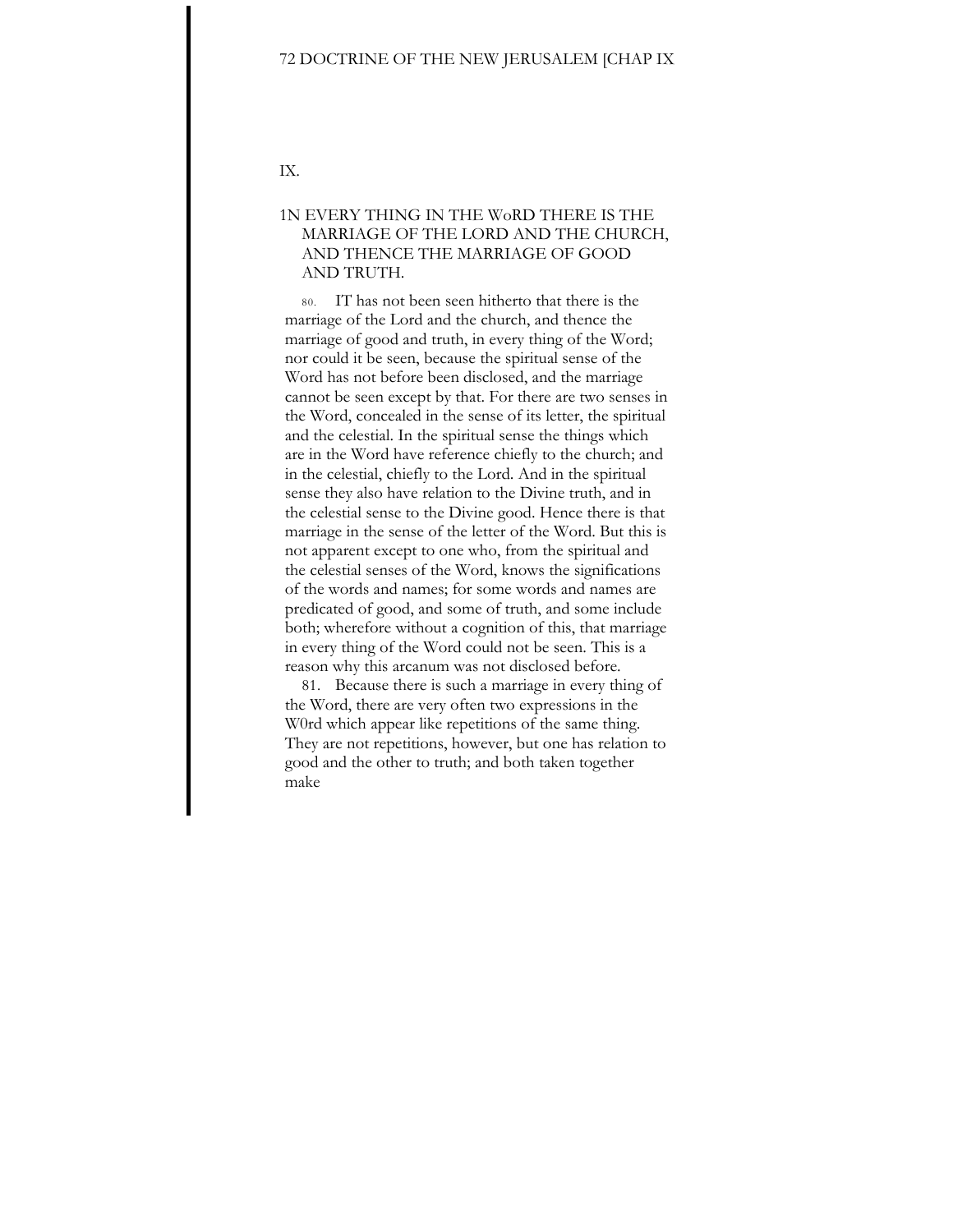#### No. 84.1 CONCERNING THE SACRED SCRIPTURE. 73

their conjunction, and thus 0ne thing. Thence also is the Divinity of the Word, and its holiness; for in every Divine work there is good conjoined with truth, and truth conjoined with good.

82. It is said that in eVery thing of the Word there is the marriage of the Lord and the church, and thence the marriage of good and truth; because where the marriage of the Lord and the church is, there also is the marriage of good and truth; for this marriage is from the other. For when the church or the man of the church is in truths, then the Lord flows into his truths with good, and vivifies them; or, what is the same, when the church or the man of the church is in intelligence by means of truths, the Lord then flows into his intelligence by means of the good of love and of charity, and thus ihfuses life into it.

83. There are two faculties of life in every man, which are called the understanding and the will. The understanding is the receptacle of truth, and thence of wisdom; and the will is the receptacle of good and thence of love. These two faculties must make one, that the man may be a man of the church; and they do make one when the man forms his understanding from genuine truths, which is done to appearance as by himself, and when his will is filled with the good of love, which is done by the Lord. Hence man has the life of truth, and the life of good; the life of truth in his understanding from his will, and the life of good in his will by means of his understandihg. This is the marriage of truth and good in man, and als0 the marriage of the Lord and the church in him. But concerning this reciprocal conjunction, which is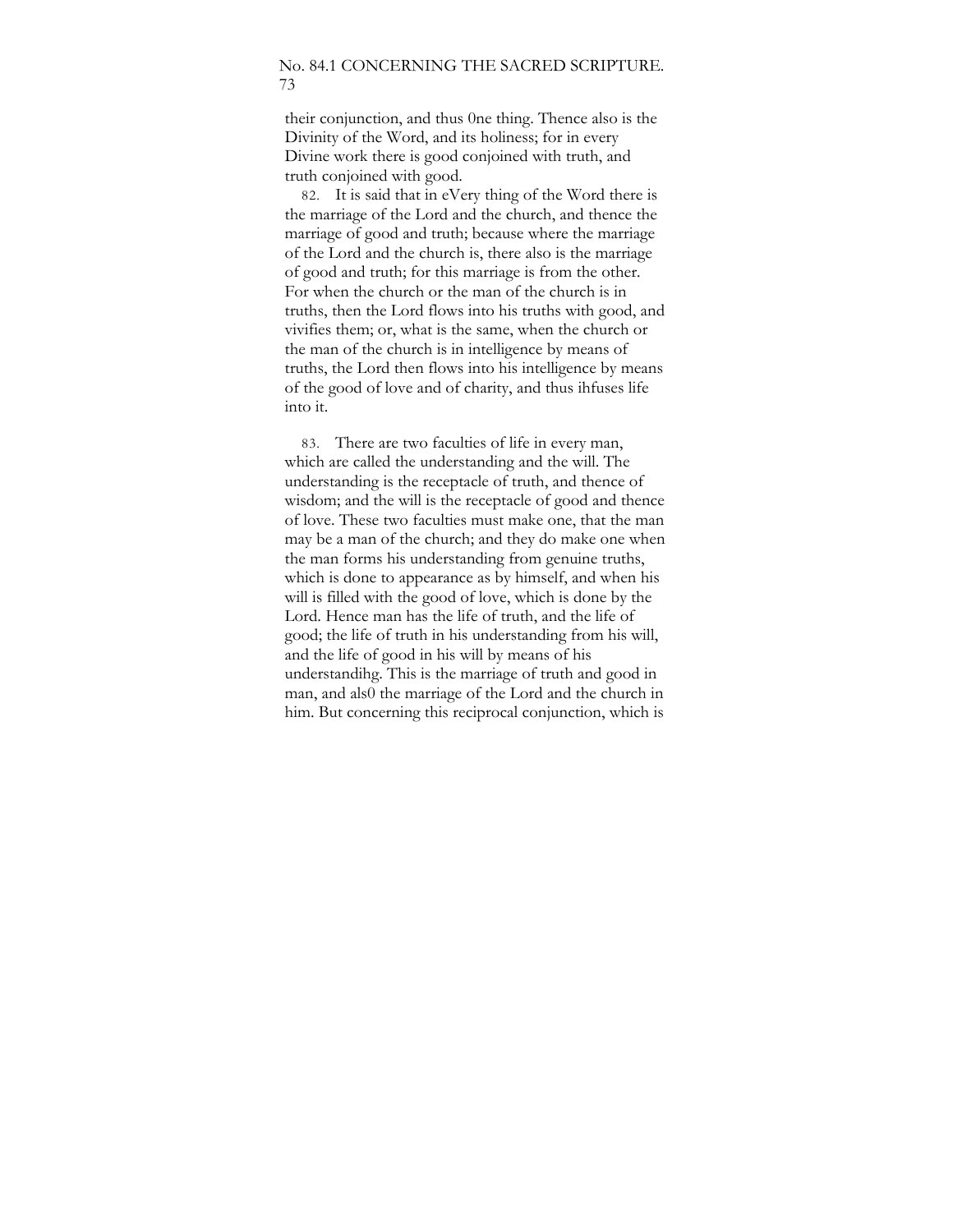here called marriage, more will be seen in the works, "Angelic Wisdom concerning the Divine Providence," concerning the " Divine Love and Divine Wisdom," and concerning " Life."

84. That there are in the Word two expressions which appear like repetitions of the same thing, may be seen by readers who give their atteniion to this : as, *brother* and *com-*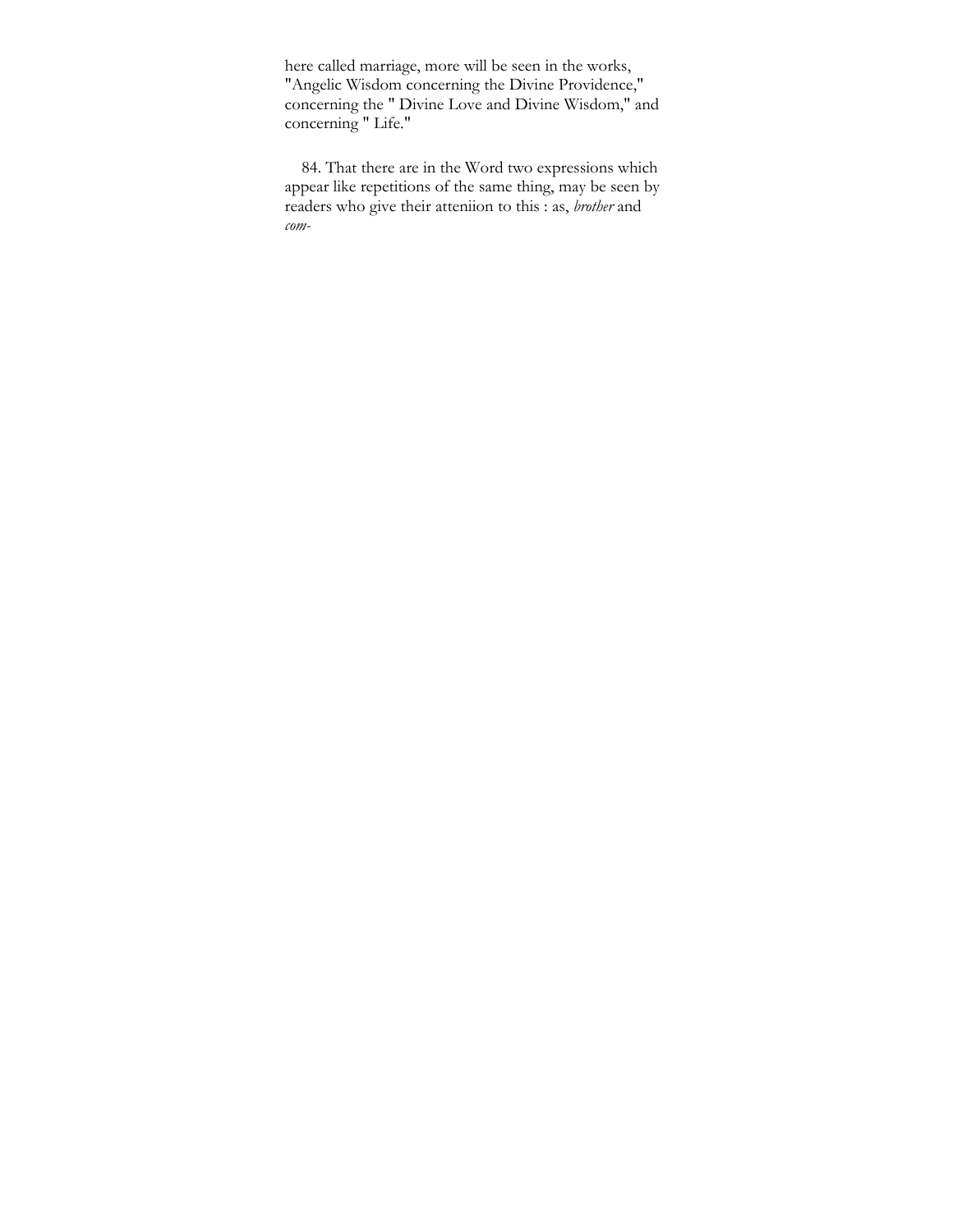## 74 DOCTRINE OF THE NEW JERUSALEM [CHAP. IX.

*panion, poor* and *needy, waste* and *wilderness, void* and *emptiness, foe* and *enemy, sin* and *iniquity, anger* and *wrath, nation* and *people, joy* and *gladness, mourning* and *weeping, justice* and *judgment*, &c., which appear to be synonymous, when yet they are not so : for *brother, poor, waste, [void,] foe, sin, anger, nation, joy, mourning,* and *justice,* are predicated of good, and in the opposite sense, of evil; but *companion, needy, wilderness, emptiness, enemy, iniquity, wrath, people, gladness, weeping,* and *judgment* are predicated of truth, and in the opposite sense, of falsity. And yet to the reader who is not acquainted with this arcanum, it appears as if *poor* and *needy, waste* and *wilderness, void* and *emptiness, foe* and *enemy,*  are one thing; and so, too, *sin* and *iniquity, anger* aHd *wrath, nation* and *people, joy* and *gladness, mourning* and *weeping, justice* and *judgment*: and yet they are not one thing, but they become one thing by conjunction. Many other things, also, are joined together in the Word, as *fire* and *flame, gold* and *silver, brass* and *iron, wood* and *stone, bread* and *water, bread* and *wine, purple* and *fine linen,* &c.; and this because fire, *gold, brass, wood, bread,* and *purple,* signify good; but *flame, silver, iron, stone, water, wine,* and *fine linen,*  signify truth. So when it is said that they are to love God with the whole heart and with the whole soul; and also, that God is to create in man a new heart and a new spirit; for *heart* is predicated of the good of love, and *soul* [and *spirit]* of the truth from that good. There are also words, which, because they partake of both good and truth, are used by themselves, others not being joined with them. But these things and many others are apparent only to the angels, and to those who while in the natural sense are in the spiritual sense also.

85. It would be tedious to show from the Word that there are such dual expressions in the Word, appearing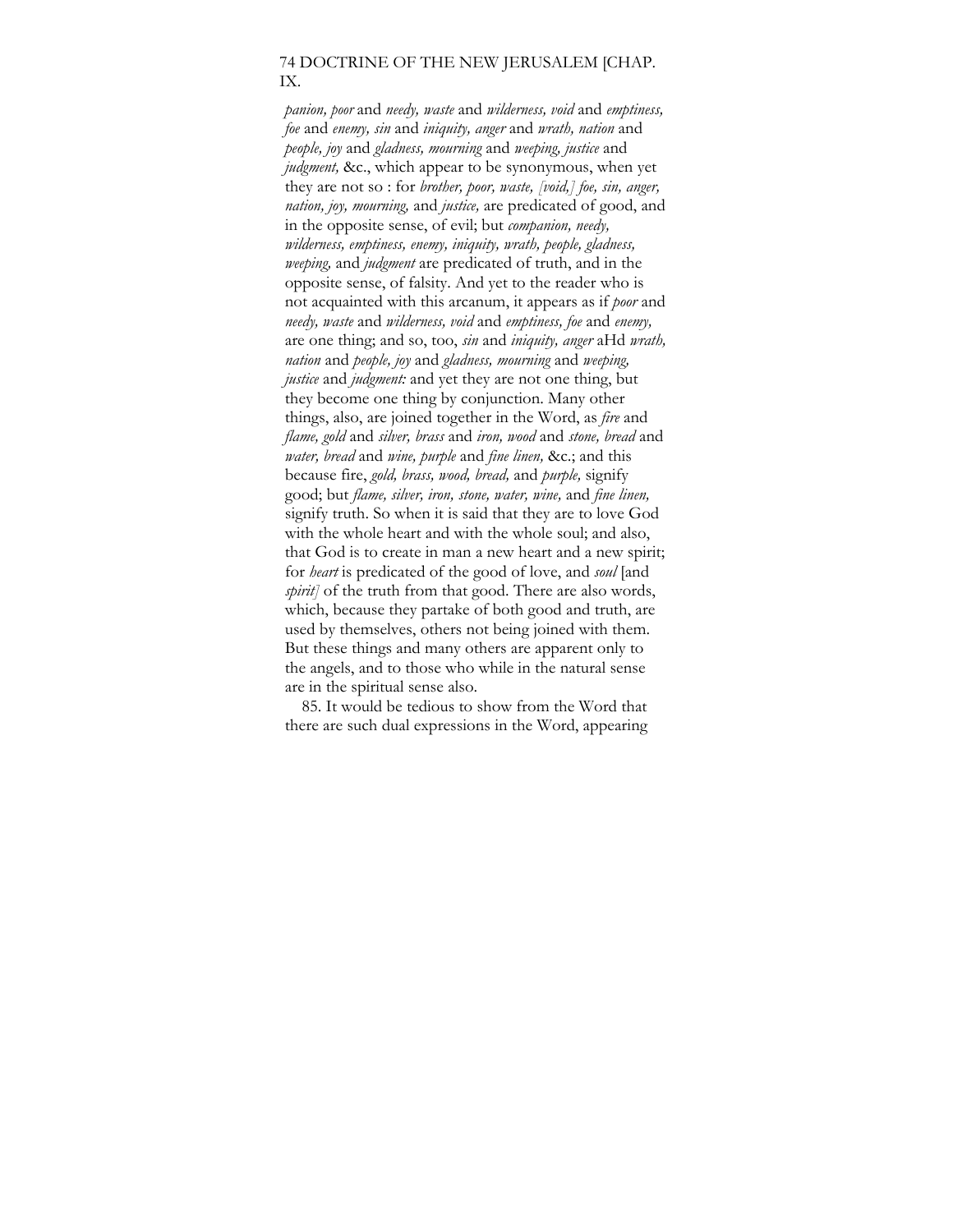like repetitions of the same thing; for it would take sheets to present them. But to remove doubt, I will adduce pas-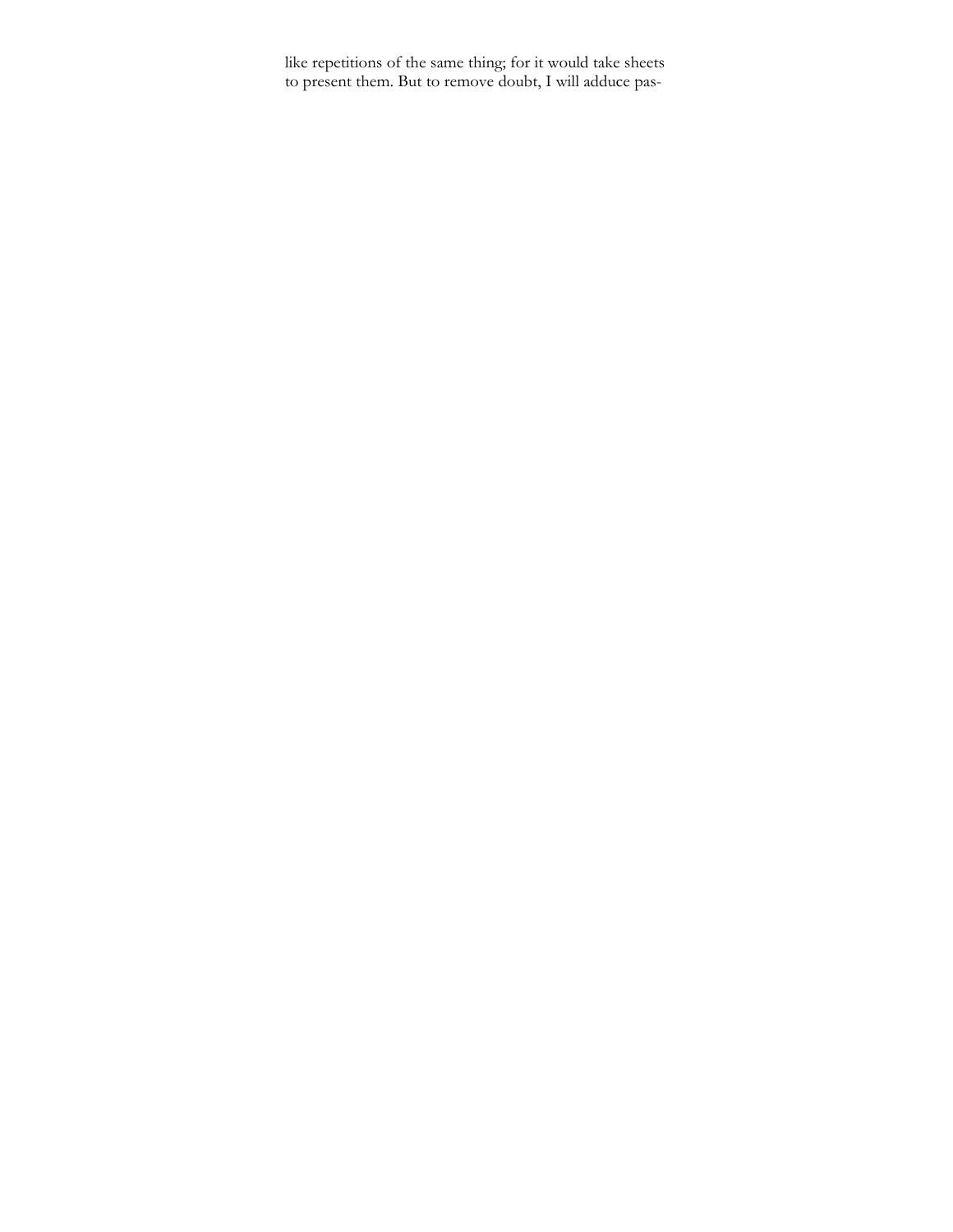## No. 85.] CONCERNING THE SACRED SCRIPTURE. 75

sages where *judgment* and *justice,* are mentioned together; then, where *nation* and *people,* and also where *joy* and *gladness,* are mentioned together. The following are passages in which *judgment* and *justice* are named together : *The city was full of judgment; justice lodged in it* (Isa. *Zion shall be redeemed in justice, and they that return of her in judgment* (Isa. i. 2 7). *Let Jehovah Zebaoth be exalted in judgment, and the Holy God be sancted in justice* (Isa. v 6). *He shall sit Von the throne of David and pon his kingdom, to establish it in judgment and in justice* (Isa. ix. 7). *Let Jehovah be exalted, for He dwelleth on high, and hath filled Zion \* with judgment and justice* (Isa. xxxiii. *5). Jehovah hath said, Keep ye judgment and do justice, for My salvation is near, that My justice may be revealed* (Isa. lvi. 1). *As a nation that did justice, and did not forsake the judgment of their God; let them ask the judgments of justice* (Isa. lviii. 2). *Swear by the living Jehovah in judgment and in justice* (Jer. iv. 2). *Let him that glorieth glory in this, that Jehovah doeth judgment and justice in the earth* (Jer. ix. 24). *Do judgment and justice. Woe to him that buildeth his house without justice, and his chambers without judgment. Did not thy fdther do judgment and justice, and then it was well with him?* (Jer. xxii. 3, 13, 15.) I *will raise unto David a righteous Branch, Who shall rule King, and shall do judgment and justice in the earth* (Jer. xxiii. 5; xxxiii. 15). *If a man hath been just, who hath done judgment and justice* (Ez. xviii. 5). *If the wicked man hath turned from his sin, and hath done judgment and justice, shall not be mentioned against him; he hath done judgment and justice; he shall live thereby* (Ez. xxxiii. 14, 16, 19). *I will betroth thee to Me\* for ever in justice and in judgment, and in loving-kindness and in mercies* (Hos. ii. 19). *Judgment shall run down as water, and justice as a mighty stream* (Amos v. 24). *Ye have turned judgment into gall, and the fruit of justice into wormwood* (Amos vi. 12). *Jehovah* 

\* The Latin here has *the earth.*t The Latin has *Me to thee.*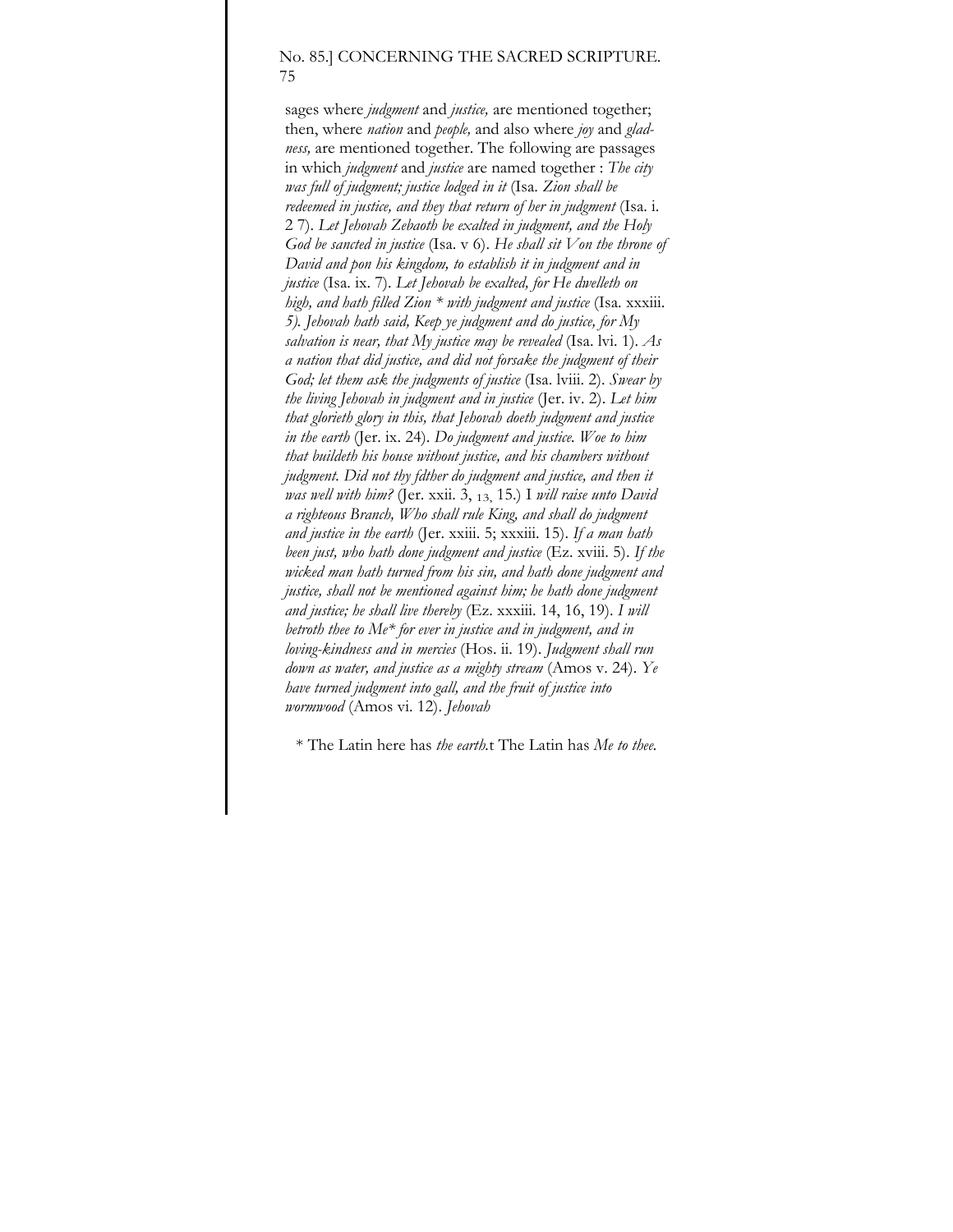#### 76 DOCTRINE OF THE NEW JERUSALEM [CHAP. 1X.

*shall plead my cause, and execute judgment for me, He will bring me forth to the light, and I shall behold His justiae* (Micah vii. 9). *0 Jehovah, Thy justice is like the mountains of God, Thy judgments are a great deep* (Ps. xxxvi. 6). *Jehovah will bring forth thy\* justice as the light, and thy\* judgment as the noonday* (Ps. xxxvii. 6). *Jehovah will judge His people in justice, and His afflicted in judgment* (Ps. lxxii. 2). *,justice and judgment are the support of Thy throne (Ps. lxxxix. 14). When I shall have learned the judgments of Thy justice. Seven times a day do I praise Thee, because of the judgments of Thy justice* (Ps. cxix. *7,* 164). *Gad executeth the justice of Jehovah, and His judgment with Israel*  (Deut. xxxiii. 21). *The Spirit of Truth shall reprove the world of justice and of judgment* (John xvi. 8, 9). So elsewhere. The reason that judgment and justice are mentioned so many times, is because judgment is predicated of truth, and justice of good; and on this account, by *doing judgment and justice* is also meant to do from truth and from good. The reason that the term judgment is applied to truth, and justice to good, is because the Lord's government in the spiritual kingdom is called *Judgment,* and His government in the celestial kingdom is called *,justice;* on which subject see the work on " Heaven and Hell " (n. 214, 215). Because *judgment* is spoken of truth, in certain passages we read *"truth* and justice " (as Isa. xi. *5;* Ps. lxxxv. I I; and in other places).

86. That there are in the Word repetitions as of the same thing, on account of the marriage of good and truth, may be seen more clearly from the passages where *nations* and *peoples* are mentioned; as in the following : *Woe to the sinful nation, to the people laden with iniquity* (Isa. i. 4). *The people that walked in darkness have seen a great light; Thou hast multiplied the nation* (ix. 2, *3). Ashur, the rod of Mine anger; I will send him against a hypocritical nation, against the*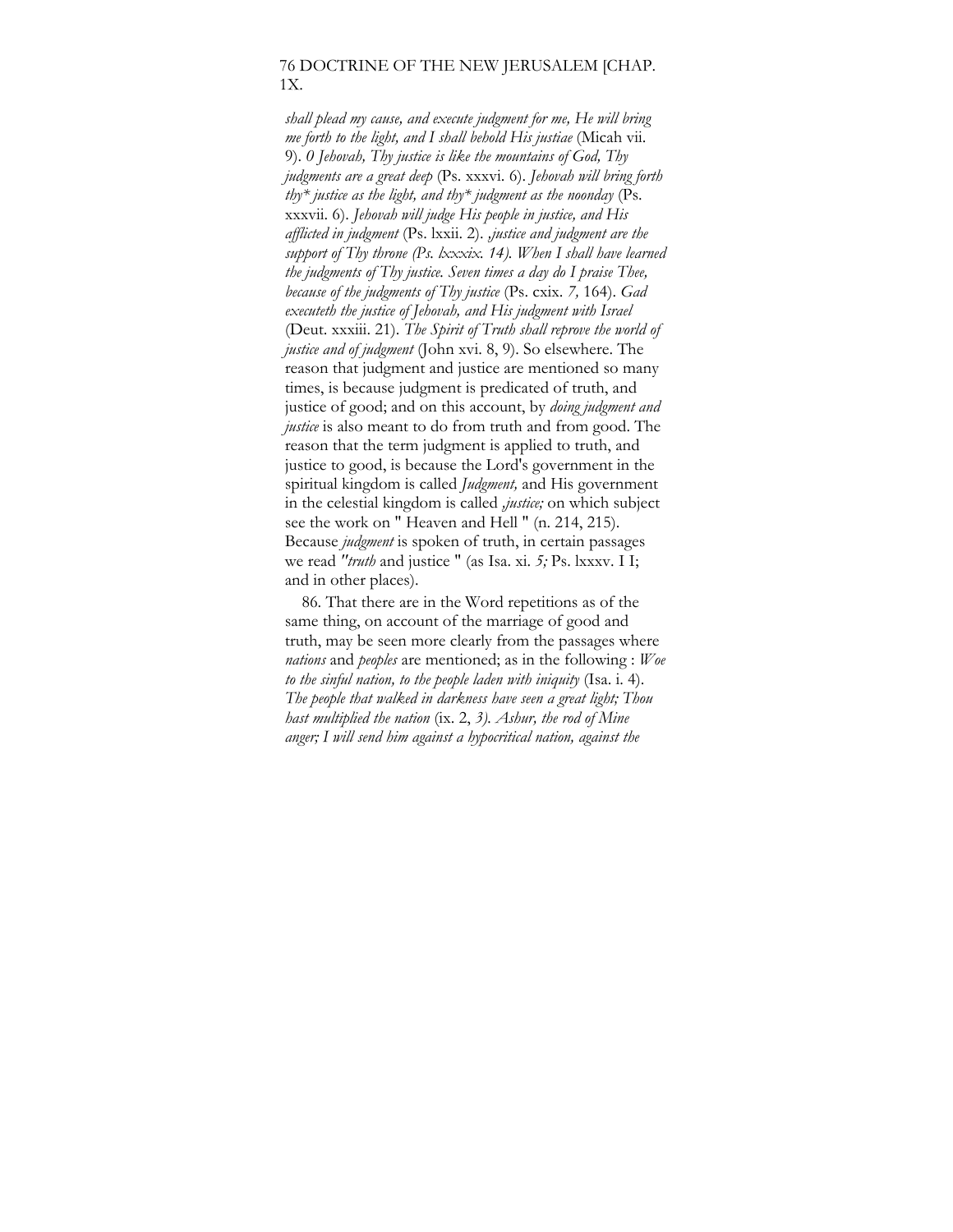*people of My wrath will I give him a charge* (x. 5, 6). *It shall come to pass in that day that the* 

• The Latin here has *His.* See " Arcana Caelestia," n. 1458.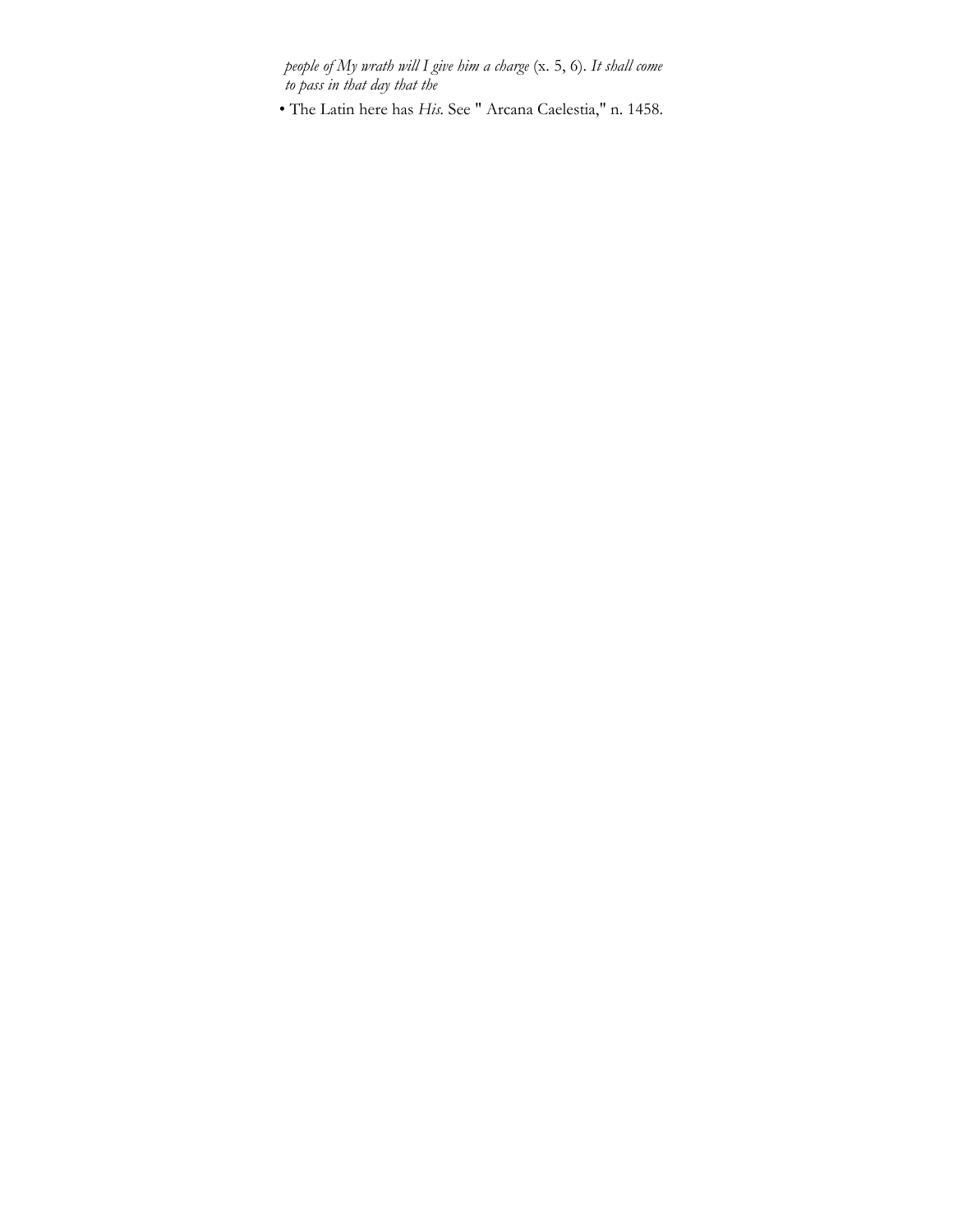# *No.86]* CONCERNING THE SACRED SCRIPTURE. 77

*nations shall seek the Root of Jesse, Which standeth for an ensign of the people (xi.* 10). *Jehovah, Who smiteth the people with a plague not curable, ruling the nations with anger* (xiv. 6). *In that day shall a present be brought unto Jehovah Zebaoth, a people scattered and peeled, and a nation meted out and trodden under foot (xviii. 7). The strong people shall honor Thee, the city of powerful nations shall fear Thee (xxv. 3). Jehovah will swallow p the covering over all people, and the veil over all nations (xxv. 7). Come near, ye nations, and hearken, ye people (xxxiv. 1). I have called thee for a covenant of the people, and for a light of the nations* 6). *Let all the nations be gathered together, and let the people be assembled (xliii.* 9). *Behold I will lift up 111Y hand to the nations, and My standard to the people (xlix.* 22). *I have given Him for a Witness to the .people, a Leader and a Lawgiver to the [people; behold thou shalt call a nation that thou knowest not, and] nations [that knew not thee shall run unto thee]* (lv. 4, 5). *Behold a people cometh from the north country, and a great nation from the sides of the earth* (Jer. vi. 22, 23). *I will not cause thee to hear the calumny of the nations any more, neither shalt thou bear the reproach tf the people any more*  (Ez. xxxvi. *All people and nations shall worship Him* (Dan. vii. 14). *Let not the nations make a by-word of them, and say among the people, Where is their God?* (Joel ii. 17.) *The remnant of My people shall spoil them, and the residue of My nation shall inherit them* (Zeph. ii. 9). *Many people and numerous nations shall come to seek Jehovah Zebaoth in Jerusalem* (Zech. viii. 22). *Mine eyes have seen Thy salvation, which Thou hast prepared before the face of all people, a light to enlighten the nations* (Luke ii. 30-32). *Thou hast redeemed us by Thy blood, out of every people and nation*  (Apoc. V. 9). *Thou must prophecy again over peoples and nations*  (x. *Thou shalt set me for the head of the nations; a people whom I had not known shall serve me* (Ps. xviii. 43). *Jehovah bringeth the counsel of the nations to naught. He overthroweth the*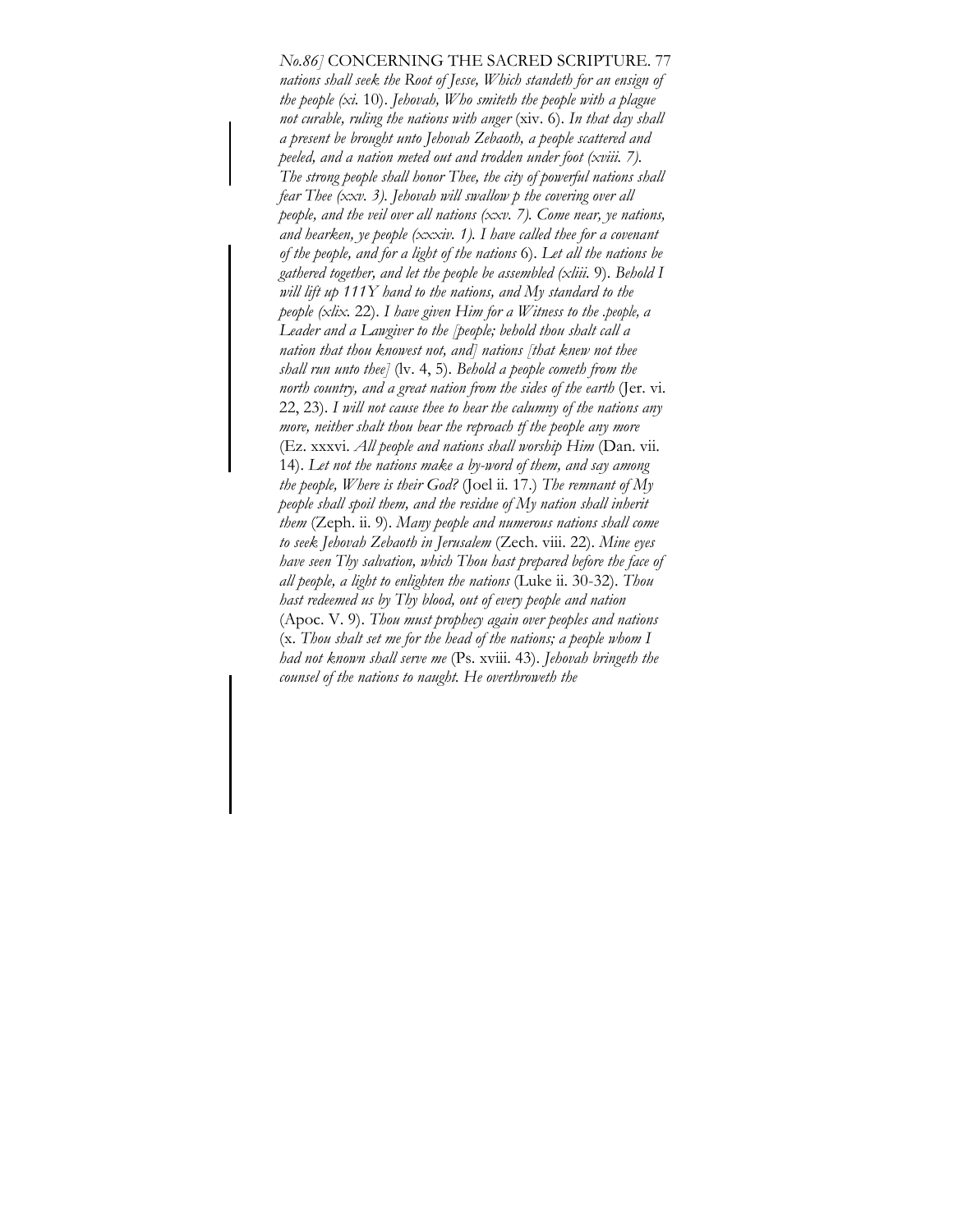## 73 DOCTRINE OF THE NEW JERUSALEM [CHAP. IX

*thoughts of the people (xxxiii. 10). Thou makest us a proverb among the nations, a shaking of the head among the people (xliv. 14). Jehovah will subdue the people under us, and the nations under our feet. God\* hath reigned over the nations, the willing ones of the people* are *gathered together (xlvii. 3). The people shall confess Thee, and the nations shall be glad and sing for joy, for Thou shalt judge the people righteously, and lead the nations on the earth (lxvii. 3, 4). Remember me, 0 Jehovah, with the favor that Thou bearest unto Thy people, that I may be glad in the joy of Thy nation* (cvi. 4, 5). So in other places. *Nations* and *peoples* are mentioned together, because by *nations* are meant those who are in good, and in the opposite sense those who are in evil; and by *peoples,* those who are in truths, and in the opposite sense those who are in falsities. Wherefore they who are of the Lord's spiritual kingdom are *called peoples;* and they who are of the Lord's celestial kingdom are called *nations;*  for in the spiritual kingdom all are in truths and thence in wisdom, but in the celestial kingdom all are in goods and thence in love.

87. It is the same with other words; for example, where *joy* is mentioned *gladness* also is mentioned, as in the following passages: *Behold joy and gladness, to slay an ox* (Isa. xxii. 13). *They shall obtain joy and gladness, sorrow and sighing shall flee away (xxxv. . i 0; li. 11). Gladness and joy are cut of from the house of our God* (Joel i. 16). *The voice of joy shall be taken away, and the voice of gladness* (Jer. vii. 34; xxv. 10). *The fast of the tenth shall be to the house of Judah joy and gladness*  (Zech. viii. 19). *That* we *may rejoice all our days; make us glad*  (Ps. xc. 14, 15). *Be glad in Jerusalem, and rejoice in her* (Isa. lxvi. 10). *Rejoice Ind be glad, 0 daughter of Edom* (Lam. iv. 21). *The heavens shall be glad, and the earth shall rejoice* (Ps. xcvi. 11). *Make me to hear joy and gladness* (li. 8). *Joy and gladness*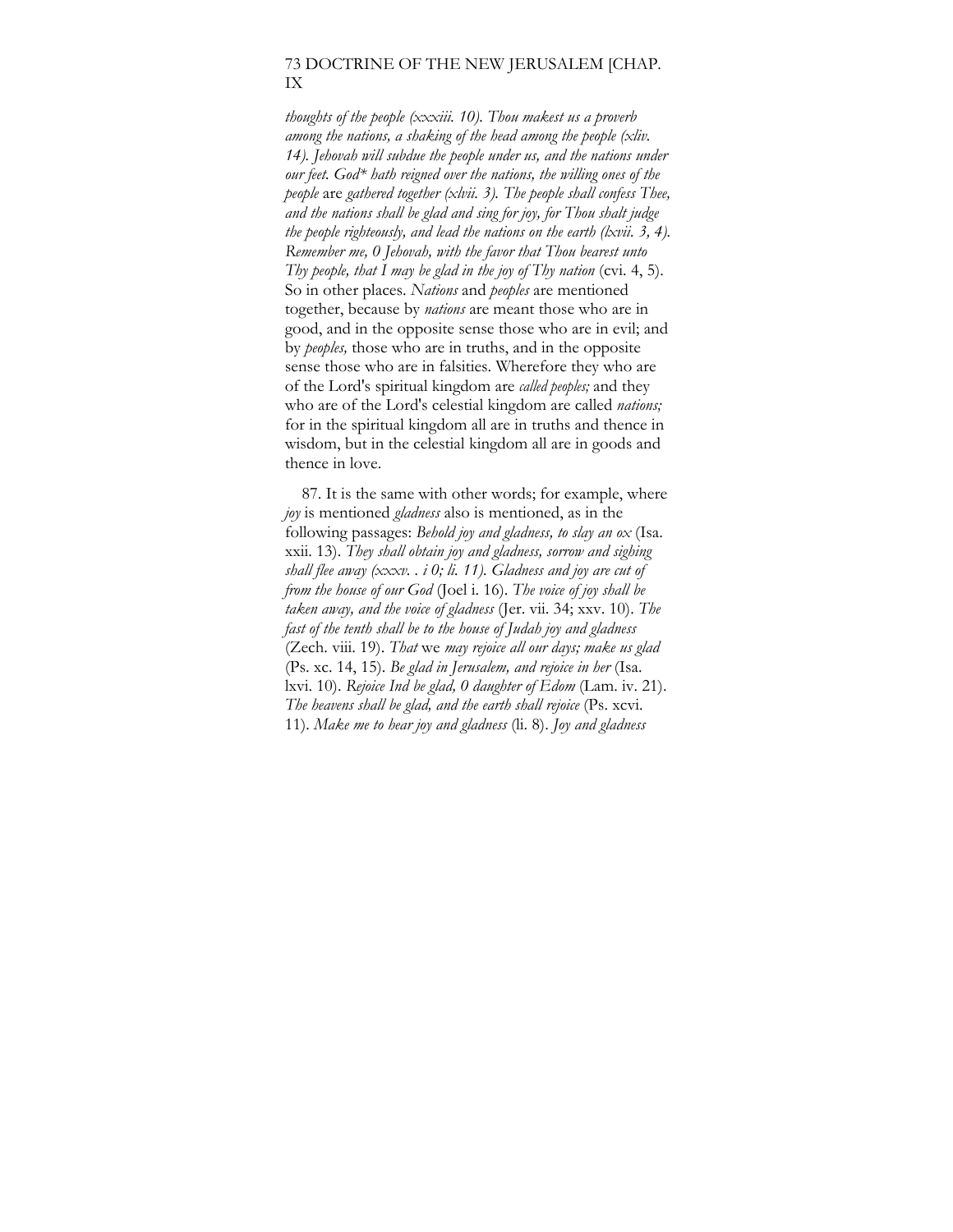*shall be found in Zion, confession and the voice of singing* 

♦ The Latin has *Jehovah.*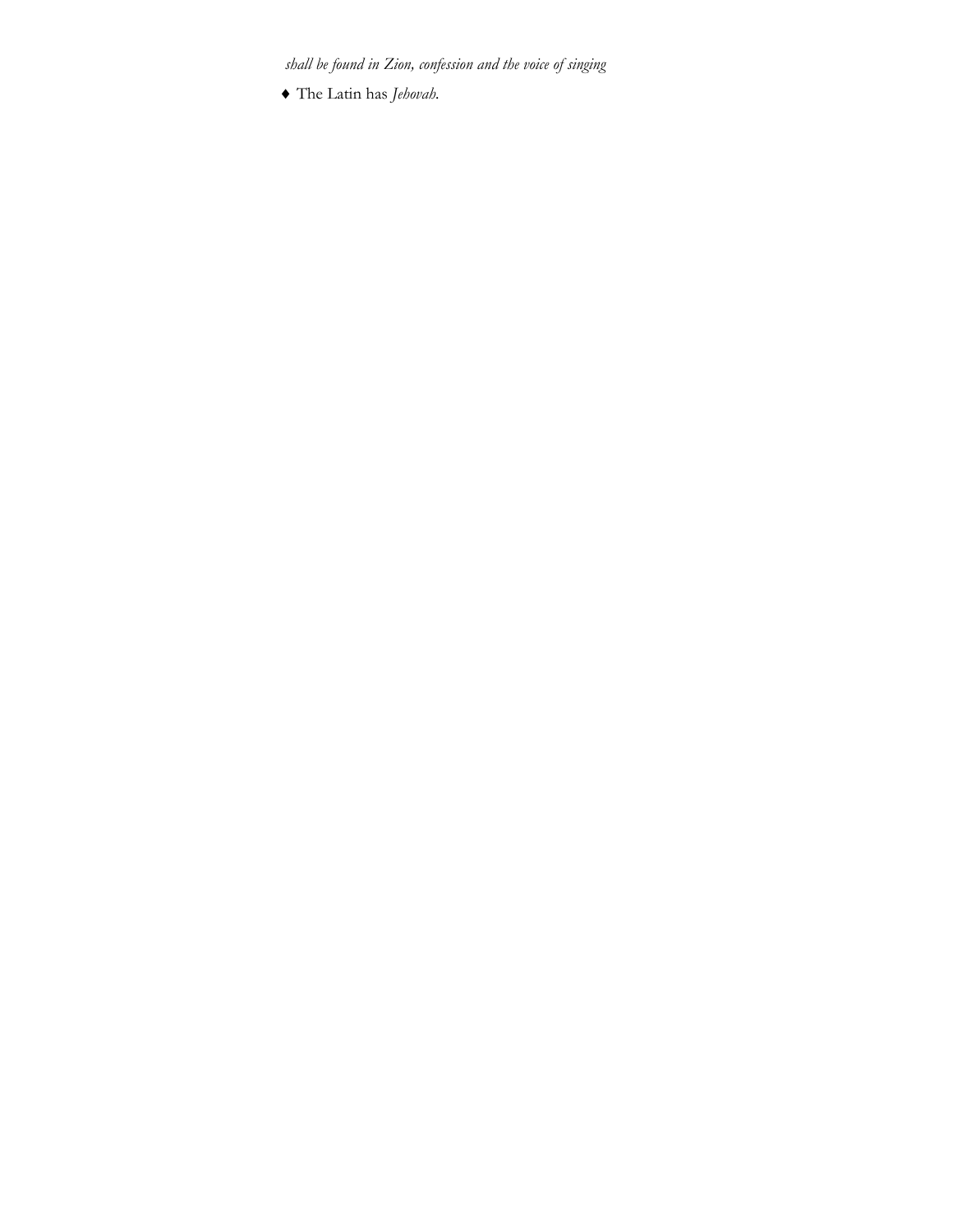### N0. 89 .1 CONCERNING THE SACRED SCRIPTURE. 79

(Isa. li. 3). *There shall be gladness, and many shall rejoice at his birth* (Luke i. 14). */will cause to cease the voice of joy and the voice of gladness; the voice of the bridegroom and the voice of the bride* (Jer. vii. 34; xvi. 9; xxv. 10). *Again there shall be heard in this place the voice of joy, and the voice of gladness, and the voice of the bridegroom, and the voice of the bride (xxxiii. 10*, *I r;* aHd elsewhere). Both *joy* and *gladness* are mentioned, because *joy* is predicated of good and *gladness* of truth, or *joy* is of love and *gladness* is of wisdom; for *joy* is of the heart and *gladness* is of the soul, or *joy* is of the will and *gladness* of the understanding. That there is the marriage of the Lord and the church in these words also, is manifest from its being said, *The voice of joy and the voice of gladness, the voice of the Bridegroom and the voice of the Bride* (Jer. vii. 34; xvi. 9; xxv.; xxxiii. 10, 11) : and the Lord is the Bridegroom, and the church is the Bride. That the Lord is the Bridegroom may be seen in Matt. ix. 15; Mark ii. 19, 20; Luke v. 34, 35 : and that the church is the Bride, Apoc. xxi. 2, 9; xxii. 17. Wherefore John the Baptist said of Jesus, *He that hath the Bride is the Bridegroom* (John iii. 29).

88. On account of the marriage of the Lord with the church, or, what is the same, the marriage of Divine good and Divine truth in every thing of the Word, it is said in very many places *Jehovah* and *God,* also *Jehovah* and the *Holy One of Israel,* as if they were two, when yet they are one; for by *Jehovah* is meant the Lord as to the Divine Good, and by God [and by the *Holy One of Israel] \** is meant the Lord as to the Divine Truth. That *Jehovah*  and *God,* and *Jehovah* and the *Holy One of Israel,* are mentioned in very many places in the Word, and yet One is meant, Who is the Lord, may be seen in the " Doctrine concerning the Lord" (n. 34, 38, 46).

89. Since there is the marriage of the Lord and the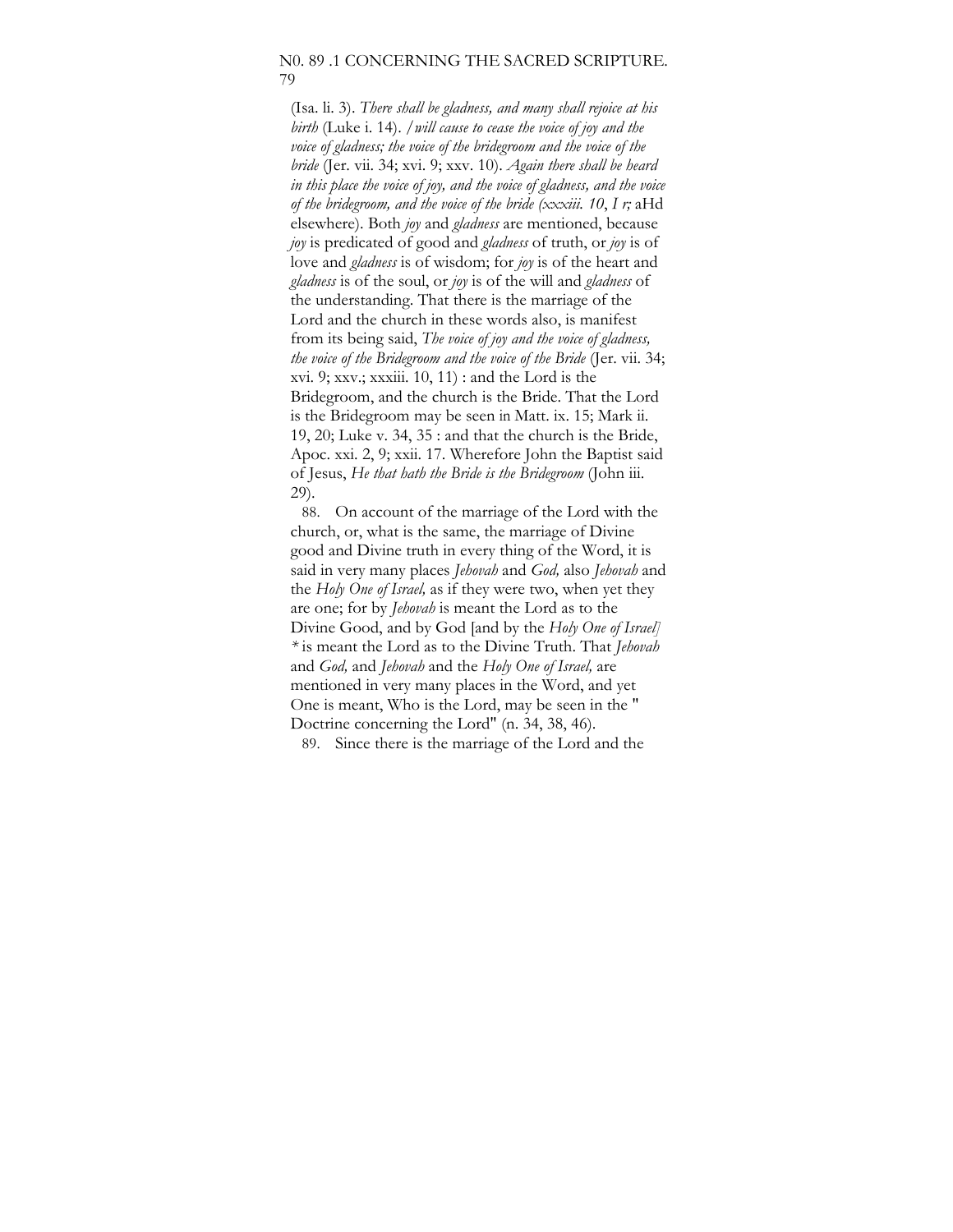church in all things and in eVery thing in the Word, it may

\* The words within brackets are supplied from "True Christian Religion," n. 253.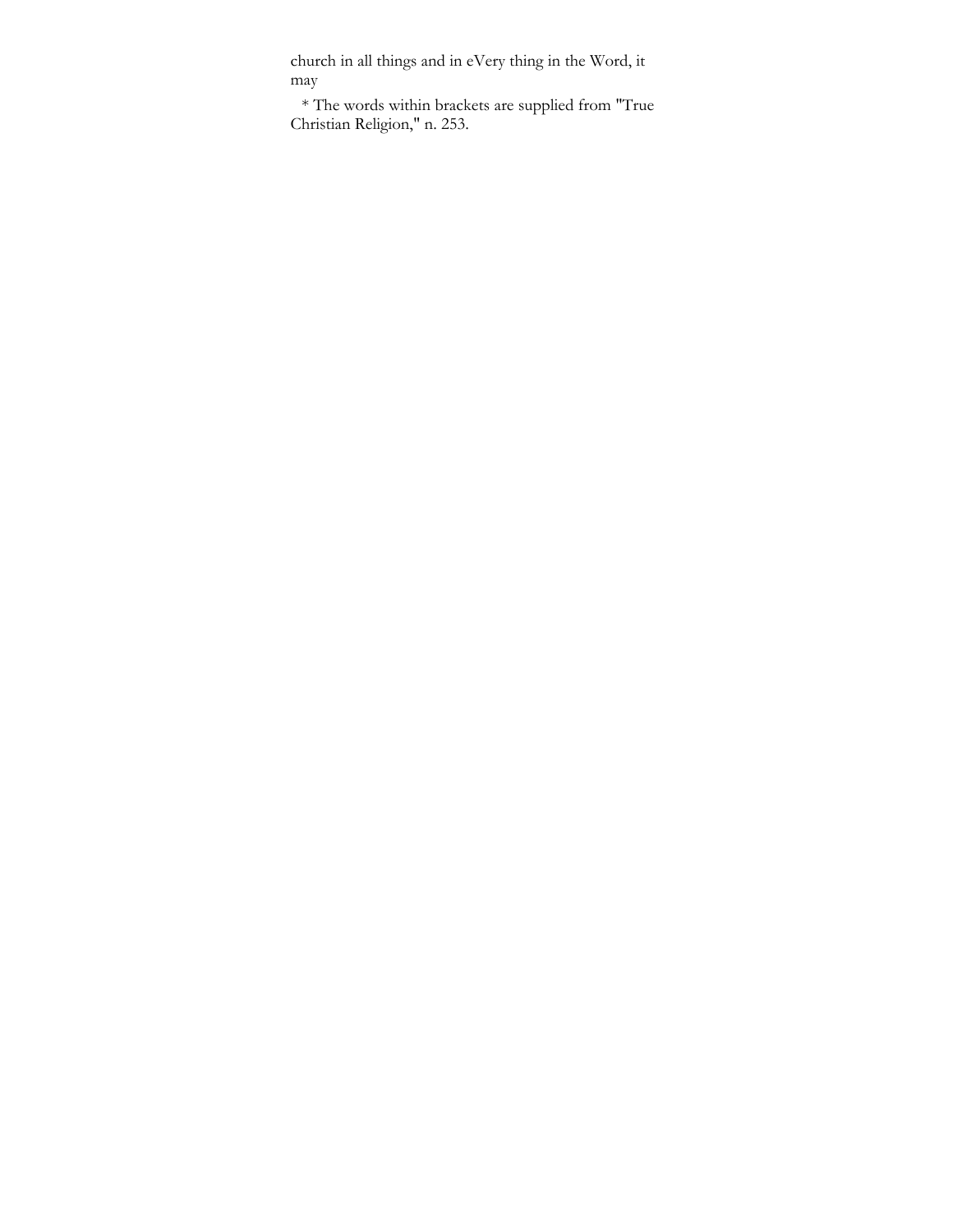#### 80 DOCTRINE OF THE NEW JERUSALEM (Cum, . IX.

be evident that each and every thing in the Word treats of the Lord; a beginning was made to show this in the " Doctrine concerning the Lord " (n. 1-7). The church, which is likewise treated of, is also the Lord; for the Lord teaches that the man of the church is in Him, and He in the man (John vi. 56; xiv. 20, 21; xv. 5, 7).

go. As the Divinity and holiness of the Word are here treated of, it is allowable to add something worthy of remembrance to the thiHgs which have thus far been said :— There was once sent to me from heaven a little paper traced with Hebrew letters, but written as among the ancients, with whom the letters which at this day are in part rectilinear were curved, with little prominences turnihg upwards; and the angels who were then with me said that they knew complete meanings from the letters themselves, and that they knew them especially from the carvings of the lines and of the projections of the letter; and they explained what they signified separately, and what conjointly; saying that the *H* which was added to the names of Abram and Sarai signified the infinite and the eternal. They also explained to me the meaning of the Word in Psalm xxxii. 2, from the letters or syllables alone; showing that the sum of their meaning was *that the Lord is merciful even to those who do evil.* They informed me that the writing in the third heaven consists of letters inflected and variously curved, each one of which has a meaning; and that the vowels there are for the tone which corresponds to the affection; also that in that heaven they cannot utter the vowels *i* and e, but instead of them use y and *eu;* and that the vowels *a, o* and *u* are in use with them, because they give a full sound.\* Also, that they did not

\* The sounds denoted by these letters are believed to be as fol. lows : i like i in *machine* (or the English long e); e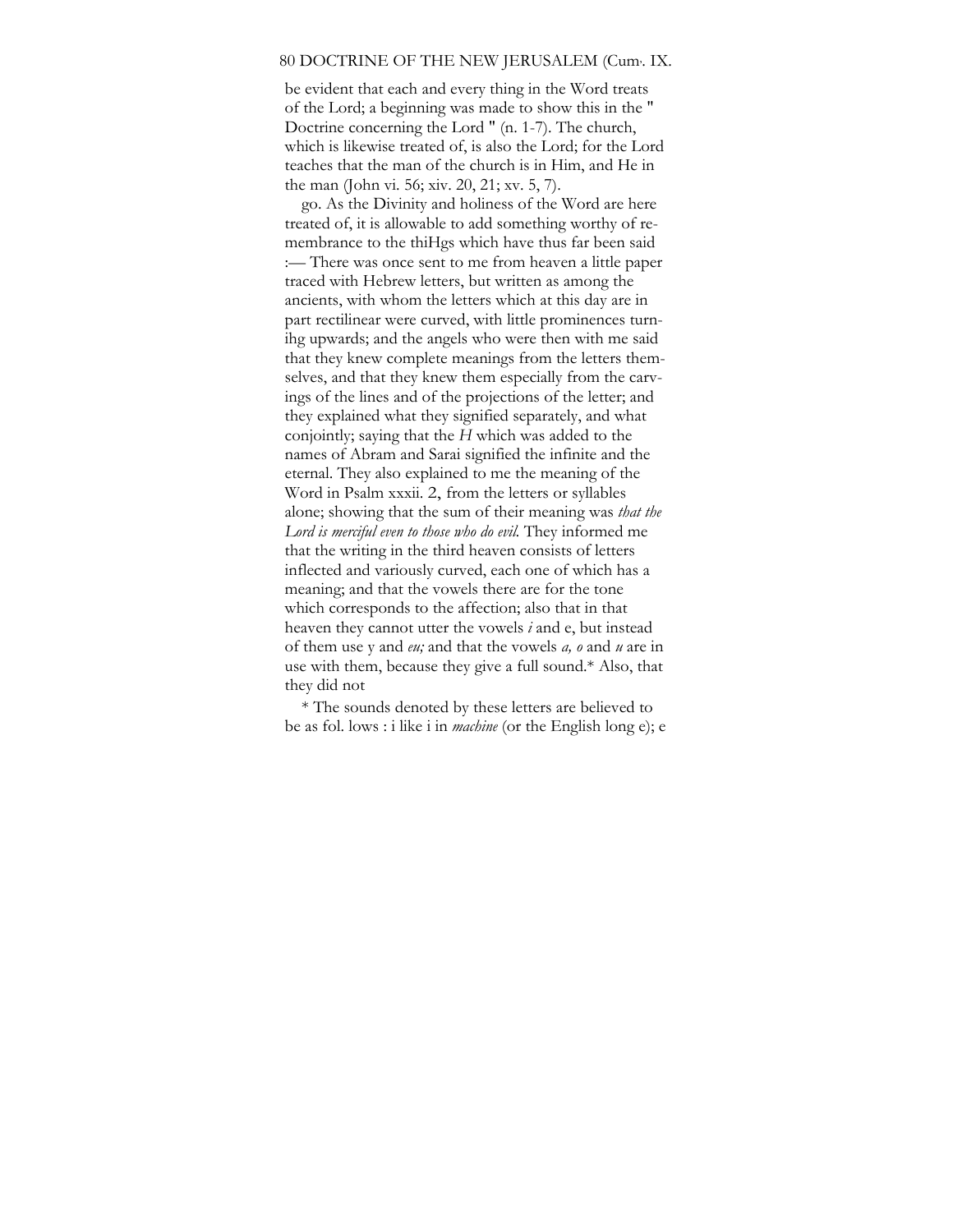like ey in *they* (or the English long *a);* y like the Swedish y, or the French *u;* a like a in *hart; o* as in *no; u* like *oo* in *moon; cu* as in certain foreign words introduced into the Swedish language, both vowels being sounded, but running together (like the Fsench eu in *feu,* and nearly like the English u in *fur).*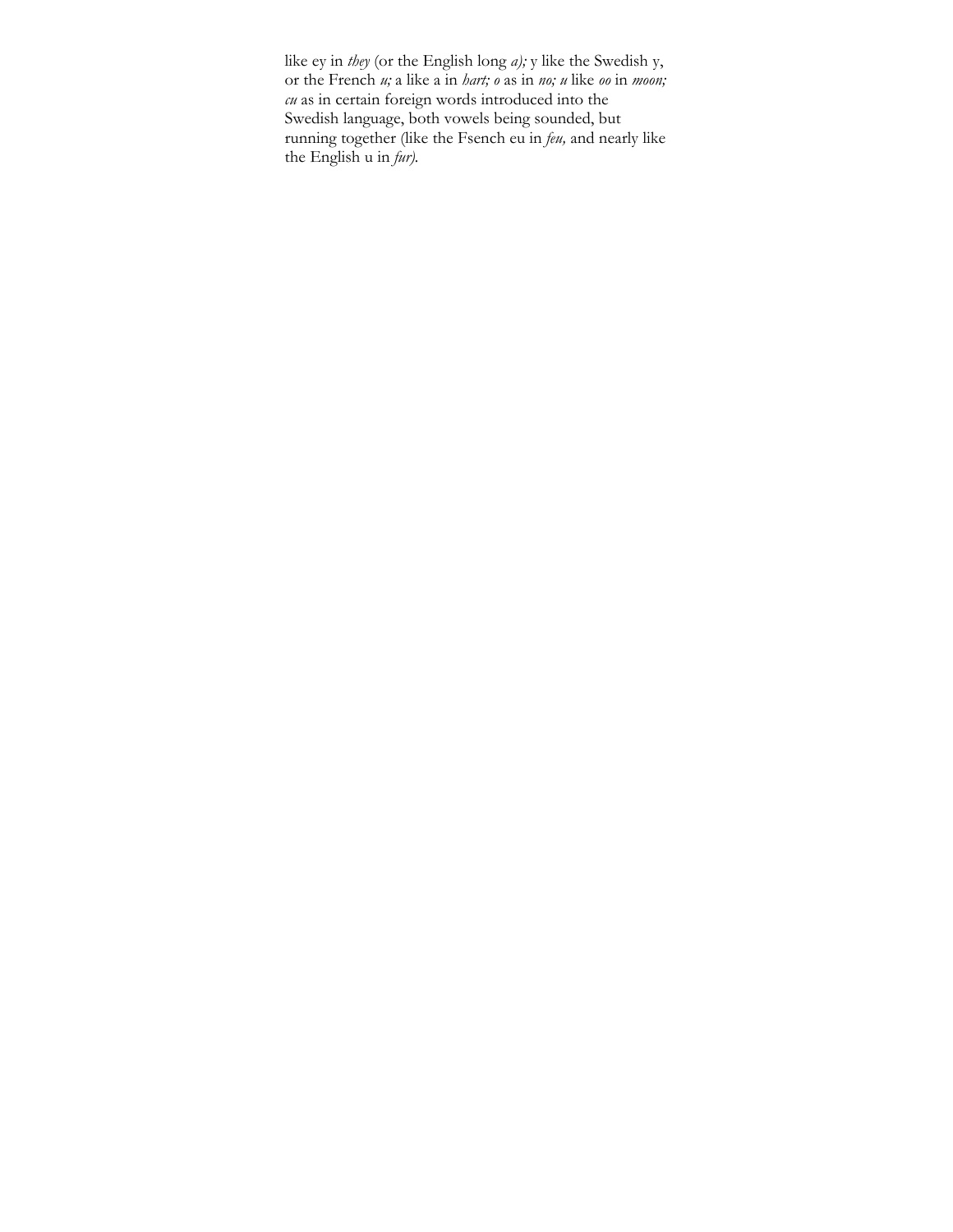#### No.90.] CONCERNING THE SACRED SCRIPTURE. 81

pronounce any consonants as hard, but soft; and that it is from this that certain Hebrew letters have a little dot in the centre as a sign that they are to be pronounced as [hard, and are without this dot when] soft;\* saying thai hardness in letters is in use in the spiritual heaven, because there they are in truths, and trutn admits what is hard; but not good, in which the angels of the celestial kiHgdom, or of the third heaven, are. They also said that they had among them the Word written with letters inflected with little curves and apexes ihat were significative. From this it was manifest what these words of the Lord signify : *One jot or one tittle shall in no wise pass from the law till all be fulfilled* (Matt. v. 18) : also these, It *is easier for heaven and earth to pass, than for one apex of the law to fail* (Luke xvi. 17).

\* The words within brackets have been introduced to avoid conflict with the ordinary use of the wosds *hard*  and *soft (tennis* and *aspirata)* by grammarians. Swedenborg himself uses the terms in the common way in the " Spiritual Diary," n. 5620; but in the Latin of this number, and elsewhere, the terms are transposed in their appli**cation to the letters.**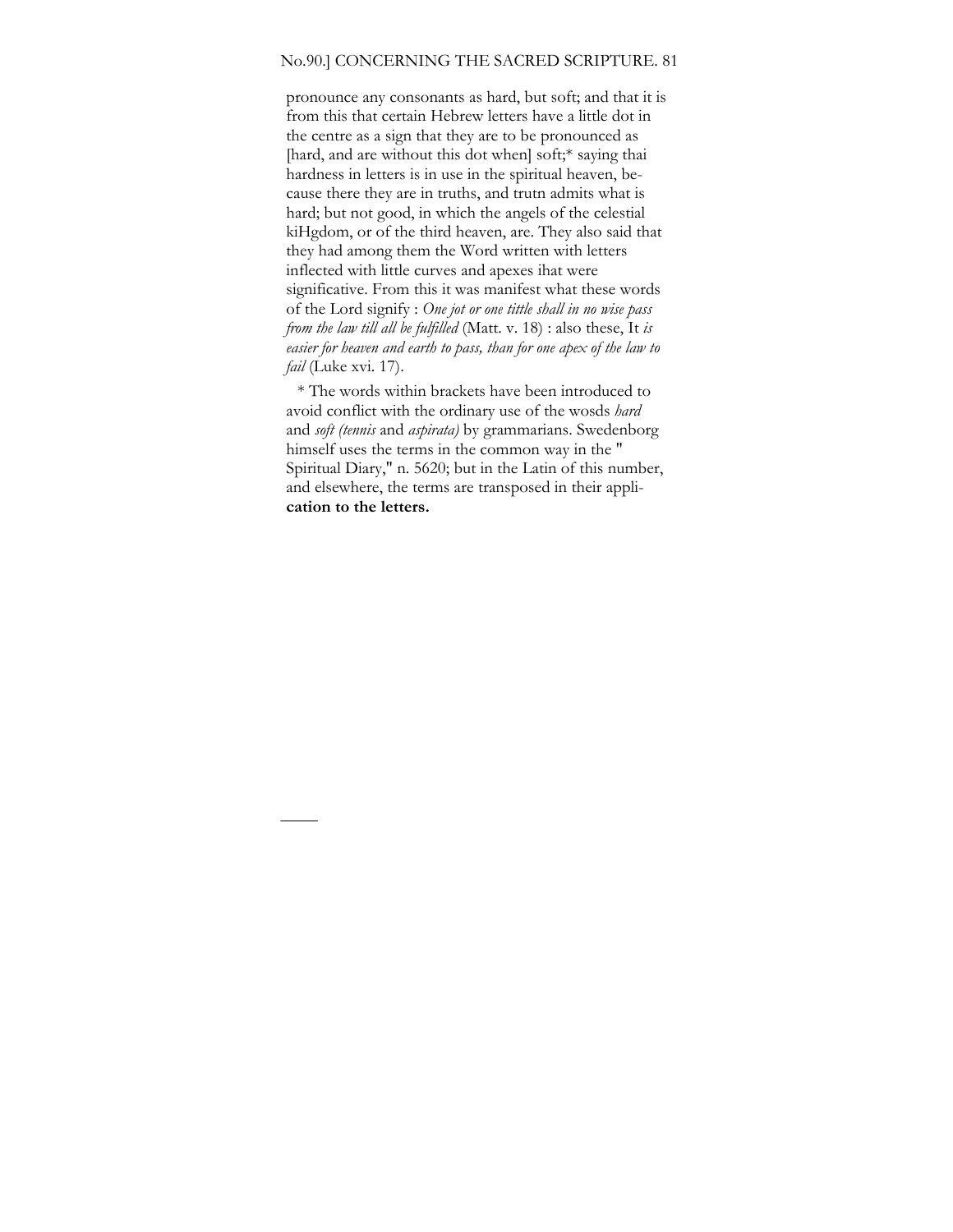## X.

## HERESIES MAY BE TAKEN FROM THE SENSE OF THE LETTER OF THE WORD, BUT IT IS HURTFUL TO CONFIRM THEM.

91. IT was shown above that the Word cannot be understood without doctrine, and that doctrine is like a candle, that genuine truths may be seen; and this, because the Word was written by mere correspondences. ConsequeHtly, many things therein are appearances of truth, and not naked truths; and many things are written in adaptation to the capacity of the natural, yes, of the sensual man; and yet, so that the simple may understand them simply, the intelligent intelligently, and the wise wisely. Now because ihe Word is such, the appearances of truths, which are truths with their clothing, may be taken for naked truths; and when these are confirmed they become falsities. But this is done by those who believe themselves to be wise above others, when yet they are not wise : for, to be wise is to see whether a thing is true before it is confirmed; but not to confirm whatever one pleases. Those do the latter who excel in the genius for confirming, and are in the pride of their own intelligence; but they do the former, who love truths and are affected by them because they are truths, and who make them uses of the life; for these are enlightened by the Lord, and see truths from the light of the truths; but the 0thers are enlightened by themselves, and they also see falsities from the light of the falsities.

92. That appearances of truth, which are truths in their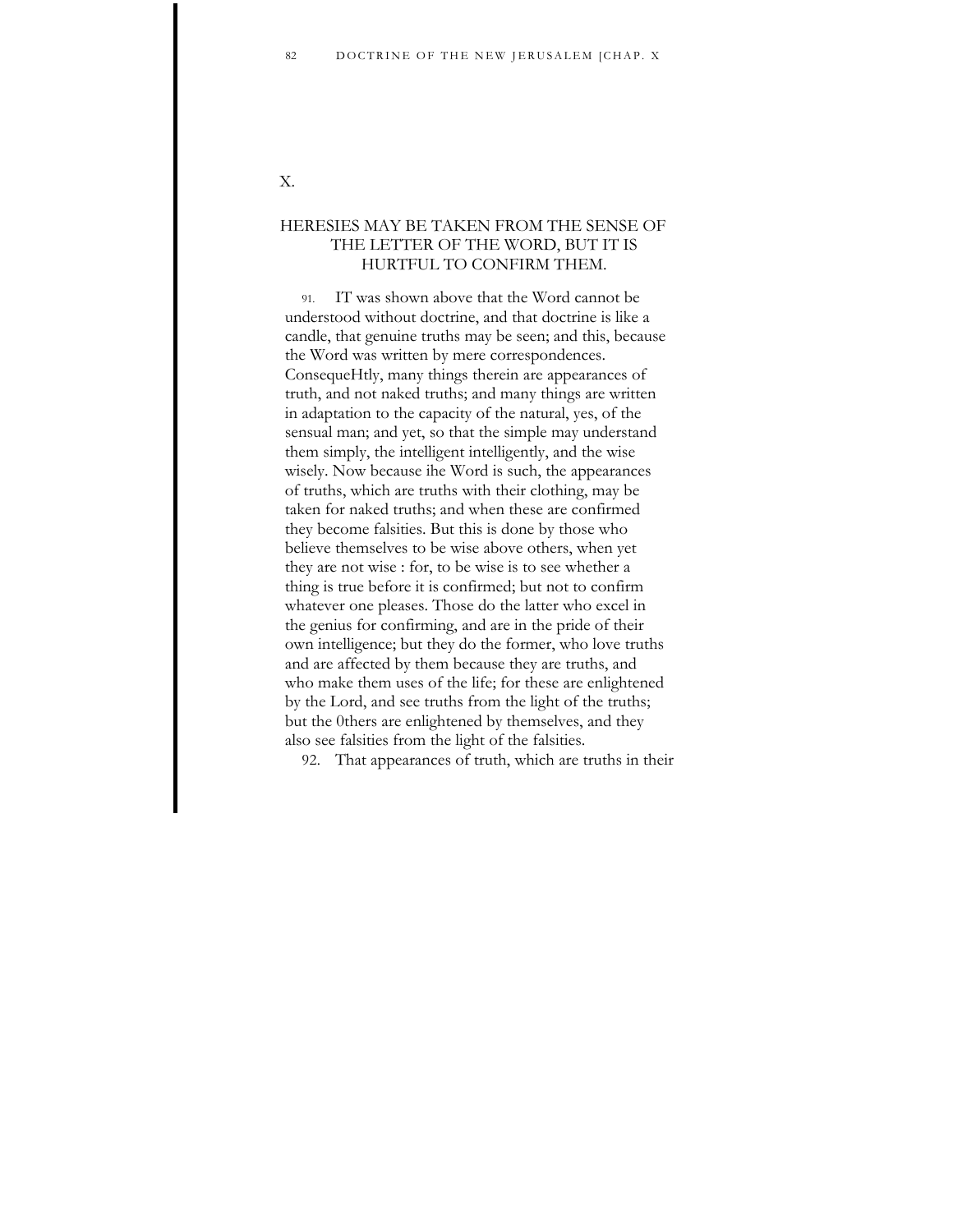#### No. 93.] CONCERNING THE SACRED SCRIPTURE. 83

clothing, may be taken from the Word as naked truihs, and that when confirmed they become falsities, may be evident from the heresies which have been and still are in Christendom. Heresies themselves do not condemn men; but an evil life, and confirmations from the Word and by reasonings from the natural man of the falsities in heresy, these condemn. For one is born into the religion of his parents, is initiated into it from infancy, and afterwards holds it, being unable to withdraw himself from its falsities on account of business in ihe world; but to live wickedly, and to confirm falsities even to the destruction of genuine trutb, this condemns. For one who remains in his religion, and believes in God, and if in Christendom believes in the Lord and esteems the Word holy, and from religion lives in accordance with the commandments of the Decalogue, he does not swear allegiance to falsities; and therefore when he hears truths, and in his way has a perception of them, he can embrace them, and so be led away from falsities; but not he who had confirmed the falsities of his religion, for confirmed falsity remains and cannot be rooted out; for a falsity after confirmation is as if one had sworn to it, especially if it coheres wiih the love of what is his own, and thence with pride in his wisdom.

93. I have conversed with some in the spiritual world who lived many ages ago and confirmed themselves in the falsities of their religion, and I have found that they still remained persistent in the same : and I have also conversed with some there who were in the same religion, And thought as the others did, but did not confirm its falsities in themselves; and I have found that when instructed by the angels these have rejected falsities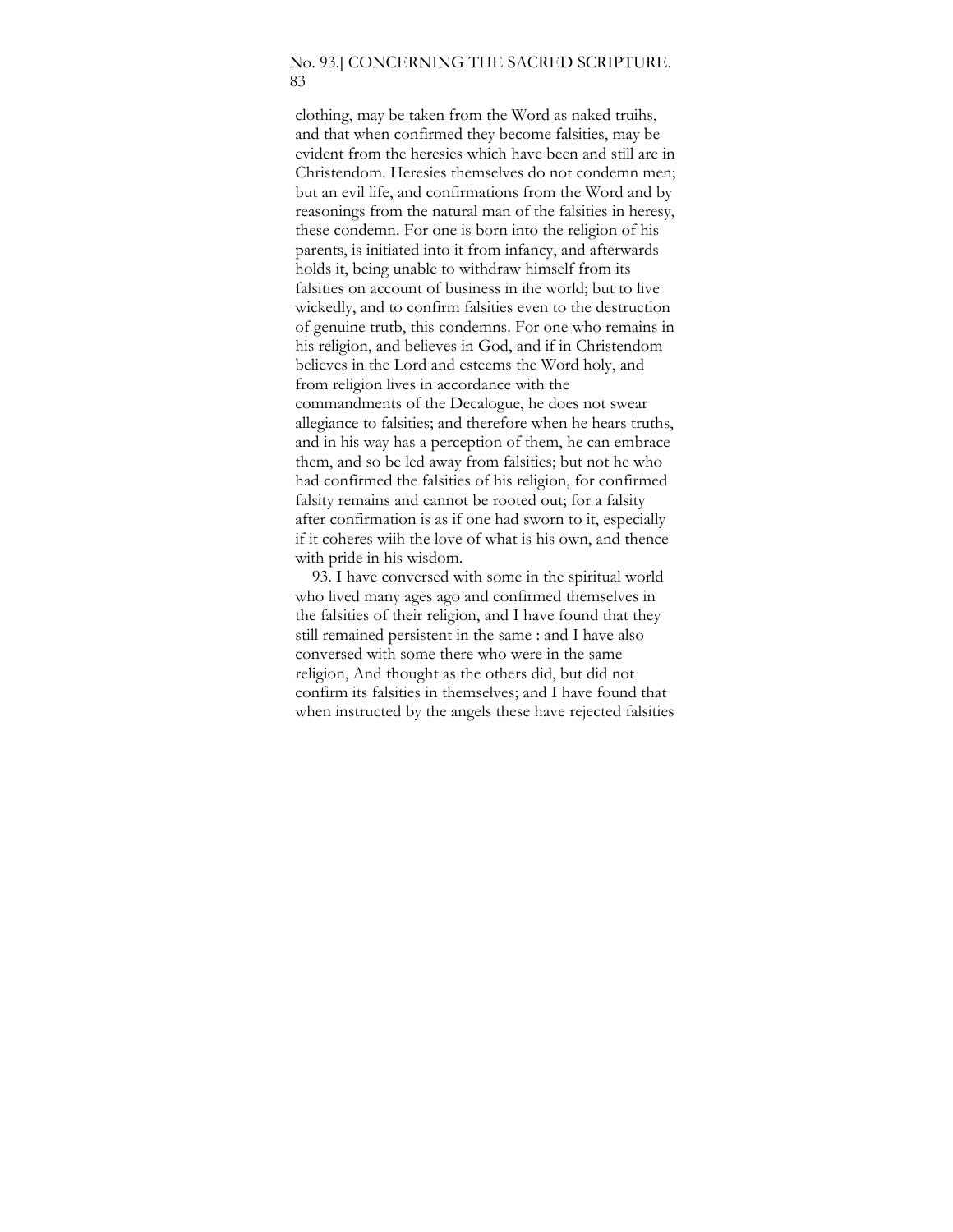and have become imbued with truths; and that these were saved, but not the others. Every man after death is instructed by angels; and they are received who see truths, and from truths falsities; for it is given to every one after death to see truths spiritually; they see truths who haVe not confirmed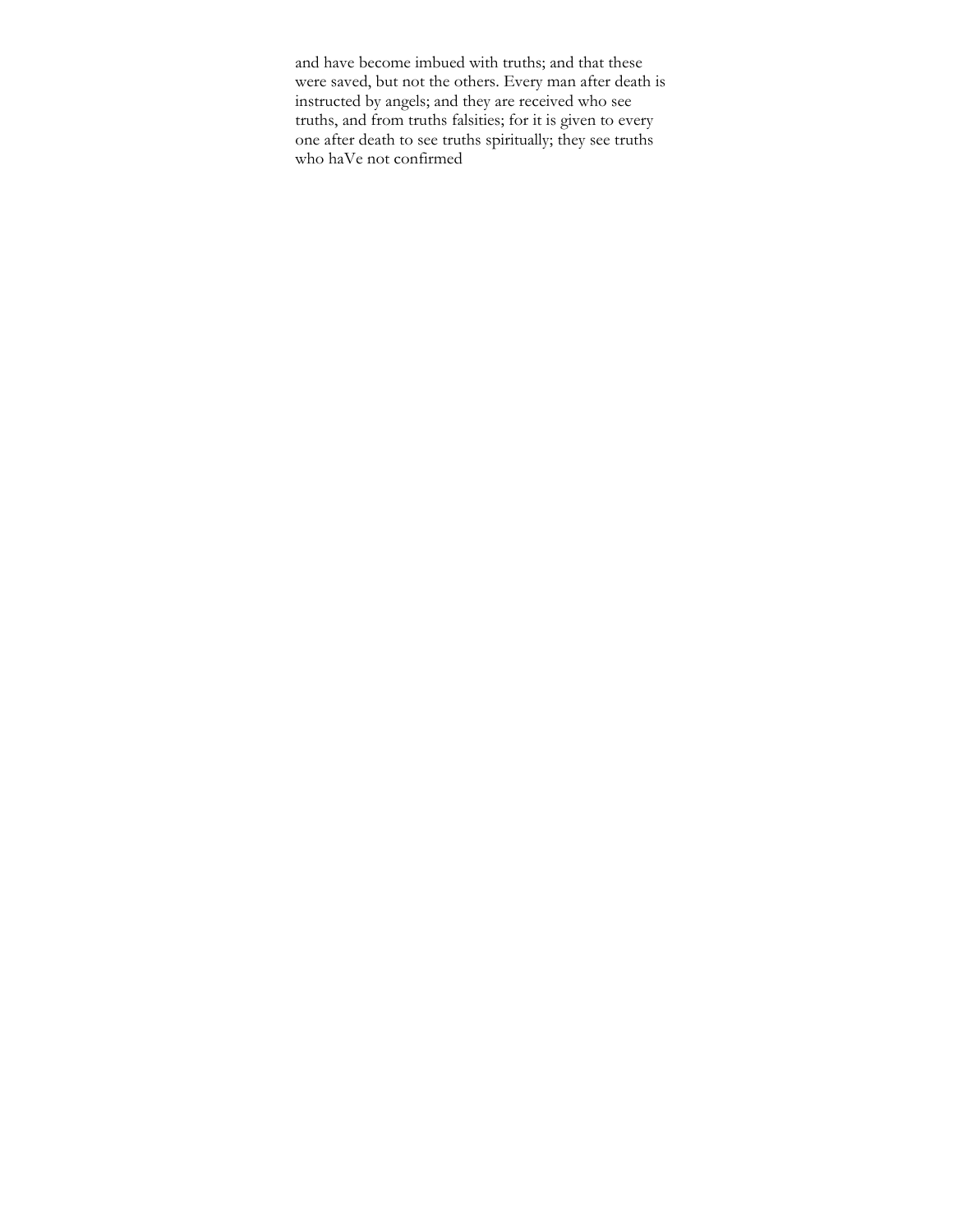## 84DOCTRINE OF THE NEW JERUSALEM [CHAP. X.

themselves [in falsities],\* while they who have coHfirmed themselves are not willing to see truths; and if they see them, they turn themselves away, and then either ridicule or falsify them.

94. But this may be illustrated by an example. In many places in the Word anger, wrath, and vengeance are attributed to the Lord; and it is said that He punishes, casts down into hell, tempts, and the like. He who believes this in simplicity, and therefore fears God, and is careful not to sin against Him, is not condemned for that simple belief. But he is condemned who confirms in himself those things so far as to believe that anger, wrath, revenge, and thus such things as are of evil, are in the Lord, and that from anger, wrath, and revenge He punishes man and casts into hell. He is condemned because he has destroyed the genuine truth, which is, that the Lord is Love itself, Mercy itself, and Goodness itself; and, being these, He cannot be angry, become wrathful, and take vehgeance. These things are attributed to the Lord because such is the appearance. So in many other things.

95• That very many things in the sense of the letter are apparent truths in which genuine truths lie concealed, and that it is not hurtful to think and speak according to [such] truths, but that it is hurtful to confirm them so far as to destroy the genuine truth hidden within, may also be illustrated by an example in nature, which is presented because what is natural teaches and convinces more clearly than the spiritual : To the eye, the sun appears to revolve around the earth daily, and also annually; the sun is therefore said to rise and set, making morning, noon, eVening, and night; and also making the seasons of spring, summer, autumn, and winter; and thus days and years : when yet the sun stands motionless, for it is a fiery ocean, and the earth is made to revolve every day, and is carried

\* The words within brackets are supplied from "True Christian Religion," n. 255.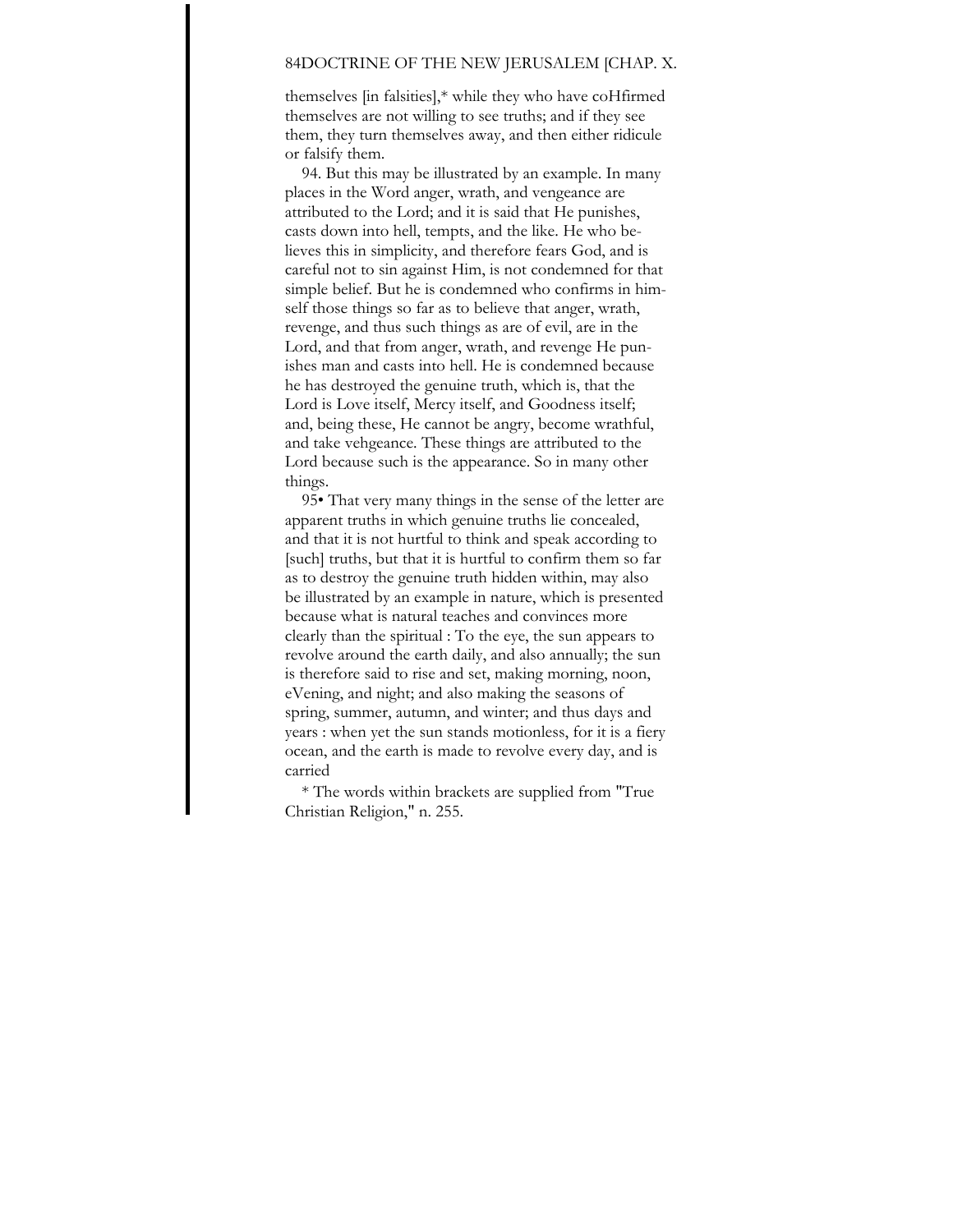#### No. 96 ] CONCERNING THE SACRED SCRIPTURE. 85

round the sun every year. The man who from simplicity and from ignorance thinks that the sun is borne around the earth, does not destroy the natural truth, which is, that ihe earth rotates on its axis, and every year is borne along the ecliptic. But he who confirms the apparent motion and course of the sun by the Word and by reasonings from the natural man, weakens the truth and also destroys it. That the sun is moved is an apparent truth, but that it is not moved is ihe genuine truth. Every one may speak according to the apparent truth, and indeed does so speak; but to think according to it from confirmation blunts and darkens the rational understanding. So with the constellati0ns of the starry heaven. The apparent truth is that they, like the sun, are carried round the earth once a day; and it is therefore said of the stars tbat they rise and set; but the genuine truth is that the stars are fixed, and that their heaven stands unmoved. But yet every one may speak according to the appearance.

96. It is hurtful to confirm the apparent truth of the Word so far as to destroy the genuine truth that lies concealed within, because the things in the sense of the letter of the Word, all and each, communicate with heaven and open it, according to what was said above (n. 62-69). When, therefore, a man applies that sense to confirm the loves of the world that are contrary to the loves of heaven, the internal of the Word is then made false. Wherefore, when its external, which is the sense of the letter whose internal is [thus made] false, is brought into communication with heaven, tben heaven is closed; for the angels who are in the internal of the Word reject that. From which it is manifest that an internal falsity or a falsified truth takes away communication with heaven, and closes it. This is the cause of its being hurtful to confirm any heretical falsity. The Word is like a garden which may be called a heavenly paradise, containing delicacies and delights of every kind; delicacies in its fruits, and delights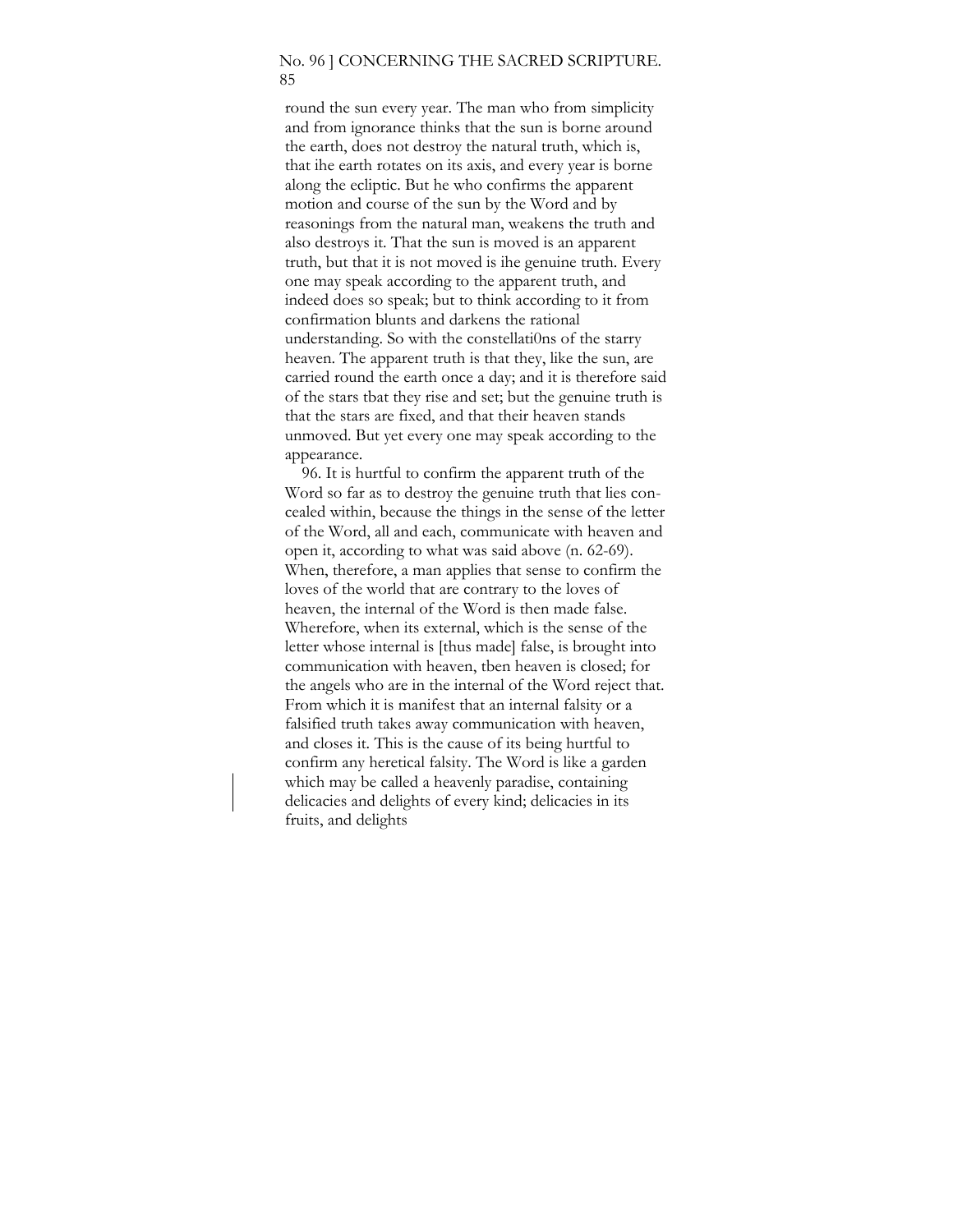#### 86 DOCTRINE OF THE NEW JERUSALEM [CHAP. X.

in its flowers : in the middle of the garden are trees of life, and near them are fountains of living water; but round about the garden are forest trees. The man who from doctrine is in Divine truths is in the centre, where the trees of life are; and he is in the actual enjoyment of its delicacies and delights : but the man who is not in truths from doctrine, but from the sense of the letter only, is in the border, and sees only things of the forest. But he who is in the doctrine of a false religion, and has confirmed its falsity in himself, is not even in the forest, but is beyond it, on a sandy plain where there is no grass. That such is their state after death will be shown in its place.

97. Moreover, it is to be known that the sense of the letter of the Word is a guard for the genuine truths which are concealed within; and it is a guard in this respect, that this sense may be turned hither and thither, and explained according to one's apprehension, and yet without hurt or violence to its internal. For that the sense of the letter is understood in one way by one person and in a different way by another person, does no harm; but it does harm for the Divine truths which lie hidden within to be perverted; violence is done to the Word by this. The sense of the letter guards against this, and it does so with those who are in falsities from a religion, and do not confirm the falsities; for they do the Word no violence. This guard is signified by *cherubs,* and is also described by them in the Word. It is signified by the cherubs which were placed at the entrance of the garden of Eden after Adam and his wife were cast out; of which we read as follows : *When Jehovah God had driven out the man, He made cherubim to dwell at the east of the garden of Eden, and the flame of a sword turning itself hither and thither, to keep the way of the tree of life* (Gen. iii. 23, 24). By the *cherubs* is signified a guard; by the *way of the tree of life* is signified entrance to the Lord, which men have through the Word; by the *flame of a sword turning itself hither and thither is*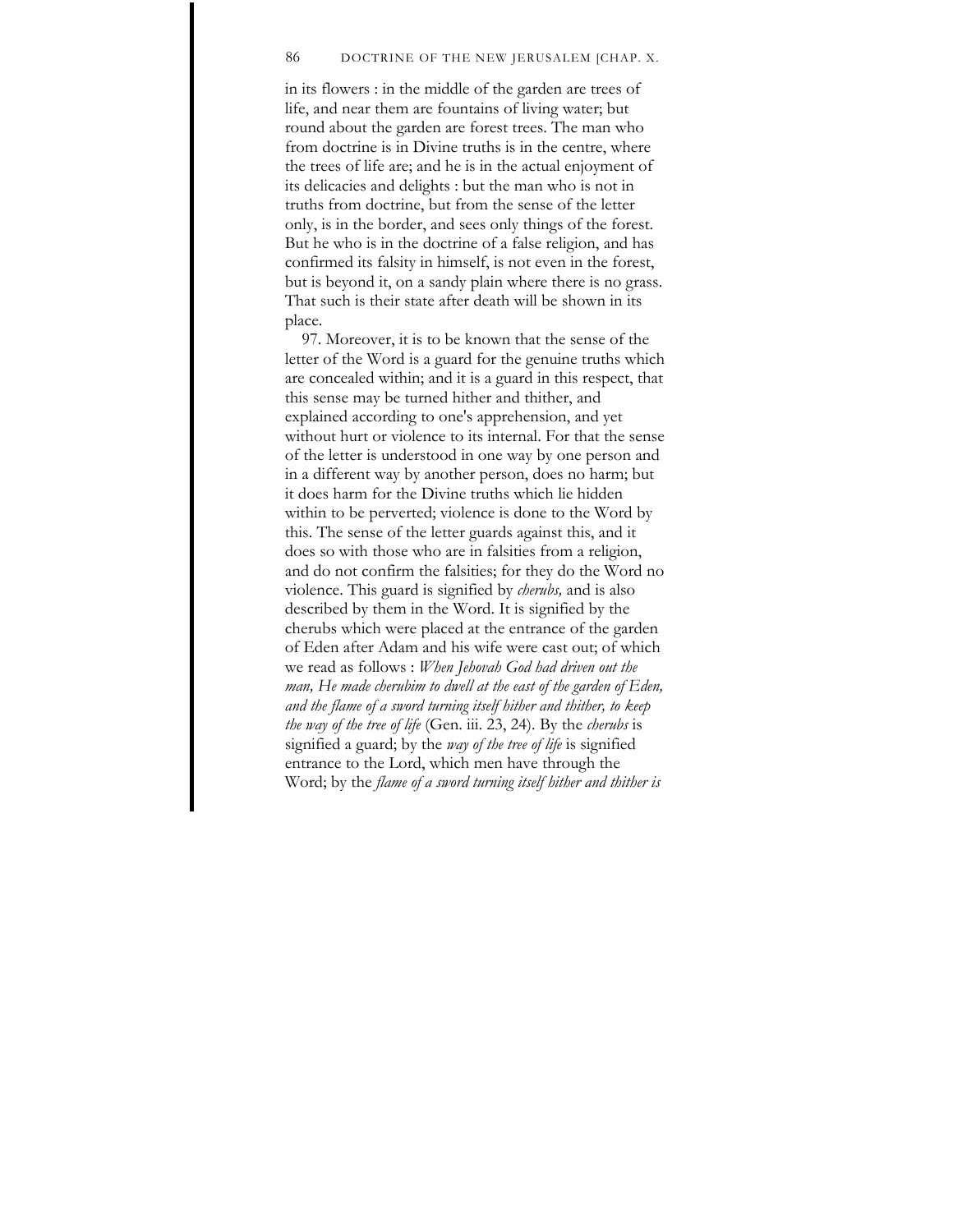#### No. 97.] CONCERNING THE SACRED SCRIPTURE. 87

signified the Divine truth in ultimates, like the Word in the sense of the letter, which can be so turned. Similar is tbe meaning of the *cherubs of gold placed upon the two ends of the mercy-seat which was upon the ark in the tabernacle (Ex. xxv.* 18-21). Because this was signified by the cherubs, *the Lord spake with Moses between them* (Ex. xxv. 22; xxxvii. 9; Num. vii. 89). The Lord does not speak with man except in fulness; and the Word in the sense of the letter is DiVine truth in fulness, as may be seen above (n. 37- 49): so, therefore, the Lord spake with Moses, *between the cherubs.* Nor was anything else signified by *the cherubs upon the curtains of the tabernacle, and pon the veil* (Ex. xxvi. 1, 31); for the *curtains* and *veils* of the tabernacle represented the ultimates of heaven and the church, and thus also of the Word, as may be seen above (n. 46). Nor was anything else signified by the *cherubs in the midst of the temple at Jerusalem* (1 Kings vi. 23-28), and by the *cherubs carved on the walls and the doors of the temple* (1 Kings vi. 29, 32, 35). The same was signified by *the cherubs in the new temple* (Ez. xli. 18-20), which also may be seen above (n. 47). Since by *cherubs* was signified a guard, that the Lord, heaven, and Divine truth such as it is interiorly in the Word, may not be approached immediately, but mediately through ultimates, therefore it is said concerning the King of Tyre, *Thou sealest lip the sum, full of wisdom, and perfect in beauty; thou bast been in the garden of Eden; every precious stone was thy covering. Thou, 0 cherub, art the ouspreading of him that covereth; I have destroyed thee, 0 covering cherub, in the midst of the stones of fire* (Ez. xxviii. 12-14, 16). By *Tyre* is signified the church as to the cognitions of truth and good; and hence by the *king of Tyre,* the Word, in which and from which those cognitions are. That the Word in its ultimate, which is the sense of the letter, is here signified by the *king of Tyre,* and a guard by *cherub,* is manifest; for it is said, *Thou sealest up the sum, every precious stone was thy covering;*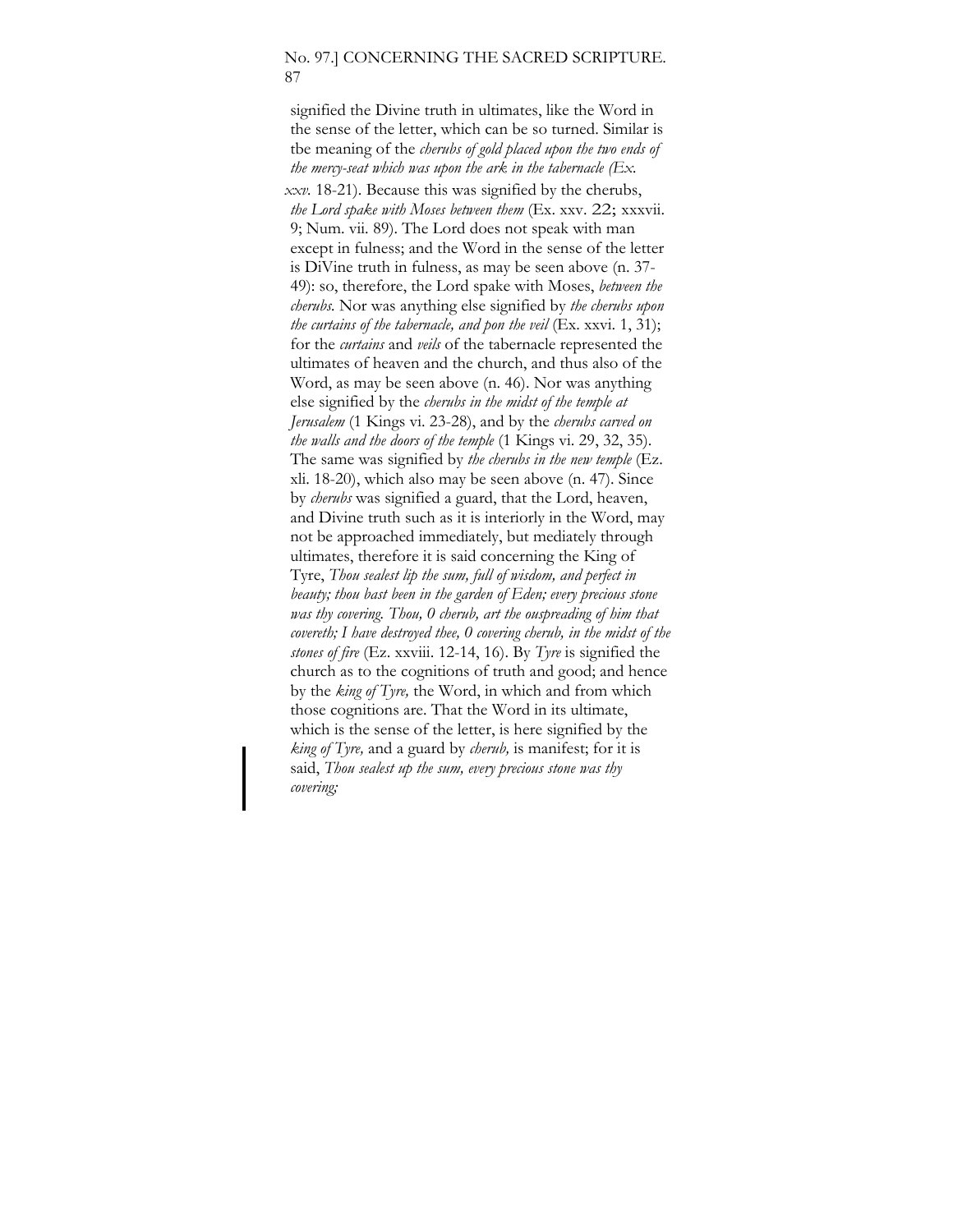#### 88 DOCTRINE OF THE NEW JERUSALEM (CHAP. X.

*thou, 0 cherub, art the outspreading of him that covereth;* as also, *0 covering cherub.* That by the *precious stones,* which are also mentioned here, are meant the truths of the sense of the letter of the Word, may be seen above (n. 45). Since by *cherubs* is signified the ultimate of Divine truth, as a guard, it is therefore said in David, *Jehovah bowed the heavens, and came down, and rode upon a cherub* (Ps. xviii. 9, 10). *Shepherd of Israel, Who sittest pon the cherubim, shine forth (lxxx. 1). Jehovah sitteth upon the cherubim (xcix.* 1). To *ride upon cherubs* and to *sit pon them,* means upon the ultimate sense of the Word. The Divine truth in the Word, and its quality, are described by the *cherubs,* in Ezekiel i., ix., and x.; and as none can know what is signified by the particulars in their description but one to whom the spiritual sense has been opened, it has for that reason been disclosed to me what is signified, in brief, by all the things which are related concerning the cherubs in the first chapter in Ezekiel, which are these : The external Divine sphere of the Word is described (vers. 4); it is represented as a man (vers. 5); conjoined with spiritual and celestial things (vers. 6); the natural of the Word, its quality (vers. 7); the spiritual and the celestial of the Word conjoined with its natural, their quality (vers. 8, 9); the Divine Love of the celestial, the spiritual, and the natural good and truth therein, severally and together (vers. r 0, 11); they regard one end (vers. 12); the sphere of the Word from the Lord's Divine Good and Divine Truth, from which the Word is liVing (vers. 13, 14); the doctrine of good and truth in the Word and from the Word (vers. 15-21); the Divine of the Lord above the Word and in it (vers. 22, 23); and from it (vers. 24, 25); the Lord is above the heavens (vers. 26); Divine Love and Divine Wisdom are His (vers. 27, 28). These summaries have also been collated wiih the Word in heaven, and are in conformity with it.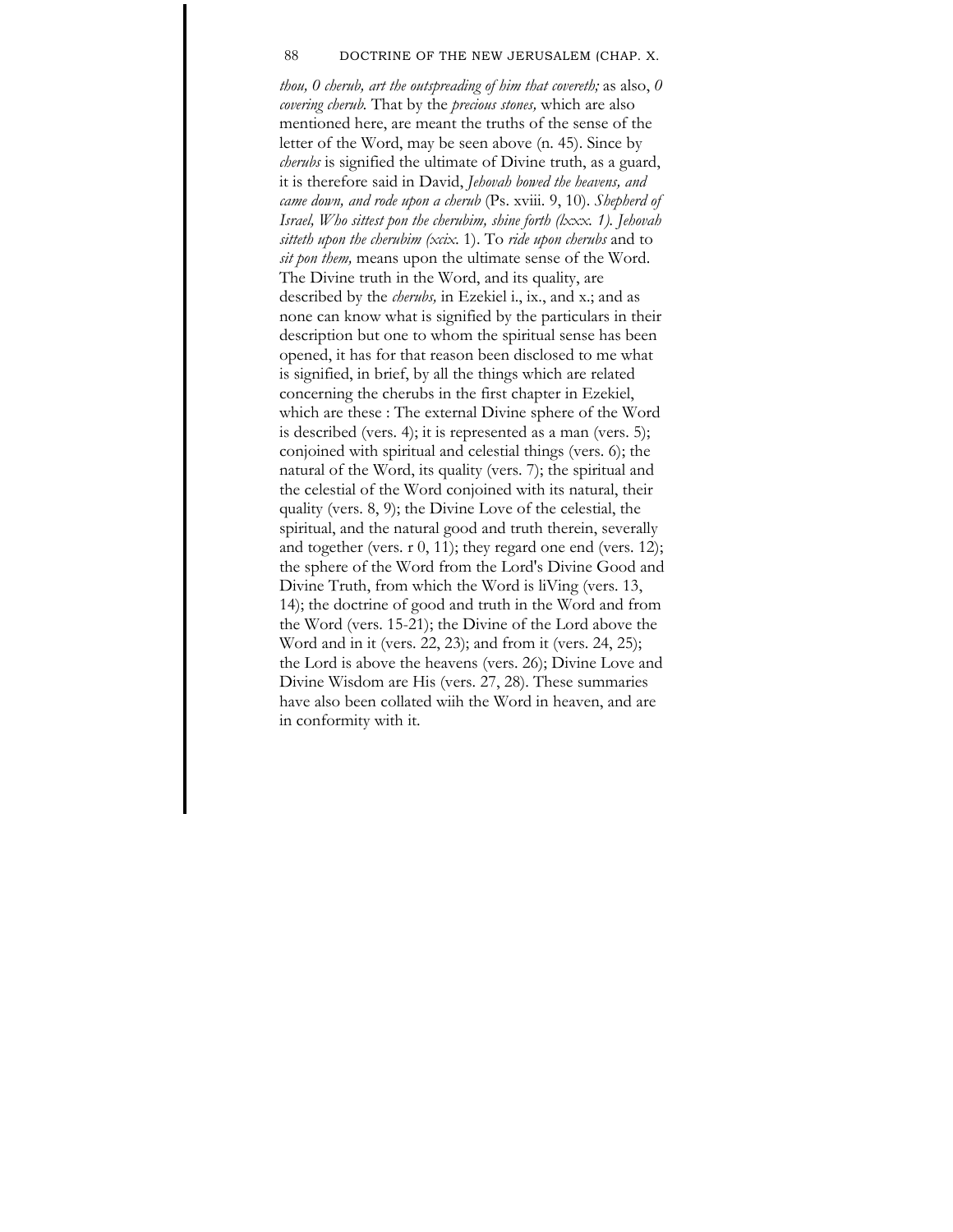#### No. 98.J CONCERNING THE SACRED SCRIPTURE. 89 XI.

## THE LORD CAME INTO THE WORLD TO FULFIL ALL THINGS OF THE WoRD, AND THEREBY TO BECOME THE DIVINE TRUTH OR THE WORD IN ULTIMATES ALSO.

98. THAT the Lord came into the world to fulfil all things of the Word may be seen in the " Doctrine concerning the Lord " (n. 8-11). That He thereby became the Divine Truth or the Word in ultimates also, is meant by these words in John : *The Word became flesh, and dwelt among us, and we saw His glory, the glory as of the Only Begotten of the Father, full of grace and truth (i.* 14). To *become flesh* is to become the Word in ultimates. What the Lord was, as the Word in ultimates, He showed to the disciples when He was transfigured (Matt. xvii. 2, and the verses following; Mark ix. 2, and the following; Luke ix. 28, and the following) : and it is there said that Moses and Elias were seen in glory. By *Moses and Elias* is meant the Word, as may be seen above (n. 48). The Lord as the Word in ultimates is also described by John in the Apocalypse (i. 13-16); where all things of the description of Him signify the ultimates of Divine truth or of the Word. The Lord had indeed been the Word or the Divine truth before, but in first [principles]; for it is said, *In the beginning was the Word, and the Word was with God, and the Word was God; the same was in the beginning with God* (John i. u, 2); but when the Word became Flesh, then the Lord became the Word in ultimates also. It is from this that He is called *the First and the Last* (Apoc. i. 8, I 1, 17; ii. 8; xxi. 6; xxii. 13).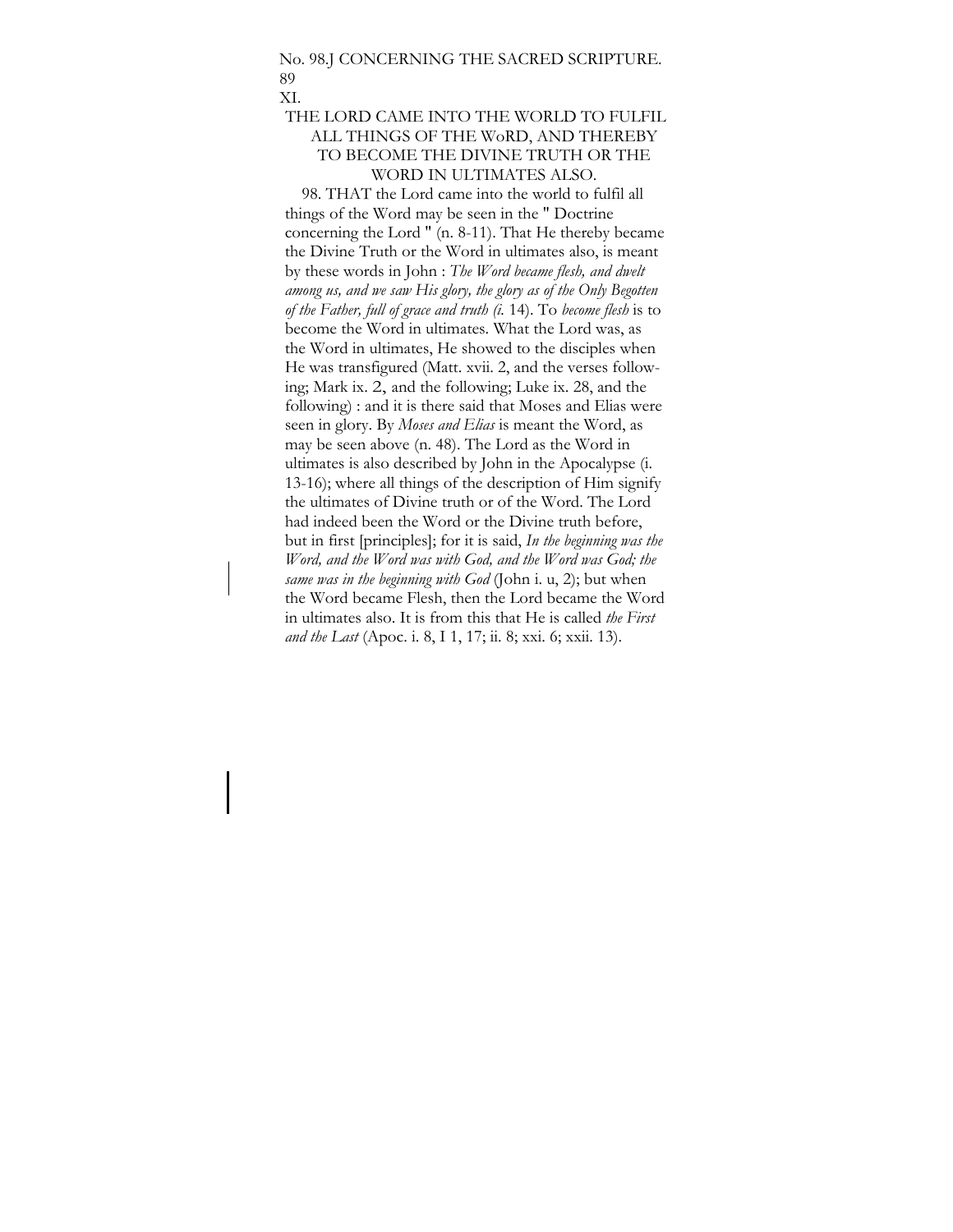## 90 DOCTRINE OF THE NEW JERUSALEM [CHAP. **XI.**

99. By the Lord's becoming the Word in ultimates also, the state of the church was wholly changed. All the churches which there were before His Coming were representative churches, which were not able to see Divine truth except in shadow; but after the Coming of the Lord into the world, a church was instituted by Him which saw Divine truth in light. The difference is as between evening and morning; and the state of the church before His Coming is also called the *evening,* and the state of the church after His Coming is called the *morning.*  Before His Coming into the world, the Lord was indeed present with the men of the church, but mediately through heaven; since His Coming into the world He is present with the men of the church immediately; for in the world He put on the Divine Natural also, and He is present with men in this. The Lord's glorification is the glorification of His Human, which He took on in the world; and the Lord's Human, glorified, is the Divine Naturah

100. Few understand how the Lord is the Word; for they think that the Lord can enlighten and teach men by the Word, and yet cannot from this be called the Word. But let them know that every man is his own *[suus]* love, and thus his own good and his own truth. A man is not man from anything else; and nothing else in him is the man. Whereas a man is his own good and his own truth, angels and spirits also are men; for every good and truth that proceeds from the Lord is, in its own form, man. But the Lord is the Divine Good itself and the DiVine Truth itself, and thus is THE MAN, from Whom every man is a man. That every Divine good and Divine truth is in its own form man, may be seen in the work on "Heaven and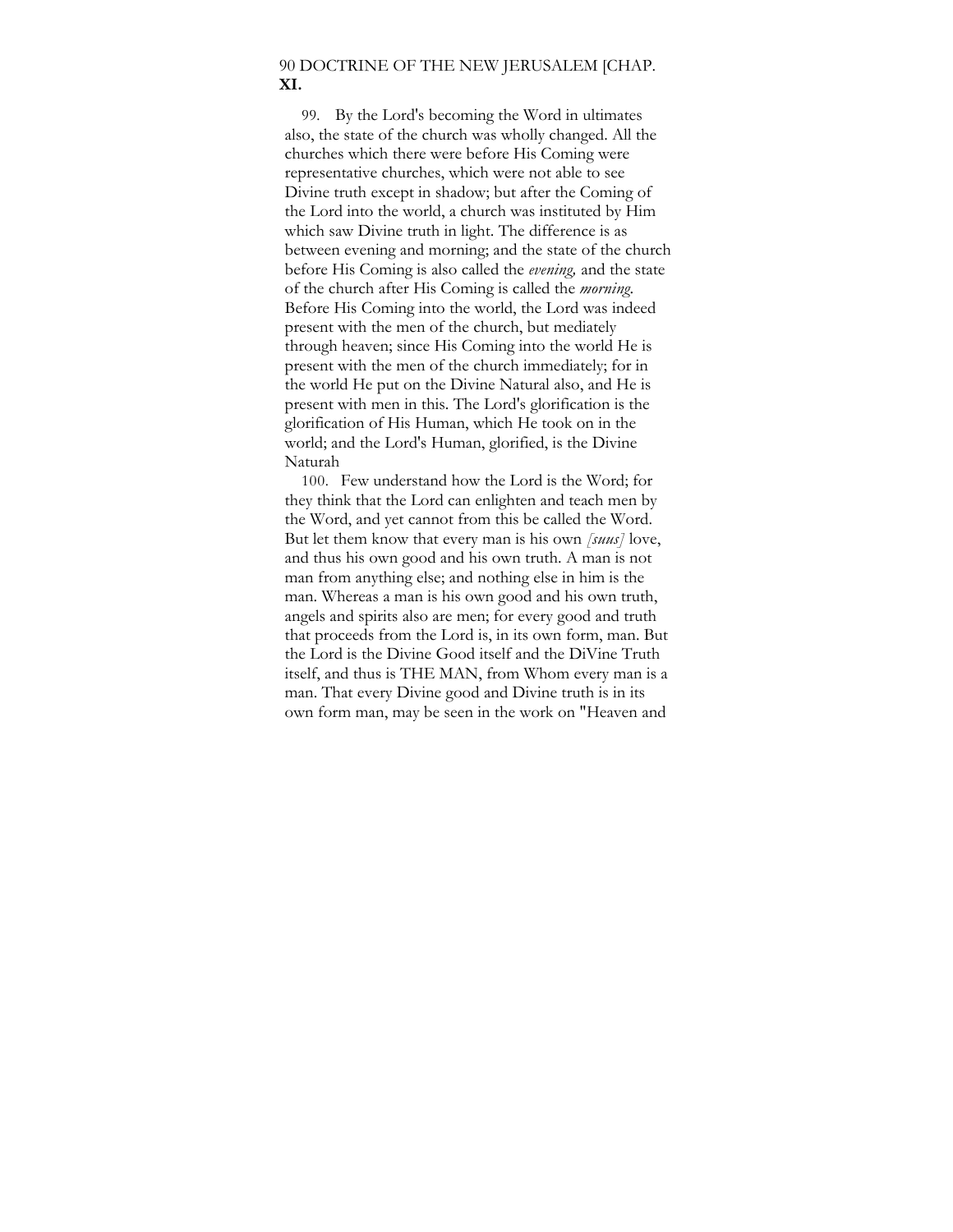Hell " (n. 460), and will be seen more clearly in treatises which are to follow, that will be concerning " Angelic Wisdom."\*

\* See the Author's Preface to the " Doctrine concerning the **Lord."**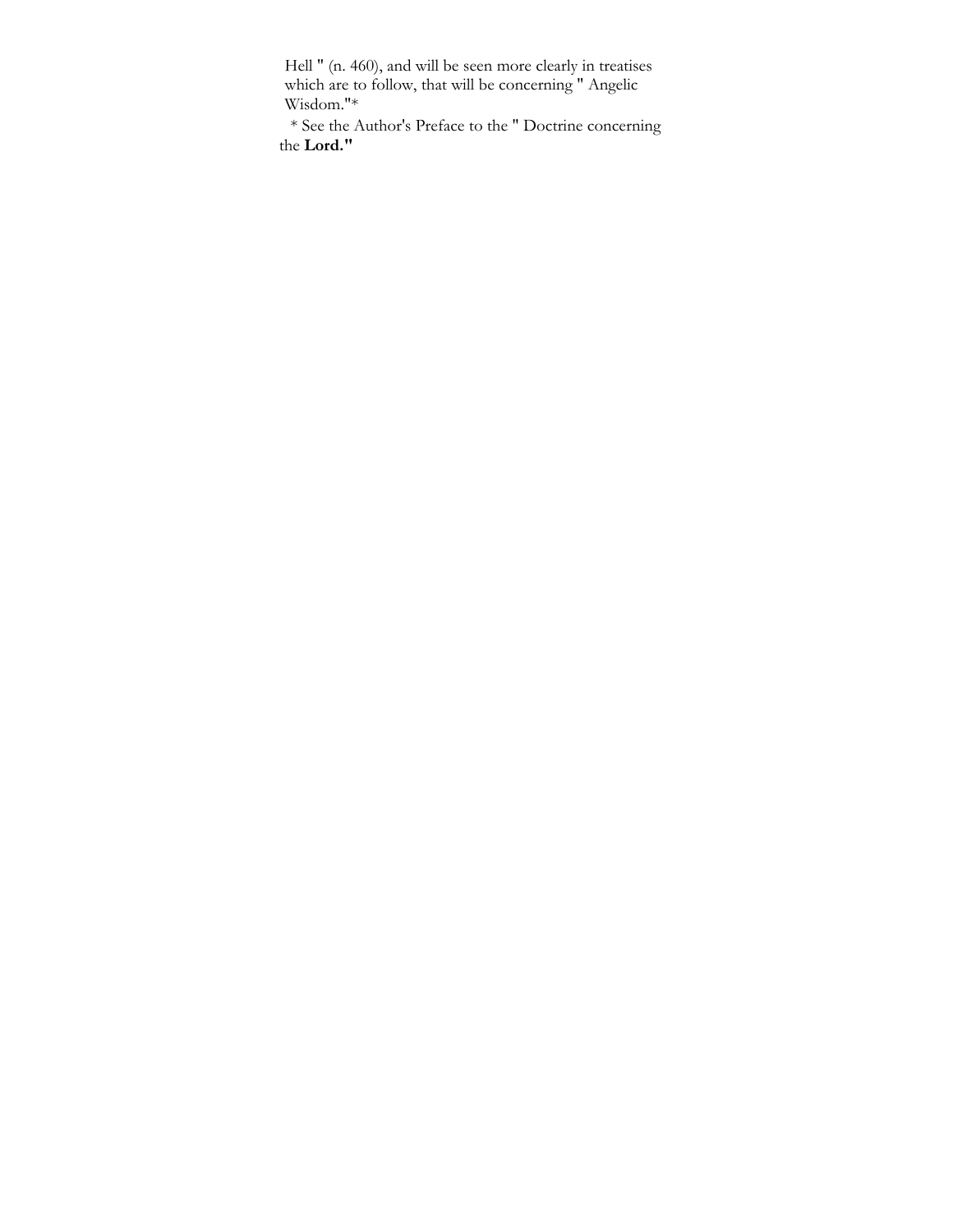### **XII.**

## BEFORE THE WORD WHICH IS IN THE WORLD AT THIS DAY, THERE WAs A WORD WHICH IS LOST.

101. THAT worship by sacrifices was known, and that men prophesied from the mouth of Jehovah, before the Word was given to the nation of Israel througb Moses and the prophets, may be evident from what is related in the books of Moses. *That worship by sacrifices was known,* is evident from this : It was commanded that the sohs of Israel should overthrow the altars of the nations, break in pieces their images, and cut down their groves (Ex. xxxiv. 13; Deut. vii. 5; xii. 3). Israel in Shittim began to commit whoredom with the daughters of Moab; and they called the people to the sacrifices of their gods, and the people did eat, and bowed themselves down to their gods, and especially joined themselves to Baalpeor; and the anger of JehoVah was kindled against Israel on that account (Num. xxv. 1-3). Balaam, who was from Syria, caused altars to be built, and sacrificed oxen and sheep (xxii. 40; xxiii. 1, 2, 4, 29, 30). *That they also prophesied from the mouth of Jehovah,* is evident from the prophecies of Balaam (Num. xxiii. 7-10, 18-24; xxiv. 3-9, 16-24). He also prophesied concerning the Lord, that *a Star should rise out of Jacob and a Sceptre out of Israel (xxiv. 17).* And he prophesied from the mouth of JehoVah (xxii. 13, 18;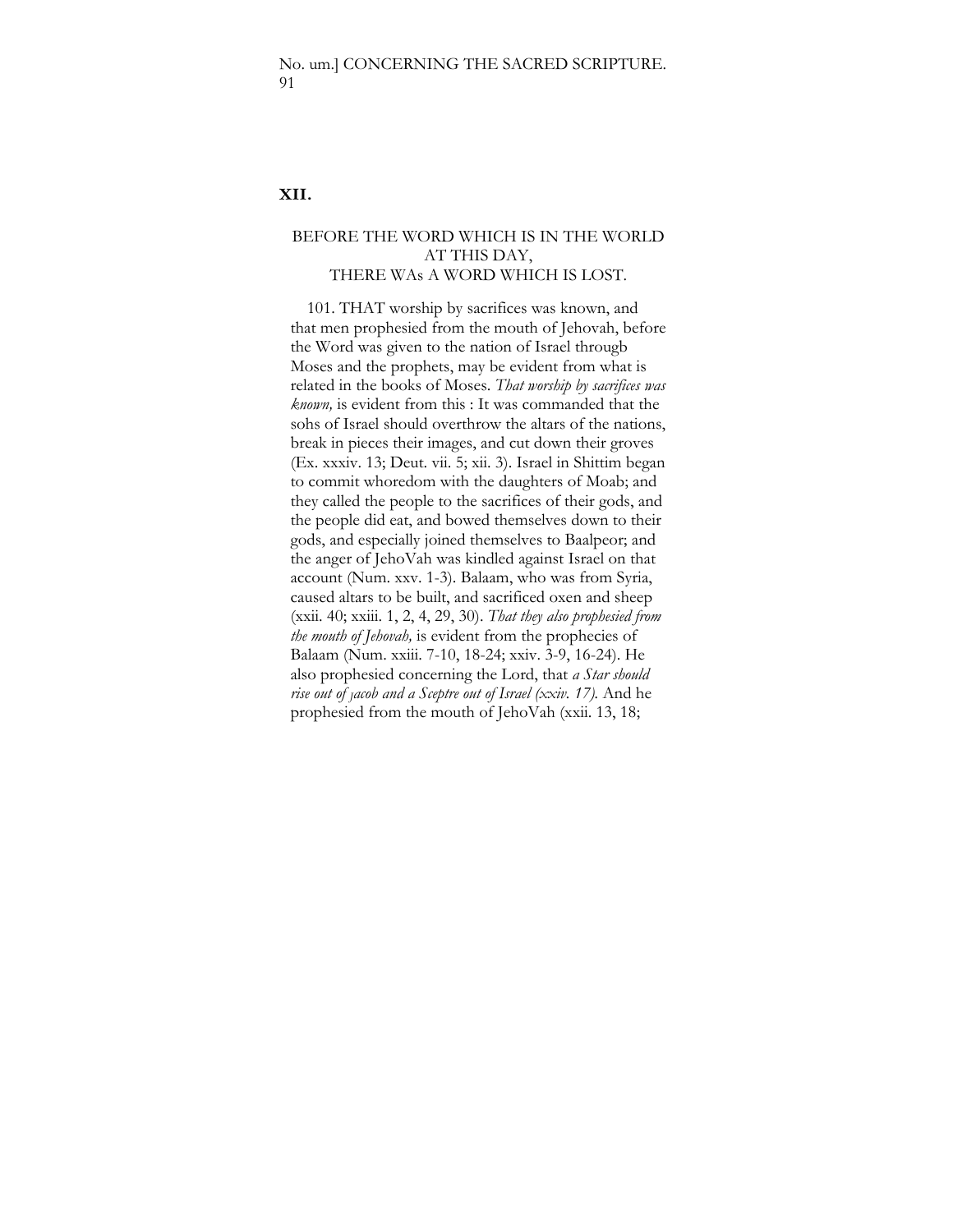xxiii. 3, 5, 8, 16, 26; xxiv. 1, 13). From which it is manifest that there was among the nations Divine worship similar to the worship instituted by Moses with the nation of Israel. That it was also before the time of Abraham,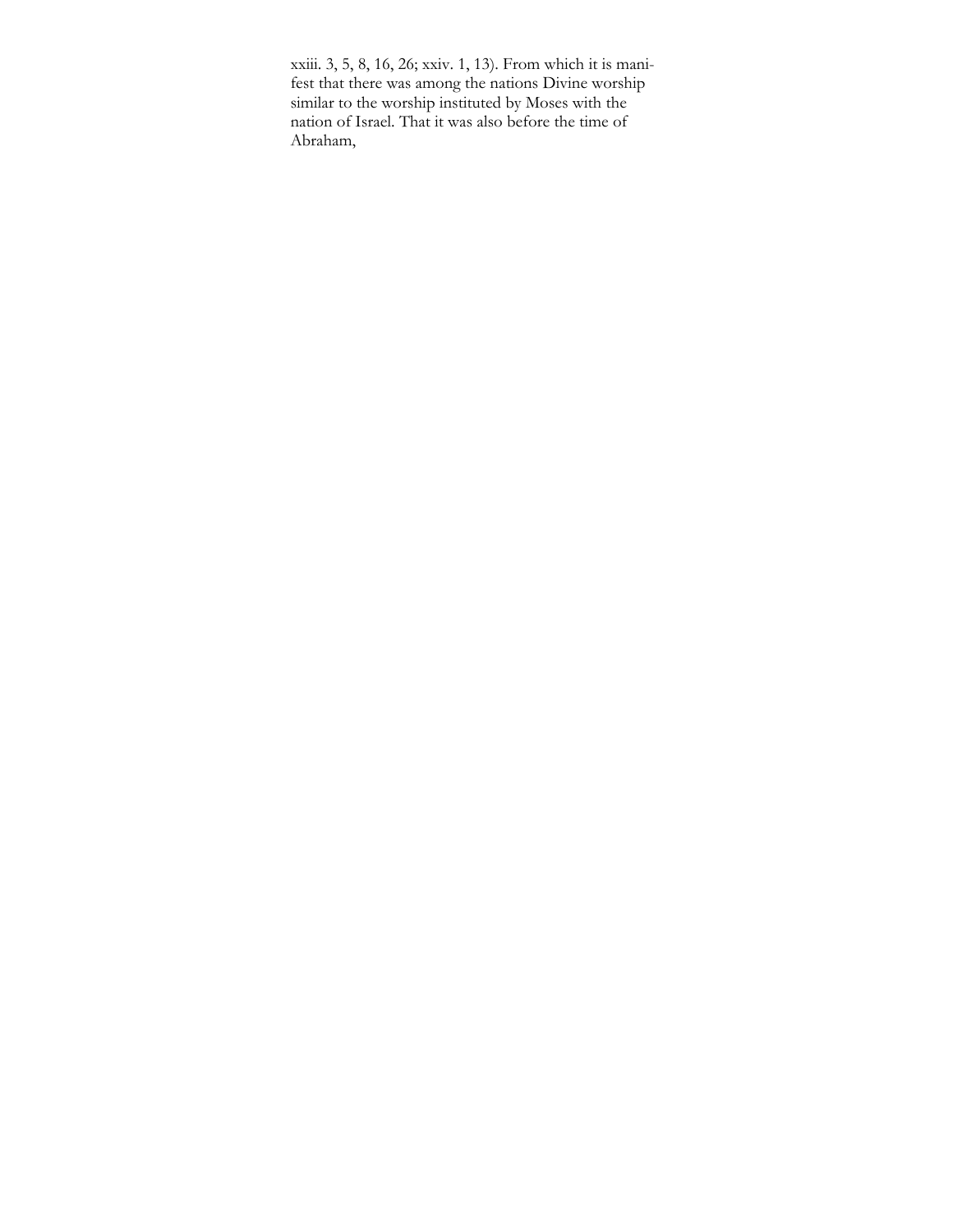# 92 DOCTRINE OF THE NEW JERUSALEM [CHAP. XIL

is shown in some degree from the words in Moses, Dent. xxxii. 7, 8; but more manifestly from what is said of Melchizedek king of Salem, that he brought out bread and wine and blessed Abram, and that Abram gave him tithes of all (Gen. xiv. 18-20); and that Melchizedek represented the Lord, for he is called *priest of the Most High God* (Gen. xiv. 18); and it is said in David concerning the Lord, *Thou art a priest for ever, after the order of Melchizedek*  (Ps. cx. 4). Hence it was that Melchizedek brought out bread and wine, as holy things of the church, even as they are the holy things in the sacrament of the Supper; and that Melchizedek was able to bless Abram, and that Abram gave him tithes of all.

102. I haVe been told by the angels of heaven that there was a Word among the ancients written by correspondences and these alone, and that it was lost; but they said that that Word was still preserved among them, and was in use in that heaven, with the ancients who had that Word when they were in the world. The ancients with whom that Word is still in use in heaven were in part from the Land of Canaan and from the kingdoms on its borders; as from Syria, Mesopotamia, Arabia, Chaldea, Assyria, Egypt, and from Zidon, Tyre, aHd Nineveh; the inhabitants of all these kingdoms were in representative worship and hence in the knowledge of correspondences. The wisdom of that time was from that knowledge, and by means of it they had interior perception, and communication with the heavens. Those who had an interior acquaintance with the correspondences of that Word, were called wise and intelligent; and later, diviners and magi. But because that Word was full of correspondences that were signifi- cative of celestial and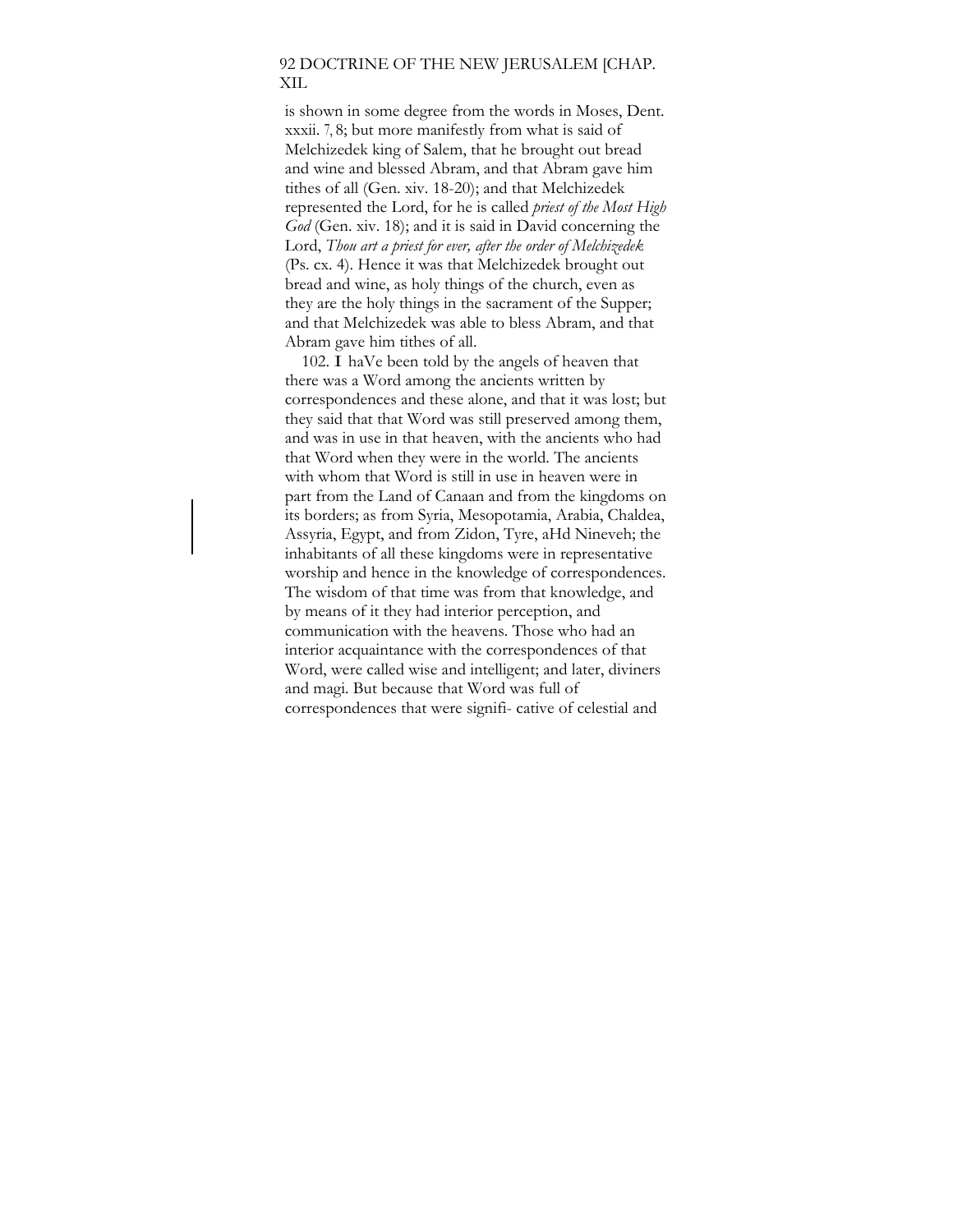spiritual things in a remote manner, and hence began to be falsified by many, therefore in the Lord's Divine Providence it disappeared in process of time, and at length was lost; and another Word was given, written by correspondences less remote, and this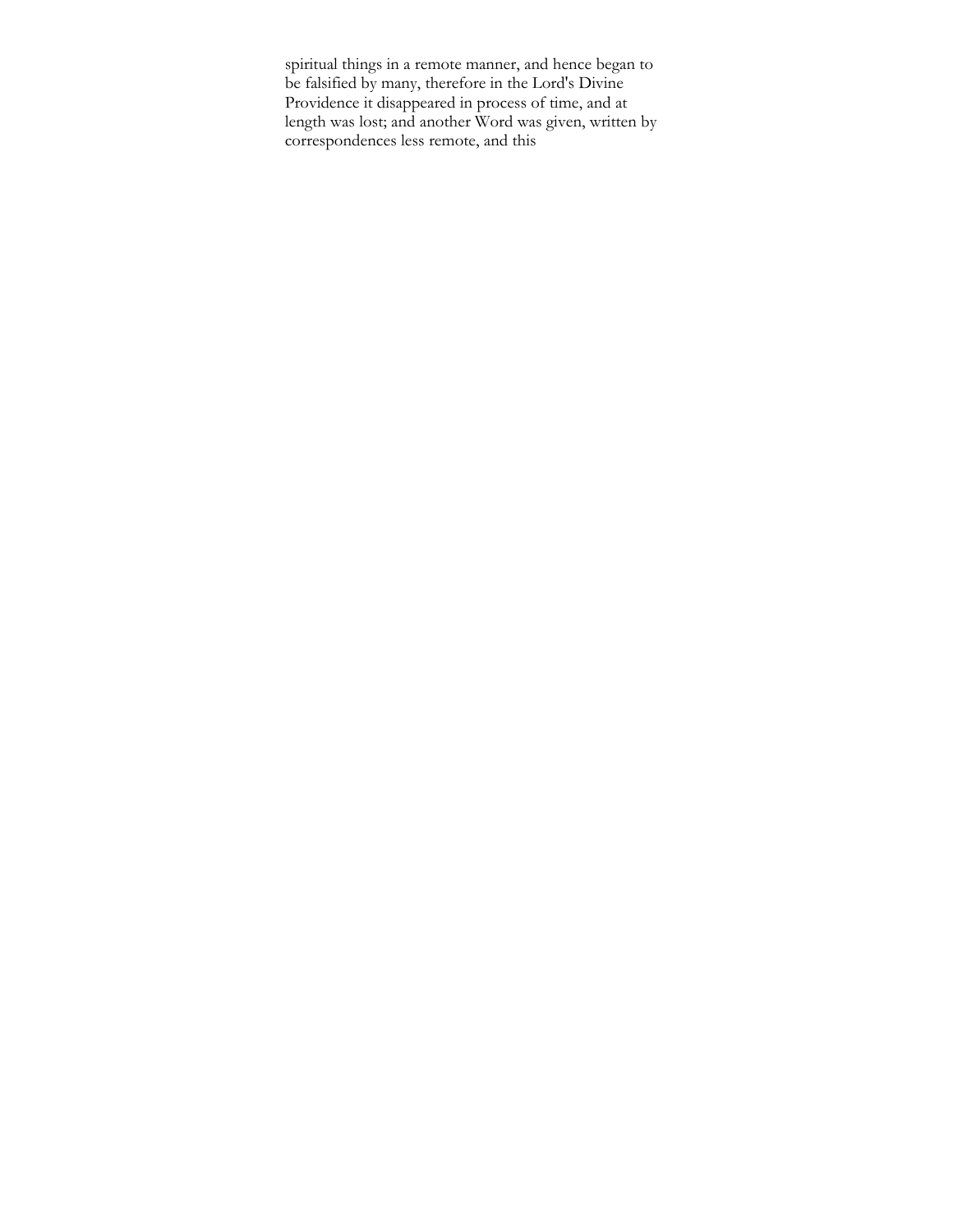### No. 103.] CONCERNING THE SACRED SCRIPTURE. 93

ihrough the prophets among the children of Israel. But in this Word there were retained many names of places which were in the Land of Canaan, and in the parts of Asia round about; and in this Word their signification is like that which they had in the ancient Word. For this reason Abram was commanded to go into that land; and his posterity from Jacob were introduced into it.

03. That there was a Word among the ancients, is evident from Moses, by whom it is mentioned, and who took something from it (Num. xxi. 14, 15, 27-30); also that the historical parts of that Word were called the *Wars of Jehovah,* and its prophetic parts the *Enunciation.*  From the historical parts of ihat Word the following passage was taken by Moses : *Wherefore it is said in the*  BOOK OF THE WARS OF JEHOVAH, *At Vaheb in Suphah, and by the watercourses of Arnon, and by the ravines of the water-courses which go down to the dwelling-places of Ar, and touch on the border of Moab* (Num. xxi. 14, 15). By the *wars of Jehovah,* in that Word as in ours, were meant and described the combats of the Lord with the hells, and His Victories over them, when He should come into the world. The same combats are also meant and described in many places in the historical portions of our Word; as by the wars of Joshua with the nations of the Land of Canaan, and by the wars of the judges and of the kings of Israel. From the prophetical parts of that Word, these passages were taken *Wherefore the* ENUNCIATORS *say, Come into Heshbon; let the city of Sihon be built and strengthened; for there is a fire gone out of Heshbon, a flame from the city of Sihon; it hath consumed Ar of Moab, and the lords of the high places of Arnon. Woe to thee, Moab; thou hast perished, 0 people of Chemosh; he hath given his sons that escaped, and his daughters, into captivity unto Sihon, king of the Amorite. With weapons have*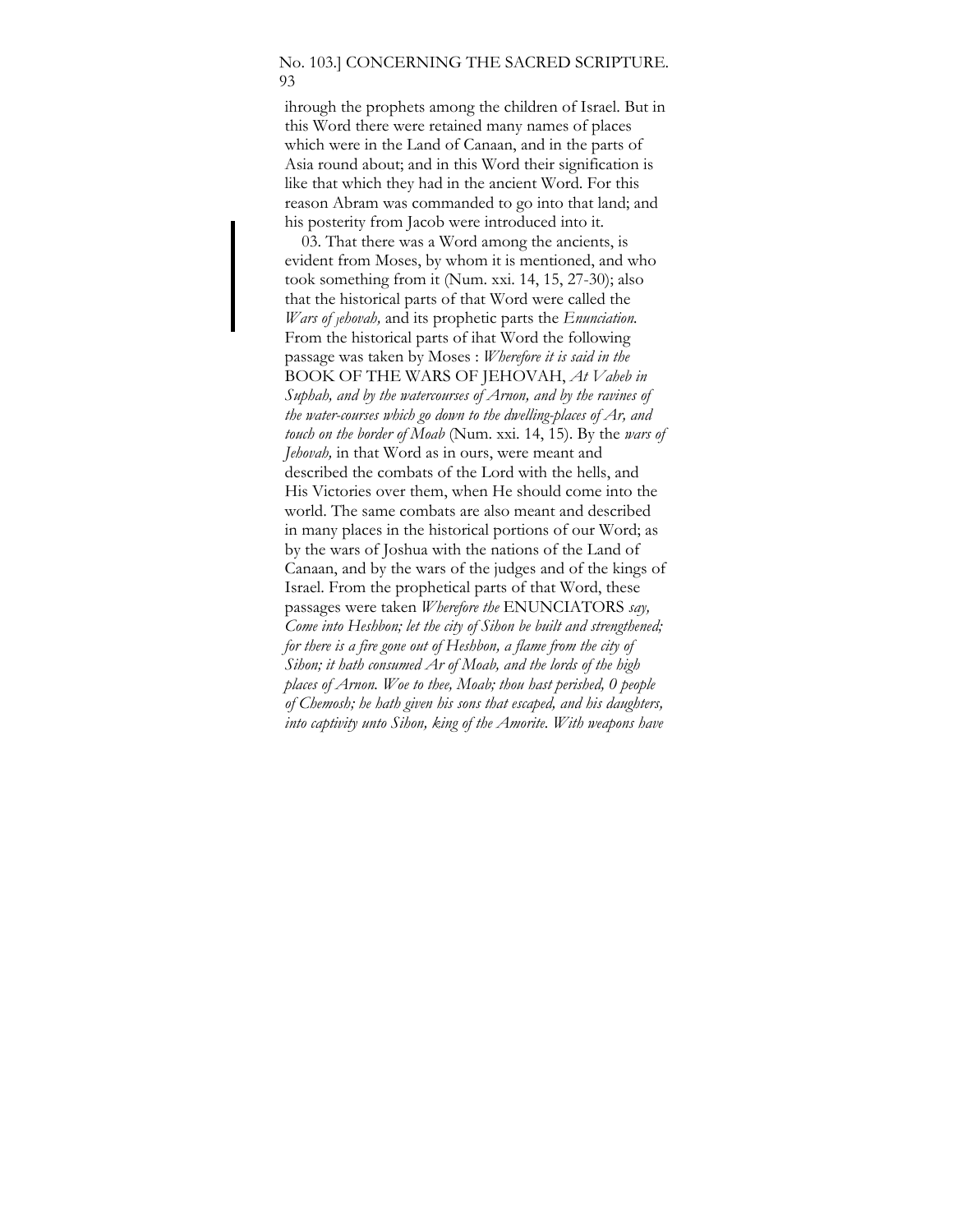*we destroyed them. Heshbon hath perished even unto Dibon, and we have laid them waste even to Naphah, which reacheth unto Medeba* (Num. xxi. 27-30).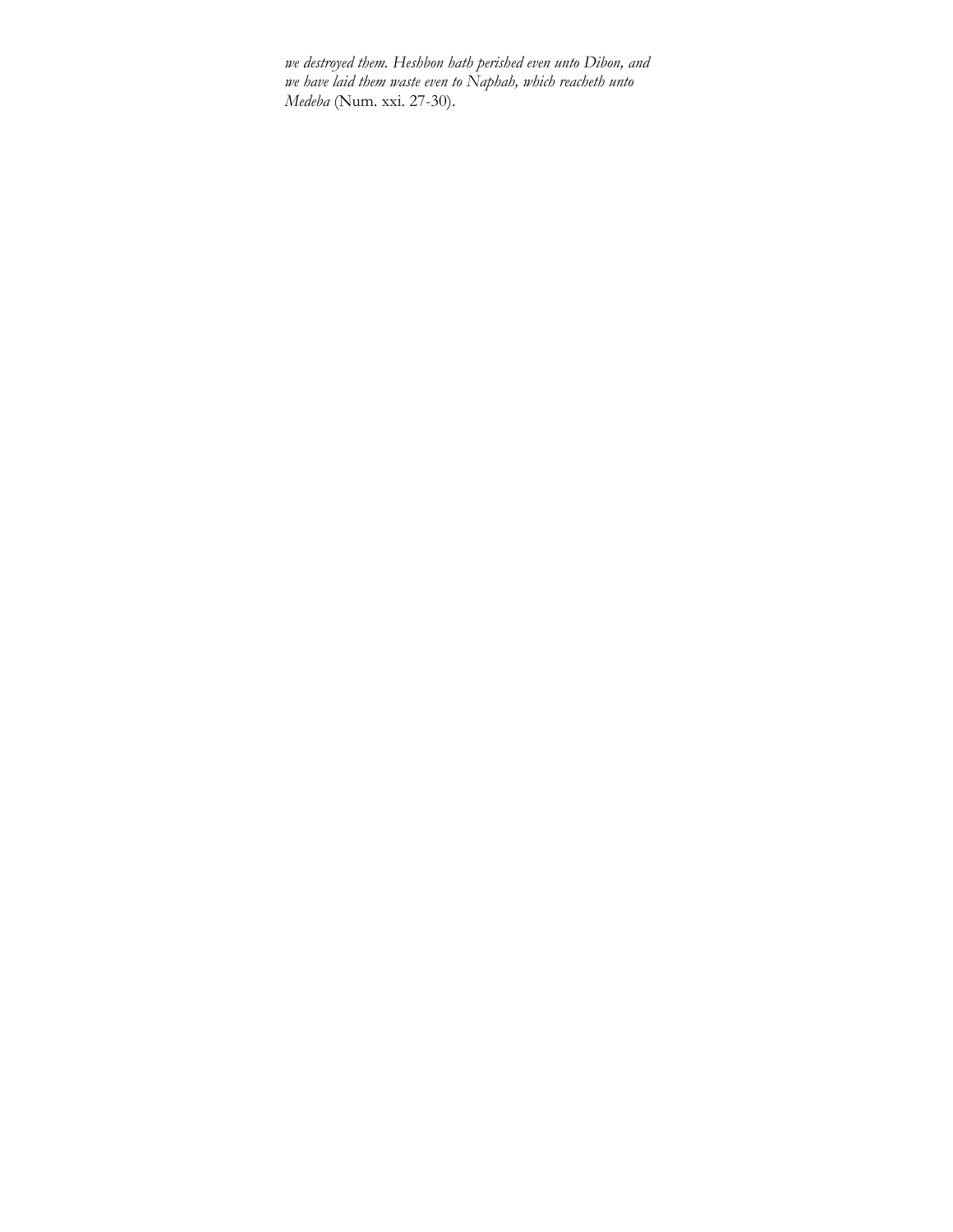#### 94 DOCTRINE OF THE NEW JERUSALEM [Cum, .

Translators say, "Composers of Proverbs " [" they that speak in proverbs "], but the rendering ought to be *Enunciators,* or Prophetical Enunciations, as may be evident from the signification of the Word *m' shalim* in the Hebrew tongue, which means not merely proverbs, but also prophetic enunciations, as in Num. xxiii. 7, 18; xxiv. 3, 15, where it is said that Balaam uttered *his enunciation,*  which was prophetical and also concerning the Lord. His enunciation is called *mashal,* in the singular. It may be added, that the things taken therefrom by Moses are not proVerbs but prophecies. That that Word was likewise Divinely inspired, is manifest from Jeremiah, where almost the same words occur : **A** *fire hath come forth out of Heshbon, and a flame from the midst of Sihon, which hath devoured the corner of Moab, and the crown of the head of the sons of tumult. Woe be unto thee,* **0** *Moab; the people of Chemosh have perished; for thy sons are taken captives, and thy daughters captives*  45, 46). Besides these, a prophetic book of the ancient Word, called the *Book of Dasher,* or the *Book of the Upright,*  is mentioned by David and by Joshua. By David : *David lamented over Saul and over Jonathan, and made the inscription, To teach the sons* **of** 

*Judah the bow; behold it is written in the* Boot( OF JASHER (2 Sam. i. 17, 18). And by Joshua : *Joshua said, Sun, rest not in Gibeon, and Moon in the valley of Ajalon; is not this written in the* BOOK OF JASHER ? (Josh. x. 12.) Moreover, it has been told me that the first seven chapters 01 Genesis are in that ancient Word, and that not even a little word is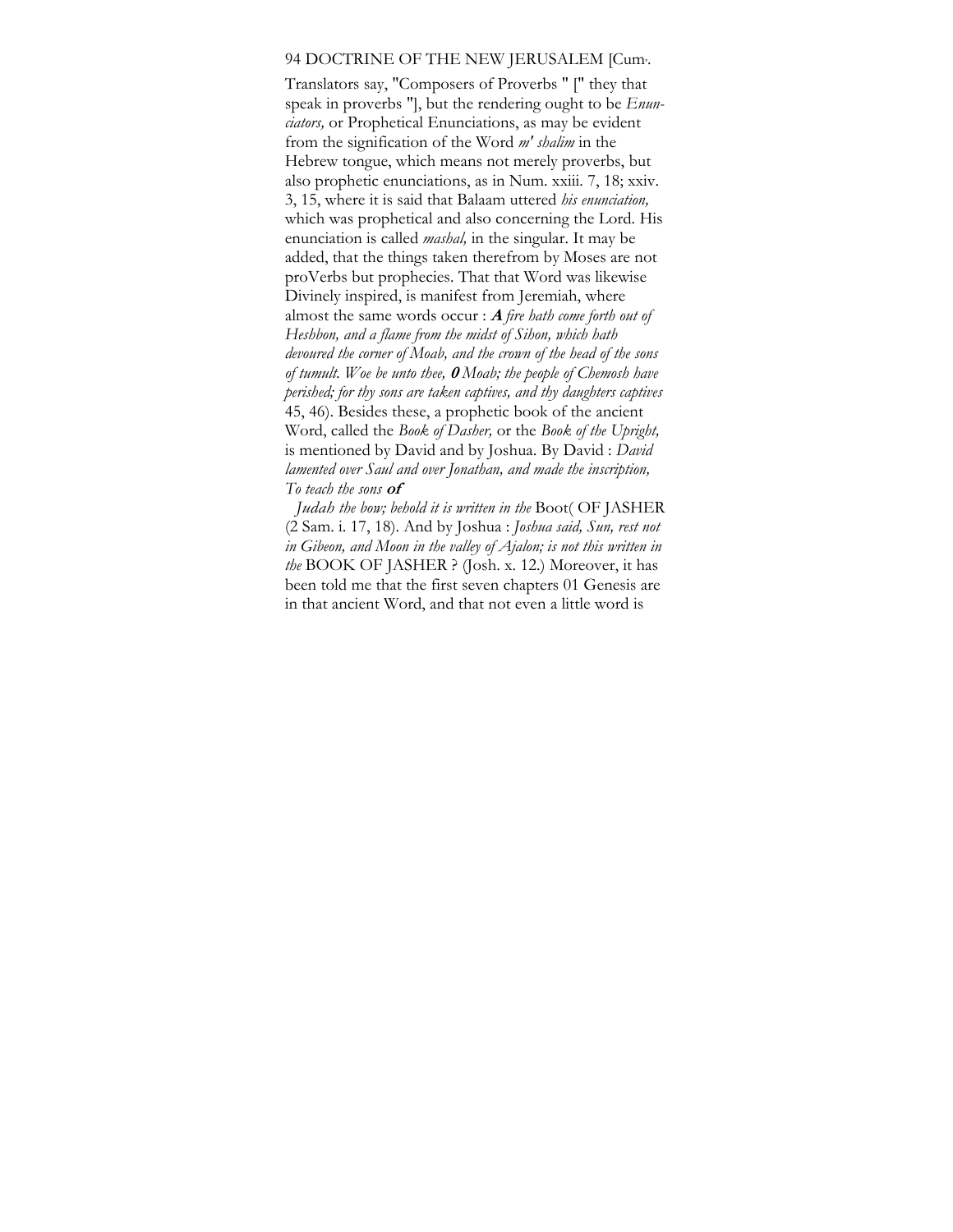wanting.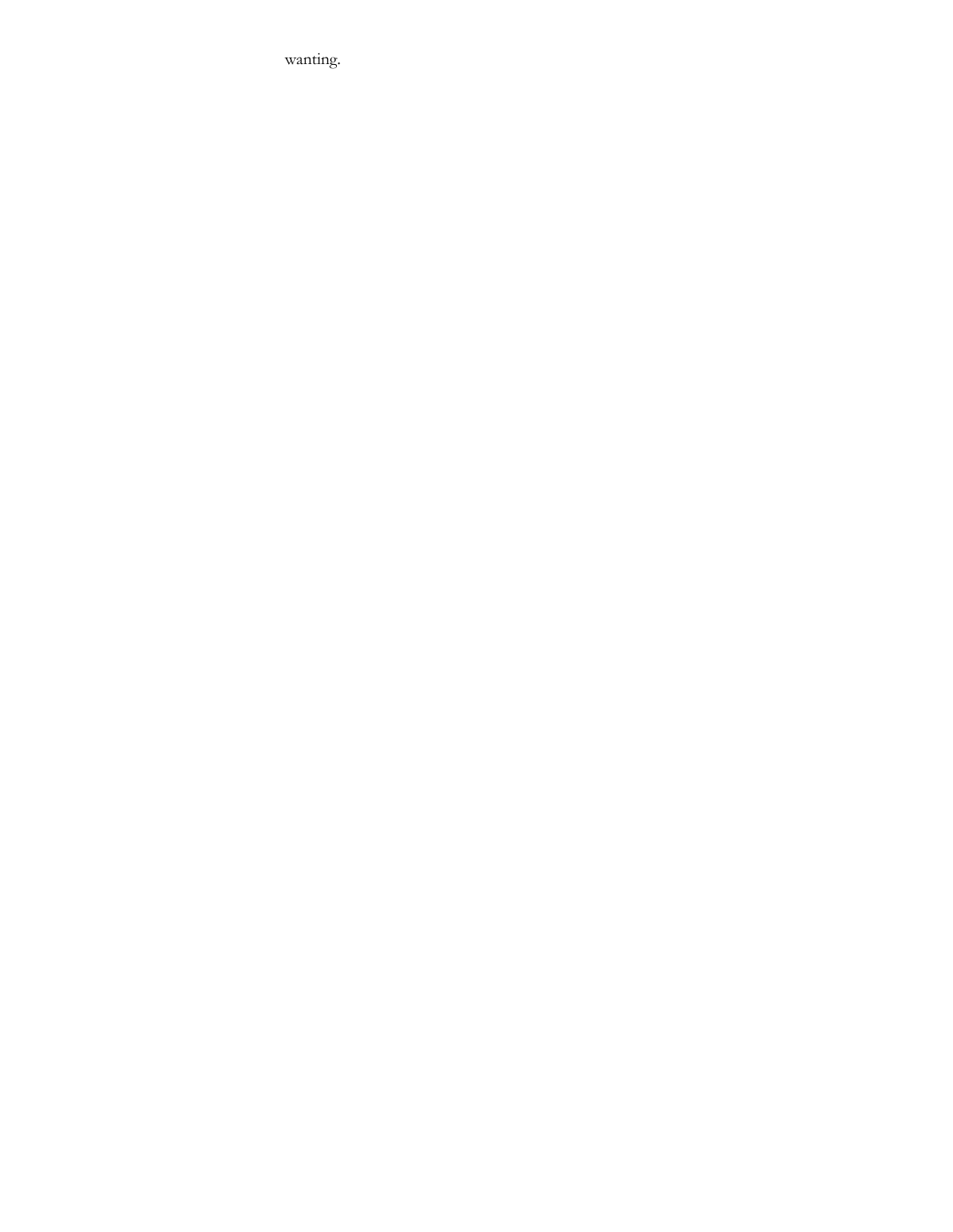### XIII.

### **BY** MEANS OF THE WORD THOSE ALSO HAVE LIGHT WHO ARE OUT OF THE CHURCH AND HAVE NOT THE WORD.

04. CONJUNCTION with heaven cannot be given unless there is somewhere on earth a church where the Word is, and the Lord is known by it; because the Lord is the God of heaven and earth, and without the Lord there is no salvation. It is enough that there be a church, where the Word is, although it consist of comparatively few; still by the Word the Lord is present in the whole world, for by it heaven is conjoined with the human race. That there is conjunction by means of the Word, may be seen above (n. 62-69).

05. But it shall be told how the presence and conjunction of the Lord and of heaven are given in all lands by means of the Word. The whole heaven, before the Lord is as one man; and so also is the church. That they also actually appear as a man, may be seen in the work on "Heaven and Hell" (n. 59-86). In that man, the church where the Word is read and the Lord is known by it, is as the *heart* and as tbe *lungs;* the celestial kingdom as the heart, and the spiritual kingdom as the lungs. As all the otber members and viscera subsist and live from these two fountains of life in the human body, so also it is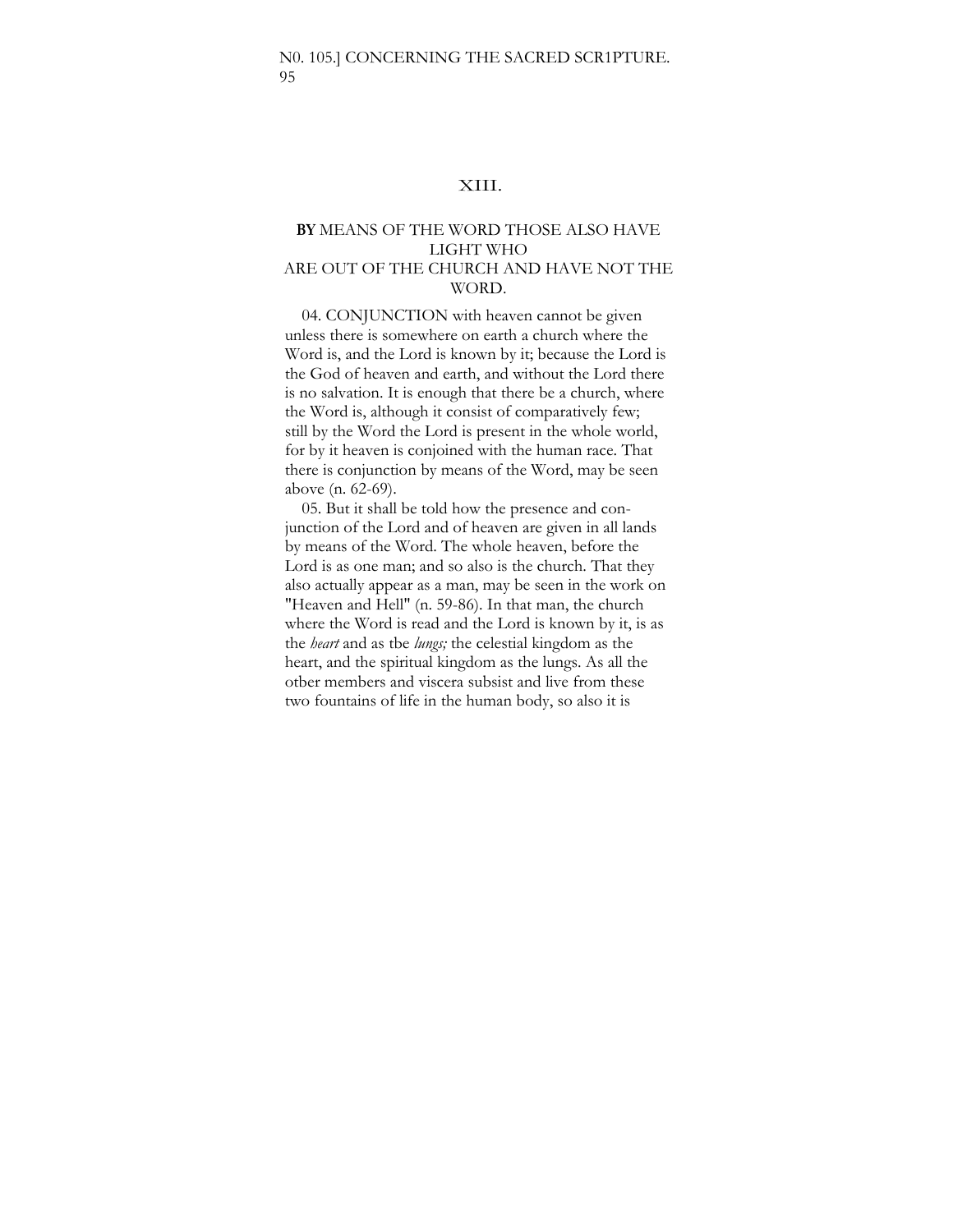from the conjunction of the Lord and heaven with the church by means of the Word that all those subsist and liVe, in all the earth, who have a religion, worship one God, and live a good life; and who are thus in that man, belonging to the members and viscera that are outside of the thorax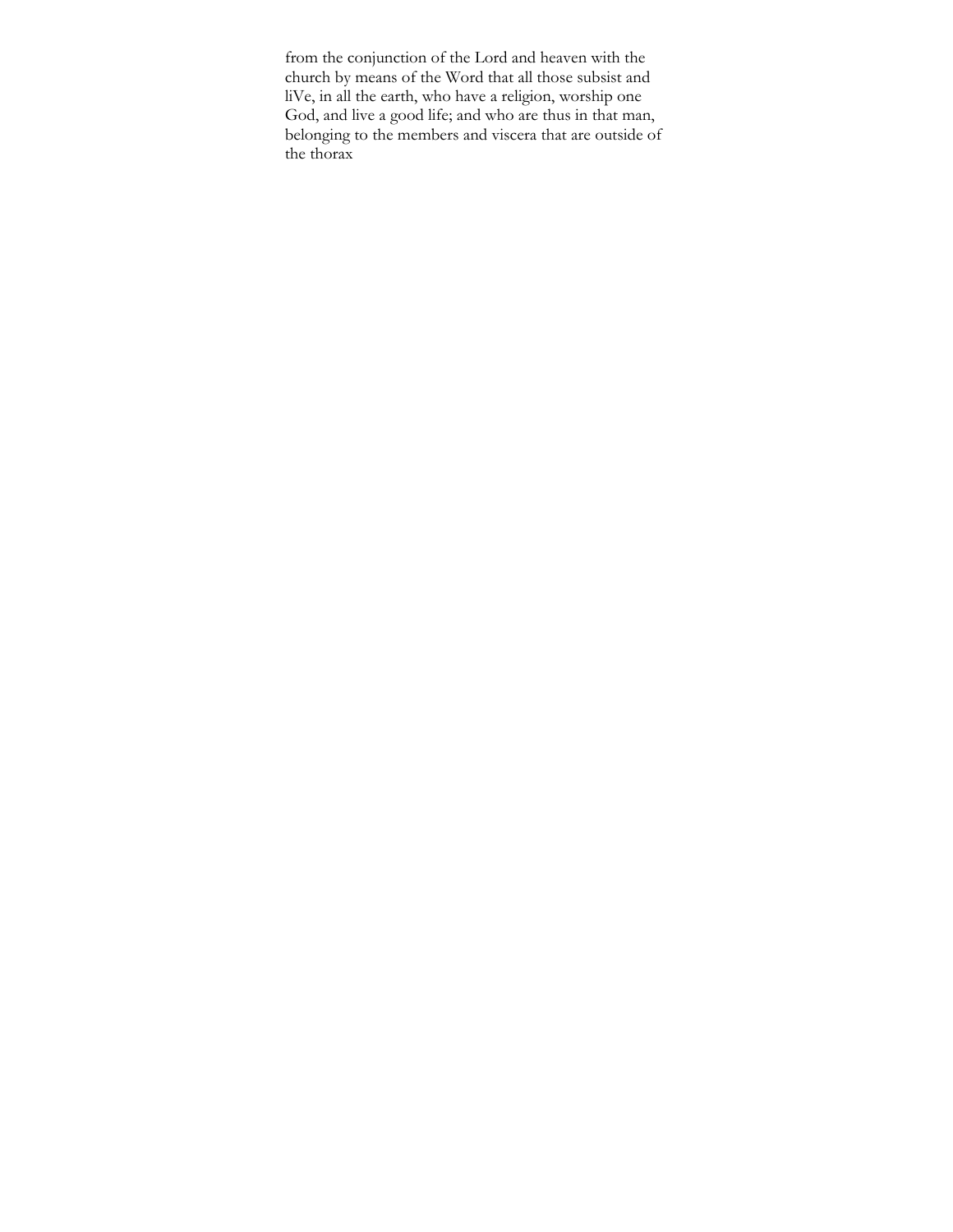# 96 DOCTRINE OF THE NEW JERUSALEM [CHAP. XIII

which contains the heart and lungs. For the Word in the church, although it is with comparatively few, is life from the Lord through heaven to all the rest, just as the life of the members and viscera of the whole body is from the heart and lungs; there is also similar communication. This also is the reason why the Christians among whom the Word is read constitute the breast of that man. They are also in the midst of all, and around them are the Papists; around these are the Mohammedans who acknowledge the Lord as the greatest Prophet and as the Son of God; after these are the Africans; and the nations and peoples of Asia and the Indies make the outermost circumference. Concerning this arrangement, something may be seen in the little work on the " Last Judgment " (n. 48). All who are in that man also look towards the middle region where the Christians are.

106. The greatest light is in the middle, where the Christians who have the Word are; for the light in the heavens is the Divine Truth proceeding from the Lord as the Sun there. And because the Word is the Divine Truth, the light is greatest where those are who have the Word. From this as a centre the light extends itself around, into all circumferences, even to the outermost; and hence there is an enlightenment of nations and peoples out of the church, through the Word. That the light in the heavens is the Divine Truth that proceeds from the Lord, and that that light giVes intelligence not only to the angels but to men also, may be seen in the work on "Heaven and Hell" (n. 126-140).

107. That such is the case universally in heaven, may be concluded from what is like it in any one society there; for every society of heaven is a heaven in a smaller form, and is as a man also; that this is so, may be seen in the work on " Heaven and Hell " (n. 41-87). In every society of heaven, they who are in the middle in like manner answer to heart and lungs; and the greatest light is with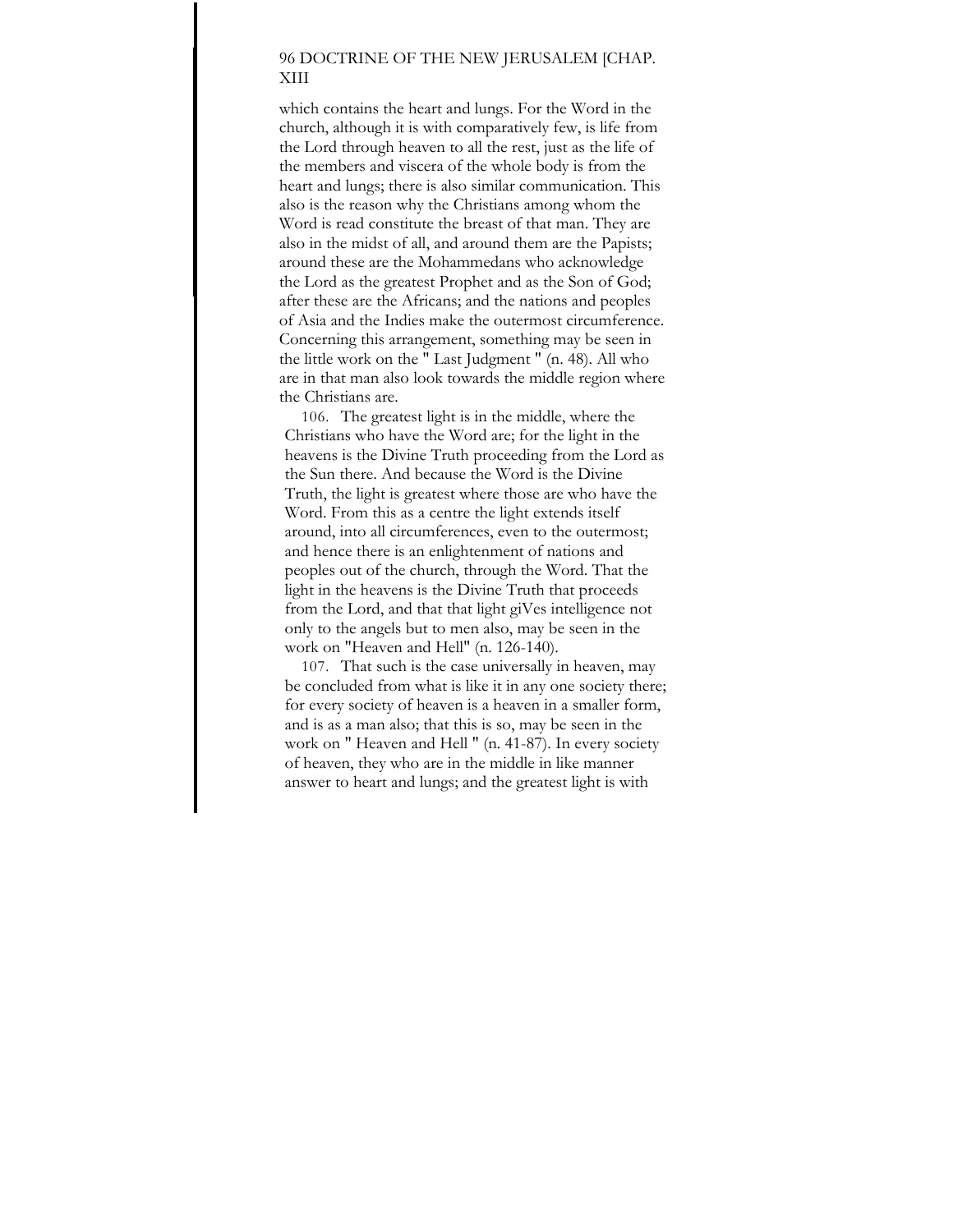#### No. 1og.] CONCERNING THE SACRED SCRIPTURE. 97

them. The light itself, and from this the perception of truth, extends itself from this centre toward the circumferences, in eVery direction; and thus it extends to all who are in the society, and makes tbeir spiritual life. It was shown me that when those were taken away who were in the middle and who constituted the province of heart and lungs, and with whom was the greatest light, they who were round about were in shade, and then in perception of truth so little as scarcely to be any; but as soon as the others returned, the light was seen, and they had perception of truth as before.

08. The same may also be illustrated by the following experience. There were African spirits with me, from Abyssinia. Their ears were once opened to hear the singing in some temple in the w0rld, from a Psalm of David; by which they were affected with such enjoyment that they, too, sang with those whom they heard. But soon the ears were closed, so that they no longer heard anything from them. But they were then affected with enjoyment still greater, because it was spiritual; and they were at the same time filled with intelligence, because that Psalm treated of the Lord and of redemption. The cause of the increasing enjoyment was, that communication was given them with tbe society in heaven which was in conjunction with those who were singing that Psalm in the world. From this experience and much beside, it was made manifest that by the Word communication is given with the universal heaven. For this reason, by the Divine Providence of the Lord there is a universal commerce of the kingdoms of Europe (and chiefly of those where the Word is read) with the nations out of the church.

109. Comparison may be made with the heat and light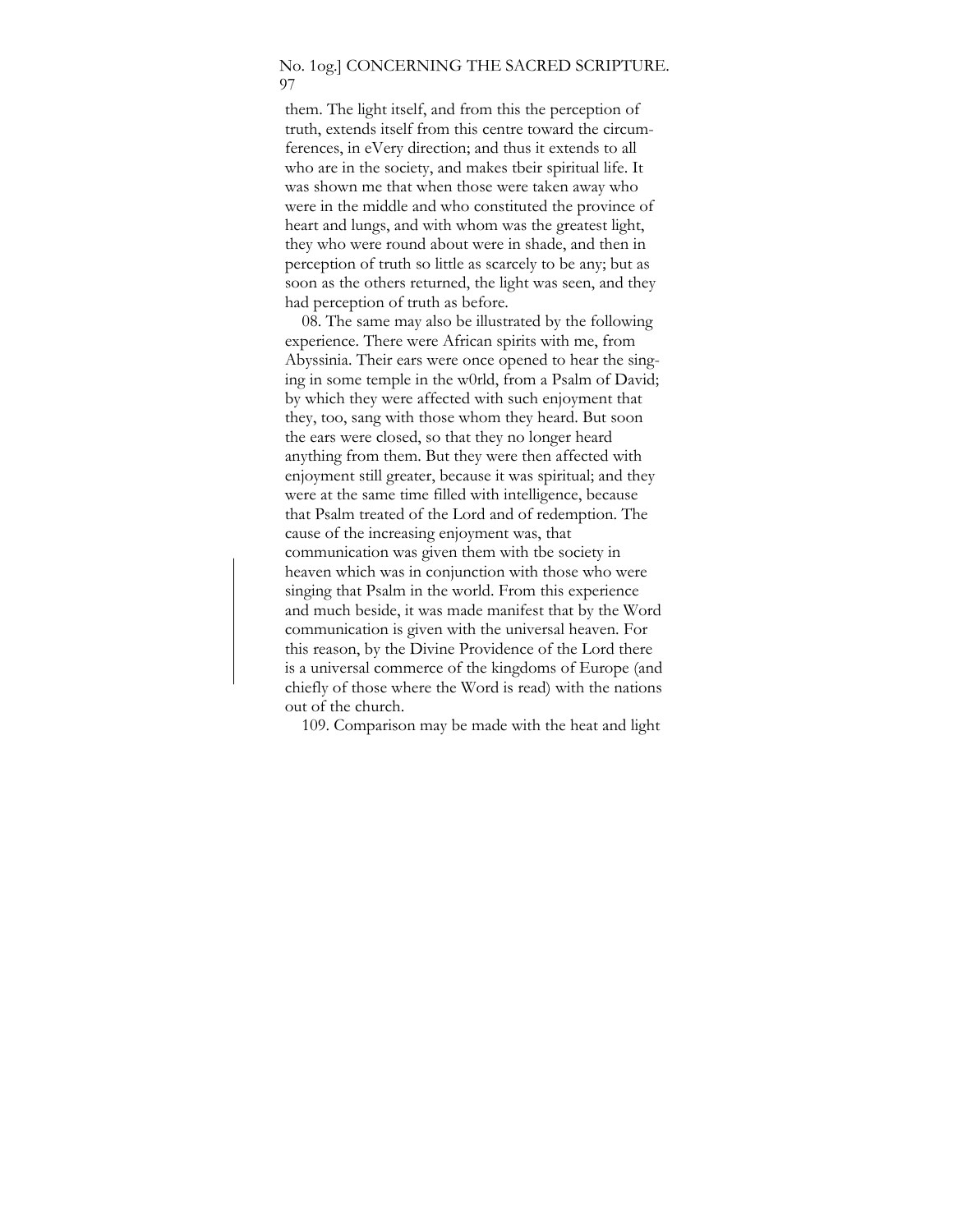from the sun of the world, which give vegetation to trees and shrubs, even to those which are out of its direct rays and in the shade, provided the sun has risen and shown itself in the world. So with the light and heat of heaven,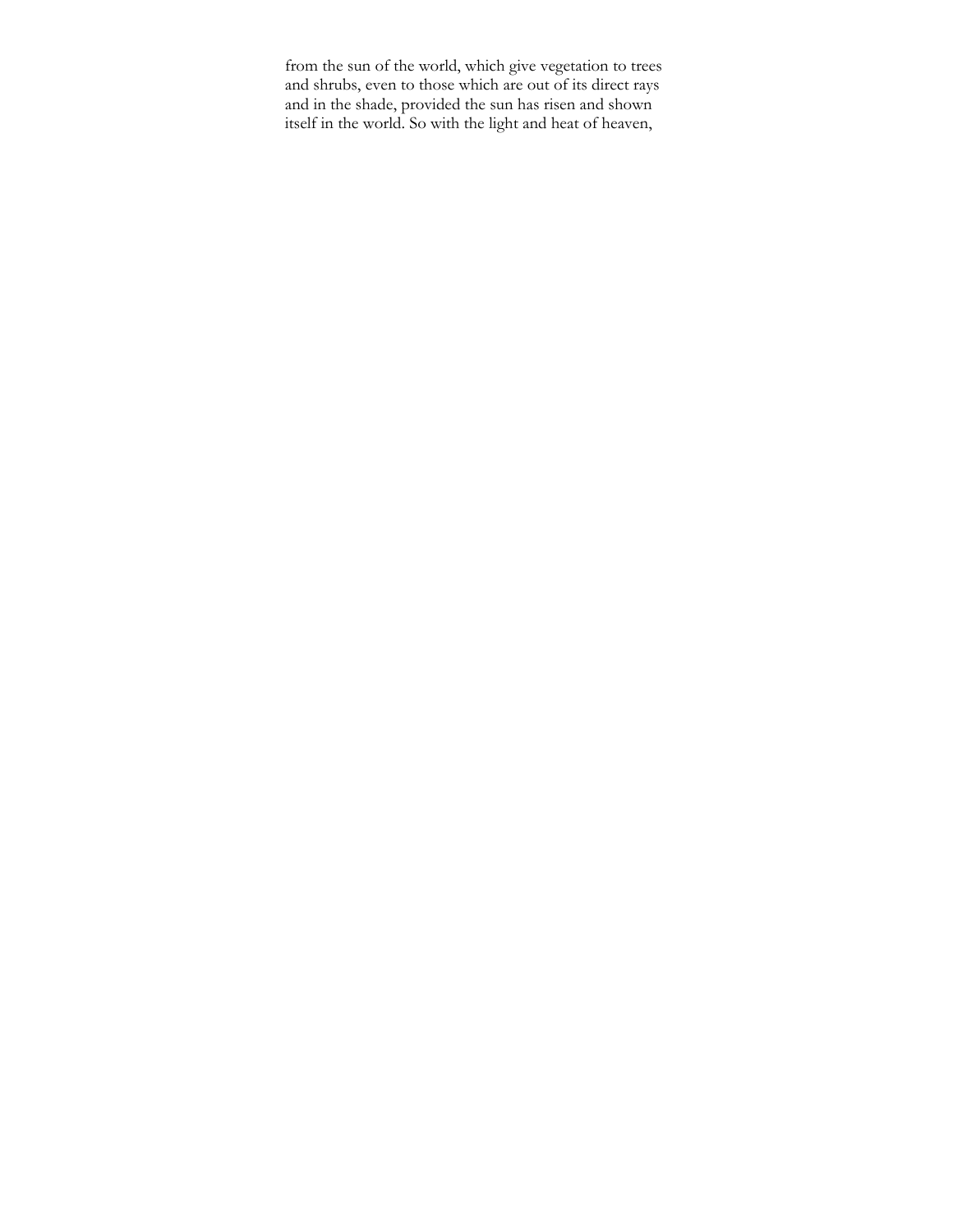## 98 DOCTRINE OF THE NEW JERUSALEM [CHAP. XIII

from the Lord as the Sun there; which light is Divine truth, from which is all the intelligence and wisdom of angels and of men. It is therefore said concerning the Word, *that it was with God and was God; that it enlighteneth every man that cometh into the world* (John i. 1, **9);** *and that the light also shineth in darkness* (verse 5).

I 10. From this it may be evident that the Word which is in the church of the Reformed enlightens all nations and peoples, by spiritual communication; also that it is provided by the Lord that there should always be on the earth a church where the Word is read, and by it the Lord is known. Wherefore, when the Word was almost rejected by the Papists, from the Lord's Divine Providence the Reformation took place, whereby the Word was again received; and also that the Word is held holy by a noble nation among the Papists.

111. Since without the W0rd there is no recognition of the Lord and thus no salvation, therefore when the Word was wholly falsified and adulterated with the Jewish nation, and hence was as it were made naught, then it pleased the Lord to descend from heaven, and to come into the world, and to fulfil the Word, and thereby to restore and re-establish it, and again to give light to those who dwell on the earth; according to the words of the Lord, *The people which sat in darkness saw great light; and to them which sat in the region and shadow of death light is sprung up*  (Matt. iv. 16; Isa. ix. 2).

**112.** Since it was foretold that at the end of this church also, darkness would arise, owing to the want of knowledge and ackn0wledgment of the Lord as the God of heaven and earth, and owing to the separation of faith from charity, lest the genuine understanding of the Word should thereby perish, therefore it has pleased the Lord now to reveal the spiritual sense of the Word, and to make manifest that the Word in that sense, and from it in the natural sense, treats of the Lord and of the church, and indeed **of**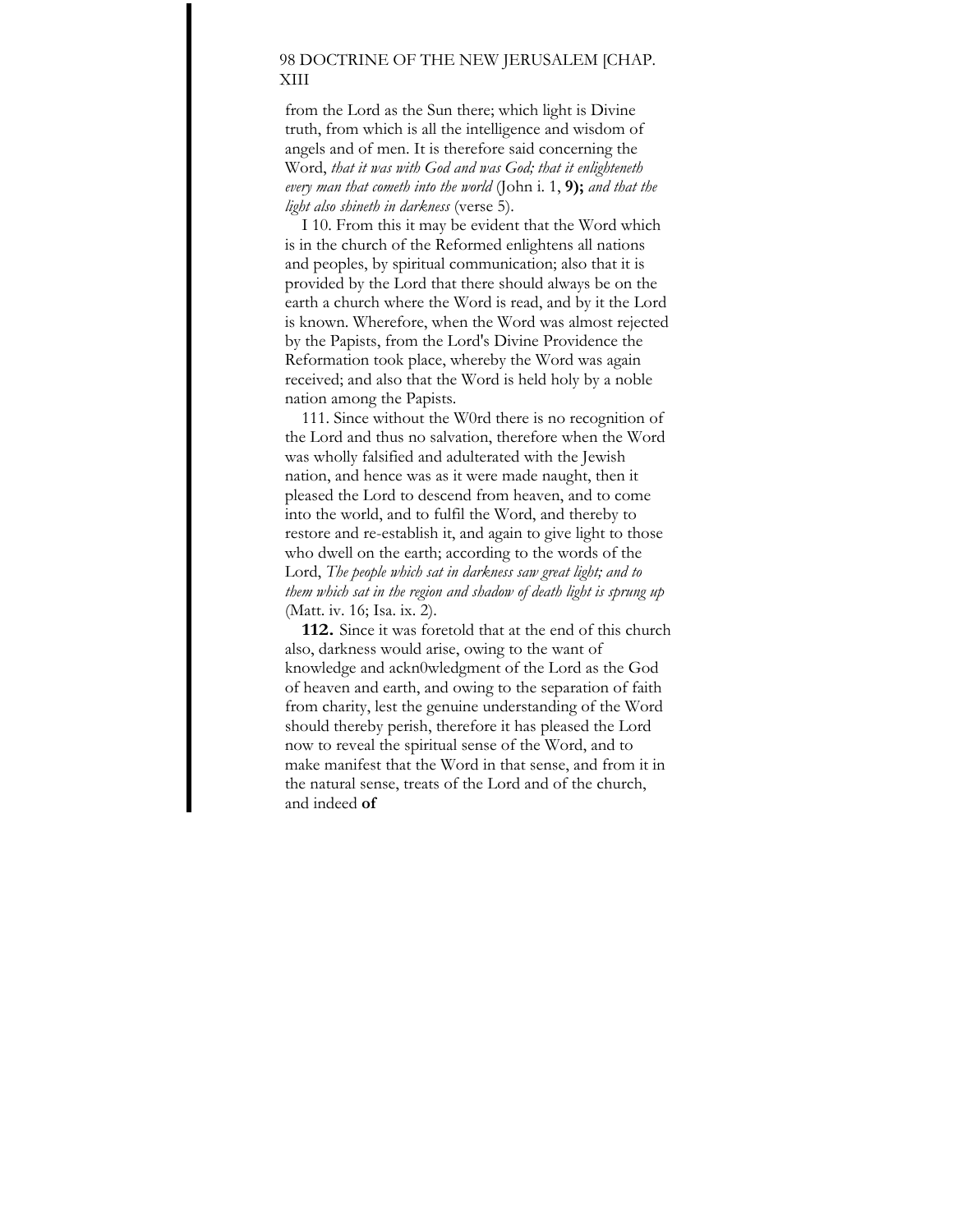#### N0. 113.] CONCERNING THE SACRED SCRIPTURE. 99

them alone; and many other things, also, by means of which the light of truth from the Word, almost extinguished, may be restored. That at the end of this church the light of truth would be almost extinguished, is foretold in many places in the Apocalypse, and it is also meant by these words of the Lord : *Immediately after the affliction of those days shall the sun be darkened, and the moon shall not give her light, and the stars shall fall from heaven, and the powers of the heavens shall be shaken; and then they shall see the Son of Man coming in the clouds of heaven, with glory and power*  (Matt. xxiv. 29, 30). By *sun* here is meant the Lord as to Love; by *moon,* the Lord as to Faith; by *stars,* ihe Lord as to cognitions of good and truth; by the *Son of Man,* the Lord as to the Word; by *cloud,* the sense of the letter of the Word; by *glory,* the spiritual sense of the Word and its transparence in the sense of the letter.

13. It has been given me to know by mucb experience that man has communication with heaven by the Word. While I read the Word through from the first chapter of Isaiah to the last of Malachi, and the Psalms of David, it was giVen me to perceive clearly tbat eVery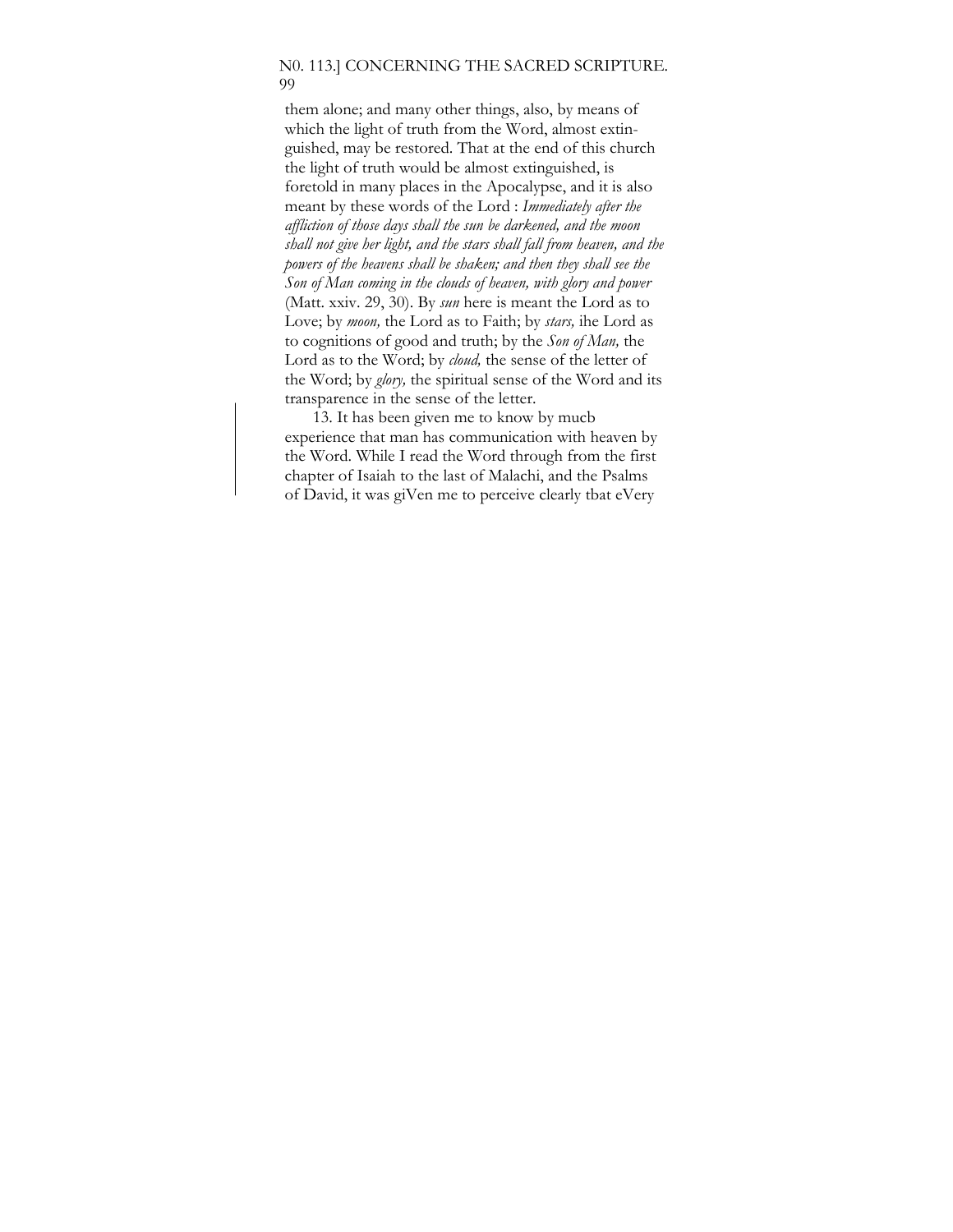verse communicated with some society of heaven, and thus the whole Word with the uniVersal heaven.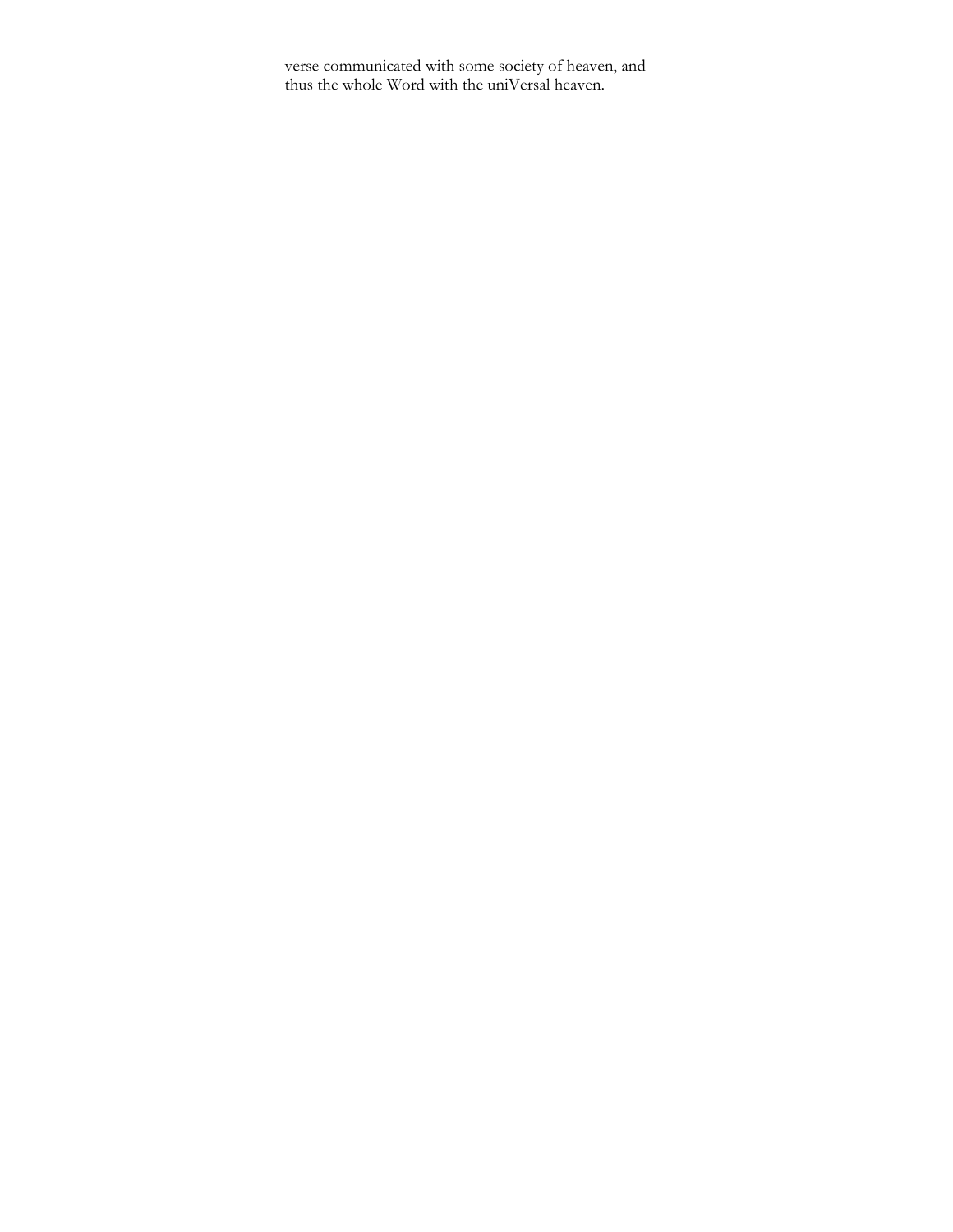### MO DOCTRINE OF THE NEW JERUSALEM [CHAP. XIV

XIV.

# 1F THERE WERE NOT A WORD, NO ONE WOULD HAVE A KNOWLEDGE OF GOD, OF Heaven AND HELL, OF THE LIFE AFTER DEATH, AND STILL LESS OF THE LORD.

114. THIS follows as a general conclusion from all that has thus far been said and shown : as, that the Word is the Divine Truth itself (n. 1-4); the Word is the medium of conjunction with the angels of heaven (n. 62- 69); there is everywhere in the Word the marriage of the Lord and the church, and hence the marriage of good and truth (n. 80-89); the church is such in quality as its understanding of the Word is (n. 76-79); the Word is also in the heavens, and from it the angels have their wisdom (n. 70-75); the nations and peoples out of the church, also, have spiritual light by means of the Word (n. 04- 113); and much more besides. From which it may be concluded that without the Word no one would have spiritual intelligence, which is, to have a knowledge of God, of heaven and hell, and of the life after death; and would know nothing at all of the Lord, of faith in Him and loVe to Him; and thus nothing concerning redemption, by which nevertheless is salvation. The Lord also says to His disciples, *Without Me ye can do nothing*  (John xv. 5); and John said, *A man can receive nothing, except it be given him from heaven* (John iii. 27).

115. But because they have also confirmed themselves in their opinion who insist that without the Word man would be able to know of the existence of God, and also of heaven and hell, and to have some knowledge concern-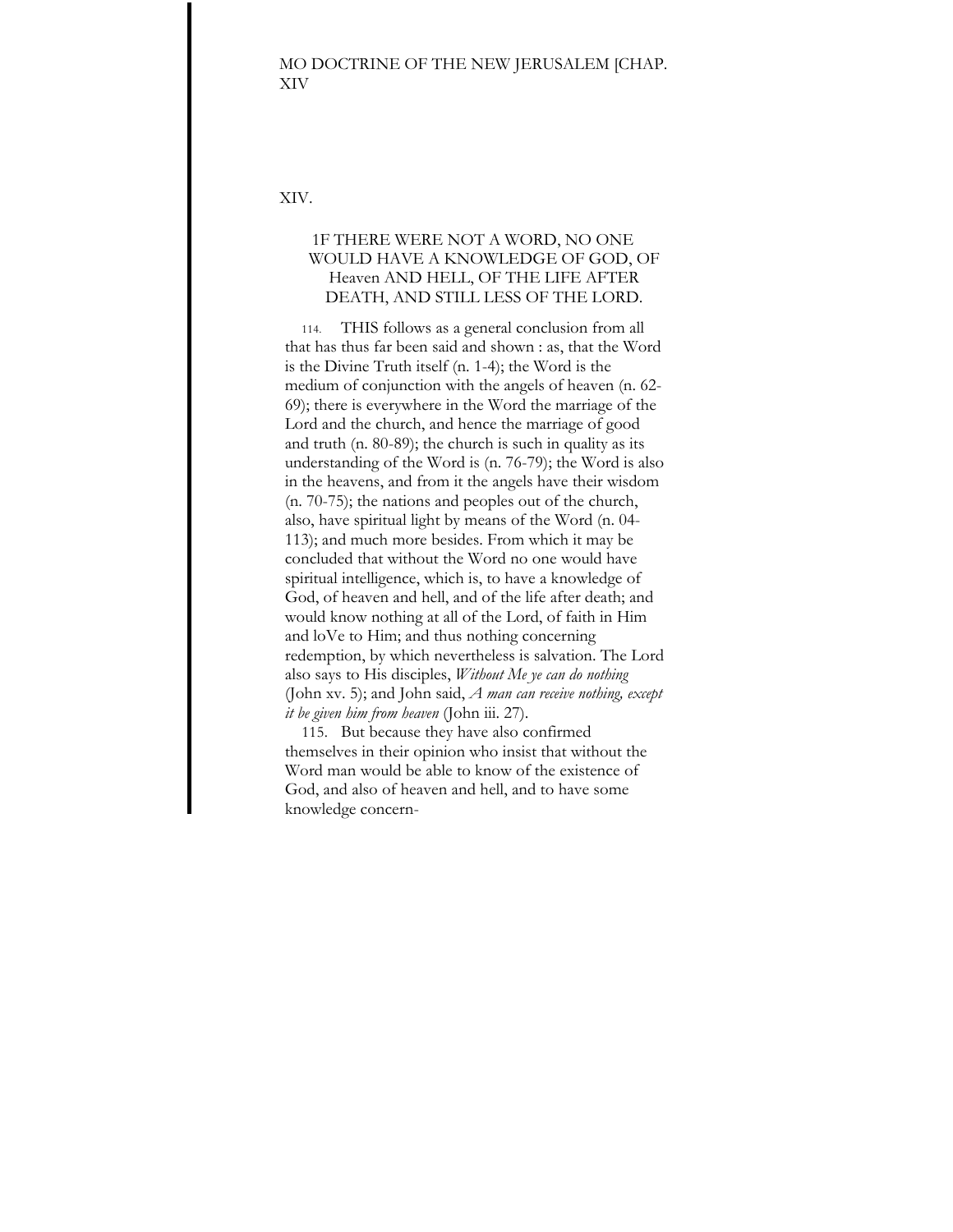#### No, 1i5 J CONCERNING THE SACRED SCRIPTURE.  $\overline{0}$

jug the other things taught by the Word, — and because they thus invalidate the authority and holiness of the Word, if not with the mouth, yet in the heart, — it tberefore is not proper to argue with them from the Word, but from rational light *[lumen];* for they do not believe iH the Word, but in themselves. From the light *[lumen]* of reason then make inquiry, and you will find that there are two faculties of life in man, which are called the *understanding* and the *will,* and that the understandihg is subject to the will, and not the will to the understanding; for the understanding merely teaches and shows the way. Inquire further, and you will find that the will of man is his *proprium* [or his very nature], and that this regarded in itself is merely evil, and that thence there is falsity in the understanding. When you have fouhd out these tbings, you will see that a man of himself does not wish to understand anything but what is from the proprium of his will; also that it is not possible for him to do so, unless there be some other source from which he may know it. A man from the proprium of his will does not wish to understand anything but what is of himself and the world; whatever is above, is in thick darkness to him. Thus when he sees the sun, moon, and stars, if by chance he should then think of their origin, could he tbink otherwise than that they exist of themselves ? Could he raise his thoughts higher than many learned men in the world, who still acknowledge Nature although they know from the Word that God created all things ? What then would the same persons have thought if they had known nothing from the Word ? Do you believe that the wise men of old, as Aristotle, Cicero, Seneca, and others, who wrote about God and about the immortality of the soul,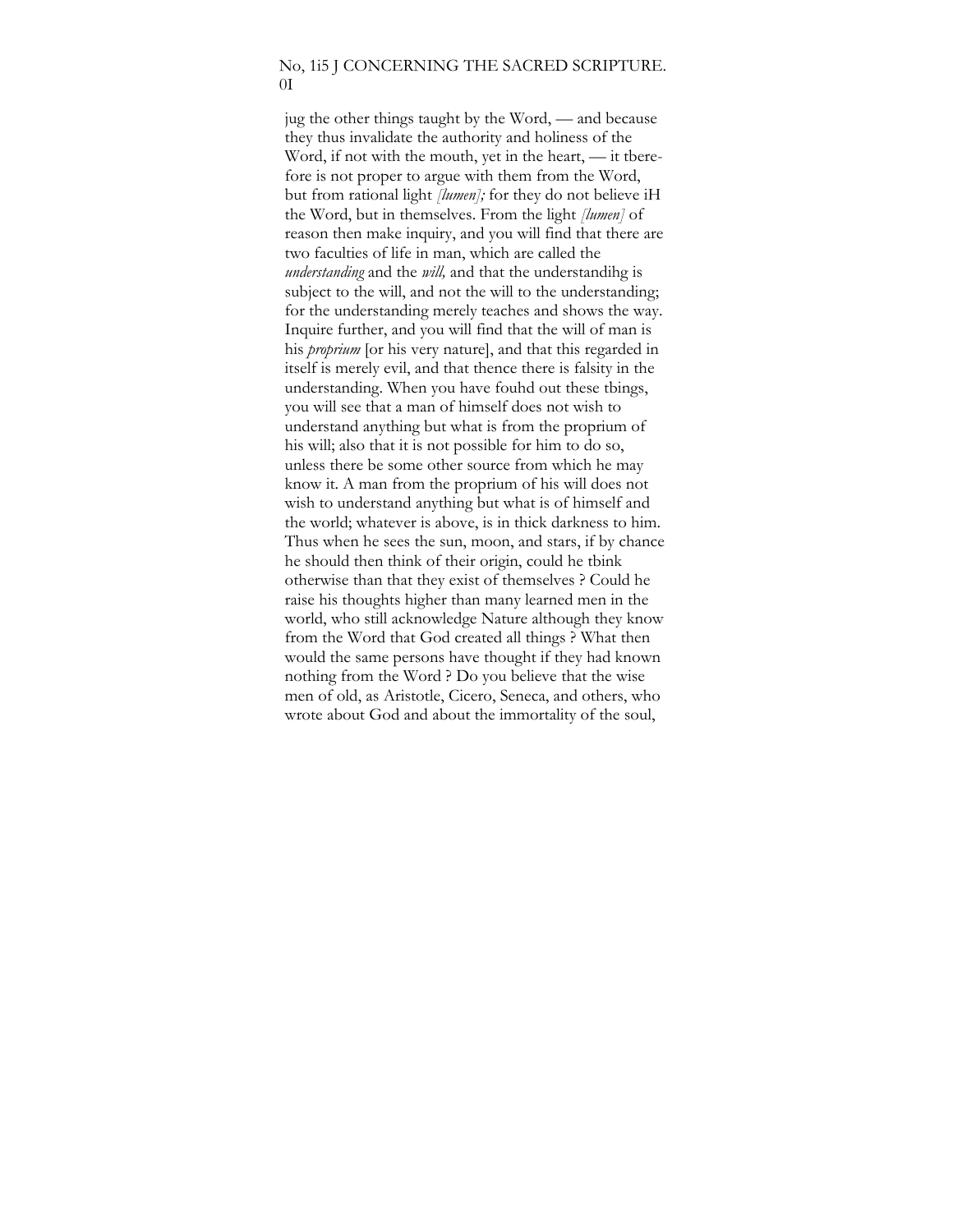took it first from their own understanding ? No; but from others, who had it by tradition from those who first knew it from the [ancient]\* Word.

\* The word within brackets has been supplied from the "True Christian Religion" (n. 273).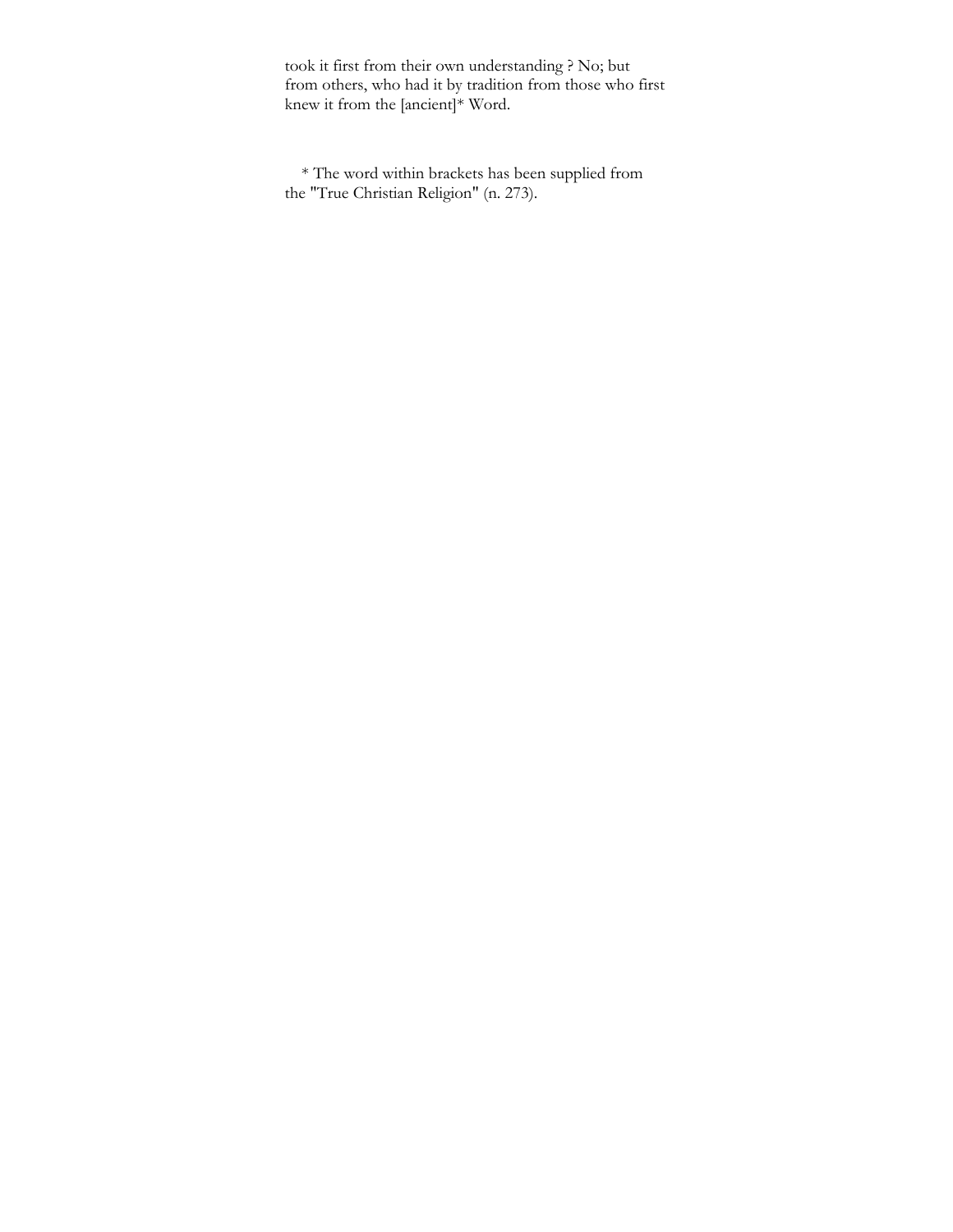## 102 DOCTRINE OF THE NEW JERUSALEM [CHAP. XIV.

Neither do writers on natural theology derive any such thihg from themselves; but they merely confirm by rational arguments those things which they know from the church in which the Word is; and there may be some among them who confirm, and yet do not believe them.

116. It has been granted me to see people who were born in islands, and who were rational as to civil matters, bui who knew nothing at all concerning God. In the spiritual world these appear like apes, and their life is very similar to theirs. But as they were born men, and hence with capacity to receive spiritual life, they are instructed by the angels; and they are made alive by means of cognitions concerning the Lord as Man. What man is of himself, appears manifestly f10m those who are in hell, among whom are also some leaders in the church and learned men who are not willing even to hear of God, and therefore cannot speak His name; I have seen such, and conversed with them. And I have also conversed with those who went inio a blaze of anger and wrath when they heard any one speak of God. Consider, therefore, what a man would be who had heard nothing about God, when such is the character of some who have talked about God, written about God, and preached about God. They are such from the will, which is evil; and this, as said before, leads the understanding, and takes away the truth which is in it from the Word. If man had beeH able of himself to know that there is a God and that there is a life after death, why has he not known ihat a man is a man after death ? Why does he believe that his soul or spirit is as the wind or the ether, and that it does not see with eyes, nor hear with ears, nor speak with a mouth, until it is joined and united with its dead body and its skeleton ? Suppose then a doctrine in regard to worship put forth solely from rational light *[lumen],*  would it not be that oneself should be worshipped ? as was done for ages, and is done at ihis day also by those who know from ihe Word that God alone is to be worshipped. There can be